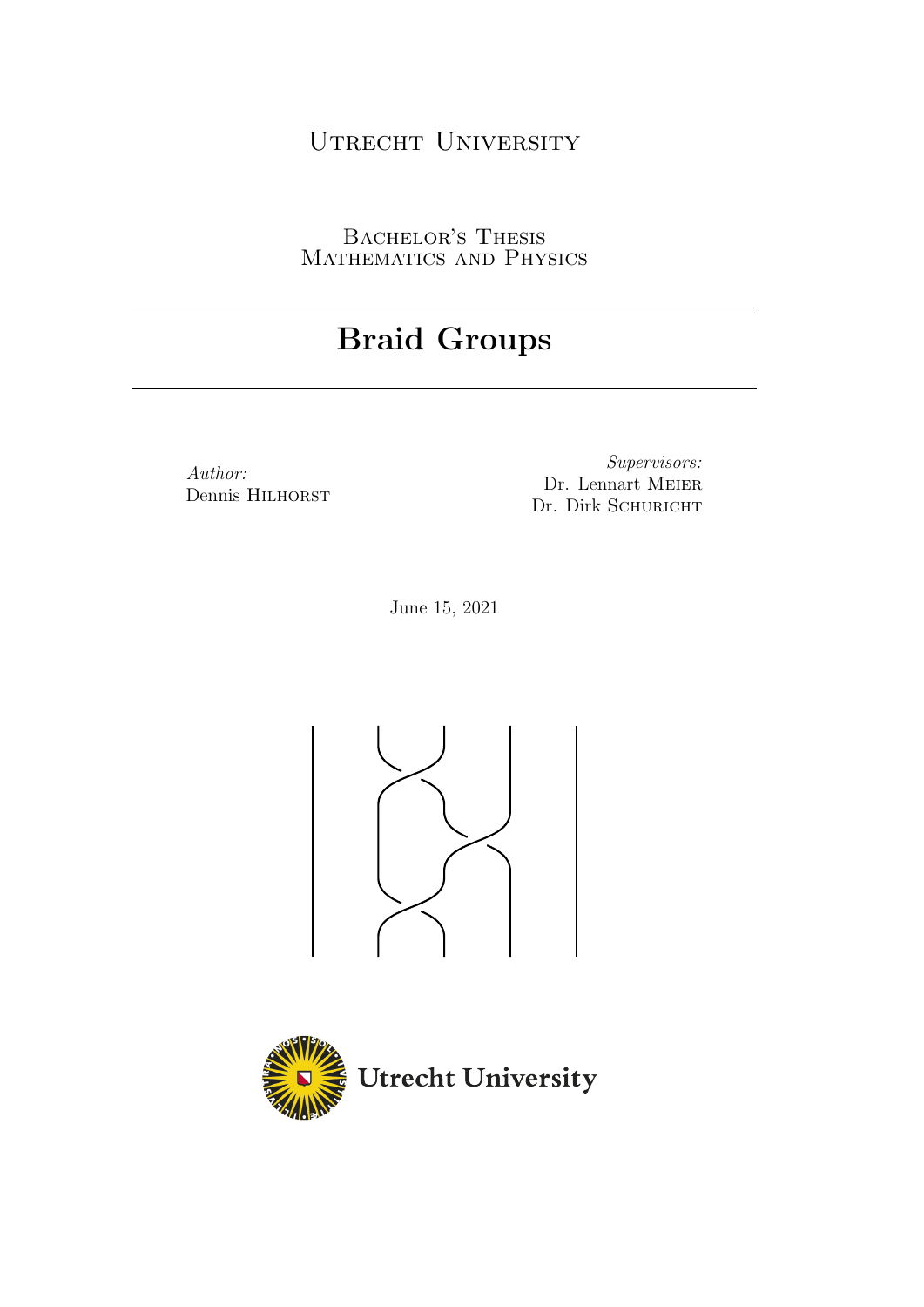#### Abstract

In this thesis we will be looking at braid groups, their representations and how they play a role in quantum mechanics in two dimensions. We introduce configuration spaces, and prove a theorem by Artin relating the Artin braid groups  $B_n$  to braids on  $\mathbb{R}^2$ . We consider the Burau representation and the Lawrence-Krammer-Bigelow representation and give an idea of their derivations. We discuss the relevance of braid groups for anyons in two dimensional space, and discuss their realization in the Fractional Quantum Hall Effect. Finally, we see how we might obtain braid group representations from category theory.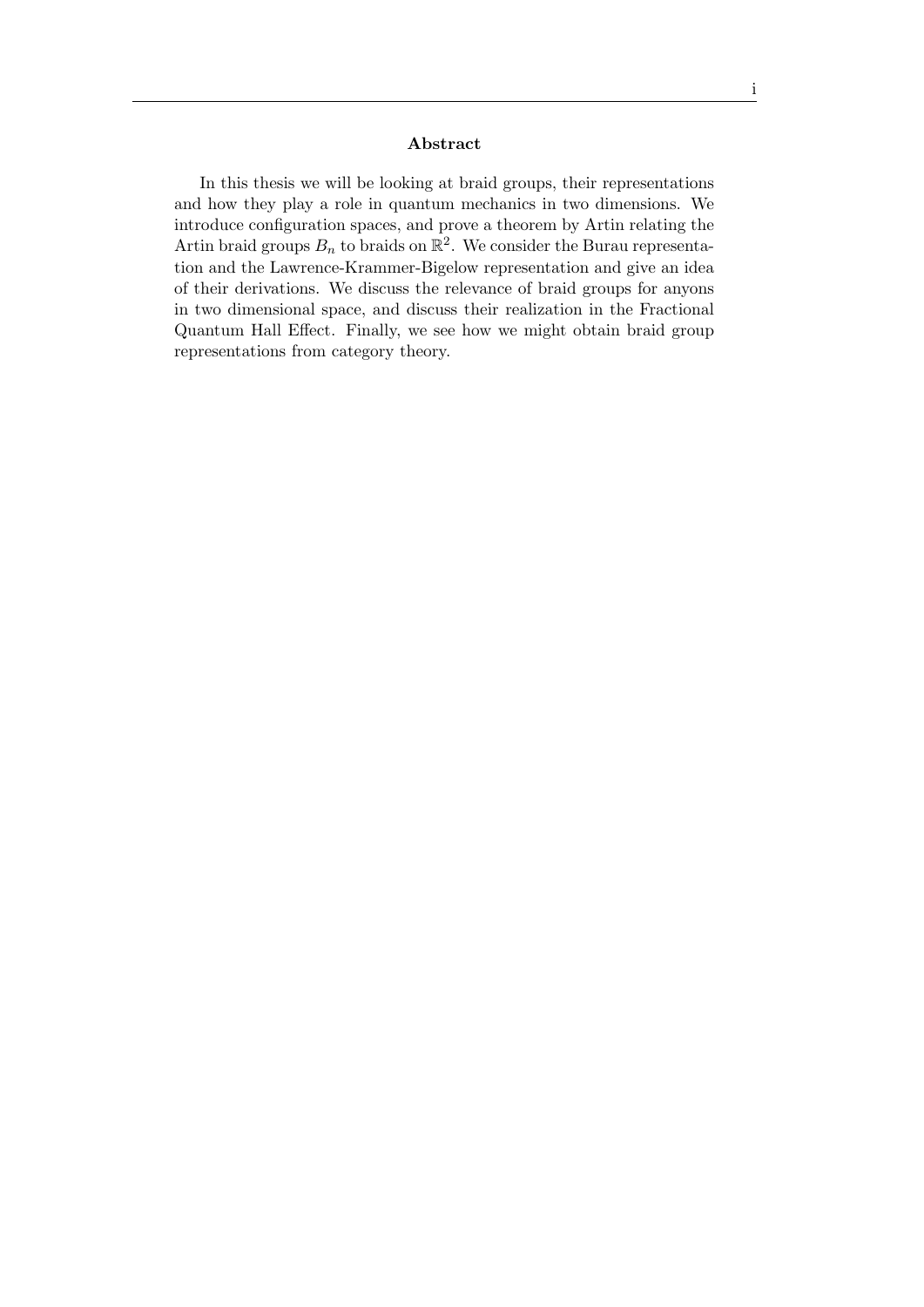# **Contents**

| $\bf{0}$       | Introduction<br>1 |                                                                                               |                  |  |  |  |  |  |  |  |  |  |  |  |
|----------------|-------------------|-----------------------------------------------------------------------------------------------|------------------|--|--|--|--|--|--|--|--|--|--|--|
| 1              |                   | <b>Braid Groups</b>                                                                           | $\boldsymbol{2}$ |  |  |  |  |  |  |  |  |  |  |  |
|                | 1.1               |                                                                                               | 3                |  |  |  |  |  |  |  |  |  |  |  |
|                | 1.2               |                                                                                               | $\bf 5$          |  |  |  |  |  |  |  |  |  |  |  |
|                | 1.3               |                                                                                               | $\overline{5}$   |  |  |  |  |  |  |  |  |  |  |  |
| $\bf{2}$       |                   | <b>Configuration Spaces</b>                                                                   | $\overline{7}$   |  |  |  |  |  |  |  |  |  |  |  |
|                | 2.1               |                                                                                               | $\overline{7}$   |  |  |  |  |  |  |  |  |  |  |  |
|                | 2.2               |                                                                                               | 9                |  |  |  |  |  |  |  |  |  |  |  |
|                |                   | 2.2.1                                                                                         | 11               |  |  |  |  |  |  |  |  |  |  |  |
|                | 2.3               |                                                                                               | 12               |  |  |  |  |  |  |  |  |  |  |  |
|                | 2.4               |                                                                                               | 13               |  |  |  |  |  |  |  |  |  |  |  |
|                |                   | 2.4.1<br>The Strategy $\ldots \ldots \ldots \ldots \ldots \ldots \ldots \ldots \ldots \ldots$ | 13               |  |  |  |  |  |  |  |  |  |  |  |
|                |                   | 2.4.2                                                                                         | 14               |  |  |  |  |  |  |  |  |  |  |  |
|                | 2.5               |                                                                                               | 17               |  |  |  |  |  |  |  |  |  |  |  |
| 3              |                   | <b>Other Representations</b>                                                                  | 22               |  |  |  |  |  |  |  |  |  |  |  |
|                | 3.1               |                                                                                               | 22               |  |  |  |  |  |  |  |  |  |  |  |
|                | 3.2               |                                                                                               | 24               |  |  |  |  |  |  |  |  |  |  |  |
|                |                   | 3.2.1                                                                                         | 25               |  |  |  |  |  |  |  |  |  |  |  |
|                |                   | 3.2.2<br>The Reduced Burau Representation                                                     | 28               |  |  |  |  |  |  |  |  |  |  |  |
|                |                   | 3.2.3                                                                                         | 30               |  |  |  |  |  |  |  |  |  |  |  |
|                | 3.3               | The Lawrence-Krammer-Bigelow Representation                                                   | 31               |  |  |  |  |  |  |  |  |  |  |  |
|                |                   | Some properties $\dots \dots \dots \dots \dots \dots \dots \dots \dots$<br>3.3.1              | 33               |  |  |  |  |  |  |  |  |  |  |  |
| $\overline{4}$ |                   | 34<br>Anyons                                                                                  |                  |  |  |  |  |  |  |  |  |  |  |  |
|                | 4.1               |                                                                                               | 35               |  |  |  |  |  |  |  |  |  |  |  |
|                |                   | 4.1.1                                                                                         | 36               |  |  |  |  |  |  |  |  |  |  |  |
|                |                   | In $\mathbb{R}^3$<br>4.1.2                                                                    | 36               |  |  |  |  |  |  |  |  |  |  |  |
|                |                   | 4.1.3                                                                                         | 36               |  |  |  |  |  |  |  |  |  |  |  |
|                | 4.2               |                                                                                               | 37               |  |  |  |  |  |  |  |  |  |  |  |
|                |                   | 4.2.1                                                                                         | 37               |  |  |  |  |  |  |  |  |  |  |  |
|                |                   | 4.2.2<br>Constructing Anyons $\dots \dots \dots \dots \dots \dots \dots \dots \dots$          | 41               |  |  |  |  |  |  |  |  |  |  |  |
|                | 4.3               | Anyons in Experiments                                                                         | 45               |  |  |  |  |  |  |  |  |  |  |  |
|                |                   | 4.3.1<br>The Integer Quantum Hall Effect                                                      | 46               |  |  |  |  |  |  |  |  |  |  |  |
|                |                   | 4.3.2<br>The Fractional Quantum Hall Effect                                                   | 49               |  |  |  |  |  |  |  |  |  |  |  |
| 5              |                   | <b>Braided Monoidal Categories</b>                                                            | 54               |  |  |  |  |  |  |  |  |  |  |  |
|                | 5.1               | Category Theory: A Short Introduction                                                         | 54               |  |  |  |  |  |  |  |  |  |  |  |
|                | 5.2               |                                                                                               | 56               |  |  |  |  |  |  |  |  |  |  |  |
|                | $5.3\,$           |                                                                                               | 57               |  |  |  |  |  |  |  |  |  |  |  |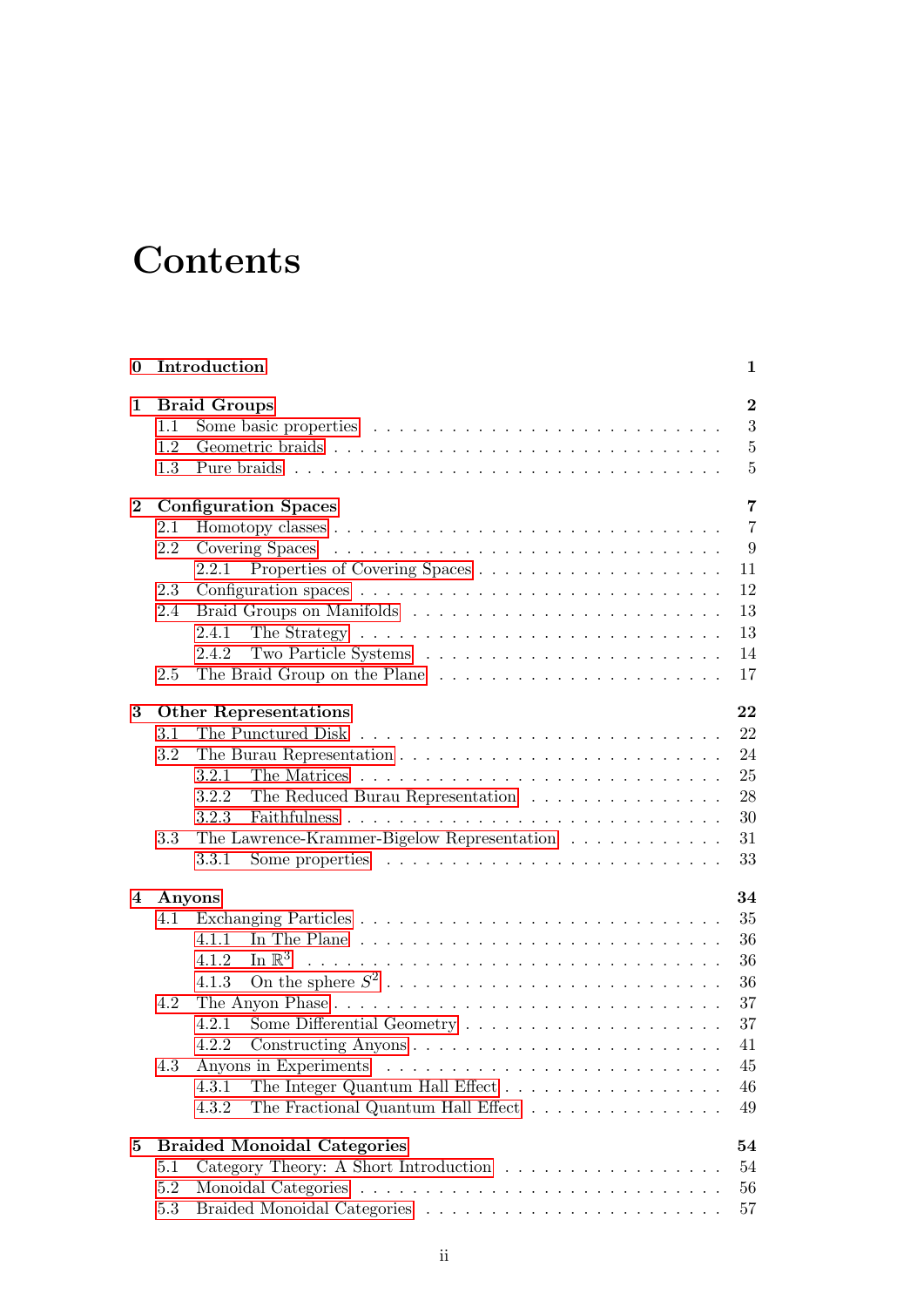| 6 Outlook                 |  |  |  |  |  |  |  |  |  |    |  |  |  | 62 |
|---------------------------|--|--|--|--|--|--|--|--|--|----|--|--|--|----|
| A Fadell's Exact Sequence |  |  |  |  |  |  |  |  |  | 63 |  |  |  |    |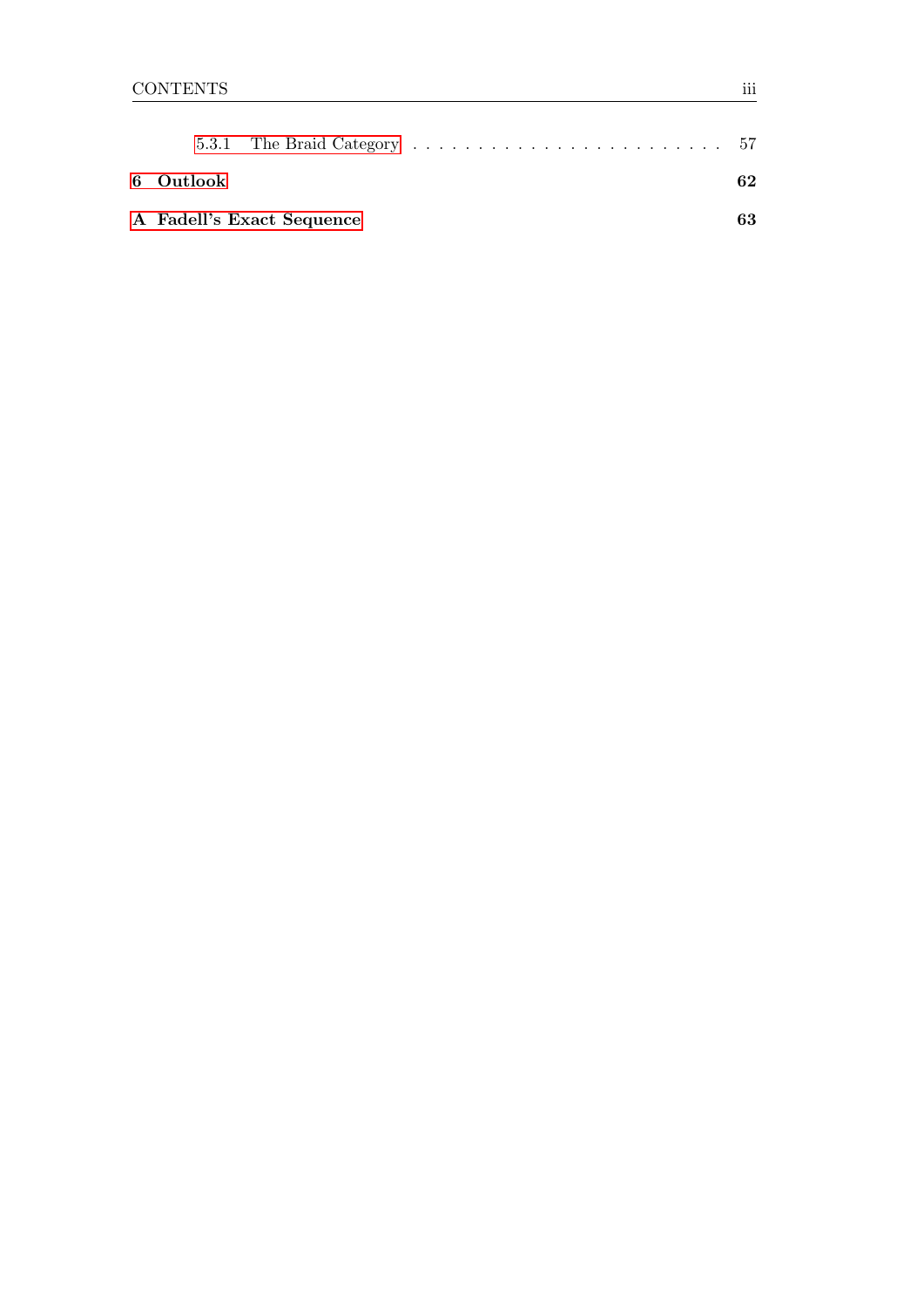# <span id="page-4-0"></span>Chapter 0

# Introduction

Braid groups were first explicitly introduced by Emil Artin in the 1920s, to study the intertwining of strings in three-dimensional space. He showed that braids with a fixed number of strands, n, formed a group  $B_n$  [\[1\]](#page-70-0). The braid groups have interesting algebraic and topological properties, which we will look at in this thesis. Braid structures also appear in other areas in mathematics and physics. One important occurrence of braiding in physics is the existence of anyons, a term coined by Frank Wilczek [\[2\]](#page-70-1). Anyons are particles with statistics different from bosons or fermions. Another example is that of braided monoidal categories, introduced by Joyal and Street [\[3\]](#page-70-2), which can even be used to derive braid group representations.

In the first chapter of this thesis, we will provide a basic introduction to braid groups. We point out some basic properties, and introduce braid diagrams. In the second chapter, we will introduce configuration spaces, and an important theorem due to Artin. This theorem shows that the Artin braid groups are in fact homotopy groups of the configuration spaces of indistinguishable particles moving around on the plane. We will also consider braid groups on other manifolds, and basic examples of those. In the third chapter, we will look at some representations of the braid groups, arising from topology, mainly the Burau representation and the Lawrence-Krammer-Bigelow representation. In the fourth chapter, we will study anyons, and see how they relate to braid groups on manifolds. We will also introduce the abstract construction by Leinaas and Myrheim [\[4\]](#page-70-3), and a physical construction by Frank Wilczek [\[2\]](#page-70-1). After this, we look at the Fractional Quantum Hall Effect (FQHE), and how anyons play a role there. In the fifth and final chapter, we take a short look at braid structures in category theory, and how they might be used to construct braid group representations.

One thing I found particularly interesting to note was how easily braid structures might be overlooked when certain symmetries are assumed. Joyal and Street mention this in their article when motivating braided monoidal categories, writing that "it has been consistently felt that the symmetry condition  $c_{BA}c_{AB} = 1_{A\otimes B}$  should be assumed" regarding commutativity of tensor products [\[3\]](#page-70-2). Leinaas and Myrheim mention something in a similar vein when introducing their article, stating that that "indistinguishability of particles is expressed in the theory by imposing symmetry constraints on the state functions and observables" [\[4\]](#page-70-3). They point out that such constraints are in agreement with experiments, but not very well justified in the theory.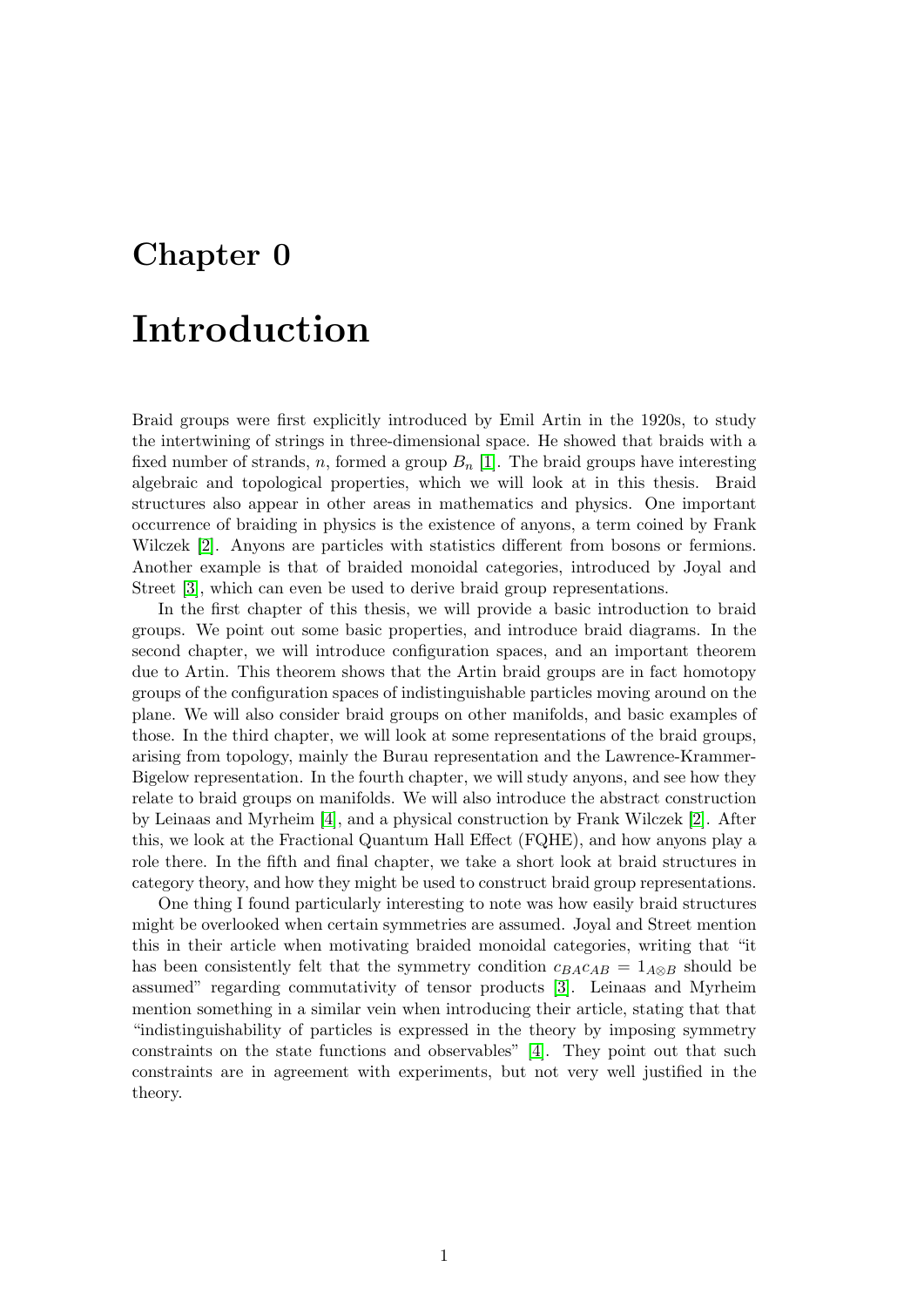## <span id="page-5-0"></span>Chapter 1

# Braid Groups

To start things off, we will introduce the main objects of interest of this thesis: braid groups. In this chapter we will introduce the braid groups and some basic properties and related definitions.

The braid group on n strands is the group  $B_n$ , also known as the Artin braid group, defined for any positive integer  $n$ . Their algebraic definition is as follows [\[1\]](#page-70-0).

<span id="page-5-4"></span>**Definition 1.1.** The Artin braid group  $B_n$  is the group generated by n−1 generators  $\sigma_1, \sigma_2, \ldots, \sigma_{n-1}$  with the following relations:

<span id="page-5-3"></span><span id="page-5-2"></span>
$$
\sigma_i \sigma_j = \sigma_j \sigma_i \tag{B1}
$$

for all  $i, j = 1, 2, ..., n - 1$  with  $|i - j| \ge 2$ , and

$$
\sigma_i \sigma_{i+1} \sigma_i = \sigma_{i+1} \sigma_i \sigma_{i+1} \tag{B2}
$$

for all  $i = 1, 2, ..., n - 2$ .

One can note that  $B_1$  has no generators, and is thus a trivial group, and that  $B_2$ has one generator of infinite order, so  $B_2 \cong \mathbb{Z}$ .

Another common, more visually appealing way to define braids is by using braid diagrams. An example can be seen in [Figure 1.1.](#page-5-1) Braid diagrams can be seen as a subset of  $\mathbb{R}^2 \times I$  with  $I = [0, 1]$ , a union of n intervals, called the strands. We draw the projection on  $\mathbb{R} \times I$  to see which strand goes over which. The strand that goes under another at a crossing is discontinued at that crossing. The endpoints of the strands are the points

<span id="page-5-1"></span>
$$
\{(1,0,0),(2,0,0),\ldots,(n,0,0)\}\quad\text{and}\quad\{(1,0,1),(2,0,1),\ldots,(n,0,1)\}\
$$



Figure 1.1: An example of a braid diagram with the generator  $\sigma_i$ .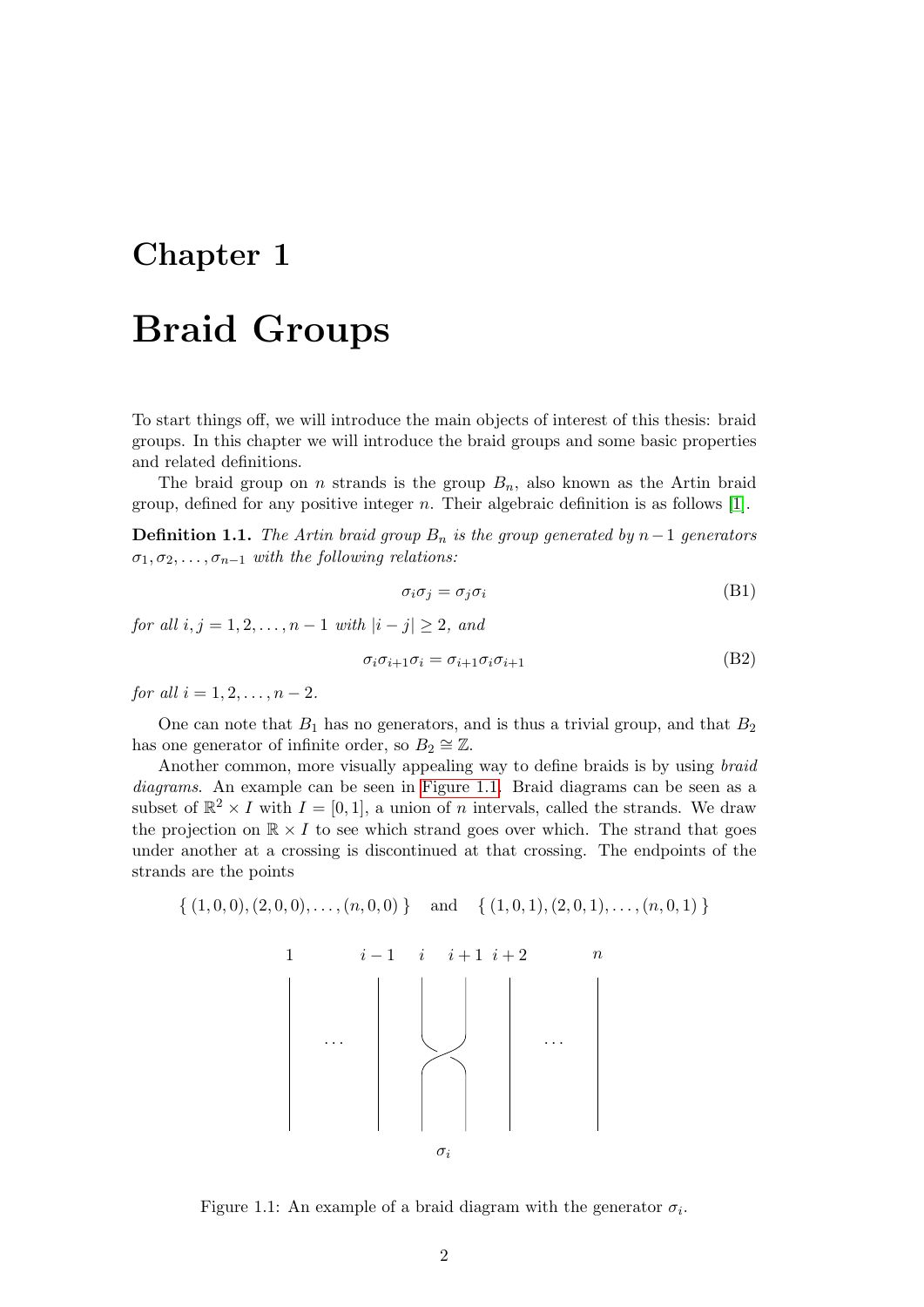<span id="page-6-1"></span>

Figure 1.2: The braid relation [\(B2\)](#page-5-2). This equivalence is also known as the Reidemeister move  $\Omega_3$ .

In braid diagrams, for convenience sake, we require that at most two strands cross at any point. This is not a necessary requirement, but it is equivalent and much more convenient. If we see braid diagrams as subsets of  $\mathbb{R} \times I$  we then require the following things:

- (i) The projection  $\mathbb{R} \times I \to I$  maps each strand homeomorphically onto I. This simply means all strands are disjoint.
- (ii) Every point of  $\{1, 2, \ldots, n\} \times \{0\} \times \{0, 1\}$  is the endpoint of a unique strand. We cannot have multiple strands connecting to one endpoint.
- (iii) Every point of  $\mathbb{R} \times I$  belongs to at most two strands. One of them is distinguished and is said to be undergoing, the other strand is overgoing. This is the requirement that only two strands cross at any point.
- (iv) Every strand crosses every plane  $\mathbb{R}^2 \times \{x\}$  with  $x \in I$  precisely once. This essentially means that strands only go in one direction. We do not draw strands that go up and then back down again, only to go back up after that. This requirement is not necessary, but it is convenient and equivalent [\[5,](#page-70-4) Page 7].

It can easily be verified that relation [\(B1\)](#page-5-3) must hold, and for the second braid relation, one can draw a diagram to make it more clear (see [Figure 1.2\)](#page-6-1). Intuitively, one can see that the right hand side can be obtained from the left hand side by shifting the strand starting on i down, the strand starting on  $i + 1$  to the right and the strand starting on  $i + 2$  up.

## <span id="page-6-0"></span>1.1 Some basic properties

Braid groups are strongly related to the symmetry groups  $S_n$ . In fact, the braid group  $B_n$  can be projected onto the symmetry group  $S_n$ . More generally, we can prove the following [\[1\]](#page-70-0).

<span id="page-6-2"></span>**Lemma 1.2.** If  $s_1, \ldots, s_{n-1}$  are elements of a group G, satisfying the braid relations, then there is a unique group homomorphism  $f : B_n \to G$  such that  $s_i = f(\sigma_i)$  for all  $i = 1, 2, \ldots, n - 1.$ 

*Proof.* Let  $\mathcal{F}_n$  be the free group on the generators  $\{\sigma_1, \sigma_2, \ldots, \sigma_n\}$ . Then consider the unique homomorphism  $\overline{f}$  defined by

$$
\overline{f} : \mathcal{F}_n \to G : \overline{f}(\sigma_i) = s_i
$$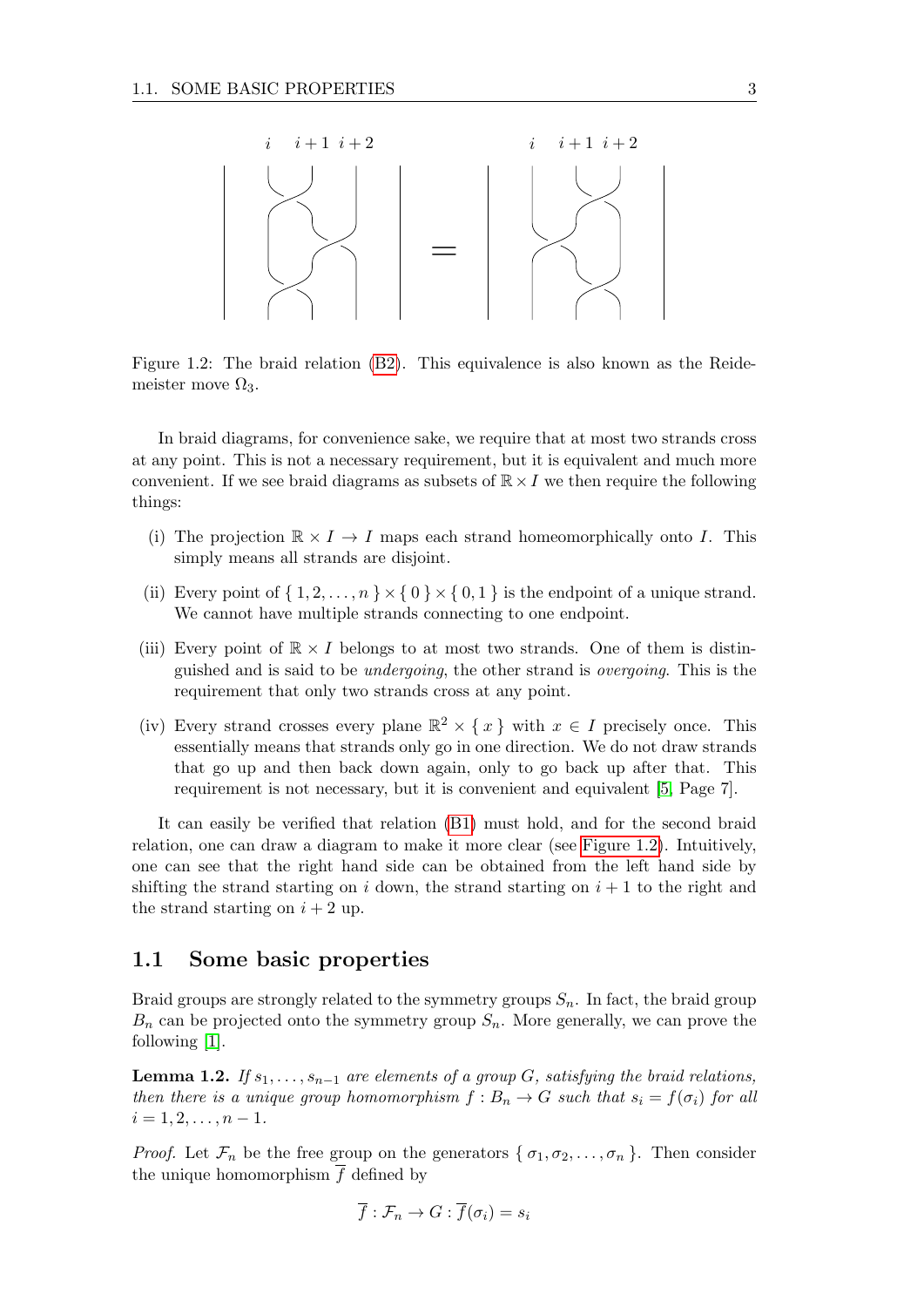for  $i = 1, 2, \ldots n$ . Now,  $B_n$  is defined by the braid relations on a set of generators. Let  $N \leq \mathcal{F}_n$  be the smallest normal subgroup containing the elements  $rr'^{-1}$  for all braid relations  $r = r'$  [\(B1\)](#page-5-3) and [\(B2\)](#page-5-2). This is the union of all conjugacy classes of the relations  $rr'^{-1}$ . Then  $B_n$  is defined as  $\mathcal{F}_n/N$ .

Note that  $\overline{f}(N) = \{ 1 \} \leq G$ . After all, the image of any element  $rr^{-1}$  is identity, so the image of any conjugate of such an element is too. This can be verified by straightforward computation. Take  $i, j = 1, 2, ..., n$  with  $|i - j| \ge 2$ . Then

$$
\overline{f}(\sigma_i \sigma_j \sigma_i^{-1} \sigma_j^{-1}) = \overline{f}(\sigma_i) \overline{f}(\sigma_j) \overline{f}(\sigma_i^{-1}) \overline{f}(\sigma_j^{-1}) = s_i s_j s_i^{-1} s_j^{-1} = s_j s_i s_i^{-1} s_j^{-1} = 1
$$

since the first braid relation holds in  $G$ . A similar thing can be done for the braid relation [\(B2\)](#page-5-2). This means we have

$$
N\leq \ker \overline{f}\trianglelefteq \mathcal{F}_n
$$

Then by the isomorphism theorems there is a surjective homomorphism

$$
B_n \cong \mathcal{F}_n/N \to \mathcal{F}_n/\ker \overline{f} \cong \overline{f}(\mathcal{F}_n),
$$

defined by sending  $\sigma_i$ N to  $\sigma_i$  ker  $\overline{f}$ . In this way,  $\overline{f}$  induces a homomorphism from  $B_n$ to  $G$ , sending  $\sigma_i N$  to  $s_i$ .  $\Box$ 

We can apply this lemma to  $G = S_n$ , where  $s_i = (i, i + 1)$ , the transposition exchanging i and  $i + 1$ , to find a group homomorphism

<span id="page-7-0"></span>
$$
\nu: B_n \to S_n \tag{1.1}
$$

that projects  $B_n$  onto  $S_n$ . It can be easily verified that the  $s_i$  fulfill the braid relations, and thus the lemma applies. Since the  $s_i$  generate  $S_n$ , this homomorphism is surjective.

An intuitive idea for this fact is that we can obtain permutations in  $S_n$  by simply following the strands in the corresponding braid diagrams for  $B_n$ . For example follow the strands of the generator  $\sigma_i$  seen in [Figure 1.1.](#page-5-1) The strands connect i to  $i+1$ , and  $i+1$  to i, much like  $s_i$  would exchange i and  $i+1$ .

A direct consequence of this is the following lemma.

**Lemma 1.3.** The group  $B_n$  with  $n \geq 3$  is non-abelian.

*Proof.* Let  $n \geq 3$  be given. Suppose  $B_n$  is abelian, and consider the projection  $\nu$  from [\(1.1\)](#page-7-0). Then

$$
\nu(\sigma_i \sigma_{i+1}) = s_i s_{i+1},
$$

but also

$$
\nu(\sigma_i \sigma_{i+1}) = \nu(\sigma_{i+1} \sigma_i) = s_{i+1} s_i,
$$

by our assumption. However,  $s_i s_{i+1} \neq s_{i+1} s_i$  in  $S_n$ . This is a contradiction, and  $B_n$ must be non-abelian. П

Another important property is that the braid groups can be naturally included in braid groups of more strands. In other words, the group homomorphism

$$
\iota: B_n \to B_{n+1}: \sigma_i \mapsto \sigma_i \tag{1.2}
$$

is injective. One can think of this as taking any braid diagram of  $B_n$ , and adding an extra  $n + 1$ -th strand to it on the right. The proof of this given in [\[1\]](#page-70-0) is given in the context of geometric braids, the study of braid diagrams as subsets of  $\mathbb{R}^2 \times I$  with I an interval.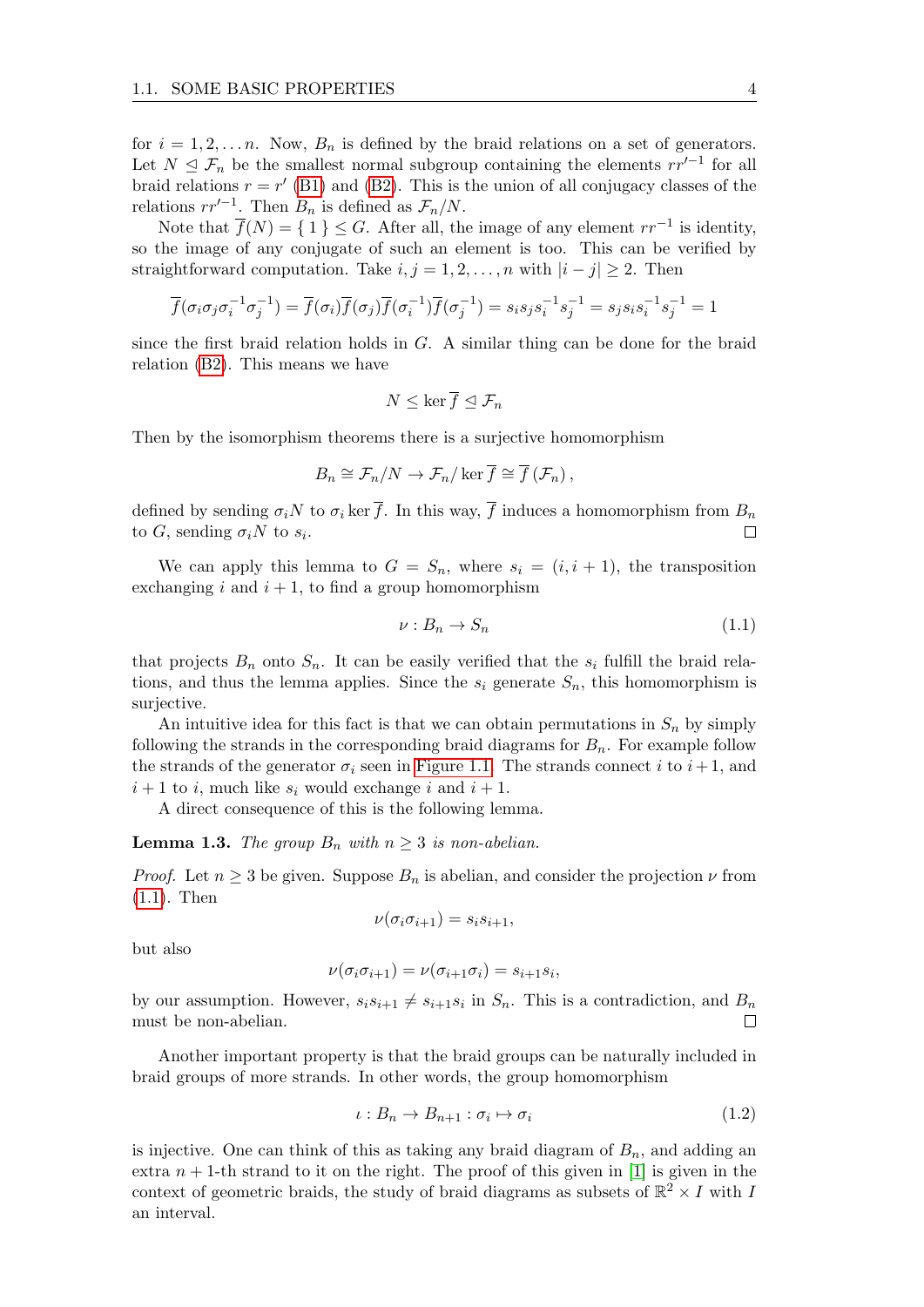<span id="page-8-2"></span>

Figure 1.3: The Reidemeister move  $\Omega_2$ .

### <span id="page-8-0"></span>1.2 Geometric braids

The idea behind geometric braids is that we don't view braids as purely algebraic, but as a subset b of  $\mathbb{R}^2 \times I$ , with  $I = [0, 1]$  an interval.

**Definition 1.4.** A geometric braid on  $n \geq 1$  strands is a set  $b \subset \mathbb{R}^2 \times I$  formed by n disjoint topological intervals (strands), such that the projection  $\mathbb{R}^2 \times I \to I$  maps each strand homeomorphically onto I and

$$
b \cap (\mathbb{R}^2 \times \{ 0 \}) = \{ (1,0,0), (2,0,0), \dots, (n,0,0) \}
$$

$$
b \cap (\mathbb{R}^2 \times \{ 1 \}) = \{ (1,0,1), (2,0,1), \dots, (n,0,1) \}
$$

So basically, the ends of a geometric braid connect the a permutation of the points they started. The other requirement is essentially saying that different strands cannot intersect. The product of 2 braids is defined as laying one behind the other. If we have two geometric braids  $b_1, b_2 \subset \mathbb{R}^2 \times I$ , then  $b_1b_2$  is the set of points  $(x, y, t) \in \mathbb{R}^2 \times I$ where  $(x, y, 2t) \in b_1$  if  $t \leq \frac{1}{2}$  $\frac{1}{2}$  and  $(x, y, 2t - 1) \in b_2$  if  $t \ge \frac{1}{2}$  $rac{1}{2}$ .

We depict the braid diagrams as 2 dimensional pictures, while they should actually be 3 dimensional. The issue is in the crossings. In braid diagrams, we leave out a small part of the strand that goes behind another strand in the diagram. One can rigorously prove that braid diagrams represent equivalent braids if they are equivalent up to finite sequences of isotopy (continuous transformation of one braid diagram into another) and Reidemeister moves  $\Omega_2$  and  $\Omega_3$ .  $\Omega_3$  is depicted in [Figure 1.2,](#page-6-1)  $\Omega_2$  is depicted in [Figure 1.3.](#page-8-2)

The idea for this proof is to first show that the braids are always at least a small distance  $\epsilon$  away from each other. Then instead of the actual braids, we consider polygonal braids. Polygonal braids are connected line segments and nodes that correspond to the original braid. We can cut up the braid into enough segments that they all lie less than a distance  $\epsilon$  away from the original braid. Proving things about these chains of line pieces is simpler. Instead of continuous isotopy, one only considers the "polygonal equivalent" of this:  $\Delta$ -moves. With a  $\Delta$ -move, a line segment is replaced by 2 line segments connecting a new node. For a complete proof, I refer to theorem 1.6 in [\[1\]](#page-70-0).

An interesting result from this theorem is that it in fact does not matter whether for  $\sigma_i$  we choose if strand i goes over  $i+1$ , or vice versa, the mathematics works out the same (in other words: one can exchange  $\sigma_i$  for  $\sigma_i^{-1}$  and obtain the same results).

## <span id="page-8-1"></span>1.3 Pure braids

An important subgroup of the braid group is the group of *pure braids*. The pure braid group on *n* braids  $P_n$  is defined as

$$
P_n = \ker(\nu : B_n \to S_n). \tag{1.3}
$$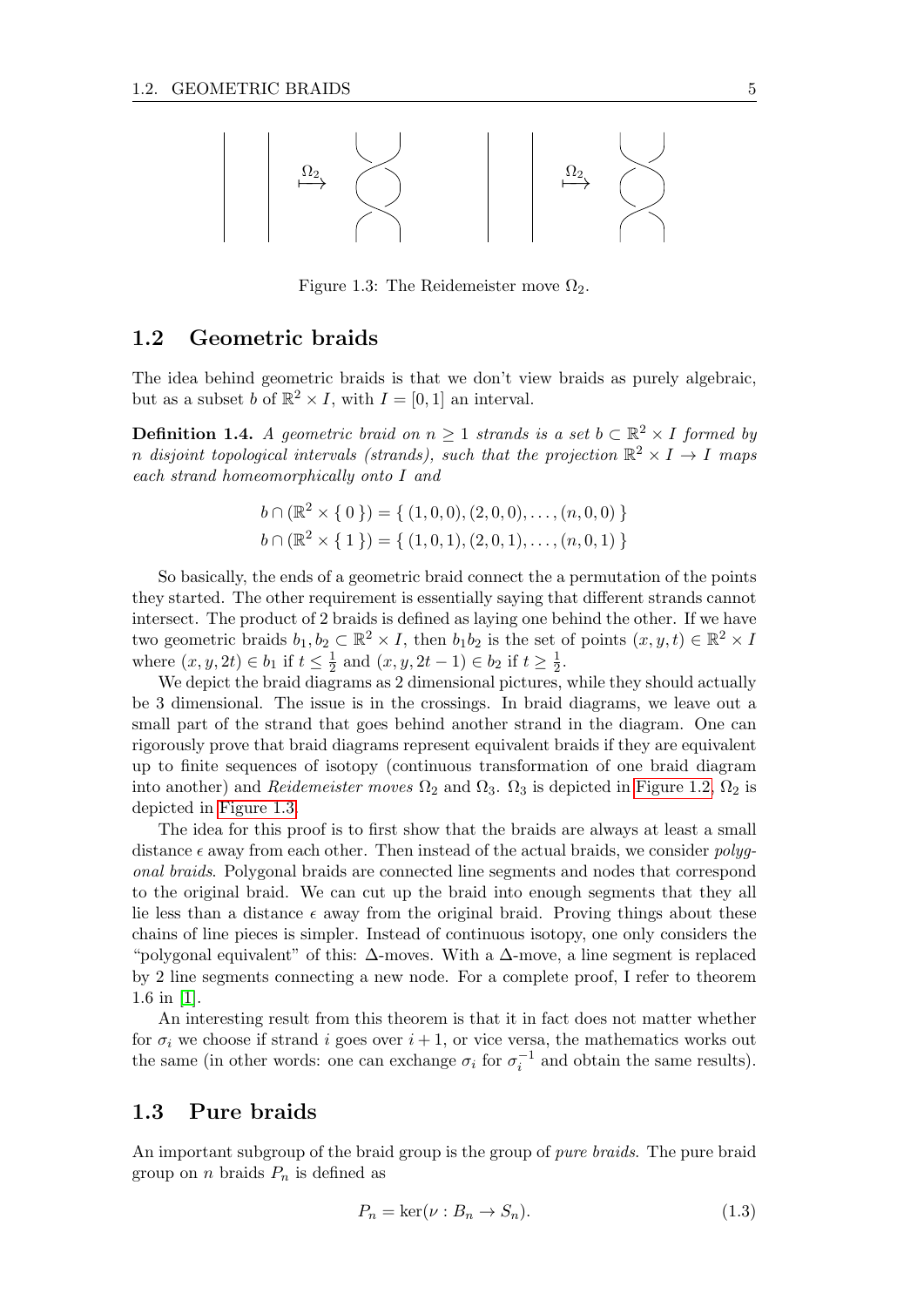<span id="page-9-0"></span>

Figure 1.4: The pure *n* string braid  $A_{i,j}$  with  $1 \leq i < j \leq n$ .

In other words: a pure braid is a braid that corresponds to the identity permutation, so a strand in a pure braid starting at  $(i, 0, 0)$  ends at  $(i, 0, 1)$ . We can define certain important braids in the pure braid groups, called the *pure n-string braids*  $A_{i,j}$ , seen in [Figure 1.4.](#page-9-0)

In terms of generators, they are defined as

$$
A_{i,j} = \sigma_{j-1}\sigma_{j-2}\dots\sigma_{i+1}\sigma_i^2\sigma_{i+1}^{-1}\dots\sigma_{j-2}^{-1}\sigma_{j-1}^{-1},
$$
\n(1.4)

for  $1 \leq i < j \leq n$ . One can check that using

$$
\alpha_{i,j} := \sigma_{j-1}\sigma_{j-2}\dots\sigma_i,
$$

these  $A_{i,j}$  are conjugate to one another in  $B_n$  as  $A_{j,k} = \alpha_{j,k} A_{i,j} \alpha_{j_k}^{-1}$  (either by filling in the definitions or by drawing a picture). It turns out that the following holds.

<span id="page-9-1"></span>**Theorem 1.5.**  $P_n$  is generated by the  $\frac{n(n-1)}{2}$  elements {  $A_{i,j}$  }<sub>1≤i<j≤n</sub>.

The proof for this theorem is quite long, we can give an idea for it.

*Proof Idea.* Much like the embedding  $\iota : B_n \to B_{n+1}$ , we can define a similar sort of map called a forgetting homomorphism

$$
f_n: P_n \to P_{n-1},
$$

which "forgets" the  $n$ -th strand, or in other words: removes it from the braid diagram. Observe

$$
U_n := \ker(f_n).
$$

It is obvious that  $A_{i,n} \in U_n$ . After all, removing the *n*-th strand from  $A_{i,n}$  leaves a trivial braid. In fact, one can show that the  $U_n$  are free on the generators  $\{A_{i,n}\}.$ From the definition of  $U_n$ , it follows that any braid  $\beta$  in  $P_n$  can be written as

$$
\beta = \iota(\beta')\beta_n,
$$

with  $\beta_n \in U_n$  and  $\beta' = f_n(\beta)$ . Inductively, this means that

$$
\beta = \beta_1 \beta_2 \dots \beta_n,
$$

and since the  $\beta_i$  are in  $U_j$ , which is generated by  $A_{i,j}$  for  $1 \leq i \leq j$ , it follows that the theorem holds. I refer to [\[1\]](#page-70-0) for a full proof. $\Box$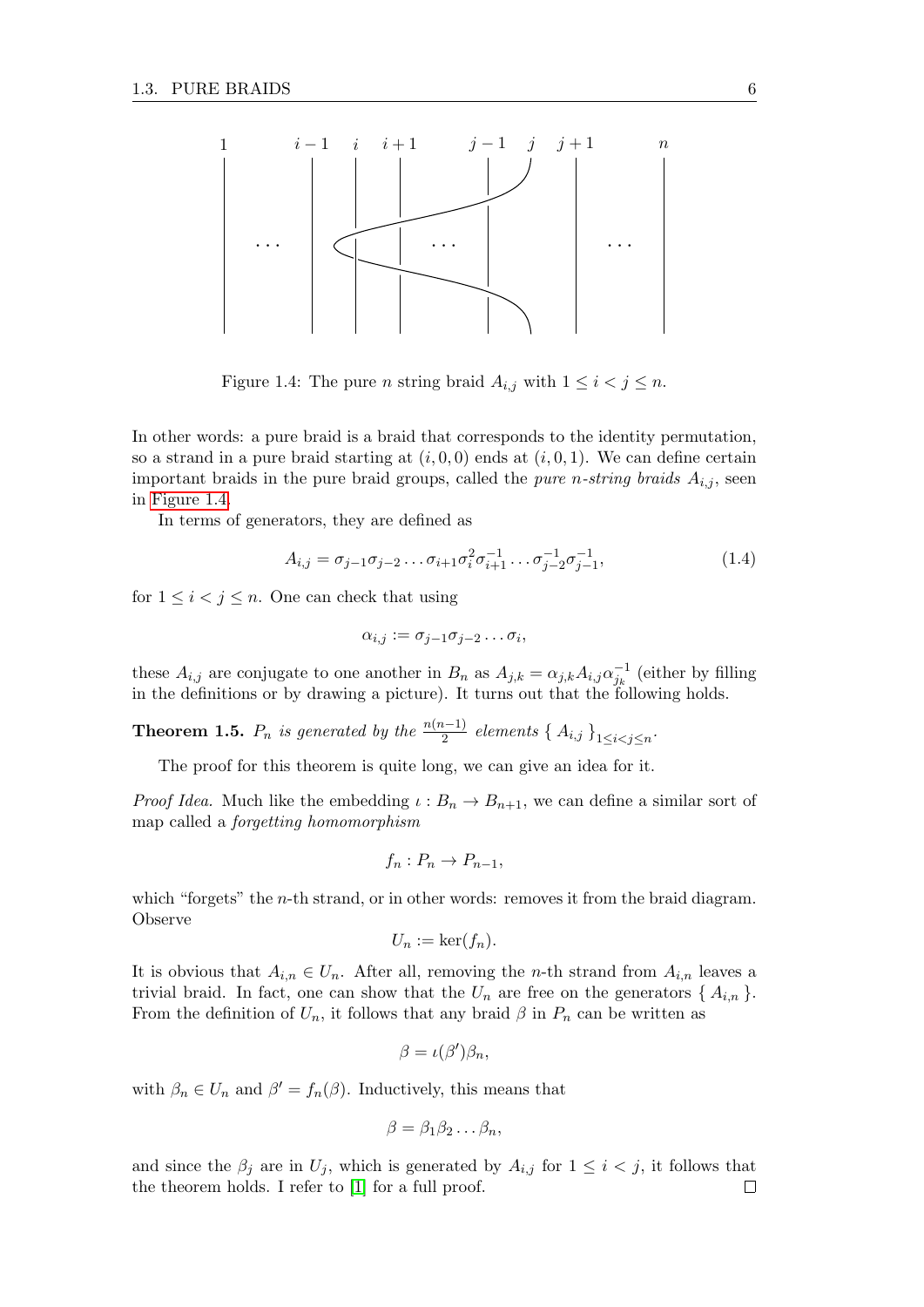## <span id="page-10-0"></span>Chapter 2

# Configuration Spaces

In the previous chapter we have only seen geometric braids on  $\mathbb{R}^2$ . Geometric braids can be generalized somewhat though. We can look at braid groups on other manifolds. A physical interpretation of this would be points (or particles) moving around on a manifold through time, and tracing their path as a strand. The particles can take up combinations of positions in this manifold, otherwise known as a configuration. We call the space of all possible configurations the configuration space. One can define it in multiple ways depending on the constraints of the system [\[6,](#page-70-5) [Configuration](https://ncatlab.org/nlab/show/configuration+space+%28physics%29) [Space \(physics\)](https://ncatlab.org/nlab/show/configuration+space+%28physics%29)]. We will define it in a more physically relevant way.

Definition 2.1. A configuration space of a physical system is the space of all possible configurations of the system.

In this chapter, we will more formally introduce configuration spaces, and study the braid group and the pure braid group on certain configuration spaces. At the end of this chapter, we will show a proof of an important theorem by Artin.

### <span id="page-10-1"></span>2.1 Homotopy classes

We will need some topology. I will introduce this along [\[7\]](#page-70-6). When considering paths in spaces, one might come across linked loops. For example as seen in [Figure 2.1.](#page-10-2) These linked loops will form the structure we are looking for.

<span id="page-10-2"></span>First of all, we need some definitions. Consider the paths  $B$  and  $B'$ , and let them be parameterized by functions  $f_0, f_1 : I \to X$  with  $I = [0, 1]$ . See [Figure 2.2](#page-11-0) (for now, only pay attention to  $B$  and  $B'$ ). These two paths can be continuously transformed into each other. We call two paths like these homotopic.



Figure 2.1: Two linked loops in  $\mathbb{R}^3$ .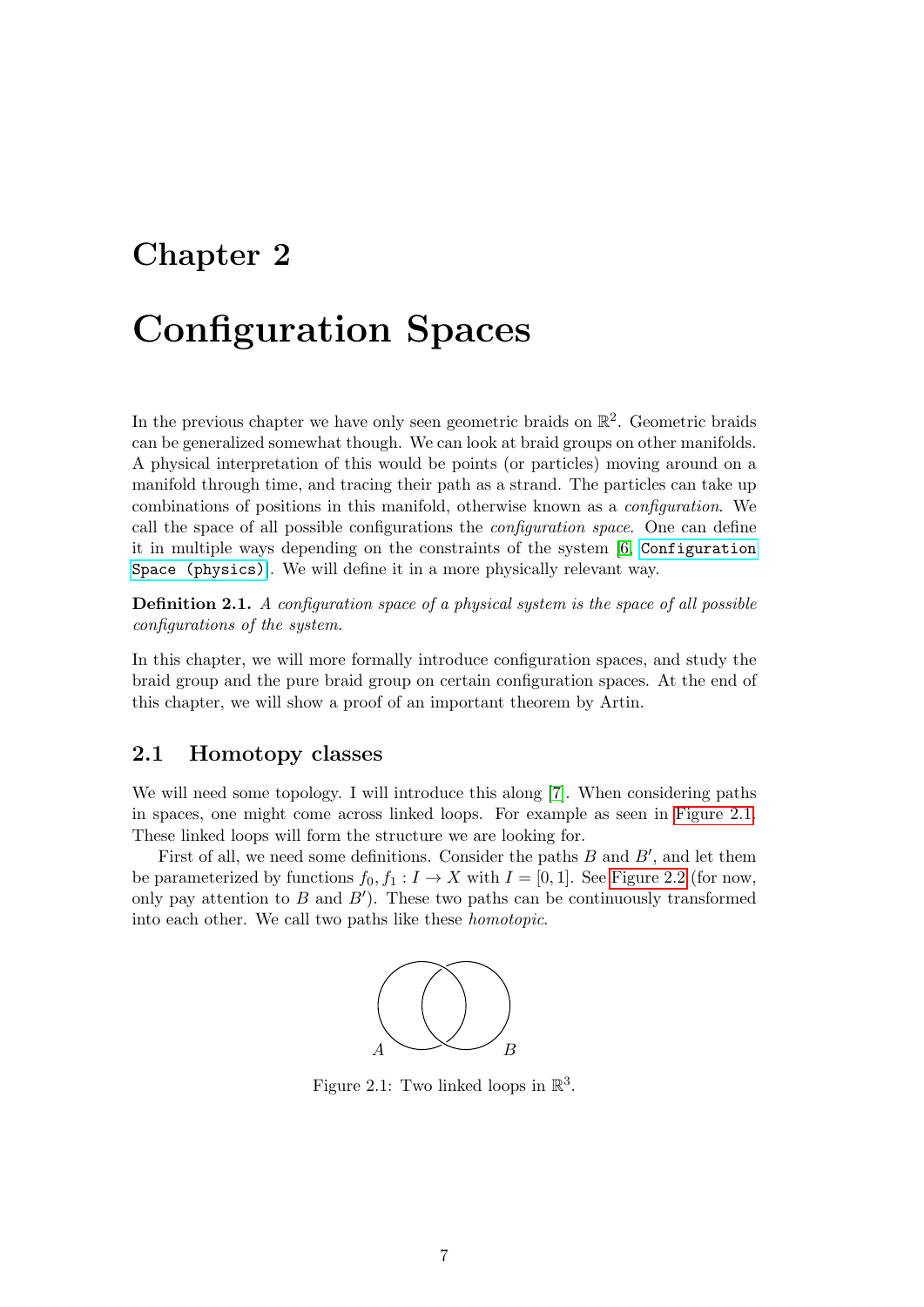<span id="page-11-0"></span>

Figure 2.2: Concatenating loops B and B' with base point  $x_0$  in  $\mathbb{R}^3 \setminus A$ .



Figure 2.3: Example of what a homotopy of paths looks like. This is an example of a linear homotopy  $f_t = tf_0 + (1-t)f_1$ .

**Definition 2.2.** A homotopy of paths in a space  $X$  is a family

$$
f_t: I \to X, 0 \le t \le 1,\tag{2.1}
$$

of continuous functions, such that the following holds.

- (i) The endpoints  $f_t(0) = x_0$  and  $f_t(1) = x_1$  are independent of t.
- (ii) The associated map

$$
F(s,t) = f_t(s)
$$

is continuous.

If two paths f and g are in the same homotopy class, we write  $f \simeq g$ 

It can be proven that homotopy on paths is an equivalence relation. Denote the equivalence class of a path f under homotopy as  $[f]$ , also known as the *homotopy* class of f. So the paths B and B' will be in the same homotopy class. The paths B and  $B'$  are more special though: they are loops. Their starting point  $x_0$  is also their ending point. We call this point  $x_0$  the base point.

Homotopies can be determined exactly, but this can become quite cumbersome, and is often left out for the sake of readability.

The structure in equivalence classes of loops comes from concatenating them. We can "add" two loops  $B, B'$  through the base point  $x_0$  together by simply concatenating their paths. Let B, B' be parameterized by  $f_B, f_{B'} : I \to X$  respectively for some space  $X$ . The product of these two paths is

<span id="page-11-1"></span>
$$
f_{BB'} = \begin{cases} f_B(2t) & t \le \frac{1}{2} \\ f_{B'}(2t-1) & t \ge \frac{1}{2} \end{cases}
$$
 (2.2)

Since we know that  $f_B(1) = f_{B}(0) = x_0$ , this product is continuous. When going along the path  $B_2 = BB'$ , we first traverse B and then B', see [Figure 2.2.](#page-11-0)

**Definition 2.3.** In a space X with  $x_0 \in X$ , let  $\pi_1(X, x_0)$  denote the set of homotopy classes of loops in X with base point  $x_0$ .

The set on its own doesn't do much for us, but as mentioned before, there is structure on the loops: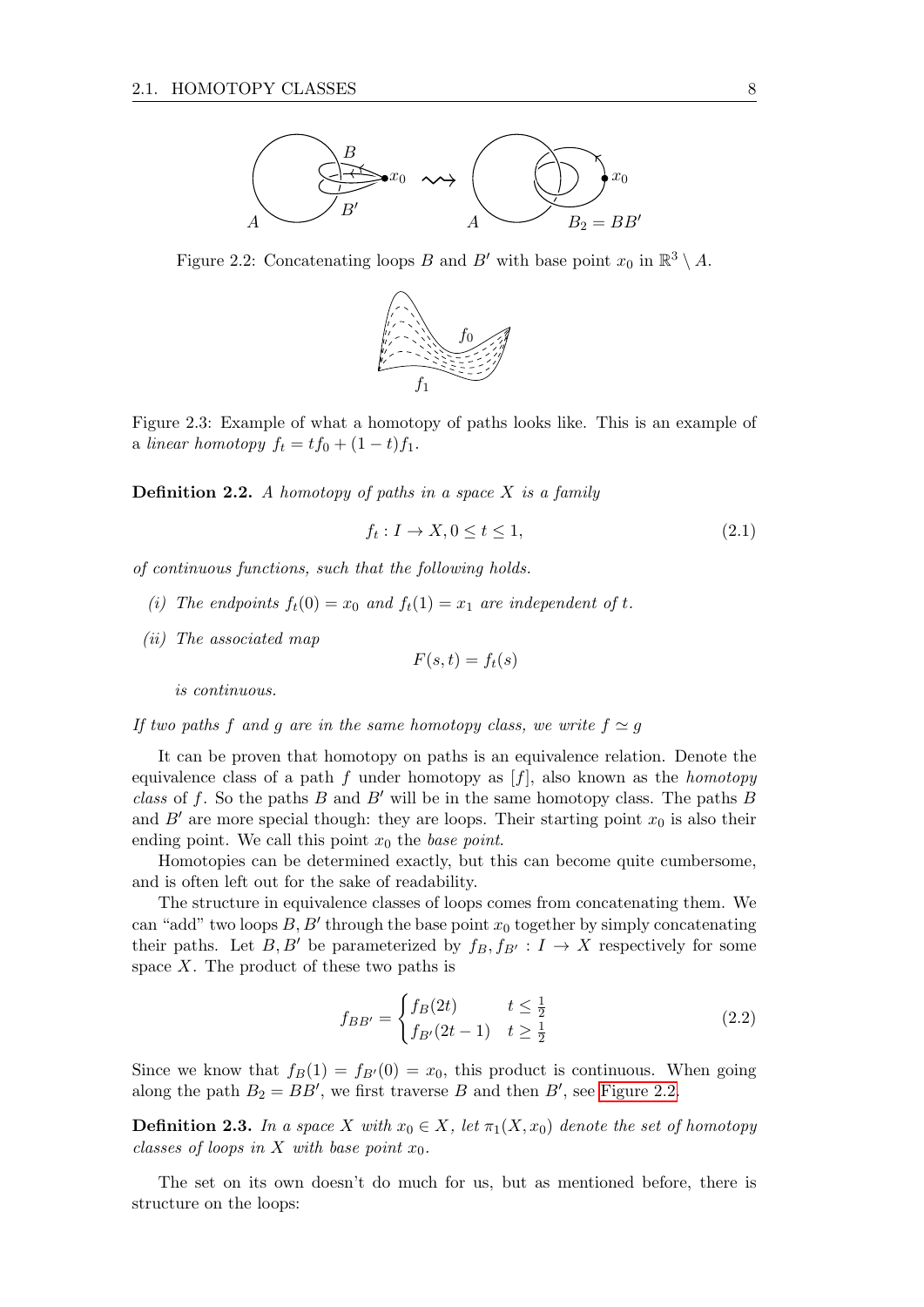**Proposition 2.4.** The set  $\pi_1(X, x_0)$  is a group with respect to the product described in equation [\(2.2\)](#page-11-1): the concatenation of paths.

Proof Idea. As a representant of the identity homotopy class, consider the constant path

$$
f_e: I \to X: t \mapsto x_0.
$$

Any path that can be contracted to the constant path  $f_e$  is in  $[f_e]$ . It is clear that concatenating the constant path to any path does not change the old path up to homotopy. Let any loop  $f_B$  be given. The inverse of  $[f_B]$  will be the homotopy class  $[f^{-1}_B]$  $\binom{m-1}{B}$ , represented by

$$
f_B^{-1}: I \to X: t \mapsto f_B(1-t).
$$

In other words, flipping the direction of the loop  $f_B$ . Proving that the concatenation of two loops gives a new loop is fairly straight forward. For a complete proof, see Proposition 1.3 in [\[7\]](#page-70-6).  $\Box$ 

Notation. In the future, when we are considering the fundamental group of a space X with respect to an arbitrary point  $x_0 \in X$ , I will write  $\pi_1(X)$  instead of  $\pi_1(X, x_0)$ for brevity.

**Example 2.5.** All spaces  $\mathbb{R}^n$  (or convex subsets of them) have a trivial fundamental group  $\pi_1(\mathbb{R}^n, x_0)$  for any  $x_0 \in \mathbb{R}^n$ .

This is because any path  $f$  can be contracted to the base point in these spaces, simply by considering the transformation

$$
F(s,t) = (1-t)f(s) + tx_0.
$$

**Example 2.6.** If we consider the space  $\overline{A}$  (the setwise complement of A in  $\mathbb{R}^3$ ) in the example given in [Figure 2.2,](#page-11-0) the fundamental group  $\pi_1(\overline{A}) \cong \mathbb{Z}$ .

Intuitively, one can see that the fundamental group  $\pi_1(\overline{A})$  is generated by B, an element of infinite order.

### <span id="page-12-0"></span>2.2 Covering Spaces

The concept of covering spaces can be useful to find the fundamental group of the spaces they cover. The definition of a covering space is:

<span id="page-12-1"></span>**Definition 2.7.** A covering space of a space X is a space  $\widetilde{X}$  together with a continuous function  $p : X \to X$ , such that for each  $x \in X$ , there exists an open neighborhood U of x for which  $p^{-1}(U)$  is a disjoint union of open sets in  $\widetilde{X}$ . Each of the open sets in this union is homeomorphically mapped onto U by  $p \nvert \gamma$ .

We call such a U evenly covered. We call  $\tilde{X}$  the total space, and X the base space. The map p is called the *covering map* and the disjoint open sets in  $p^{-1}(U)$  are called sheets of  $\tilde{X}$  over  $U$ .

Note that by this definition, the pullback of p over any x is a discrete fiber.

**Proposition 2.8.** Let X be a space, and  $p : \widetilde{X} \to X$  a covering map. The pullback  $E_x := p^{-1}(x)$  for any  $x \in X$  is a discrete subspace of X.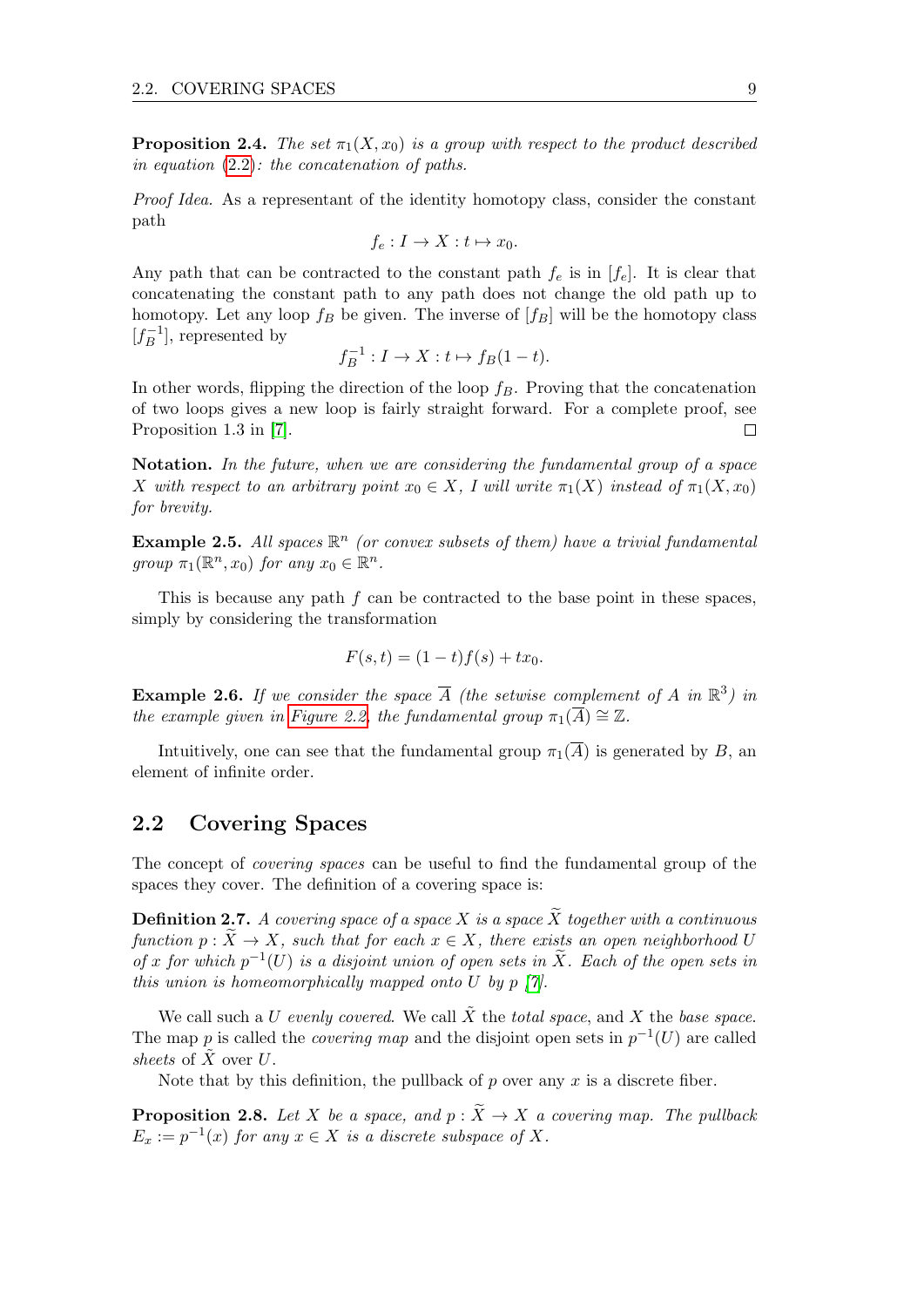<span id="page-13-0"></span>

<span id="page-13-1"></span>Figure 2.4: Example of a covering space, with pullback of a point  $x_0$  and paths with  $x_0$  as starting point. Image idea from [\[8,](#page-70-7) [Covering Space](https://en.wikipedia.org/wiki/Covering_space)].



Figure 2.5: Helix as covering space of the circle  $S^1$  [\[7\]](#page-70-6).

*Proof.* We will show that for every  $\tilde{x} \in E_x$ , there is an open neighborhood  $\tilde{U} \subset \tilde{X}$ for which  $\widetilde{U} \cap E_x = \{ \tilde{x} \}.$ 

Note that  $\tilde{x}$  is in some sheet of  $p^{-1}(U)$ . Call this sheet  $U_{\tilde{x}}$ . We show that  $U_{\tilde{x}}$  is the neighborhood we are looking for. Suppose  $\tilde{x}' \in E_x \cap U_{\tilde{x}}$ . Since  $\tilde{x}' \in E_x$ , it is also pulled back from x, so  $\tilde{x}'$  is also in a sheet  $U_{\tilde{x}'}$ . Since the sheets of  $p^{-1}(U)$  are disjoint, we must have  $U_{\tilde{x}'} = U_{\tilde{x}}$ . Then because all sheets are mapped homeomorphically to U by p, we must have  $\tilde{x}' = \tilde{x}$ .  $\Box$ 

In fact, one can use this as another, equivalent definition:

**Definition [2.7](#page-12-1) (Alternative).** A covering space of a space X is a space X together with a continuous function  $p : \tilde{X} \to X$  such that for each  $x \in X$ , there exists an open neighborhood  $U$  of  $x$  which is evenly covered. This means that the pullback of  $p$  over U is isomorphic to a product bundle with discrete fiber  $E_x = p^{-1}(x)$ . In other words  $[6, \textit{Covering Space}].$  $[6, \textit{Covering Space}].$  $[6, \textit{Covering Space}].$  $[6, \textit{Covering Space}].$ 

$$
p^{-1}(U) \cong U \times E_x.
$$

We can think of this in a more visual way for clarity, see [Figure 2.4.](#page-13-0) The sheets are depicted as if they are "hovering above" the base space.

<span id="page-13-2"></span>**Example 2.9.** The real line  $\mathbb R$  is a covering space of the circle  $S^1$ .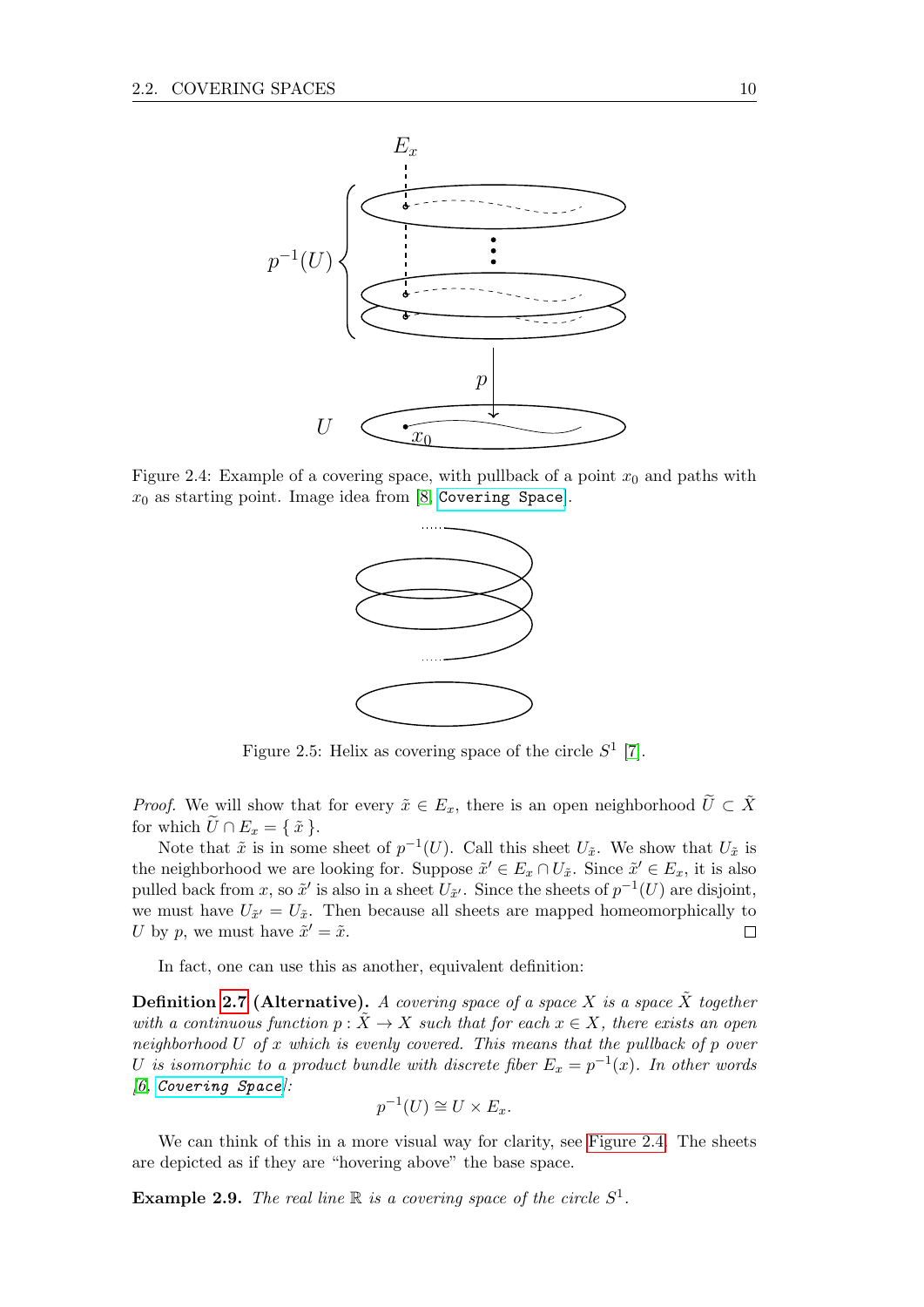This can be visualized by seeing  $\mathbb R$  as the helix

$$
h: \mathbb{R} \to \mathbb{R}^3: s \mapsto (\cos 2\pi s, \sin 2\pi s, s), \tag{2.3}
$$

see [Figure 2.5.](#page-13-1) The helix projected down onto  $S^1$  is the covering map [\[7\]](#page-70-6).

#### <span id="page-14-0"></span>2.2.1 Properties of Covering Spaces

Covering spaces have some important properties that we want to use later on, especially regarding homotopy.

<span id="page-14-1"></span>**Proposition 2.10** (Homotopy Lifting Property). Let  $X, Y$  be topological spaces. Given a covering space  $p : \widetilde{X} \to X$ , a homotopy  $f_t : Y \to X$  and a map  $\widetilde{f}_0 : Y \to \widetilde{X}$ lifting  $f_0$ , then there exists a unique homotopy  $\tilde{f}_t: Y \to \tilde{X}$  of  $\tilde{f}_0$  that lifts  $f_t$ , so  $p \circ \tilde{f}_t = f_t.$ 

We are interested in the case where  $Y$  is an interval. In this case, it means that if we have a homotopy of paths in the base space, and a lift in the total space of a path in that homotopy, there is a unique homotopy of paths in the universal space corresponding to the homotopy in the base space. One can think of this visually like in [Figure 2.4.](#page-13-0) If we take a homotopy of paths in the space  $U$ , and one corresponding path in any of the sheets, we can find a homotopy of paths in that sheet corresponding to the homotopy in U. For the proof I refer to Proposition 1.30 in [\[7\]](#page-70-6).

<span id="page-14-2"></span>**Proposition 2.11** (Path Lifting Property). Let  $X, Y$  be topological spaces, and let  $I = [0, 1]$  be the unit interval. Given a covering space  $p : X \to X$ , a path  $f : I \to X$ and  $\tilde{x}_0$  a lift of the base point  $x_0$  of f. Then there exists a unique path  $\tilde{f}: I \to X$ lifting f, starting at  $\tilde{x}_0$ .

This can be seen as a specific case of the [Homotopy Lifting Property,](#page-14-1) where we take Y to be a point. One can also prove this directly. Proving this for covering spaces of the form  $X \times D$  with D a discrete set is fairly straightforward. We can look at the projections

$$
\pi_X(\tilde{f}): I \to X \quad \pi_D(\tilde{f}): I \to D.
$$

Since  $\tilde{f}$  is a lift of  $f$ ,  $\pi_X(\tilde{f}) = f$ . Note that since I is connected and D discrete,  $\pi_D(\tilde{f})$  must be connected, and thus constant. For more complex covering spaces, the proof is more involved, and I point to [\[6,](#page-70-5) [Covering Space](https://ncatlab.org/nlab/show/covering+space)], or to Proposition 1.30 in [\[7\]](#page-70-6).

To finish off these definitions, I will give an example of a use case.

<span id="page-14-3"></span>**Example 2.12.** The homotopy group  $\pi_1(S^1)$  of the circle is the infinite cyclic group qenerated by the homotopy class of  $\omega(s) = (\cos 2\pi s, \sin 2\pi s)$ .

*Proof.* Consider  $\mathbb R$  as the helix, from Example [2.9](#page-13-2) and [Figure 2.5,](#page-13-1) as covering space  $\widetilde{S}^1$  of  $S^1$ . The covering map p is the composition of the function h and the projection down on  $\mathbb{R}^2$ . Let  $f: I \to S^1$  be a loop at the base point  $x_0 = (1,0)$ , representing an element in  $\pi_1(S^1, x_0)$ . By the [Path Lifting Property](#page-14-2) there is a unique lifted path  $\tilde{f}$ in R starting at 0. This path  $\tilde{f}$  ends at an integer n, since  $p^{-1}(x_0) = \mathbb{Z} \subset \mathbb{R}$ .

We can define specific paths on the circle, winding around it  $n$  times:

$$
\omega_n: I \to S^1: s \mapsto (\cos 2\pi n s, \sin 2\pi n s).
$$

Note that

$$
[\omega_n] = [\omega]^n.
$$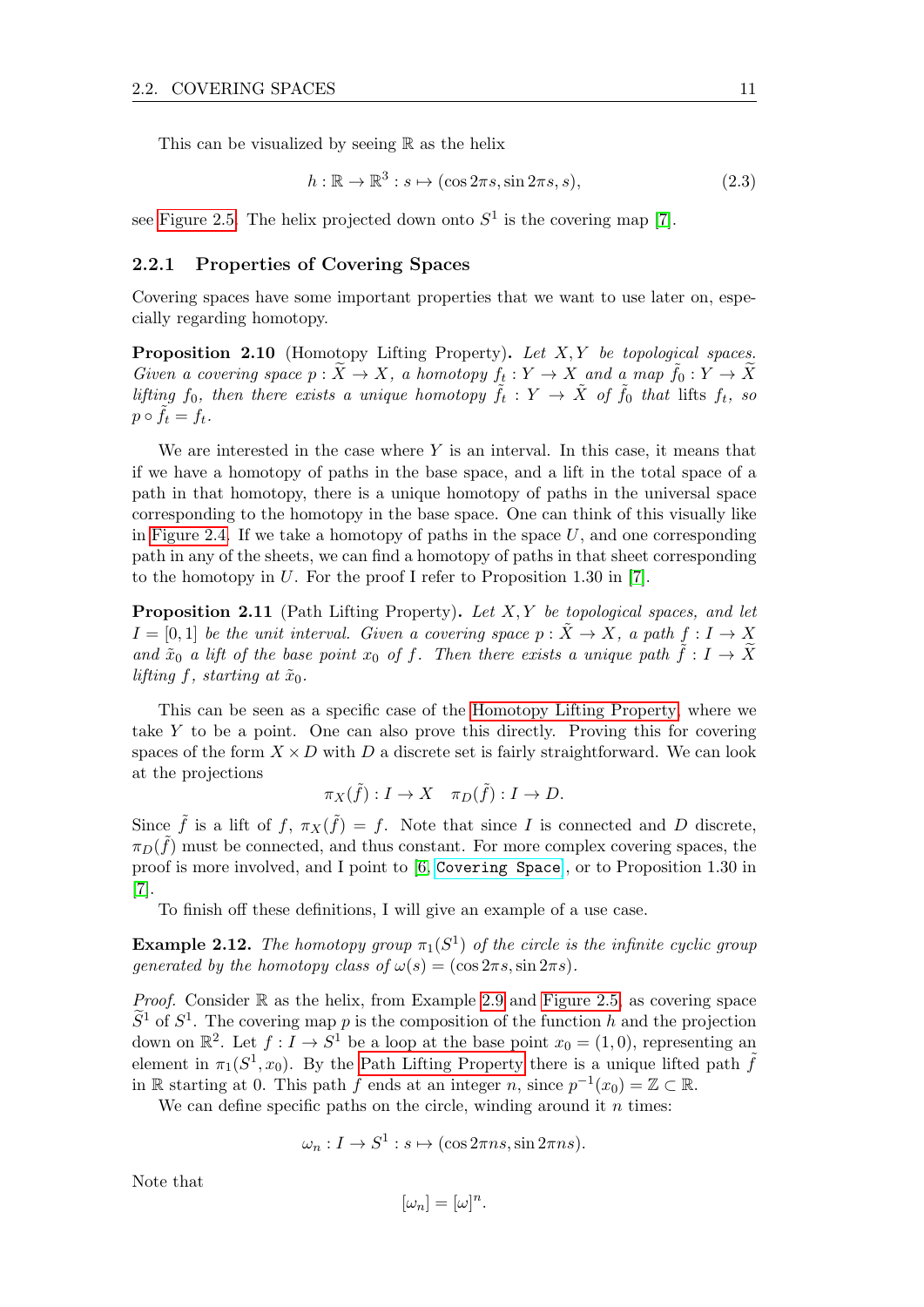Lifting this path to  $\mathbb R$  gives:

$$
\tilde{\omega}_n(s) = ns.
$$

So  $\tilde{f}$  and  $\tilde{\omega}_n$  are in the same homotopy class.

For uniqueness of *n*, suppose that  $f \simeq \omega_n$  and  $f \simeq \omega_m$ . Then  $\omega_n \simeq \omega_m$ . By the [Homotopy Lifting Property,](#page-14-1) this homotopy lifts to a homotopy in  $\tilde{S}^1$ . So  $\tilde{\omega}_n \simeq \tilde{\omega}_m$ . However, the endpoints for all paths in a homotopy class must be equal. The endpoint of  $\tilde{\omega}_n$  is n, and that of  $\tilde{\omega}_m$  is m, so  $n = m$ . [\[7\]](#page-70-6)  $\Box$ 

Another important concept related to covering spaces is the group of covering transformations or deck transformations.

**Definition 2.13.** For a space  $\widetilde{X}$  covering X, the group deck( $\widetilde{X}$ ) of deck transformations is the group of automorphisms f on  $\widetilde{X}$  such that p is invariant under composition with  $f$ , or in other words  $(6,$  [Deck Transformation](https://ncatlab.org/nlab/show/deck+transformation)

$$
\operatorname{deck}(\widetilde{X}) := \left\{ f \mid f \in \operatorname{Aut}(\widetilde{X}), p \circ f = p \right\}
$$

### <span id="page-15-0"></span>2.3 Configuration spaces

I will stick to the notation used by [\[9\]](#page-70-8), when talking about configuration spaces. Let M be a manifold. Call the amount of points we are observing  $N$ . Naively, one might say that the configuration space would be  $M<sup>N</sup>$ . However, we do not want particles to be occupying the same position in space (hard-core model). So we remove the diagonal points. Define

$$
\Delta := \{ (z_1, z_2, \dots, z_N) \subset M^N \mid z_i = z_j \text{ for any } i \neq j, 1 \leq i, j \leq N \}
$$
 (2.4)

We call the configuration space for  $N$  distinguishable particles

$$
F_N(M) := M^N \setminus \Delta. \tag{2.5}
$$

What it means for particles to be distinguishable is essentially the following: the configuration  $(z_1, z_2)$  is not the same as the configuration  $(z_2, z_1)$  for  $z_1 \neq z_2 \in M$ . For indistinguishable particles, these 2 configurations are the same, and we need to divide out the action of the symmetric group  $S_N$  for N particles to remove these. Define

$$
Q_N(M) := (M^N \setminus \Delta)/S_N \tag{2.6}
$$

to be the configuration space of  $N$  indistinguishable particles, or the *orbit space* of  $M$  [\[9,](#page-70-8) Section 2.1]. See Figure [2.6](#page-18-0) for a visual example. The pure braid group on the manifold M is the fundamental group of the space  $F_N(M)$ ,  $\pi_1(F_N(M))$ . The (full) braid group on the manifold M is the fundamental group  $\pi_1(Q_N(M))$ .

<span id="page-15-1"></span>Lemma 2.14. The natural map

$$
\mathfrak{p}: F_N(M) \to Q_N(M) \tag{2.7}
$$

is a covering map. In fact, it is a regular covering space projection, meaning that

$$
\pi_1(F_N(M)) \le \pi_1(Q_N(M)) \tag{2.8}
$$

Proof. This is an application of Proposition 1.40 in [\[7\]](#page-70-6), and mentioned explicitly as Proposition 1.1 in [\[5\]](#page-70-4).  $\Box$ 

The configuration spaces of some specific spaces can be found [\[4\]](#page-70-3).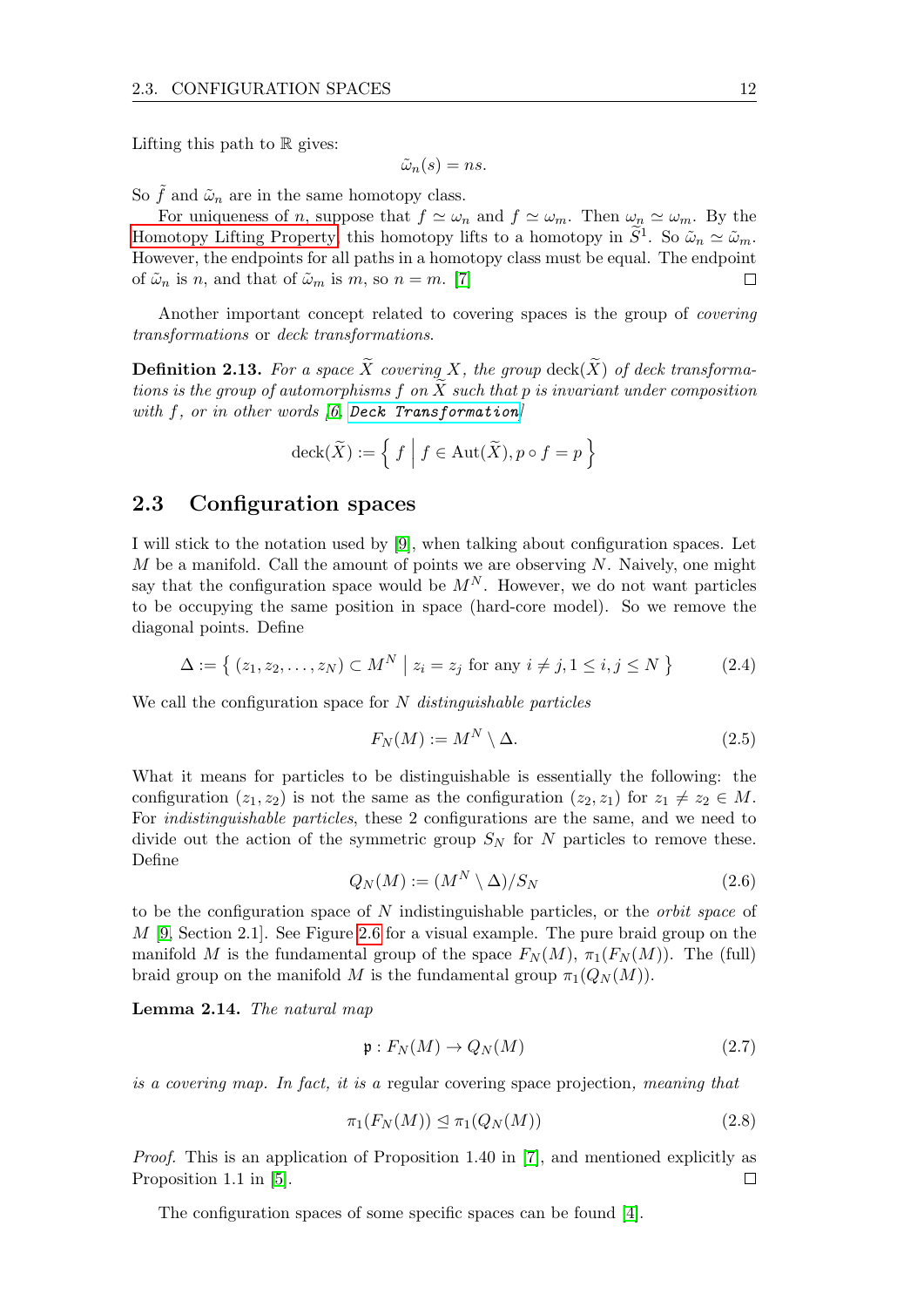#### <span id="page-16-0"></span>2.4 Braid Groups on Manifolds

As mentioned, the configuration spaces for some specific spaces can be found exactly. We will look at a few, along [\[4\]](#page-70-3), where a nice technique is used to find these.

#### <span id="page-16-1"></span>2.4.1 The Strategy

Let us consider N particles, moving around on a manifold  $M = \mathbb{R}^n$ . Call the coordinates of these particles  $x_i$  with  $i = 1, 2, ..., N$ . We can consider these particles separately, but we can simplify the problem slightly by looking at the center of mass coordinate, and the relative positions of the particles. The center of mass (c.m.) coordinate

<span id="page-16-2"></span>
$$
x_{\rm cm} = N^{-1} \sum_{i=1}^{N} x_i
$$
\n(2.9)

Note that the center of mass does not change under permutation of the particles and  $x_{\text{cm}} \in \mathbb{R}^n$ . This means that the N particle configuration space is a product

$$
Q_N(\mathbb{R}^n) = \mathbb{R}^n \times r(n, N),\tag{2.10}
$$

of the c.m. coordinate space, and a relative space  $r(n, N)$ , representing the  $(N-1)n$ degrees of freedom of the particles relative to each other [\[4\]](#page-70-3). This is mostly a physical argument, but we can give a more formal argument to show that this splitting holds.

The formal argument would be to look at the action of  $\mathbb{R}^n$  as group under addition on  $Q_N(\mathbb{R}^n)$ . We can divide out this action to obtain the space  $Q_N(\mathbb{R}^n)/\mathbb{R}^n$ . As a representant of points in this quotient space, we can in fact choose the configurations where the center of mass is at the origin.

**Lemma 2.15.** The space  $Q_N(\mathbb{R}^n)$  for  $N, n \in \mathbb{Z}_{>0}$  splits as

$$
Q_N(\mathbb{R}^n) = \mathbb{R}^n \times r(n, N). \tag{2.11}
$$

where  $r(n, N)$  is a space dependent on n and N.

Proof. We claim that

$$
Q_N(\mathbb{R}^n) \cong \mathbb{R}^n \times (Q_N(\mathbb{R}^n)/\mathbb{R}^n).
$$

We can find a map

$$
f: Q_N(\mathbb{R}^n) \to \mathbb{R}^n \times (Q_N(\mathbb{R}^n)/\mathbb{R}^n)
$$

by setting

$$
f(q) = (\mathcal{CM}(q), [q])
$$

where  $[q]$  is the equivalence class of q under the action of  $\mathbb{R}^n$ , and we call the map taking a configuration to its center of mass

$$
CM: Q_N(\mathbb{R}^n) \to \mathbb{R}^n,
$$

as defined in [\(2.9\)](#page-16-2). Note that we can also define CM in the exact same way on  $\mathbb{R}^n$  or  $F_N(\mathbb{R}^n)$ .

One can prove injectivity and surjectivity for  $f$  fairly simply to show it is bijective. I will leave this as an exercise to the reader.

We will show that the map CM is open and continuous. Continuity is more clear when looking at CM as if its domain was  $(\mathbb{R}^n)^N$ . This map is obviously continuous. Then the restriction to  $F_N(\mathbb{R}^n)$  is also continuous, and since it is invariant under symmetry of  $S_N$ , it is continuous on  $Q_N(\mathbb{R}^n)$ .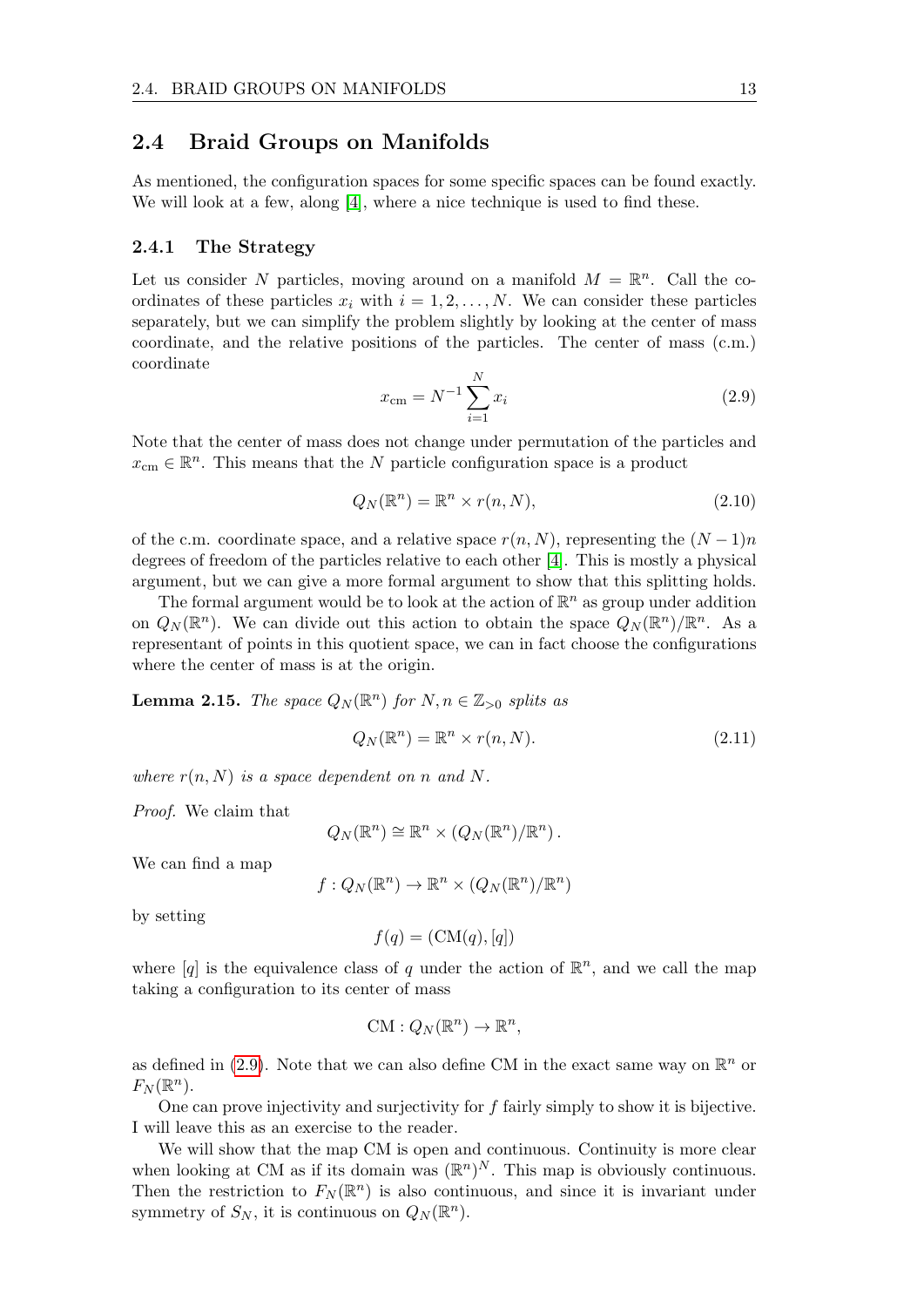We can verify openness of CM by considering an open ball  $B(q; \epsilon) \subset F_N(\mathbb{R}^n)$ (note, not  $Q_N$ ) around a configuration q, with radius  $\epsilon$ . From the way the topology on  $F_N(\mathbb{R}^n)$  is induced, we can find open balls  $B_i \subset F_N(\mathbb{R}^n)$  of radius  $\epsilon_i$  around the points  $x_i$  in the configuration  $q = (x_1, \ldots, x_N)$  such that

$$
B_1 \times B_2 \times \ldots \times B_N \subset B(q; \epsilon).
$$

We can then shift the configuration by any  $x \in \mathbb{R}^n$  with  $||x|| < \delta := \min_{i=1,\dots,N} \epsilon_i$ . With this, we see that there is a ball of radius  $\delta$  around  $x_0$  in the image of CM of  $B(q;\epsilon)$ . Since open sets in  $Q_N(\mathbb{R}^n)$  correspond to open sets in  $F_N(\mathbb{R}^n)$ , this verifies that CM is open on  $Q_N(\mathbb{R}^n)$ .

The map sending q to  $[q]$  is continuous by definition. To see that it is open, take an open set  $U \subset Q_N$  and consider its image

$$
\{ [q] | q \in U \} \subset Q_N(\mathbb{R}^n) / \mathbb{R}^n.
$$

The preimage of this set under the quotient map is

$$
\{ q' | q' \in [q], q \in U \} = \{ x + q | x \in \mathbb{R}^n, q \in U \} = \bigcup_{x \in \mathbb{R}^n} x + U
$$

which is a union of open sets, and thus an open set. Therefore, the map taking  $q$  to [*q*] is open.

Because of this,  $f$  is open, continuous and bijective, so it is a homeomorphism, and thus  $Q_N(\mathbb{R}^n) \cong \mathbb{R}^n \times (Q_N(\mathbb{R}^n)/\mathbb{R}^n)$ ,

as desired.

Note that the physical argument for splitting the configuration space does not work for general subspaces of  $\mathbb{R}^n$ , but only for convex subspaces. If the subspace is not convex, the c.m. coordinate might not lie in the original subspace, for example consider the circle  $S^1$  in 2 dimensions: two particles on opposite sides would have their center of mass in the middle of the circle, which is not part of  $S<sup>1</sup>$ .

#### <span id="page-17-0"></span>2.4.2 Two Particle Systems

The simplest (non-trivial) case we can consider is that of two particle systems. In this case, the relative space  $r(n, 2)$  comes from identifying

$$
x_{\text{rel}} = x_1 - x_2 \text{ and } x_2 - x_1 = -x_{\text{rel}} \tag{2.12}
$$

in  $\mathbb{R}^n \setminus \{0\}$ , as the result of the action of  $S_2$ . As an illustration: for distinguishable particles, the relative space would be  $\mathbb{R}^n \setminus 0$ . Since the particles may not take up the same position, 0 must be excluded. Then in this system, exchanging the 2 particles (or: flipping the sign of the relative position) must be identified as the same configuration.

This leads to the relative space being

$$
r(n,2) = (0,\infty) \times \mathbb{P}_{n-1}.
$$
\n
$$
(2.13)
$$

<span id="page-17-1"></span>Where  $(0, \infty)$  is the length of  $x_{rel}$ , and  $\mathbb{P}_{n-1}$ , the *real projective space* of dimension  $n-1$ , the direction.

 $\Box$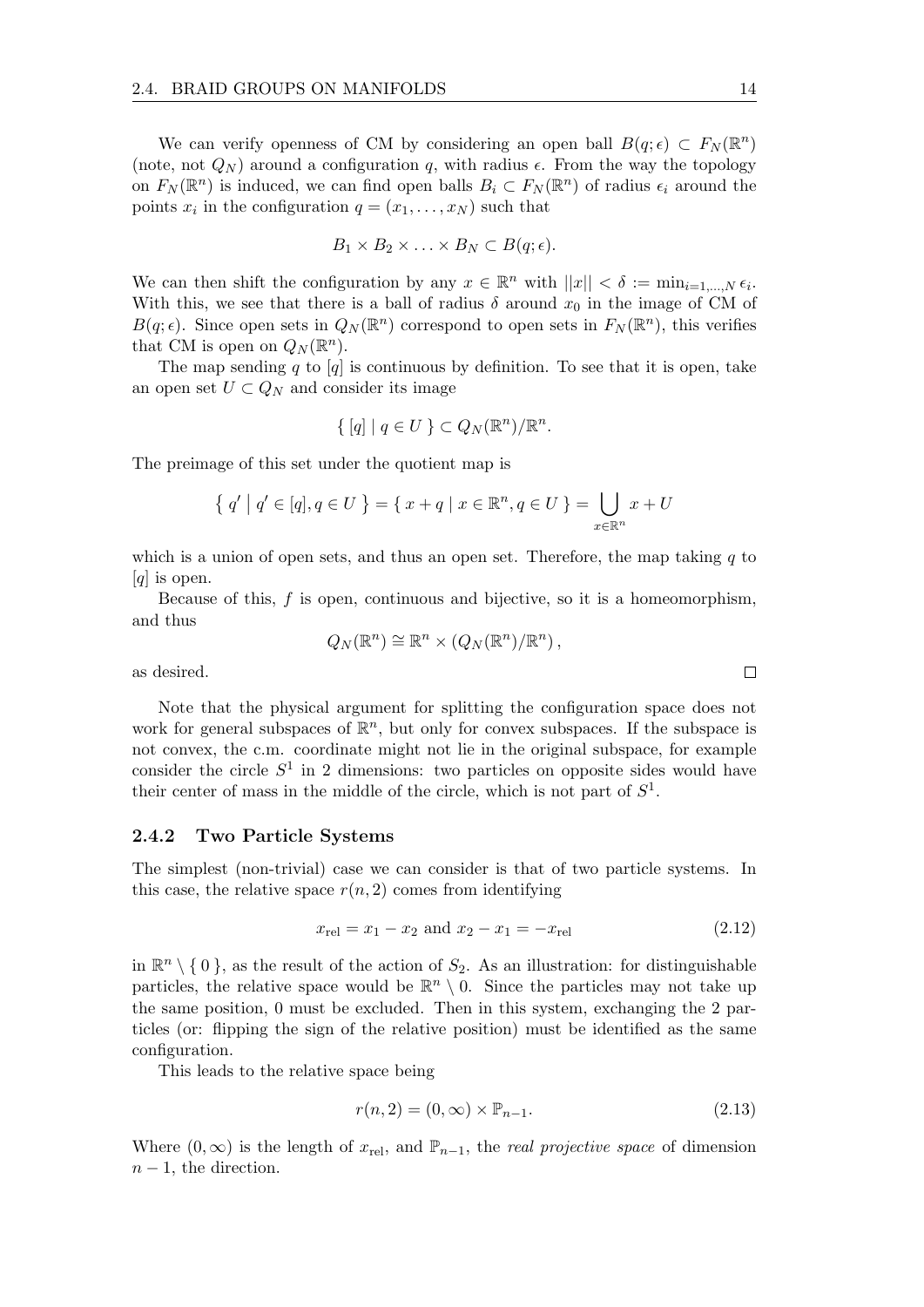<span id="page-18-0"></span>

Figure 2.6: An illustration of the configuration space  $F_2(\mathbb{R})$  of 2 distinguishable particles in R on the left, and  $Q_2(\mathbb{R})$  for indistinguishable particles is the non-shaded region on the right.

**Definition 2.16.** The real projective space of dimension n, denoted by  $\mathbb{P}_n$ , is given by

$$
\mathbb{P}_n = (\mathbb{R}^{n+1} \setminus \{0\}) / \mathbb{G} \tag{2.14}
$$

where G is the equivalence relation

$$
x \mathbb{G} y \iff x = \lambda y
$$

for any  $\lambda \in \mathbb{R}$  [\[6,](#page-70-5) [Projective Space](https://ncatlab.org/nlab/show/real+projective+space)].

Note. The real projective space of dimensions n can also be found by identifying antipodal points in the *n*-dimensional sphere  $S<sup>n</sup>$ .

One can think of the space  $\mathbb{P}_n$  as the space of all lines through the origin in  $\mathbb{R}^{n+1}$ , or as all "directions" in  $\mathbb{R}^{n+1}$ . The projective space  $\mathbb{P}_0$  is a point, and  $\mathbb{P}_1$  is homemophic to a circle [\[4\]](#page-70-3).

#### Along The Line

The simplest case would be when particles move along a line. Of course, this problem is much less relevant, since with a hard core model, paricles cannot exchange positions at all along a 1D space. However, it can be useful to see what the configuration space is for two particles on a line, just to get a bit of a feeling for it.

Since  $\mathbb{P}_0$  is a point, we have  $r(1, 2) \cong (0, \infty)$ . Then the configuration space will be the open half plane

$$
Q_2(\mathbb{R}) = \mathbb{R} \times (0, \infty), \tag{2.15}
$$

see Figure [2.6.](#page-18-0) It can be noted that the fundamental group  $\pi_1(Q_2(\mathbb{R}))$  is trivial, since every path can be contracted to a point.

#### In The Plane

A more advanced case is when we look at 2 particles in the plane. In this case, particles can exchange positions. The relative space  $r(2,2)$  is the plane  $\mathbb{R}^2 \setminus \{0\}$ with opposing points identified. One can view this as the plane cut along a half line in the origin, and then wrapping it around into a cone. The resulting cone can then be flattened into  $\mathbb{R}^2 \setminus \{0\}$  again.

There are two types of loops in this space  $r(2, 2)$ : those that loop around the singularity and those that don't. There are two major differences about these paths in  $r(2, 2)$ . The most obvious difference is that loops around the singularity cannot be contracted to a point, whereas the other type of loops can.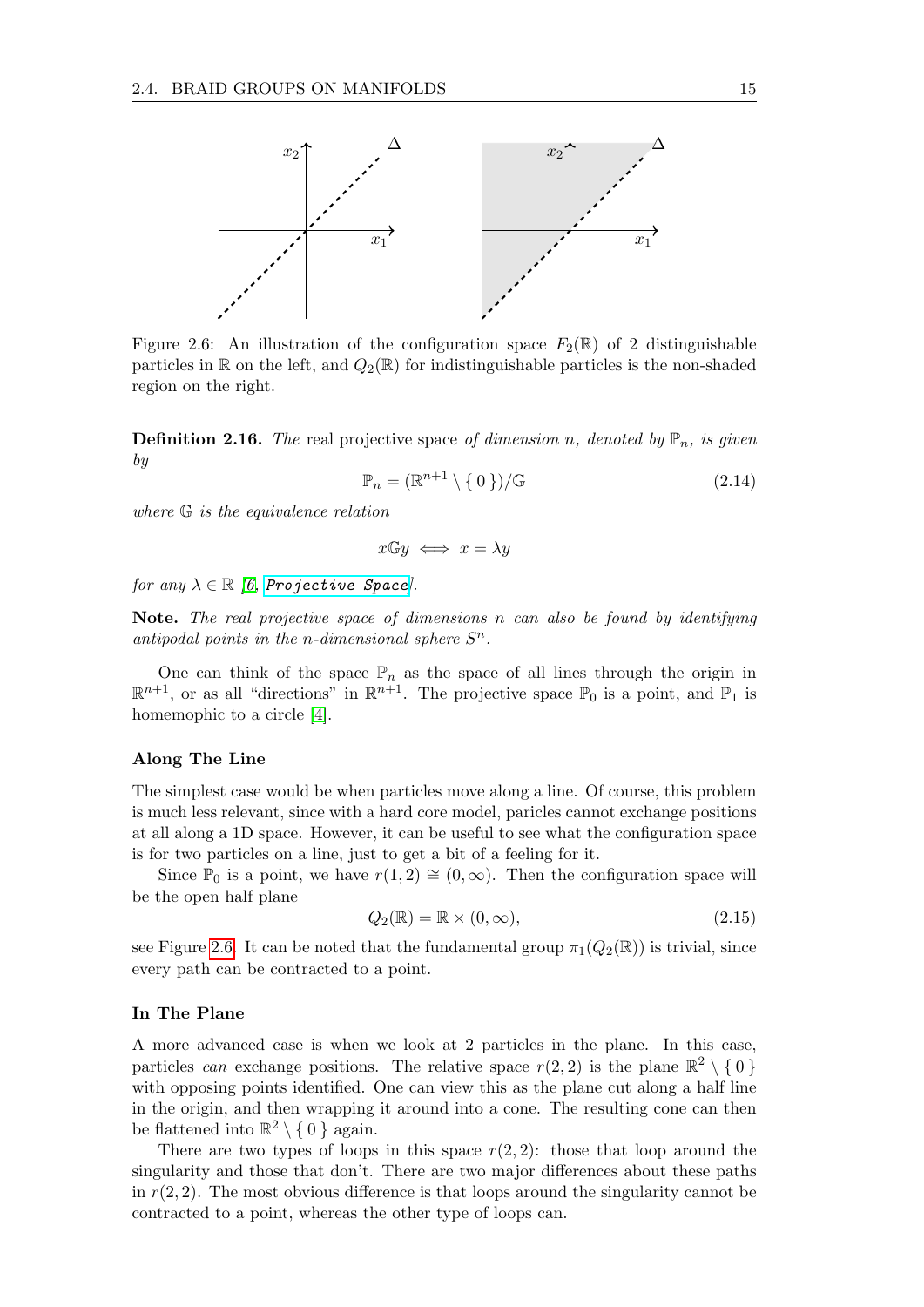

<span id="page-19-0"></span>Figure 2.7: The relative space  $r(2, 2)$  and the covering space  $\mathbb{R}^2 \setminus \{0\}$ . Two paths  $C_0$  and  $C_1$  are drawn, along with their lifts in  $\mathbb{R}^2 \setminus \{0\}$ .



Figure 2.8: The projective plane  $\mathbb{P}_2$  with two loops  $C_0$  and  $C_1$ .

The second difference is that loops around the singularity are in fact not loops in the covering space  $\mathbb{R}^2 \setminus \{0\}$  of  $r(2, 2)$  (note that this is not the only possible covering space, just a covering space). The lifts of loops around the singularity are in fact paths starting at  $x_0$  and ending at  $-x_0$ . This follows from the [Path Lifting Property.](#page-14-2)

The fundamental group of this space is  $\mathbb{Z}$ , this can be derived much like we did for the circle in Example [2.12.](#page-14-3) We can also derive it using the following lemma:

**Lemma 2.17.** For two spaces X and Y, the fundamental group  $\pi_1(X \times Y)$  is isomorphic to  $\pi_1(X) \times \pi_1(Y)$  if X and Y are path connected.

This lemma corresponds with Proposition 1.12 from [\[7\]](#page-70-6). With this we can easily see that

<span id="page-19-1"></span>
$$
\pi_1(Q_2(\mathbb{R}^2)) = \pi_1(\mathbb{R}^2 \times \mathbb{P}_1 \times (0, \infty)) = \pi_1(\mathbb{P}_1) = \pi_1(S^1) = \mathbb{Z},
$$
 (2.16)

since all of these spaces are path connected, both  $\mathbb{R}^2$  and  $(0, \infty)$  have a trivial fundamental group, and  $\mathbb{P}_1$  is the circle, as mentioned before. Not coincidentally,  $B_2 \cong \mathbb{Z}$ .

## In  $\mathbb{R}^3$

Perhaps the most physically relevant case is that of particles in  $\mathbb{R}^3$ . Using the same strategy, we know that

$$
r(3,2)=(0,\infty)\times\mathbb{P}_2.
$$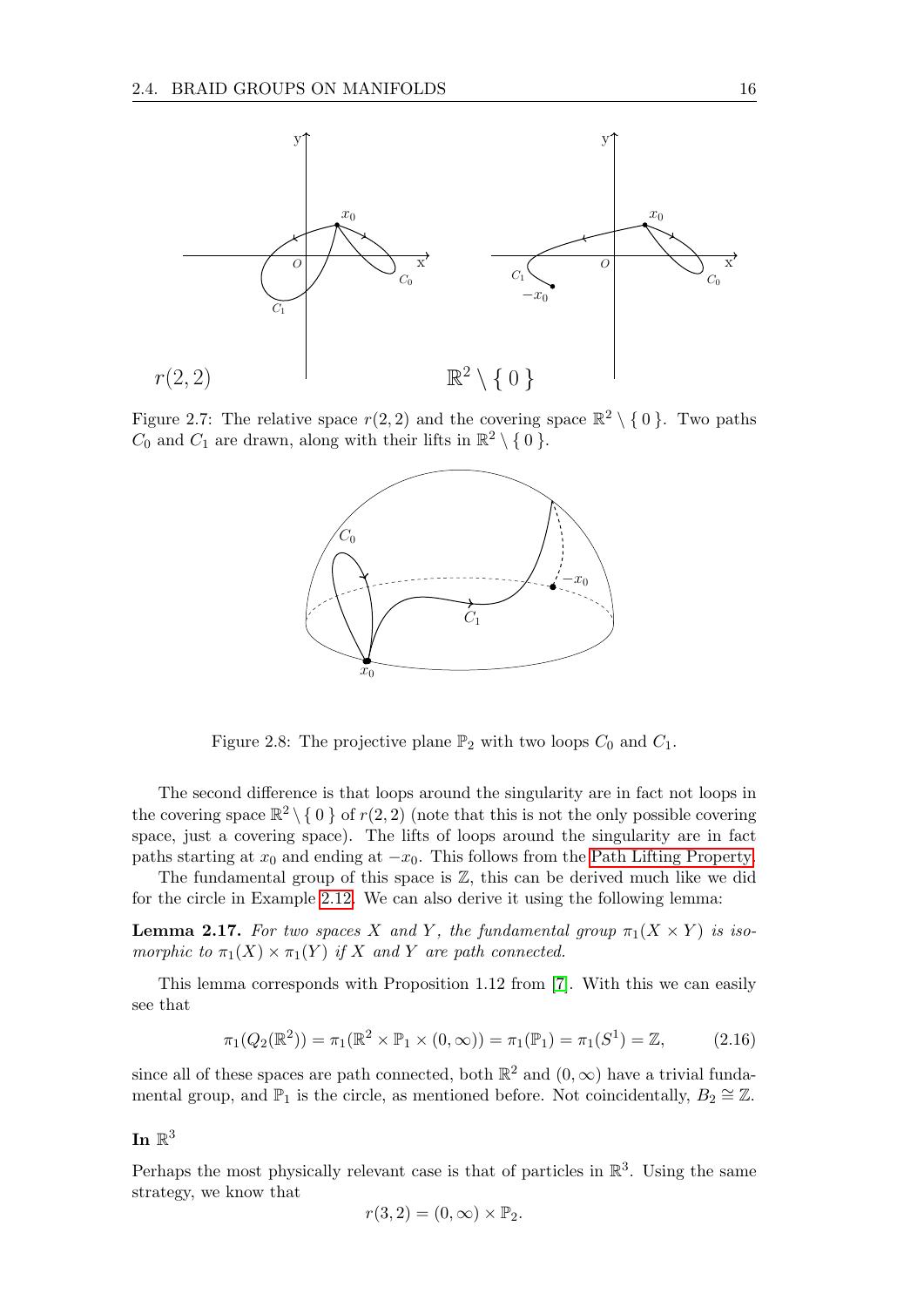<span id="page-20-1"></span>

Figure 2.9: A loop in  $Q_4$  with base point  $z^0$ , lifted to a path in  $F_4$  with starting point  $\tilde{z}^0$ , depicted as separate paths in  $\mathbb{R}^2 \times I$ .

Now, we are then most interested in the space  $\mathbb{P}_2$ . This space is the sphere  $S^2$  with antipodal points associated, as noted before. Another way of representing it is as the hemisphere with opposing equatorial points associated, see [Figure 2.8.](#page-19-0) Note that the path  $C_1$  is in fact a loop, since in  $\mathbb{P}_2$ , the point  $-x_0$  is the same point as  $x_0$ .

It might seem as if  $C_1$  is contractible to  $x_0$ , but it is not. To see this, consider the sphere  $S^2$  as covering space of  $\mathbb{P}_2$ , with the quotient map induced by  $\mathbb{G}$  from Definition [2.16](#page-17-1) as covering map. The lift  $\widetilde{C}_1 \subset S^2$  of  $C_1$  then starts at  $x_0$  and ends at  $-x_0$ . If  $C_1$  were contractible to a point,  $\tilde{C}_1$  must be as well, because of the [Homotopy](#page-14-1) [Lifting Property.](#page-14-1) However, in a homotopy class, the endpoints of all paths are the same, so  $\tilde{C}_1$  cannot be contracted to a point! Moving along  $C_1$  twice gives the lift  $\widetilde{C}_1^2$ , which is contractible to a point in  $S^2$ , and induces a homotopy to contract  $\widetilde{C}_1^2$  to a point. The fundamental group for this space is then the group of two elements,  $\mathbb{Z}_2$ . Using the same reasoning as for equation [\(2.16\)](#page-19-1), we find that

$$
\pi_1(Q_2(\mathbb{R}^3)) = \mathbb{Z}_2 \tag{2.17}
$$

In fact, for  $\mathbb{R}^3$ , one can derive that [\[9,](#page-70-8) Section 2.4.4]

$$
\pi_1(Q_N(\mathbb{R}^3)) = S_N,\tag{2.18}
$$

and indeed  $S_2 \cong \mathbb{Z}_2$ .

### <span id="page-20-0"></span>2.5 The Braid Group on the Plane

In the previous section, we saw that the braid group on two strands arises as fundamental group of the configuration space of two indistinguishable particles in  $\mathbb{R}^2$ . However, we can prove that in fact,  $B_N$  arises as the fundamental group of the configuration space of N indistinguishable particles in  $\mathbb{R}^2$ . The proof by Fadell and Van Buskirk will be presented, as given by Birman in [\[5,](#page-70-4) Section 1.4].

**Notation.** Since we will be talking about  $F_N(\mathbb{R}^2)$  and  $Q_N(\mathbb{R}^2)$  a lot, We will abbreviate them to  $F_N$  and  $Q_N$ , just for this section.

First of all, let us get an idea of what elements in  $Q_N$  look like. Recall the covering projection p from Lemma [2.14.](#page-15-1) Choose a base point

$$
\tilde{z}^0 = (\tilde{z}_1^0, \dots, \tilde{z}_N^0) \in F_N,
$$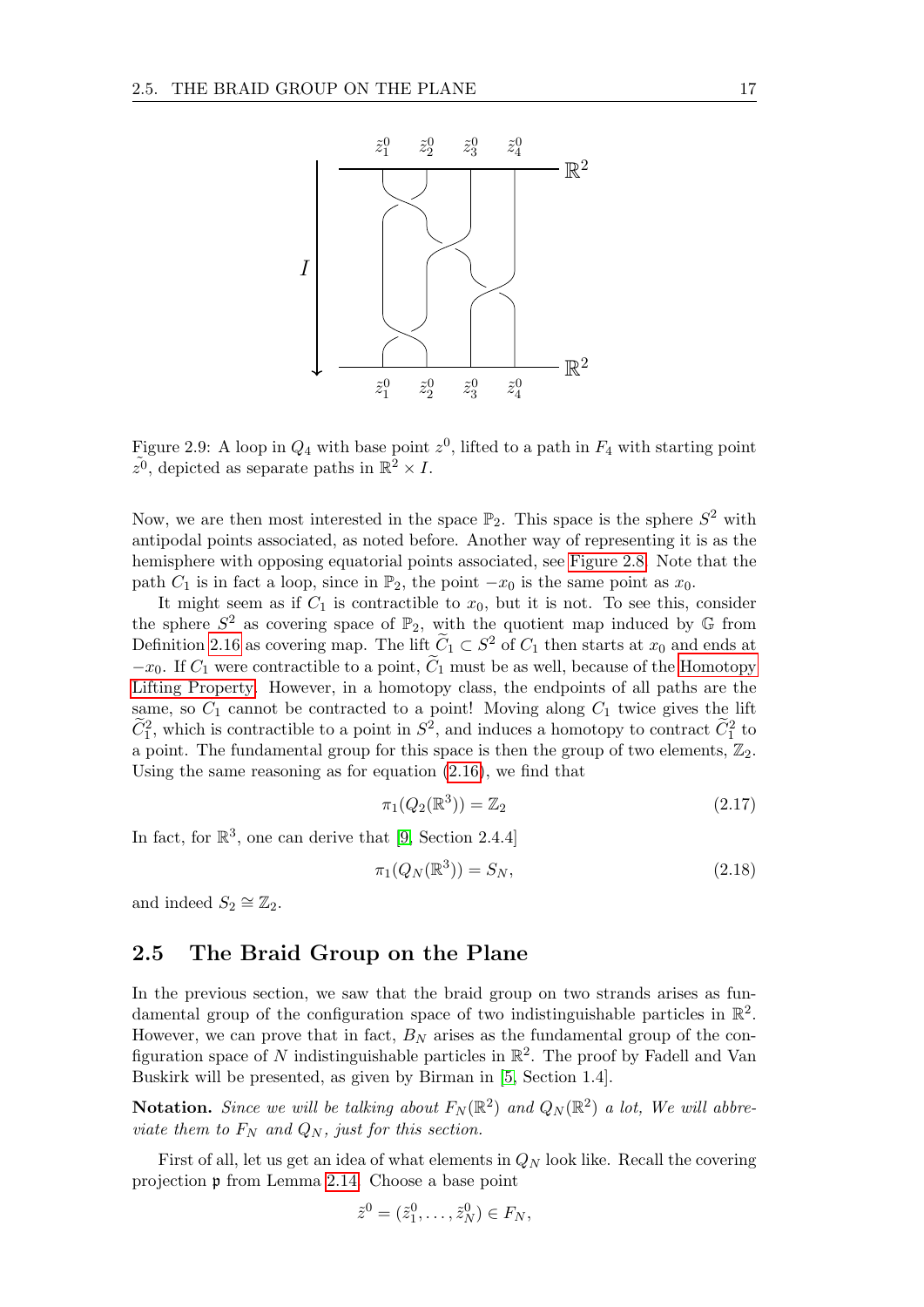which corresponds to a unique point

$$
z_0=\mathfrak{p}(\tilde{z}^0)\in Q_N.
$$

We can represent an element in  $\pi_1(Q_N)$  with a loop

$$
l:I\to Q_N
$$

with  $l(0) = l(1) = z_0$ . This path lifts to a unique path

$$
\tilde{l}:I\to F_N
$$

with  $\tilde{l}(0) = \tilde{z}_0$  and  $\mathfrak{p}(\tilde{l}(1)) = z^0$ . This lifted path defines a tuple of paths in  $\mathbb{R}^2$ , since

$$
\tilde{l}(t)=(\tilde{l}_1(t),\tilde{l}_2(t),\ldots,\tilde{l}_N(t))
$$

with  $\tilde{l}_i(t) \in \mathbb{R}^2$ . These arcs never intersect at any  $t \in I$ , by the definition of  $F_N(M)$ . This gives us exactly the geometric braids we have seen in chapter [1!](#page-5-0) See [Figure 2.9](#page-20-1) for a representation in this way. Thinking of the diagrams this way, one might notice that the pure braids then correspond to  $\pi_1(F_N)$ .

An important lemma used in the proof by Fadell and Van Buskirk is the five lemma. We only really need a specific case of this, the short five lemma, in the context of groups, given below.

**Definition 2.18** (Short Exact Sequence). A sequence of objects A, B, C with homomorphisms p and q, as given in the diagram below

$$
\{1\} \longrightarrow A \xrightarrow{p} B \xrightarrow{q} C \longrightarrow \{1\}
$$

is called a short exact sequence if  $p(A) = \ker q$ .

<span id="page-21-0"></span>**Lemma 2.19** (Short Five Lemma). Let  $A, B, C, A', B', C'$  be objects in a commuting diagram

$$
\{1\} \longrightarrow A \xrightarrow{p} B \xrightarrow{q} C \longrightarrow \{1\}
$$

$$
\downarrow g \qquad \downarrow f \qquad \downarrow h
$$

$$
\{1\} \longrightarrow A' \xrightarrow{p'} B' \xrightarrow{q'} C' \longrightarrow \{1\}
$$

where  $p, q, p', q', g, f, h$  are homomorphisms and  $\{ 1 \}$  is the trivial group. If the rows are short exact sequences (i.e.,  $p(A) = \text{ker } q$  and  $p'(A') = \text{ker } q'$ ), and g and h are isomorphisms, then f is also an isomorphism.

A proof of this lemma can be found in many books on algebra, or on nLab for example.

We still need some additional work for the main theorem of this section. Let  $H_m = \{h_1, \ldots, h_m\}$  be a set of m distinct points in  $\mathbb{R}^2$ . Define  $F_{m,N}$  to be the space

$$
F_{m,N} = F_N(\mathbb{R}^2 \setminus H_m),\tag{2.19}
$$

the configuration space of  $N$  distinguishable particles on the  $m$ -punctured plane. Note that  $F_N = F_{0,N}$ . The main result we need about the spaces  $F_{m,N}$  is a theorem for which I will present the proof in Appendix [A:](#page-66-0)

<span id="page-21-1"></span>**Theorem 2.20.** There exist homomorphisms  $\iota_*$  and  $\pi_*$  such that the following sequence of groups is exact:

$$
\{ 1 \} \longrightarrow \pi_1(F_{N-1,1}) \xrightarrow{\iota_*} \pi_1(F_N) \xrightarrow{\pi_*} \pi_1(F_{N-1}) \longrightarrow \{ 1 \}
$$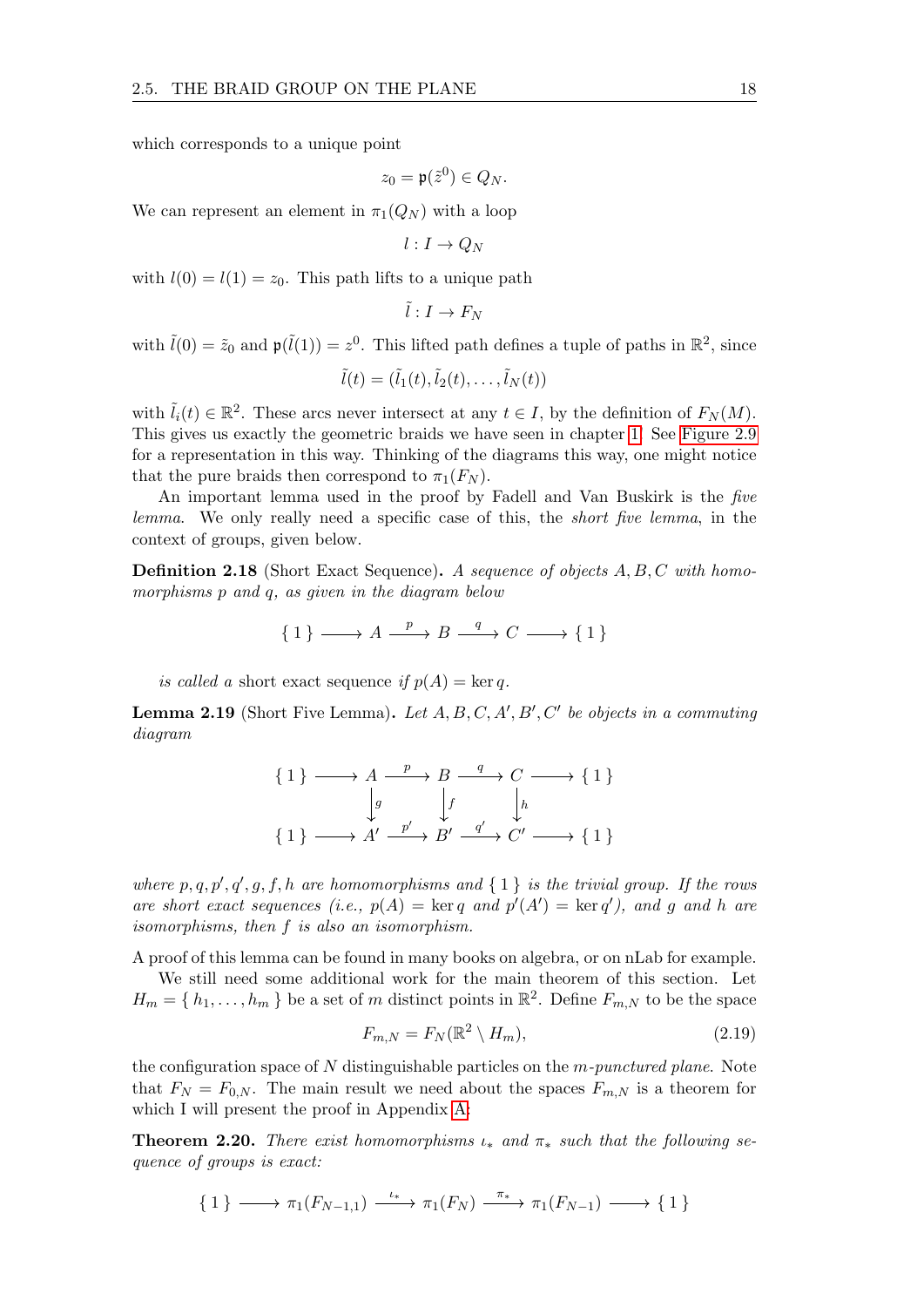<span id="page-22-0"></span>

Figure 2.10: The *i*-th generator of the fundamental group of the  $N$ -punctured plane  $F_{N,1}$ 

Note. Since  $F_{N-1,1}$  is the configuration space of 1 particle on the  $N-1$ -punctured plane, and is in fact simply the space  $\mathbb{R}^2 - H_{N-1}$ , the fundamental group  $\pi_1(F_{N-1,1})$  is the free group on  $N-1$  generators,  $\mathcal{F}_{N-1}$ . Every generator is a loop around precisely one puncture, see Figure [2.10.](#page-22-0)

Now we are ready for the main theorem of this section.

**Theorem 2.21** (Artin, 1925). The group  $\pi_1(Q_N)$  admits a presentation with generators  $\sigma_1, \ldots, \sigma_{n-1}$  and defining relations [\(B1\)](#page-5-3) and [\(B2\)](#page-5-2).

*Proof.* The plan for this proof is to first reduce our problem to the space  $F_N$ , and only looking at pure braids. We can then inductively prove the result.

As before, we denote the abstract representation of the braid group on N strands by  $B_N$ , as in Definition [1.1.](#page-5-4) For elements in  $\pi_1(Q_N)$ , we write  $\overline{\sigma}_1, \ldots, \overline{\sigma}_{N-1}$ . We have seen visual representations of these in terms of braid diagrams, as discussed in the above paragraph. We can define

$$
\mathfrak{i}:B_N\to \pi_1(Q_N): \sigma_i\mapsto \overline{\sigma}_i
$$

for  $i = 1, 2, ..., N-1$ . One can verify pictorially that the  $\overline{\sigma}_i$  satisfy the braid relations (see Figure [1.2](#page-6-1) for example). For a rigorous proof, see [\[1,](#page-70-0) Section 1.2]. We can then apply Lemma [1.2](#page-6-2) to see that i is indeed a homomorphism.

Recall the map  $\mathfrak{p}: F_N \to Q_N$  from Lemma [2.14.](#page-15-1) We can make our visual representation of  $\pi_1(Q_N)$  a bit more precise by taking

$$
\tilde{z}^0 = ((1,0), (2,0), \ldots, (n,0))
$$
 and  $z^0 = \mathfrak{p}(\tilde{z}^0)$ 

and taking the path of the generator  $\overline{\sigma}_i$  in  $F_N(\mathbb{R}^2)$  to be

$$
\tilde{l}(t) = ((1,0),..., (i-1,0), \tilde{l}_i(t), \tilde{l}_{i+1}(t), (i+2,0),..., (n,0))
$$

with

$$
\tilde{l}_i(t) = (i + t, -\sqrt{t - t^2})
$$
 and  $\tilde{l}_{i+1}(t) = (i + 1 - t, \sqrt{t - t^2}).$ 

This is nothing more than a more precise definition of the generators as seen in braid diagrams.

We then construct a homomorphism

$$
\overline{\nu} : \pi_1(Q_N) \to S_N, \tag{2.20}
$$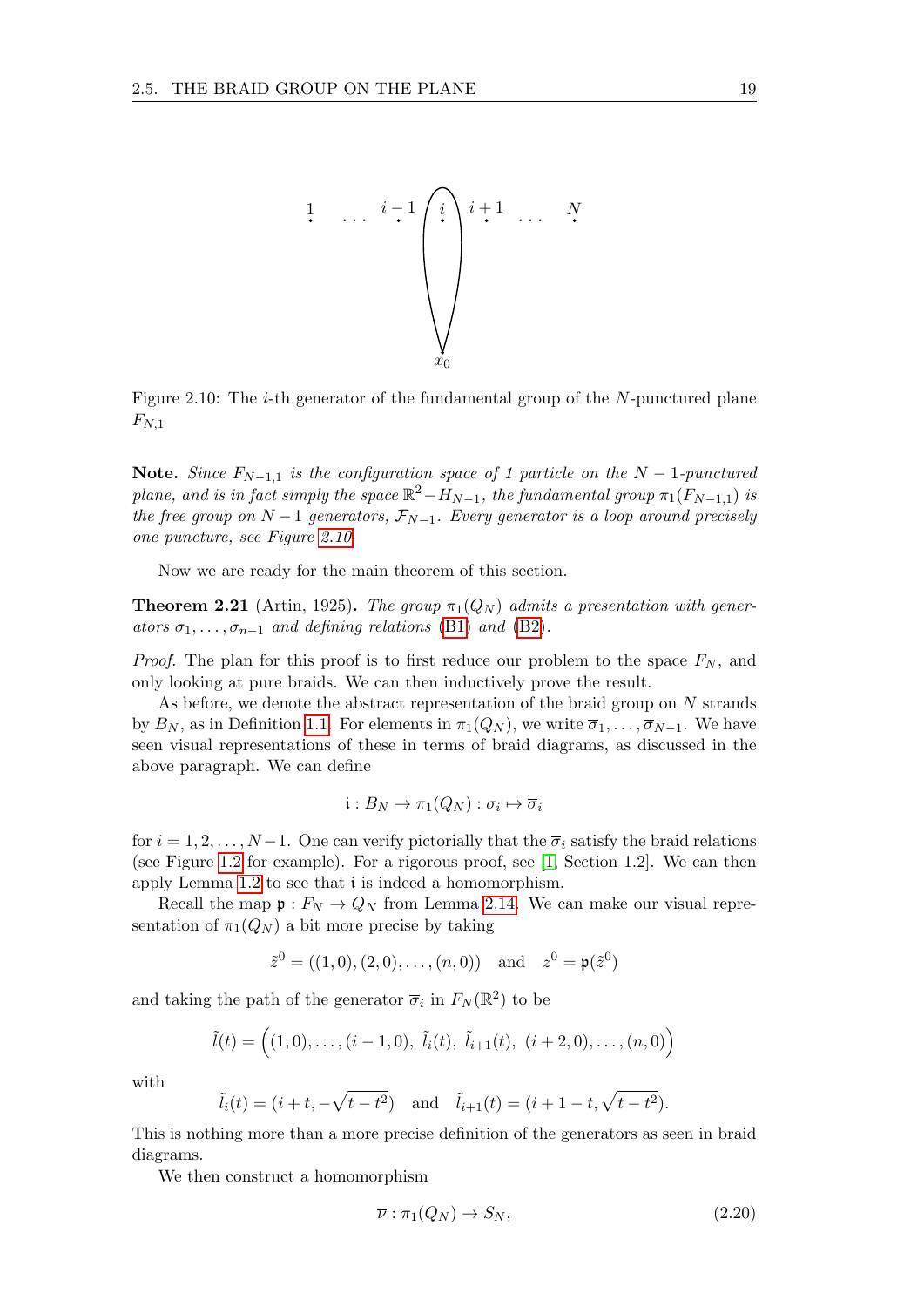as follows: let  $a \in \pi_1(Q_N)$  be a loop in  $Q_N$  with base point  $z^0$ , and let  $\tilde{a}$  be the uniquely lifted path of this loop, with starting point  $\tilde{z}^0$ . Define

$$
\overline{\nu}(a) = \begin{pmatrix} \tilde{a}_1(0), \dots, \tilde{a}_N(0) \\ \tilde{a}_1(1), \dots, \tilde{a}_N(1) \end{pmatrix} \in S_N.
$$
\n(2.21)

Essentially, we send the path a to the permutation exchanging the endpoints of the lifted path  $\tilde{a}$ , in the same sort of way we did in equation [1.1.](#page-7-0)

We want to verify that  $\bar{\nu}$  is indeed a homomorphism. Visually, one can see this as pasting two braid diagrams after another, and following the new strands to find the new permutation. We can give a more strict argument though. Let  $a, a'$  be two loops in  $\pi_1(Q_N)$ . We wish to show that  $\overline{\nu}(aa') = \overline{\nu}(a)\overline{\nu}(a')$ .

For this, first lift a to a path  $\tilde{a}$  in  $F_N$ , starting at  $\tilde{z}^0$ . Then  $\tilde{a}$  permutes the coordinates of  $\tilde{z}^0$  by  $\overline{\nu}(a)$ . Call this permutation  $\tau$ . The ending point of  $\tilde{a}$  is  $\tau \tilde{z}^0$ , which is the point  $\tilde{z}^0$  with its coordinates permuted by  $\tau$ .

Lift a' to a path  $\tilde{a}'_{\tau}$  in  $F_N$ , starting at  $\tau \tilde{z}^0$ . Note that the concatenation  $\tilde{a}\tilde{a}'_{\tau}$  is the unique lift of aa', starting at  $\tilde{z}^0$ . Since the starting point of  $\tilde{a}'_\tau$  is  $\tilde{z}^0$  permuted by  $\tau$ , we can also write  $\tilde{a}'_{\tau}$  as  $\tau \tilde{a}'$ , where  $\tilde{a}'$  is the path lifted from  $a'$  starting at  $\tilde{z}^0$ itself. As a braid diagram, the path  $\tau \tilde{a}'$  would look the same, as merely the indices of the strands are permuted. The resulting permutation of  $\tau \tilde{a}'$  would then be  $\tau \overline{\nu}(a')$ , as expected.

We can determine the kernel of  $\overline{\nu}$  as well: if for every  $i = 1, 2, \ldots, N - 1$ , we have  $\tilde{a}_i(1) = \tilde{a}_i(0)$ , we find a loop in  $\pi_1(F_N)$ , and vice versa, for every loop  $\tilde{a}$  in  $\pi_1(F_N)$ , we have  $\tilde{a}_i(1) = \tilde{a}_i(0)$ . The kernel of  $\overline{\nu}$  is the pure braid group  $\pi_1(F_N)$ .

We can take the homomorphism from Equation  $(1.1)$  as corresponding homomorphism

$$
\nu: B_N \to S_N : \sigma_i \mapsto (i, i+1)
$$

for  $i = 1, 2, ..., N - 1$  $i = 1, 2, ..., N - 1$  $i = 1, 2, ..., N - 1$ . As in Chapter 1, we take  $P_N = \ker \nu$ . Using this homomorphism, we can reduce our problem to a simpler case.

**Lemma 2.22.** The homomorphism  $i : B_N \to \pi_1(Q_N)$  is an isomorphism if  $i\big|_{P_N}$  is an isomorphism onto  $\pi_1(F_N)$ .

Proof. Recall from Lemma [2.14](#page-15-1) that

$$
\pi_1(F_N) \trianglelefteq \pi_1(Q_N),
$$

which in this case also follows from  $\pi_1(F_N) = \ker(\overline{\nu})$ . We can then naturally include  $\pi_1(F_N)$  in  $\pi_1(Q_N)$ . This gives rise to the commutative diagram

$$
\{1\} \longrightarrow P_N \xrightarrow{\text{id}} B_N \xrightarrow{\nu} S_N \longrightarrow \{1\}
$$

$$
\downarrow \qquad \qquad \downarrow \qquad \qquad \downarrow \qquad \qquad \downarrow \qquad \qquad \downarrow \qquad \qquad \downarrow \qquad \qquad \downarrow \qquad \qquad \downarrow \qquad \qquad \downarrow \qquad \qquad \downarrow \qquad \qquad \downarrow \qquad \downarrow \qquad \qquad \downarrow \qquad \downarrow \qquad \qquad \downarrow \qquad \downarrow \qquad \qquad \downarrow \qquad \downarrow \qquad \downarrow \qquad \downarrow \qquad \downarrow \qquad \downarrow \qquad \downarrow \qquad \downarrow \qquad \downarrow \qquad \downarrow \qquad \downarrow \qquad \downarrow \qquad \downarrow \qquad \downarrow \qquad \downarrow \qquad \downarrow \qquad \downarrow \qquad \downarrow \qquad \downarrow \qquad \downarrow \qquad \downarrow \qquad \downarrow \qquad \downarrow \qquad \downarrow \qquad \downarrow \qquad \downarrow \qquad \downarrow \qquad \downarrow \qquad \downarrow \qquad \downarrow \qquad \downarrow \qquad \downarrow \qquad \downarrow \qquad \downarrow \qquad \downarrow \qquad \downarrow \qquad \downarrow \qquad \downarrow \qquad \downarrow \qquad \downarrow \qquad \downarrow \qquad \downarrow \qquad \downarrow \qquad \downarrow \qquad \downarrow \qquad \downarrow \qquad \downarrow \qquad \downarrow \qquad \downarrow \qquad \downarrow \qquad \downarrow \qquad \downarrow \qquad \downarrow \qquad \downarrow \qquad \downarrow \qquad \downarrow \qquad \downarrow \qquad \downarrow \qquad \downarrow \qquad \downarrow \qquad \downarrow \qquad \downarrow \qquad \downarrow \qquad \downarrow \qquad \downarrow \qquad \downarrow \qquad \downarrow \qquad \downarrow \qquad \downarrow \qquad \downarrow \qquad \downarrow \qquad \downarrow \qquad \downarrow \qquad \downarrow \qquad \downarrow \qquad \downarrow \qquad \downarrow \qquad \downarrow \qquad \downarrow \qquad \downarrow \qquad \downarrow \qquad \downarrow \qquad \downarrow \qquad \downarrow \qquad \downarrow \qquad \downarrow \qquad \downarrow \qquad \downarrow \qquad \downarrow \qquad \downarrow \qquad \downarrow \qquad \downarrow \qquad \downarrow \qquad \downarrow \qquad \downarrow \qquad \downarrow \qquad \downarrow \qquad \downarrow \
$$

One can easily verify that the rows are exact sequences. Since the identity mapping is an isomorphism,  $\pi_1(F_N) = \ker \overline{\nu}$ , and  $P_N = \ker(\nu)$  by definition. The [Short Five](#page-21-0) [Lemma](#page-21-0) tells us the lemma holds.  $\Box$ 

We are then left to prove the premise of this lemma. The idea is to do this by induction on  $N$ . Take  $P_N$  to be the group generated by the generators

$$
A_{i,j} \quad 1 \le i < j \le N
$$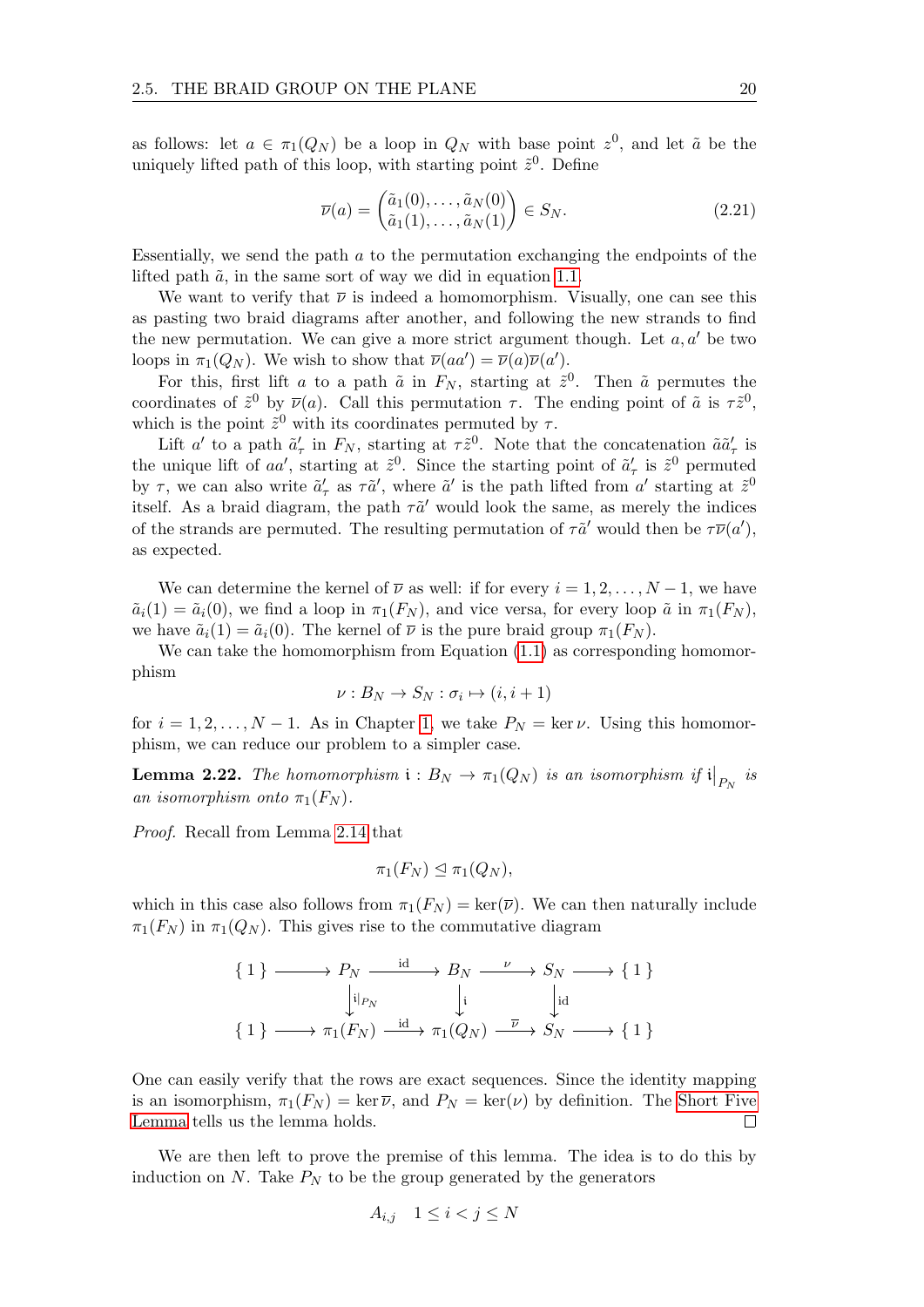as in Theorem [1.5.](#page-9-1) Also recall the group  $U_n$  from the proof of this theorem, defined as

$$
U_N = \ker f_N,
$$

where  $f_N$ :  $P_N \to P_{N-1}$  is the *forgetting homomorphism*. Corresponding to this homomorphism, we have the homomorphism

$$
\pi_* : \pi_1(F_N) \to \pi_1(F_{N-1}) \tag{2.22}
$$

from Theorem [2.20.](#page-21-1) With these groups we can construct a commutative diagram as follows:

{ 1 } U<sup>N</sup> P<sup>N</sup> PN−<sup>1</sup> { 1 } { 1 } π1(FN−1,1) π1(F<sup>N</sup> ) π1(FN−1) { 1 } i|UN id f<sup>N</sup> i|PN i|PN−<sup>1</sup> ι∗ π∗

Here,  $\iota_*$  is the corresponding homomorphism in Theorem [2.20.](#page-21-1) In the proof idea for Theorem [1.5,](#page-9-1) we mentioned that  $U_N$  is free on the generators  $A_{i,N} \in P_N$ . A proof of this can be found in [\[1,](#page-70-0) Theorem 1.16]. From the definition of the  $A_{i,j}$ , and the way we defined elements in  $\pi_1(F_N)$ , the image  $\mathfrak{i}(A_{i,N})$  may be represented by a loop based at  $z_N^0$ , encircling  $z_j^0$  once, cutting it off from the rest of the points  $z_i^0$  with  $i \neq j$ (see also Figure [1.4\)](#page-9-0).

Taking  $F_{N-1,1}$  to be  $F_1(\mathbb{R}^2 \setminus \{z_1^0, \ldots, z_{N-1}^0\})$  and  $z_N^0$  as base point for  $\pi_1(F_{N-1,1})$ makes it so

$$
\{ \, \mathfrak{i}(A_{j,N}) \mid 1 \le j \le N - 1 \, \}
$$

is a basis for  $\pi_1(F_{N-1,1})$ . With this, we have found that  $\mathfrak{i}|_{U_N}$  is an isomorphism from  $U_N$  to  $\pi_1(F_{N-1,1}),$  since both are the free group on  $N-1$  generators.

Note that  $P_1$  is the trivial group, and so is  $F_1$ . Thus,  $\mathfrak{i}|_{P_1}$  is an isomorphism, and using the five lemma, we can then conclude that by induction,  $i|_{P_N}$  is an isomorphism for all N. $\Box$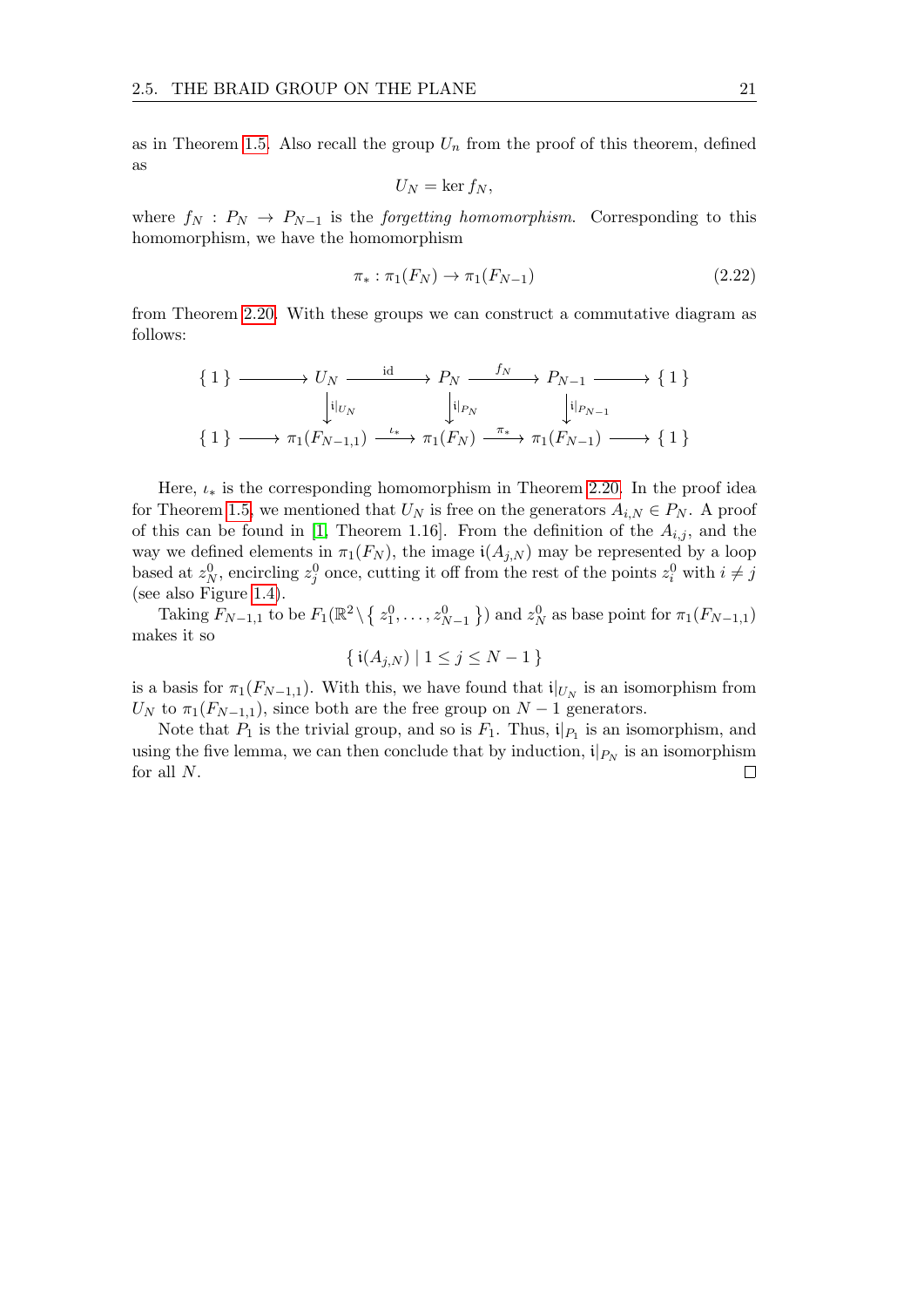# <span id="page-25-0"></span>Chapter 3

# Other Representations

Besides the algebraic representation we initially introduced, and the braid group as fundamental group of the space  $Q_N(\mathbb{R}^2)$  we saw in Section [2.5,](#page-20-0) there are other representations of the braid group  $B_n$ . In this chapter we are going to explore a few of these. Firstly the braid group represented by self-homeomorphisms on the punctured disk, then the Burau representation and finally the Lawrence-Krammer-Bigelow representation.

### <span id="page-25-1"></span>3.1 The Punctured Disk

Another way to represent the braid group is by considering the action of Dehn halftwists on the fundamental group of the punctured disk. Fix a set  $H_n$  of n distinct points  $h_1, \ldots, h_n$  in the interior of the unit disk D, and take  $d_0$  to be a point on the boundary of  $D$ . Like mentioned before about the *n*-punctured plane, the fundamental group of the n-punctured disk

$$
D_n = D \setminus H_n
$$

is the free group on n generators  $\mathcal{F}_n$ . See Figure [3.1](#page-25-2) for a representation of the *i*-th generator, which we call  $x_i$ .

<span id="page-25-2"></span>Perhaps the most interesting part of this representation is seeing how generators  $\sigma_i \in B_n$  can be represented as actions on this group. We can do this by representing them as Dehn half-twists [\[10\]](#page-70-9).



Figure 3.1: The *i*-th generator  $x_i$  of the fundamental group of the *n*-punctured disk  $D_n$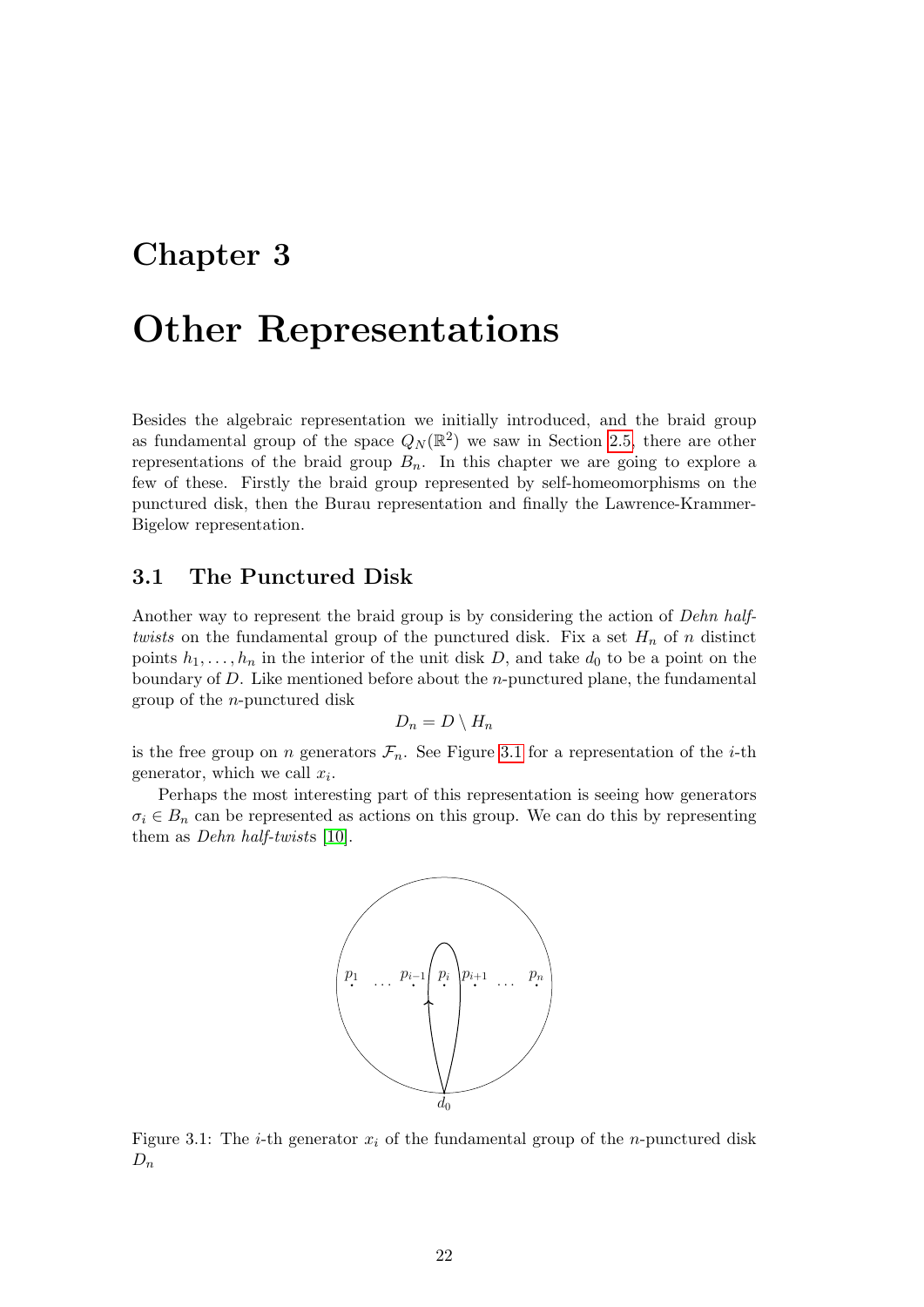<span id="page-26-1"></span>

Figure 3.2: The Dehn half-twist  $\tau_i$ . If one thinks of the path f as being closed on the bottom, not encircling any of the other punctures, like in Figure [3.1,](#page-25-2) this diagram in fact shows relation [\(3.2\)](#page-26-0).

**Definition 3.1.** Consider a loop  $\alpha$  enclosing the punctures  $p_i$  and  $p_{i+1}$ , and identify its interior with the twice-punctured disk  $D_2 = D \setminus \{-\frac{1}{4}$  $\frac{1}{4}, \frac{1}{4}$  $\frac{1}{4}$ . In  $D_2$ , define the annulus

$$
A = \left\{ z \in D_2 \mid \frac{1}{2} \le |z| \le 1 \right\}.
$$

We define the Dehn half-twist  $\tau_i$  is for  $(s,t) \in (S^1 \times I) \setminus \{-\frac{1}{4}\}$  $\frac{1}{4}, \frac{1}{4}$  $\frac{1}{4}$ . We associate a point  $te^{i\theta} \in D$  with  $(s,t)$  for  $s=e^{i\theta}$ . Then  $\tau_i$  is defined as

$$
\tau_i(s,t) = \begin{cases}\n(e^{-\pi i t}s, t) & \text{if } (s,t) \in A \\
(-s, t) & \text{otherwise}\n\end{cases},\n\tag{3.1}
$$

also seen in Figure [3.2.](#page-26-1) Note that if we extend the domain to D, the holes would be mapped to each other.

By drawing diagrams, we can verify that

<span id="page-26-3"></span><span id="page-26-2"></span><span id="page-26-0"></span>
$$
\tau_i x_i = x_i x_{i+1} x_i^{-1} \tag{3.2}
$$

$$
\tau_i x_{i+1} = x_i \tag{3.3}
$$

$$
\tau_i x_j = x_j \qquad \qquad j \neq i, i+1,\tag{3.4}
$$

where  $\tau_i x_j$  means applying  $(\tau_i)_*$  to the loop  $x_j \in \pi_1(D_n)$ , where  $(\tau_i)_*$  is the induced homomorphism  $\pi_1(D_n) \to \pi_1(D_n)$ . Relation [\(3.2\)](#page-26-0) can be seen in Figure [3.2.](#page-26-1) How one comes from  $x_i x_{i+1} x_i^{-1}$  to the path in Figure [3.2](#page-26-1) can be seen in Figure [3.3.](#page-27-1) If one takes the ends of the path f outside of  $\alpha$  to go the other way, and f to be closed on the right side of  $\alpha$ , not encircling any other punctures, this verifies relation [\(3.3\)](#page-26-2). Relation [\(3.4\)](#page-26-3) is trivial.

With these relations, it can easily be verified that

$$
\tau_i \tau_{i+1} \tau_i = \tau_{i+1} \tau_i \tau_{i+1} \quad \text{and} \quad \tau_i \tau_j = \tau_j \tau_i \tag{3.5}
$$

for  $i, j = 1, 2, \ldots, n-1$  and  $|i-j| \geq 2$ , as actions on  $\pi_1(D_n, d_0)$ . In other words, the  $\tau_i$ satisfy the braid relations [\(B1\)](#page-5-3) and [\(B2\)](#page-5-2). We can then, using Lemma [1.2,](#page-6-2) construct a simple homomorphism from  $B_n \to \text{Aut}(\pi_1(D_n, d_0))$ , the group of *automorphisms* on  $\pi_1(D_n, d_0)$ , by mapping  $\sigma_i$  to  $\tau_i$ .

One can construct the inverse of this homomorphism on its image by "walking along" the loops in  $\pi_1(D_n, d_0)$  through time, and plotting them as geometric braids, restricted to D instead of  $\mathbb{R}^2$ , as Jackson shows in [\[10\]](#page-70-9).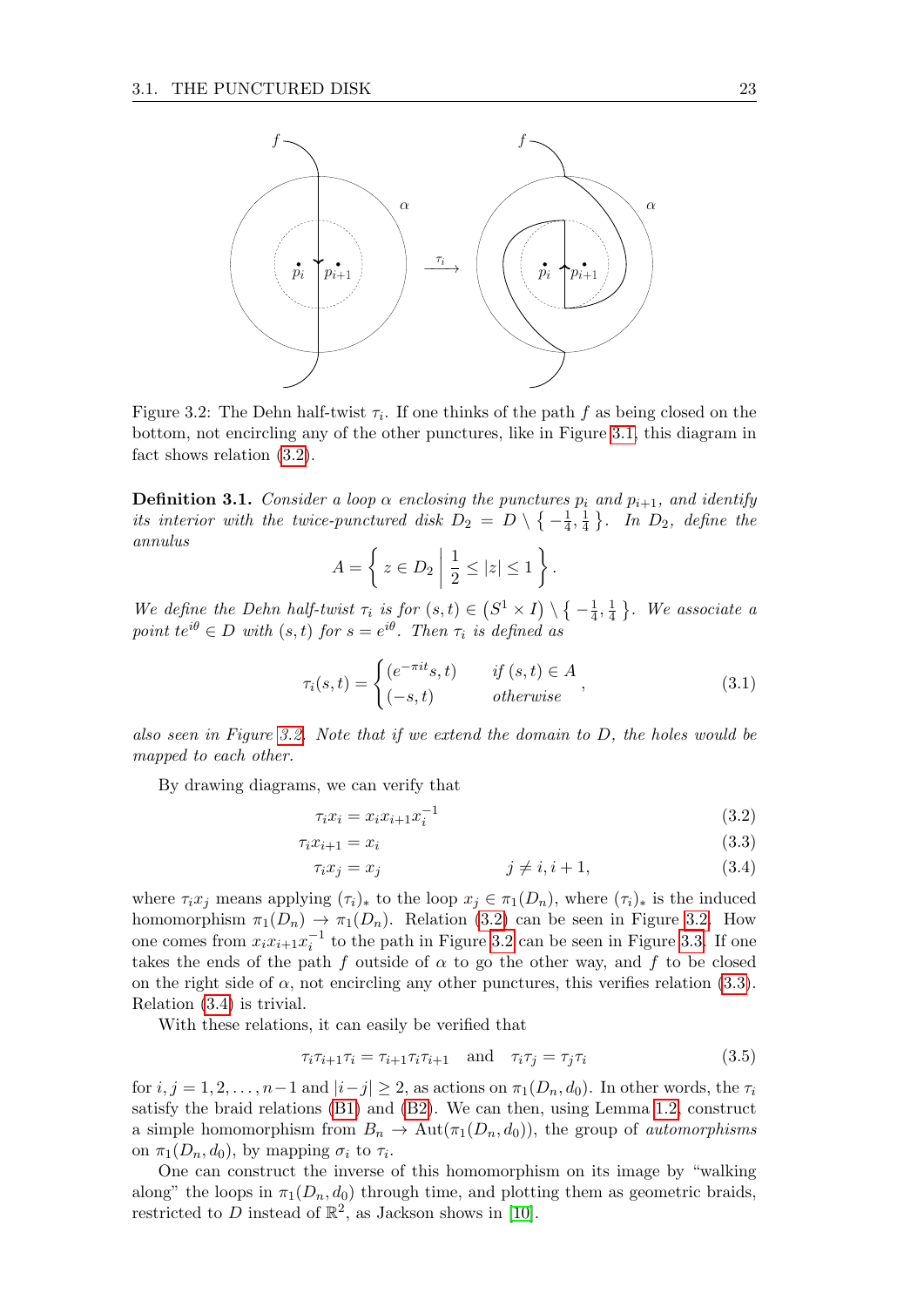<span id="page-27-1"></span>

Figure 3.3: The element  $x_i x_{i+1} x_i^{-1} \in \pi_1(D_n, d_0)$ , the right hand side of Equation [\(3.2\)](#page-26-0). Only two (neighboring) punctures are shown for simplicity. By isolating a circle around  $p_i$  and  $p_{i+1}$  in the rightmost image, one essentially retrieves the right hand side of Figure [3.2.](#page-26-1)

These homomorphisms give rise to the following theorem.

**Theorem 3.2.** The homomorphism  $\sigma_i \mapsto \tau_i$  gives a faithful representation of  $B_n$  as a group of automorphisms of the free group  $\mathcal{F}_n$ .

Here, faithful simply means that the homomorphism is injective, or equivalently, that the homomorphism has a trivial kernel. In fact, one can prove the following:

**Theorem 3.3.**  $B_n$  is isomorphic to the subgroup of automorphisms of  $\pi_1(D_n, d_0) =$  $\mathcal{F}_n$  induced by homeomorphisms  $D_n \to D_n$  which fix  $\partial D_n$  pointwise [\[10,](#page-70-9) Theorem 3].

The set of isotopy classes of homeomorphisms  $D_n \to D_n$  fixing  $\partial D = \partial D_n$  pointwise is actually a group under composition, and is called the *mapping class group* of the pair  $(D, H_n)$  [\[1,](#page-70-0) Section 1.6], but for simplicity we will refer to it as the mapping class group of  $D_n$  since we will not be talking about other mapping class groups. Isotopy is like homotopy but for homeomorphisms, in that two maps are isotopic if they can be continuously deformed into one another. More exactly, we define it as

**Definition 3.4.** Two self-homeomorphisms  $f_0$ ,  $f_1$  of a space X are isotopic if they can be included in a family  $\{f_t\}_{t\in I}$  of self-homeomorphisms of X such that the map  $X \times I \to X$  taking  $(x, t)$  to  $f_t(x)$  is continuous. Such a family is called an isotopy.

### <span id="page-27-0"></span>3.2 The Burau Representation

The Burau representation is a representation introduced by Werner Burau in 1936. It is a (linear) representation of the braid group  $B_n$  by  $n \times n$  matrices over the ring

$$
\Lambda = \mathbb{Z}[t, t^{-1}].
$$

This representation will be introduced along [\[1,](#page-70-0) Sections 3.1-3.3] and [\[10,](#page-70-9) Chapter 3].

We define the matrices corresponding to the Burau representation as follows: for  $n \geq 2$ , define the following matrices in  $GL_n(\Lambda)$ , the group of invertible  $n \times n$  matrices over Λ:

<span id="page-27-2"></span>
$$
U_i = \begin{pmatrix} I_{i-1} & 0 & 0 & 0 \\ 0 & 1-t & t & 0 \\ 0 & 1 & 0 & 0 \\ 0 & 0 & 0 & I_{n-i-1} \end{pmatrix}
$$
 (3.6)

for  $i = 1, 2, \ldots, n - 1$ . Here,  $I_k$  is the  $k \times k$  identity matrix. When  $i = i$  there is no unit matrix in the top left corner, and when  $i = n - 1$ , there is no unit matrix in the bottom right corner.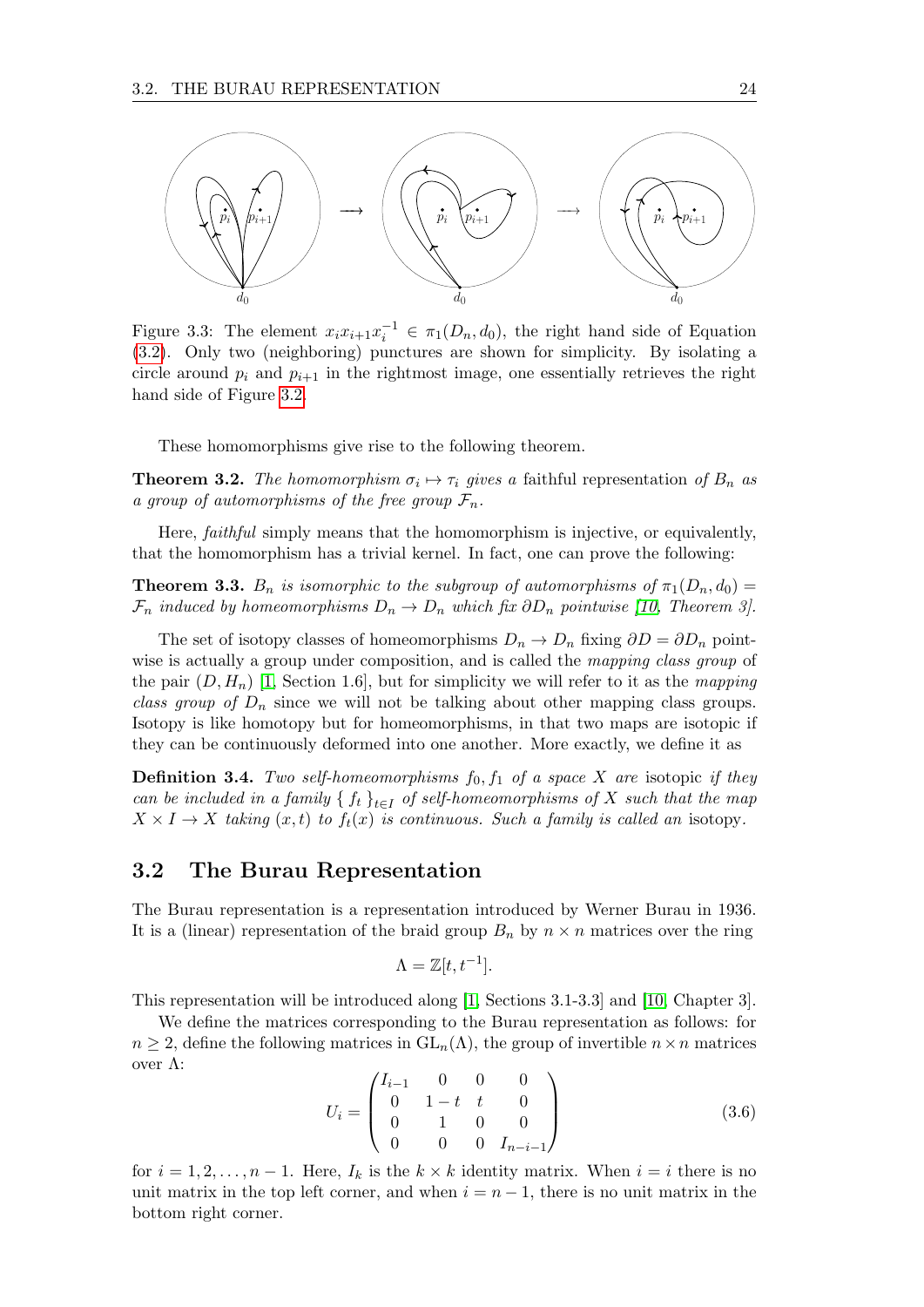Because of the way this matrix is structured, we can generally limit ourselves to blocks of these matrices. The most interesting block is the block

$$
U = \begin{pmatrix} 1 - t & t \\ 1 & 0 \end{pmatrix}.
$$

One can verify by straightforward computation that

$$
U^{-1} = \begin{pmatrix} 0 & 1 \\ t^{-1} & 1 - t^{-1} \end{pmatrix} \in \text{GL}_2(\Lambda).
$$

And in this way, we can see that the  $U_i$  are invertible, with inverse

$$
U_i^{-1} = \begin{pmatrix} I_{i-1} & 0 & 0 & 0 \\ 0 & 0 & 1 & 0 \\ 0 & t^{-1} & 1 - t^{-1} & 0 \\ 0 & 0 & 0 & I_{n-i-1} \end{pmatrix}.
$$

A prettier way of deriving this is by using the Cayley-Hamilton theorem, which states that any 2 × 2 matrix M over the ring  $\Lambda$  satisfies  $M^2 - \text{tr}(M)M + \text{det}(M)I_2 = 0$ , which for U means that  $U^2 - (1 - t)U - tI_2 = 0$ . Since the unit matrices also satisfy this equation, we must have

$$
U_i^2 - (1 - t)U_i - tI_n = 0
$$

which one can rewrite to find that [\[1\]](#page-70-0)

$$
U_i^{-1} = t^{-1}(U_i - (1-t)I_n).
$$

This gives us precisely the inverse we gave above.

Because of the structure of  $U_i$ , it is obvious that  $U_iU_j = U_jU_i$  for all  $i, j$  with  $|i - j| \geq 2$ . To verify the second braid relation [\(B2\)](#page-5-2), we verify

$$
\begin{pmatrix}\n1-t & t & 0 \\
1 & 0 & 0 \\
0 & 0 & 1\n\end{pmatrix}\n\begin{pmatrix}\n1 & 0 & 0 \\
0 & 1-t & t \\
0 & 1 & 0\n\end{pmatrix}\n\begin{pmatrix}\n1-t & t & 0 \\
1 & 0 & 0 \\
0 & 0 & 1\n\end{pmatrix} = \n\begin{pmatrix}\n1 & 0 & 0 \\
0 & 1-t & t \\
0 & 1 & 0\n\end{pmatrix}\n\begin{pmatrix}\n1-t & t & 0 \\
1 & 0 & 0 \\
0 & 0 & 1\n\end{pmatrix}\n\begin{pmatrix}\n1 & 0 & 0 \\
0 & 1-t & t \\
0 & 0 & 1\n\end{pmatrix}.
$$
\n(3.7)

With this, Lemma [1.2](#page-6-2) tells us that

<span id="page-28-1"></span>
$$
\psi_n : B_n \to \mathrm{GL}_n(\Lambda) : \sigma_i \mapsto U_i \tag{3.8}
$$

defines a group homomorphism for  $n \geq 2$ . We define  $\psi_1$  to be the trivial homomorphism  $B_1 \to GL_n(\Lambda)$ .

#### <span id="page-28-0"></span>3.2.1 The Matrices

These matrices are very nice to work with, but it may be more interesting to see how they were come up with. Since the formal derivation for this requires some more topological knowledge, and is out of scope for this thesis, we will look at it mostly as a geometric idea, so this is by no means meant as a strict proof. The idea comes from [\[10,](#page-70-9) Chapter 3], where Jackson presents diagrams for the reduced Burau representation. We will use the approach he suggests to find the representation for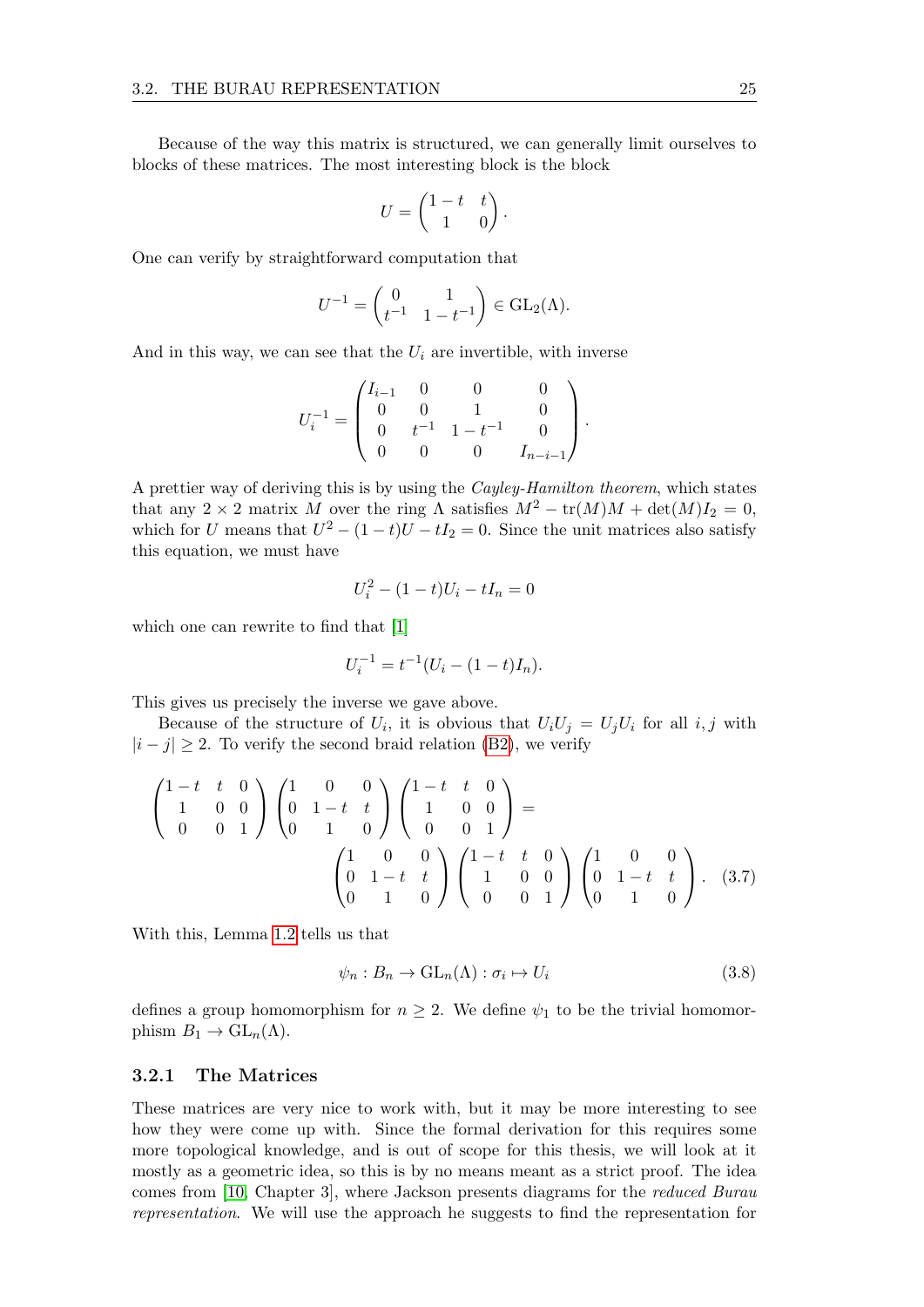<span id="page-29-0"></span>

(a) The space  $X^*$ , obtained from the punctured disk  $D_{n+1}$  by enlarging the punctures, and cutting arcs down from them, creating two copies of those arcs  $A_i^+$ and  $A_i^-$ .



(b) Glueing the spaces  $X_j^*$ , image from [\[10,](#page-70-9) Figure 3.1].

Figure 3.4: Geometric construction of the space  $\widetilde{X}$ , a regular covering space of  $D_{n+1}$ .

the unreduced Burau representation that we discussed in the previous section. It uses the punctured disk, and the Dehn half-twists we saw in Section [3.1.](#page-25-1)

First of all, define the map

<span id="page-29-1"></span>
$$
\phi: \pi_1(D_{n+1}) \to \mathbb{Z} \tag{3.9}
$$

mapping a loop to its *total winding number*. In other words, for a loop

$$
\alpha = \prod_{k=1}^m x_{i_k}^{\epsilon_k}
$$

the total winding number is

$$
\phi(\alpha) = \sum_{k=1}^{m} \epsilon_k.
$$

We take  $D_{n+1}$  to be the *regular* covering space corresponding to the kernel of  $\phi$ . A regular covering space is a covering space  $\widetilde{X}$  of a space X (with covering map p) such that for every  $x \in X$  and two points  $\tilde{x}_1, \tilde{x}_2 \in p^{-1}(x)$ , there exists a covering transformation  $f \in Aut(\widetilde{X})$  that maps  $\tilde{x}_1$  to  $\tilde{x}_2$ . With corresponding to ker( $\phi$ ), it is meant that  $\pi_1(X) \cong \ker(\phi)$ . We will not go into the details too much, but for example [\[7,](#page-70-6) Proposition 1.36] allows us to define  $D_{n+1}$  in this way.

We can find a geometric representation of  $D_{n+1}$  that will help us visualize. The first step for this is to enlarge the punctures to small disks. In the end, this will not change anything about the homotopy of our space. Then we cut down from these holes to the boundary of our disks, to create arcs  $A_i^+$  and  $A_i^-$  (on either side of the cut) for each puncture  $p_i$ . Call this space  $X^*$ , see Figure [3.4a.](#page-29-0)

Define the obvious homeomorphisms  $h_i: A_i^+ \to A_i^-$ , taking each point in  $A_i^+$  to the corresponding point in  $A_i^-$ . We can take countably many copies of the space  $X^*$ , which we label  $X_j^*$  for  $j \in \mathbb{Z}$ . Define the homeomorphisms  $g_j : X_j^* \to X^*$  mapping a point  $x \in X_j^*$  to its corresponding point in  $X^*$ . With these homeomorphism we can define a "glueing" map to define the space  $\widetilde{X}$  by identifying the  $A_i^+ \subset X_j^*$  with  $A_i^- \subset X_{j+1}^*$  via  $g_{j+1}^{-1}h_ig_j$ , essentially glueing  $A_i^+ \subset X_j^*$  to  $A_i^- \subset X_{j+1}^*$ . See Figure [3.4b.](#page-29-0)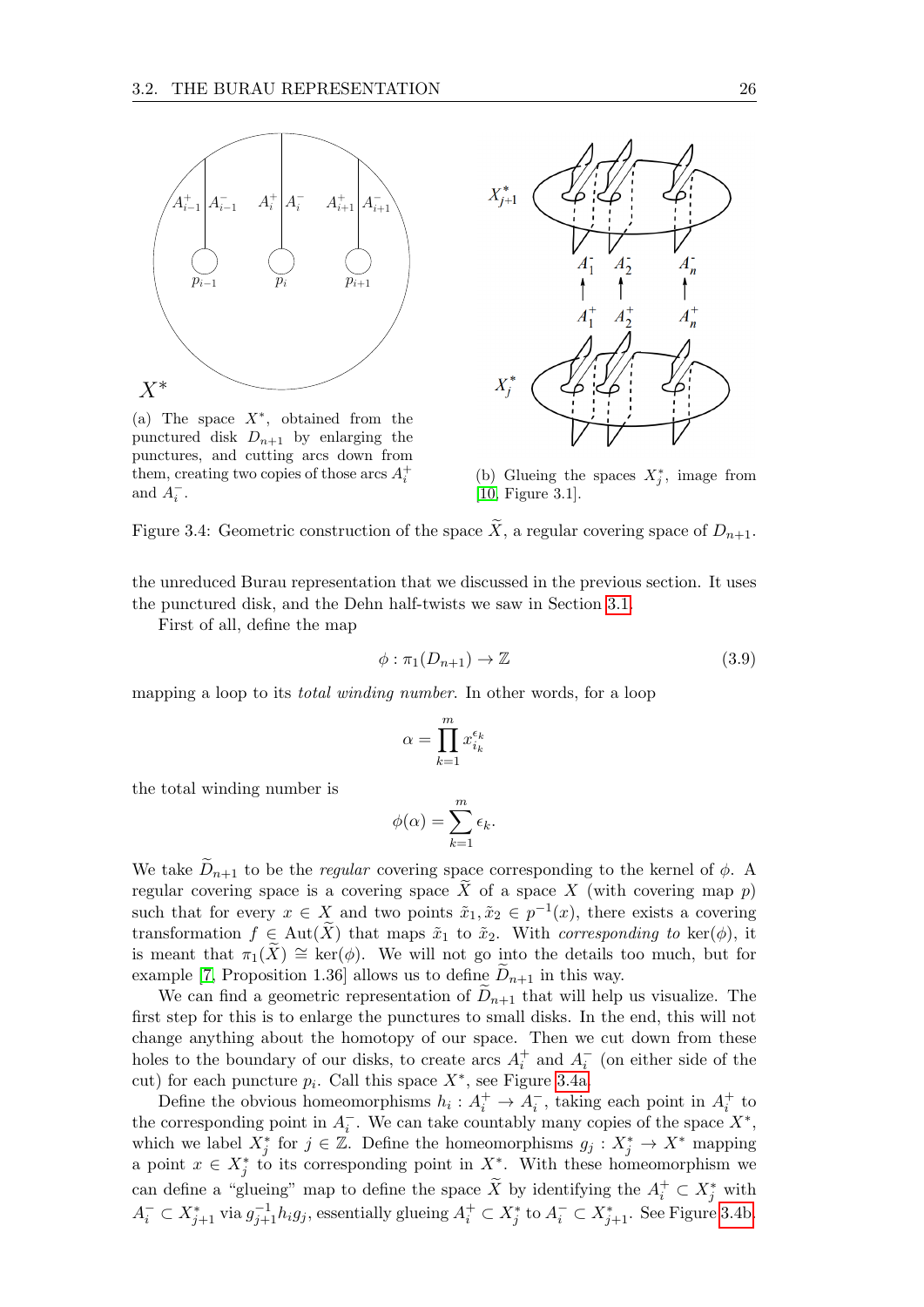On this space, we can define an action of  $\mathbb{Z} = \langle t \rangle$ , generated by

$$
t: X_j^* \to X_{j+1}^* : x \mapsto g_{j+1}^{-1}g_jx.
$$

The action t essentially shifts a point  $x \in \widetilde{X}$  one level up.

We can convince ourselves that the fundamental group  $\pi_1(\widetilde{X})$  of this space is indeed ker( $\phi$ ) as follows: We follow a loop in  $D_{n+1}$ , lifted to X. Any time we encircle a puncture  $p_i$  of  $D_{n+1}$  clockwise (like the generator  $x_i$ ), we cross  $A_i^+ \subset X_j^*$  for whichever  $j$  we were in, and we go one level up. If we encircle it counterclockwise (like  $x_i^{-1}$ ), we cross  $A_i^- \subset X_j^*$ , and we go down one level. In order for our lifted loop to end a the same point it started (so for it to actually be a loop), the total winding number has to be zero.

Using  $t$ , together with Dehn half twists, we can express the braid group as an action on the *first homology group*  $H_1(X)$  of X. The first homology group of a space is related to the first homotopy group. In fact, it can be seen as the group of cycles, essentially loops without a base point, or the abelianization of the fundamental group [\[7,](#page-70-6) Chapter 2]. It turns out that the group  $H_1(\widetilde{X})$  is a  $\mathbb{Z}[t, t^{-1}]$ -module with a basis consisting of lifts of the  $n$  loops

$$
u_i := x_i x_{n+1}^{-1}
$$

for  $i = 1, \ldots, n$ . Here  $x_i$  is the loop around the *i*th puncture, as before. A module of a group over a ring is defined as follows.

**Definition 3.5.** Let V be a vector space over a ring R and let G be a group. Then V is a module of G over R if a multiplication gv is defined for  $q \in G$  and  $v \in V$ , satisfying the following conditions for all  $u, v \in V$ ,  $\lambda \in R$  and  $g, h \in G$  [\[11,](#page-70-10) Definition 4.2]:

(i)  $gv \in V$ ; (ii)  $q(hv) = (gh)v;$ (iii)  $1v = v;$ (iv)  $g(\lambda v) = \lambda(gv)$ ; (v)  $q(u + v) = qu + qv$ .

Modules are a very useful tool in finding (linear) representations of groups. If a group can be represented with matrices in a ring via  $\rho: G \to GL(n, R)$ , this action of q on vectors  $v$  can be replaced by a matrix multiplication with the respective matrix  $\rho(g)$  [\[11,](#page-70-10) Theorem 4.4]. The referenced theorem in fact states that every module corresponds to a representation, and every representation corresponds to a module. The matrices we find for the Burau representation are the matrices corresponding to the group action of  $B_n$  on the module  $H_1(X)$  we mentioned.

The action of Dehn twists on the lifts of loops  $x_i x_{n+1}^{-1}$  is shown in Figure [3.5.](#page-31-1) On the left hand side is the path, projected down onto the space  $X^*$ , on the right side is a diagram showing the level the path is in over time, along with the puncture that changes the level.

With these diagrams, the following relations can be derived:

$$
\tau_i u_j = \begin{cases} u_i + t u_{i+1} - t u_i & \text{if } j = i \\ u_i & \text{if } j = i + 1 \\ u_j & \text{otherwise} \end{cases} \tag{3.10}
$$

where  $tu_{i+1}$  indicates that the loop  $u_{i+1}$  happens "one level up", under the action of t. To be further convinced, one can draw more diagrams to see the intermediate steps,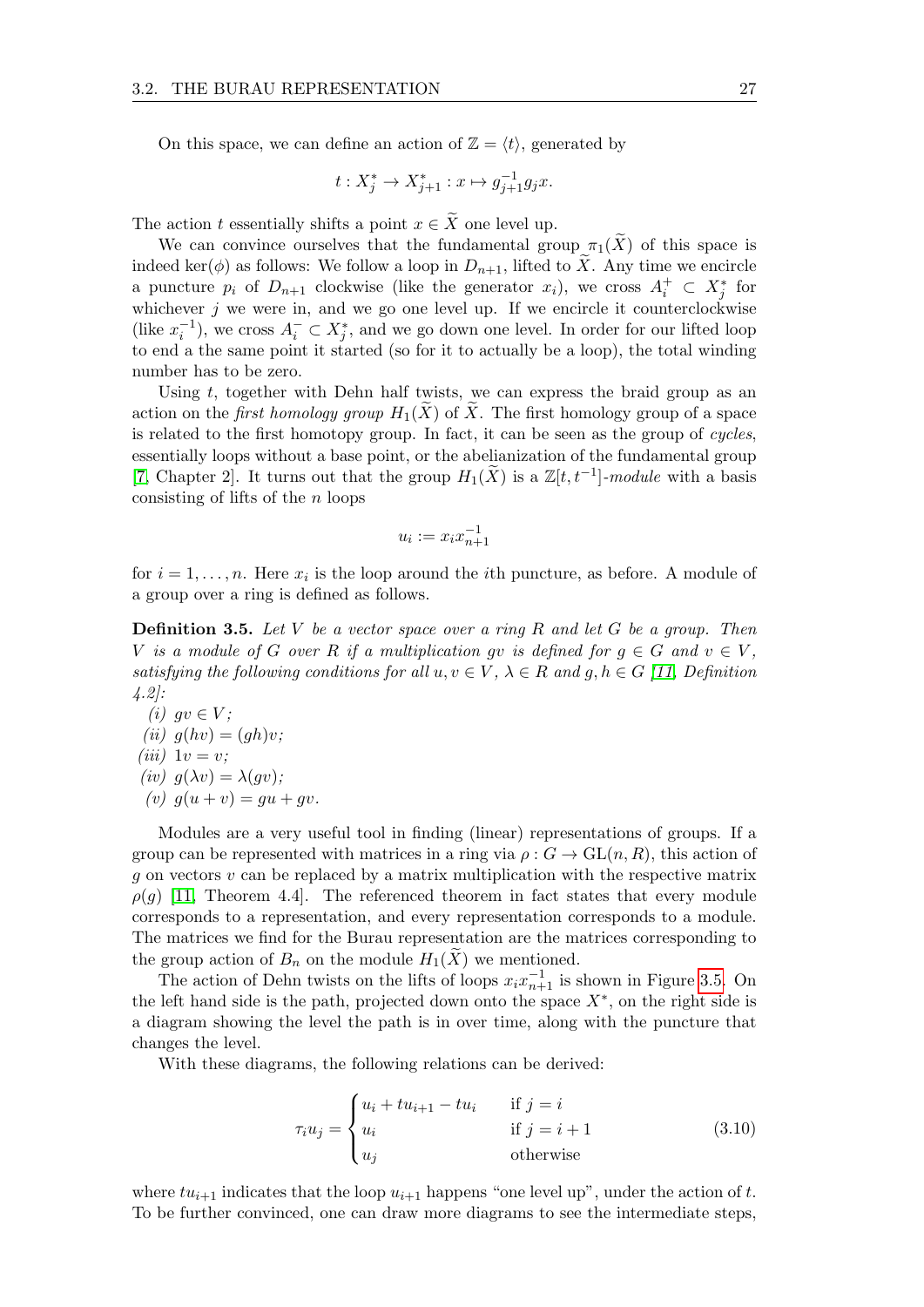<span id="page-31-1"></span>

Figure 3.5: Diagrams showing the action of Dehn half-twists on the homology group of the space  $\widetilde{X}$ . The left hand side shows the space  $\widetilde{X}$  projected down onto  $X^*$ , the right hand side shows the level of the path over time, along with the punctures it changes level at. The top figures show the action of  $\tau_i$  on  $u_i$ , the bottom figures show the action of  $\tau_i$  on  $u_{i+1}$ .

see Figure [3.6,](#page-32-0) keeping in mind that we are talking about homology, not homotopy and that the base point is there only for clarity. These relations give rise to the matrices  $U_i$ , relative to the basis  $\{u_1, \ldots, u_n\}$ , recalling [\(3.6\)](#page-27-2):

$$
U_i = \begin{pmatrix} I_{i-1} & 0 & 0 & 0 \\ 0 & 1-t & t & 0 \\ 0 & 1 & 0 & 0 \\ 0 & 0 & 0 & I_{n-i-1} \end{pmatrix}
$$

with multiplications with row vectors from the left. Transposing this matrix gives the same results, but multiplication would be from the right.

#### <span id="page-31-0"></span>3.2.2 The Reduced Burau Representation

The representation we gave above turns out to be *reducible*.

**Definition 3.6.** A linear representation  $\rho: G \mapsto GL(n, R)$  of a group G with a ring R is reducible if and only if it is equivalent to a representation  $\rho'$  (i.e. there is a matrix T such that  $\rho(g) = T^{-1}\rho'(g)T$  for all  $g \in G$ ) where all matrices are of the form  $[11, Equation (5.4)]$  $[11, Equation (5.4)]$ 

$$
\begin{pmatrix} X_g & 0 \\ Y_g & Z_g \end{pmatrix} \tag{3.11}
$$

where  $X_q$ ,  $Y_q$  and  $Z_q$  are matrices, and  $X_q$  is  $k \times k$  for some  $k \in \mathbb{Z}$ .

Now, in representation theory it is nice to know about the irreducible representations of a group, since general representations are direct products of irreducible representations (as can be seen in the definition of reducibility). As mentioned before, Jackson gives a derivation of the matrices for the reduced Burau representation with the same arguments as the previous section [\[10\]](#page-70-9), by looking at  $D_n$  instead of  $D_{n+1}$ , and using lifts of the loops  $x_i x_{i+1}^{-1}$  as a basis for  $H_1(\widetilde{D}_n)$ .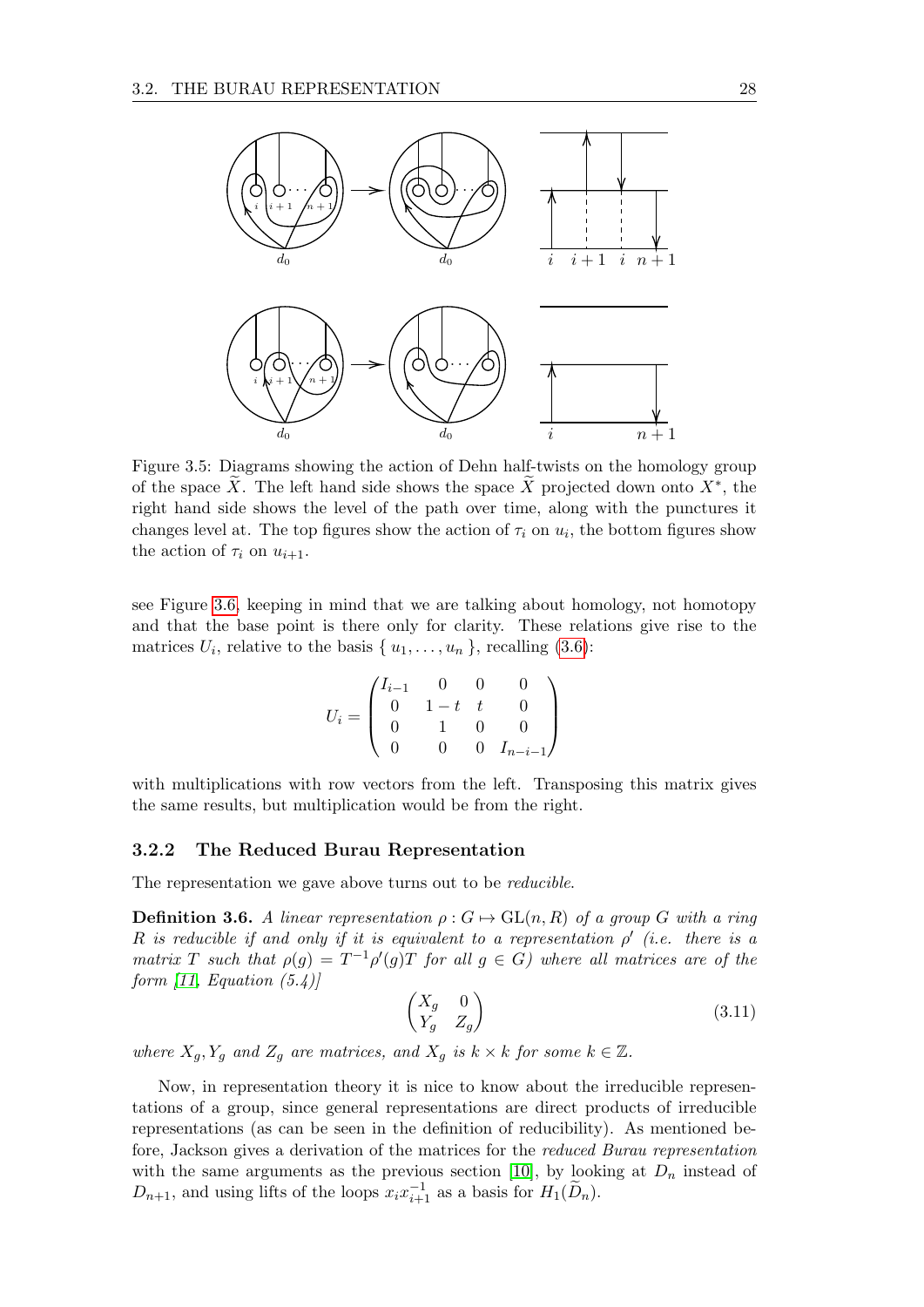<span id="page-32-0"></span>

Figure 3.6: Diagram with intermediate steps to see that the right hand side of Fig-ure [3.5](#page-31-1) is indeed  $u_i + tu_{i+1} - tu_i$ . The vertical lines indicate the cuts corresponding to the punctures  $i, i+1$  and n respectively. The other cuts have been left out. The holes have not been drawn explicitly, but are still at the bottom of the cuts. The red crosses indicate where the loop  $tu_{i+1} - tu_i$  is "attached" (addition of loops) to  $u_i$ . The exact location of the cross does not matter. In fact, the loop  $tu_{i+1} - tu_i$  can be "homotoped" down to level 0 or  $u_i$  up to level 2 to attach there.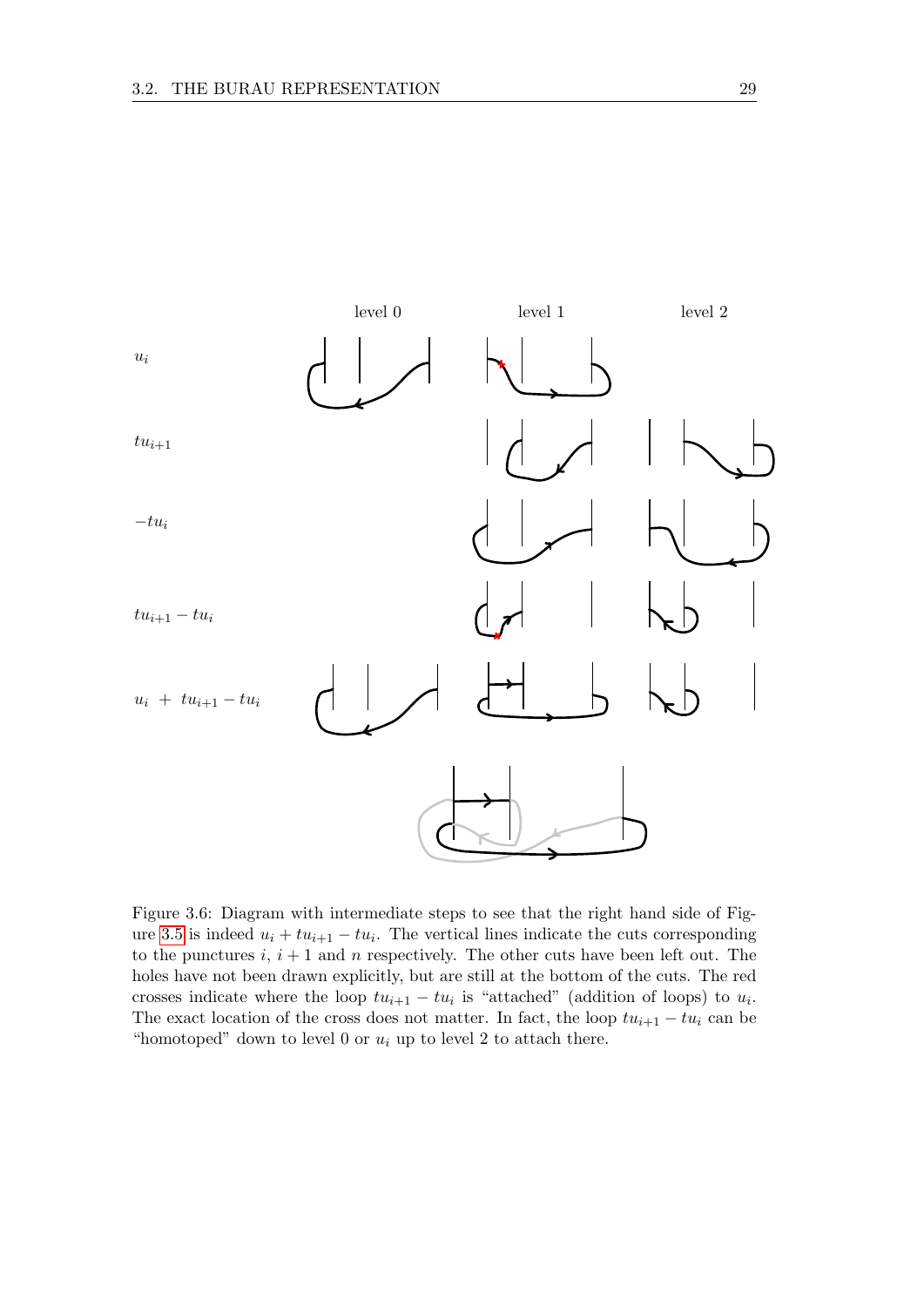Another way to derive the matrices for the reduced Burau representation is to consider a different basis  $\{u'_i \mid i = 1, \ldots, n\}$  for the first homology group of  $\tilde{X}$  from the previous section, with  $u'_n = u_n$  and  $u'_i = u_i - u_{i+1}$  otherwise, and deriving new relations for  $\tau_i u'_j$ . This way, one finds the matrices from Equation [\(3.12\)](#page-33-1) [\[10\]](#page-70-9).

Another, more abstract way of deriving them is by constructing the matrices corresponding to this reduced representation directly, as done in [\[1,](#page-70-0) Theorem 3.9]:

**Lemma 3.7.** Let  $n \geq 3$  and  $V_1, V_2, \ldots, V_{n-1}$  be the  $(n-1) \times (n-1)$  matrices over Λ given by

$$
V_1 = \begin{pmatrix} -t & 0 & 0 \\ 1 & 1 & 0 \\ 0 & 0 & I_{n-3} \end{pmatrix} \qquad V_{n-1} = \begin{pmatrix} I_{n-3} & 0 & 0 \\ 0 & 1 & t \\ 0 & 0 & -t \end{pmatrix}
$$

and

$$
V_i = \begin{pmatrix} I_{i-2} & 0 & 0 & 0 & 0 \\ 0 & 1 & t & 0 & 0 \\ 0 & 0 & -t & 0 & 0 \\ 0 & 0 & 1 & 1 & 0 \\ 0 & 0 & 0 & 0 & I_{n-i-2} \end{pmatrix}
$$

for  $i = 2, \ldots, n-2$ . Then

<span id="page-33-1"></span>
$$
C^{-1}U_iC = \begin{pmatrix} V_i & 0 \\ *_i & 1 \end{pmatrix} \tag{3.12}
$$

where C is the  $n \times n$  matrix

$$
C = \begin{pmatrix} 1 & 1 & 1 & \cdots & 1 \\ 0 & 1 & 1 & \cdots & 1 \\ 0 & 0 & 1 & \cdots & 1 \\ \vdots & \vdots & \vdots & \ddots & \vdots \\ 0 & 0 & 0 & \cdots & 1 \end{pmatrix}
$$

and  $*_i$  is a row of length  $n-1$  equal to 0 if  $i < n-1$  and to  $(0, \ldots, 0, 1)$  if  $i = n-1$ .

*Proof.* Call the matrix from Equation [\(3.12\)](#page-33-1)  $V_i'$ . We need to show that  $U_iC = CV_i'$ . Note that the k<sup>th</sup> column of  $U_iC$  is simply the sum of the first k columns of  $U_i$ . A direct computation shows that  $U_iC$  is C with the  $(i, i)$ th entry set to 1 − t and the  $(i+1,i)$ th entry set to 1. Similarly,  $CV'_i$  is obtained from  ${\cal C}$  by the same modifications, noting that the k<sup>th</sup> row is the sum of the last  $n - k$  rows of  $V_i'$ . П

Of course, the Braid relations can be verified for the matrices  $V_i$  directly, but we can also do it using the lemma we just proved. If the braid relations hold on the  $U_i$ , they must surely hold on the conjugates  $C^{-1}U_iC$ . The shape of this matrix from formula  $(3.12)$  implies that the matrices  $V_i$  then also satisfy the braid relations.

#### <span id="page-33-0"></span>3.2.3 Faithfulness

An important property of a representation is its faithfulness. We take a quick look at the faithfulness of the unreduced Burau representation by considering the kernel of  $\psi_n$ , from [\(3.8\)](#page-28-1). Obviously  $\psi_1$  is faithful. The same can be verified quite easily for  $\psi_2$  by considering  $\psi_2(\sigma_1)$ , which has an eigenvector  $(-t, 1)$  with eigenvalue  $-t$ . Therefore, it cannot be of finite order. For  $n = 3$  faithfulness can be shown via the reduced Burau representation [\[1,](#page-70-0) Section 3.3.2], but for  $n = 4$  it is still an open problem [\[8,](#page-70-7) [Burau Representation](https://en.wikipedia.org/wiki/Burau_representation)].

For  $n \geq 5$ , it has been shown that the Burau representation is not faithful. Note that ker  $\psi_n \subset \text{ker } \psi_{n+1}$  under the inclusion  $B_n \subset B_{n+1}$ . So if ker  $\psi_n \neq \{1\}$  then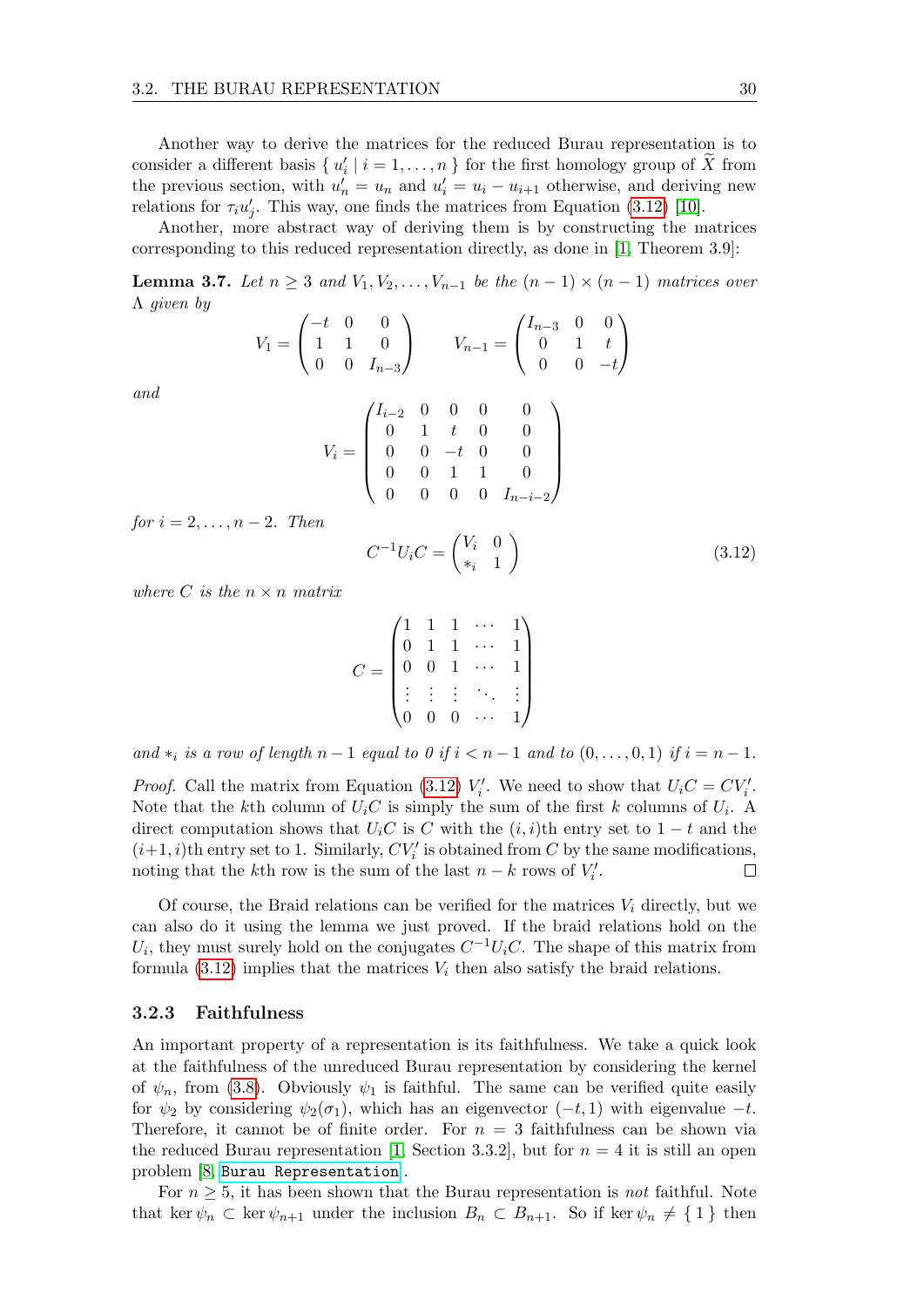ker  $\psi_m \neq \{ 1 \}$  for all  $m \geq n$ . Stephen Bigelow has shown that indeed ker  $\psi_5 \neq \{ 1 \}$ , and even found an example of a non-trivial braid (of length 120 in the generators) in the kernel of  $\psi_5$  [\[12\]](#page-70-11).

## <span id="page-34-0"></span>3.3 The Lawrence-Krammer-Bigelow Representation

Another representation of the braid group  $B_n$  is one introduced by R. Lawrence and studied by D. Krammer and S. Bigelow. It arises from the configuration space of two particles on the punctured disk. Matrices have been derived for this representation, but it is significantly more complex than the Burau representation. In this section, I want to present the matrices and give a short idea of what the derivation of this presentation is like. I will present the matrices as given by [\[13\]](#page-70-12) and the idea of the derivation of the presentation presented in [\[1\]](#page-70-0).

The matrices for the representation of  $B_n$  are  $m \times m$  matrices over the ring

$$
R = \mathbb{Z}[q^{\pm 1}, t^{\pm 1}]
$$
\n(3.13)

for two invertible elements q and t and  $m = n(n-1)/2$ . With respect to a basis

$$
\{x_{1,2}, x_{1,3}, x_{2,3}, x_{1,4}, x_{2,4}, \ldots, x_{n-1,n}\}
$$

for a module V of R the matrices for the representation are given by the following relations [\[13\]](#page-70-12):

$$
\sigma_k x_{i,j} = \begin{cases}\nx_{i,j} & k \notin \{i-1, i, j-1, j\} \\
qx_{k,j} + (q^2 - q)x_{k,i} + (1 - q)x_{i,j} & k = i - 1 \\
x_{i+1,j} & k = i \neq j - 1 \\
qx_{i,k} + (1 - q)x_{i,j} - (q^2 - q)tx_{k,j} & k = j - 1 \neq i \\
x_{i,j+1} & k = j \\
-tq^2 x_{i,j} & k = i = j - 1\n\end{cases}
$$
\n(3.14)

Krammer himself gives other relations in [\[14\]](#page-70-13) which result in even more complex matrices.

One can show that the matrices defined by these relations in fact satisfy the braid relations, and thus define a representation, but this is a very tedious task. I generated the matrix for  $\sigma_3 \in B_4$  below, just to give some illustration that these matrices are not trivial to work with.

$$
\sigma_3 \in B_4 \text{ corresponds to } \begin{pmatrix} 1 & 0 & 0 & 0 & 0 & 0 \\ 0 & 0 & 0 & q & 0 & 0 \\ 0 & 0 & 0 & 0 & q & 0 \\ 0 & 1 & 0 & 1-q & 0 & -tq^2 \\ 0 & 0 & 1 & 0 & 1-q & 0 \\ 0 & 0 & 0 & q^2-q & q^2-q & 0 \end{pmatrix} . \tag{3.15}
$$

I will now sketch how one gets to this representation along [\[1,](#page-70-0) Section 3.5]. We start by considering  $F_2(D_n)$  and  $Q_2(D_n)$ , the configuration spaces of 2 distinguishable and indistinguishable particles on the *n*-punctured disk  $D_n$  respectively. Denote a point in  $Q_2(D_n)$  by  $\{x, y\}$ , corresponding to associated points  $(x, y), (y, x) \in F_2(D_n)$ . A path  $\xi$  in  $Q_2(D_n)$  can be written as  $\{\xi_1, \xi_2\}$  with  $\xi_1, \xi_2$  paths in  $D_n$ . The path  $\xi$  is a loop if

$$
\{\xi_1(0), \xi_2(0)\} = \{\xi_1(1), \xi_2(1)\}
$$

so that either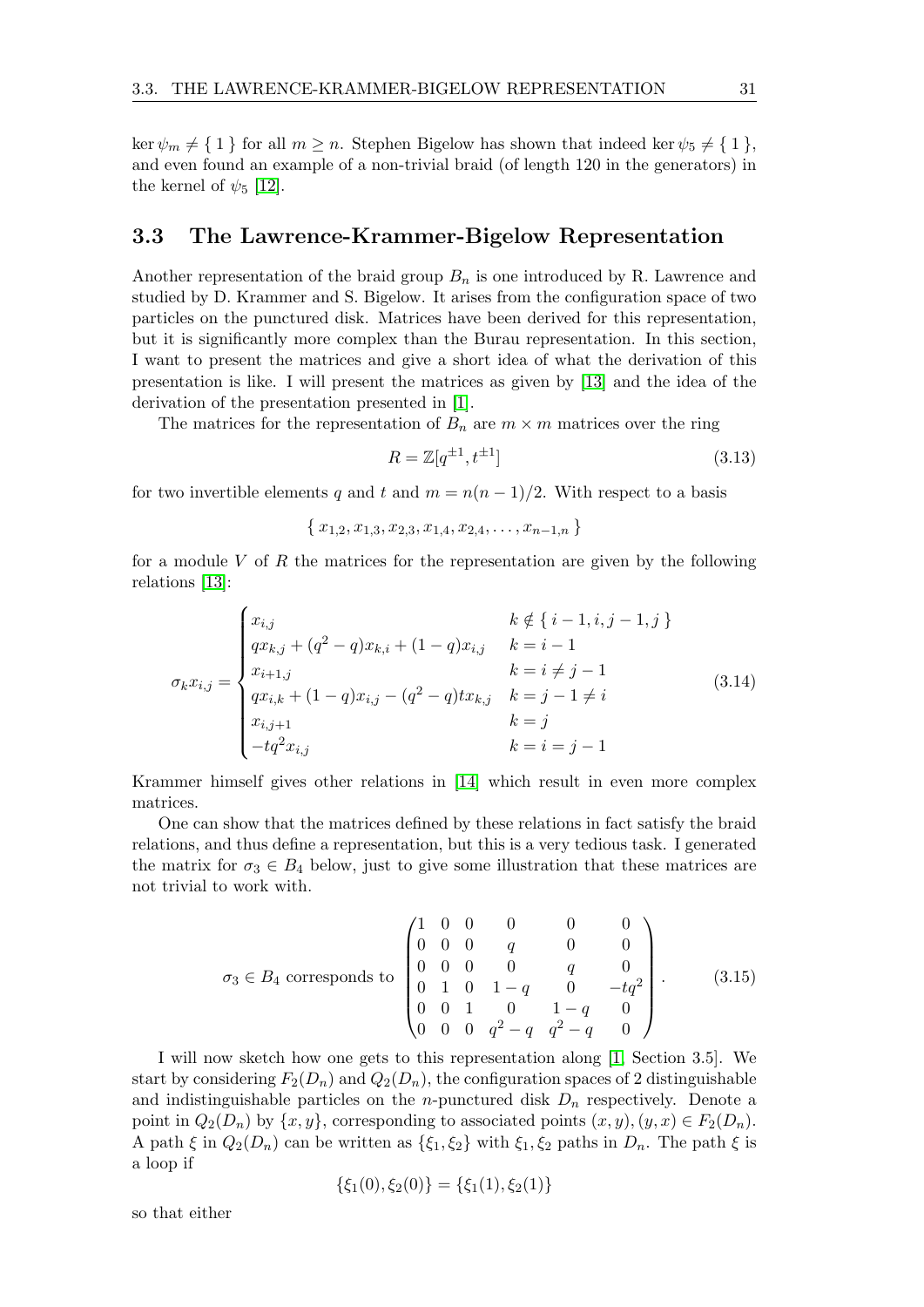<span id="page-35-0"></span>(i) 
$$
\xi_1(0) = \xi_1(1) \neq \xi_2(0) = \xi_2(1)
$$
 or (ii)  $\xi_1(0) = \xi_2(1) \neq \xi_1(1) = \xi_2(0)$ .

In case [\(](#page-35-1)i), the loops  $\xi_1$  and  $\xi_2$  are also loops in  $D_n$ . In case (ii) they are not, but the concatenation  $\xi_1 \xi_2$  of these loops is. We define two invariants u and w on loops in  $Q_2(D_n)$ . Consider a loop  $\xi = {\xi_1, \xi_2}$  in  $Q_2(D_n)$ . We define  $w(\xi)$  to be:

<span id="page-35-1"></span>
$$
w(\xi) = \begin{cases} w(\xi_1) + w(\xi_2) & \text{if } \xi \text{ is of case } (i) \\ w(\xi_1 \xi_2) & \text{if } \xi \text{ is of case } (ii) \end{cases}
$$
(3.16)

where  $w(\xi_i)$  is the total winding number of the loop  $\xi_i$  around the punctures in  $D_n$ , like the map  $\phi$  from Equation [\(3.9\)](#page-29-1). We define u using the map

$$
I \to S^1 : s \mapsto \frac{\xi_1(s) - \xi_2(s)}{|\xi_1(s) - \xi_2(s)|}
$$

which sends  $s = 0$  and  $s = 1$  to either opposite points [\(](#page-35-1)in case  $(ii)$ ) or equal points  $(in case (i))$  $(in case (i))$  $(in case (i))$ . The map

$$
I \to S^1 : s \mapsto \left(\frac{\xi_1(s) - \xi_2(s)}{|\xi_1(s) - \xi_2(s)|}\right)^2 \tag{3.17}
$$

is then a loop on  $S^1$ . Recall that the fundamental group of  $S^1$  is the infinite cyclic group generated by the single loop around  $S^1$ , as seen in Example [2.12.](#page-14-3) We can associate the loop (3.17) with k times this generator for some  $k \in \mathbb{Z}$ , and set  $u(\xi) = k$ . Note that  $u$  is odd if and only if the loop is of case  $(ii)$  $(ii)$  $(ii)$ . The invariant  $u$  can be seen as the winding number of the two loops  $\xi_1$  and  $\xi_2$  "around each other". Also note that  $u$  and  $w$  are preserved under homotopy, and additive under multiplication of loops.

We consider two important examples. The first of which is a loop  $\xi = \{\xi_1, \xi_2\}$ where  $\xi_1$  is the constant loop, and  $\xi_2$  is a loop winding around a single puncture once, but not around  $\xi_1$ . Then  $u(\xi) = 0$  and  $w(\xi) = w(\xi_1) + w(\xi_2) = 1$ .

For another example, choose a counterclockwise, non-constant loop in  $D_n$ , not encircling any punctures. Split this loop into two parts  $\xi_1$  and  $\xi_2$ . Then for the loop  $\xi = {\xi_1, \xi_2}$ , we have  $u(\xi) = 1$  and  $w(\xi) = w(\xi_1 \xi_2) = 0$ .

With these invariants, we can construct a group homomorphism, taking  $c =$  $\{d_1, d_2\}$  to be a base point with  $d_1, d_2$  distinct points in the boundary of the unit disk ∂D. This homomorphism is defined as

$$
\varphi : \pi_1(Q_2(D_n), c) \to \mathbb{Z} \times \mathbb{Z} : \xi \mapsto q^{w(\xi)} t^{u(\xi)}.
$$

Here, we represent  $\mathbb{Z} \times \mathbb{Z}$  as  $\langle q \rangle \times \langle t \rangle$ . The map  $\varphi$  is a homomorphism because of the invariance under homotopy and additiveness under multiplication of loops of  $u$  and w. This homomorphism is also surjective because the examples we discussed in fact map to the generators of  $\mathbb{Z} \times \mathbb{Z}$ .

Using this, we can construct a covering space  $\tilde{Q}$  of  $Q_2(D_n)$ , corresponding to the kernel of  $\varphi$ . This makes it so that

$$
\operatorname{deck}(\widetilde{\mathcal{Q}}) \simeq \varphi(\pi_1(Q_2(D_n))) = \mathbb{Z} \times \mathbb{Z},\tag{3.18}
$$

see [\[7,](#page-70-6) Proposition 1.39]. The induced action of q and t on the homology of this space (more specifically, on the "relative homology group"  $H_2(Q,\mathbb{Z})$ ), turns this group into a module over the commutative ring

$$
R = \mathbb{Z}[q^{\pm 1}, t^{\pm 1}],
$$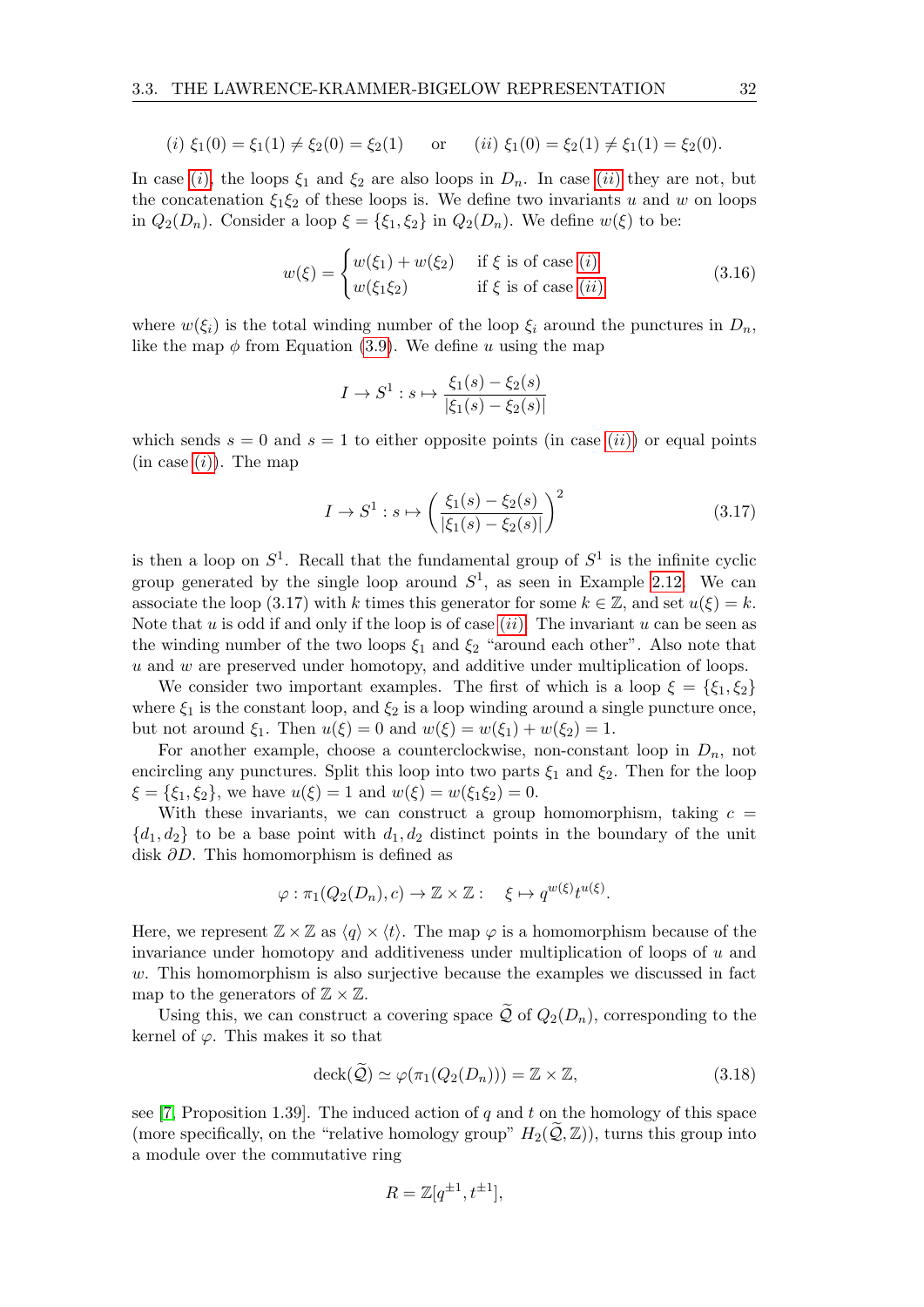the "group ring" of  $\mathbb{Z}\times\mathbb{Z}$  over  $\mathbb{Z}$ . The braid group representation will follow from the action of the braid group  $B_n$  on this homology group. We associate  $B_n$  with the mapping class group of  $D_n$ , as we saw in Section [3.1.](#page-25-0) We can take a self-homeomorphism f of  $D_n$  from this group, which then induces a homeomorphism  $\hat{f}: Q_2(D_n) \to Q_2(D_n)$ via

$$
\widehat{f}(\{x,y\}) = \{f(x), f(y)\}
$$

where x, y are distinct points in  $D_n$ . Clearly, since f fixes the boundary ∂D of the unit disk, we have  $\widehat{f}(c) = c$ . This means  $\widehat{f}$  induces an automorphism  $\widehat{f}_{\#}$  of  $\pi_1(Q_2(D_n), c)$ . An important property of this homomorphism is that it preserves the invariant  $\varphi$ :

**Lemma 3.8.** The induced homomorphism  $\hat{f}_{\#}$  preserves the invariant  $\varphi$ . In other words, we have  $\varphi \circ \hat{f}_\# = \varphi$ .

*Proof.* For the equality, it is needed that  $w \circ \hat{f}_{\#} = w$  and  $u \circ \hat{f}_{\#} = u$ . The first equality follows from the fact that  $f$  preserves the total winding number for small loops encricling only one of the punctures of  $D_n$ , and arbitrary loops are products of these loops. The argument for small loops is that one only has to consider the encircled puncture. After all, the image of the enclosed area has to be homeomorphic to the enclosed area, which is homeomorphic to  $D_1$ . To verify that orientation is also preserved, note that the small loop can be homotoped to the boundary of the disk. The image under the homeomorphism  $f$  results in the same loop, in the same orientation, and thus the same winding number. The induced maps f and  $f_{\#}$  must then also preserve this quantity.

For the second equality, consider the inclusion  $Q_2(D_n) \to Q_2(D)$  induced by the inclusion  $D_n \to D$ . We can define the invariant u on  $Q_2(D)$  in the exact same way we did for  $D_n$ , and find an invariant of loops in D. The Alexander-Tietze theorem states that any self-homeomorphism on  $D$  is isotopic to identity, so the self-homeomorphism of  $Q_2(D)$  induced by f must be homotopic to identity as well. Then  $u \circ f_{\#} = u$  on <br>D, and so it is on  $D_n$  as well. Thus, we conclude that  $\phi \circ \hat{f}_{\#} = \phi$ . D, and so it is on  $D_n$  as well. Thus, we conclude that  $\phi \circ \widehat{f}_\# = \phi$ .

Since  $\widehat{f}_{\#}$  preserves  $\varphi$ , the map  $\widehat{f}$  that induced it lifts uniquely to a map  $\widetilde{f}:\widetilde{\mathcal{Q}}\to\widetilde{\mathcal{Q}}$ . This follows from the lifting criterion ([\[7,](#page-70-0) Proposition 1.33] for example). It also implies that f commutes with the deck transformations of  $\mathcal{Q}$ .

All of this makes it so  $B_n$  can be mapped to a transformations on the earlier mentioned homology group of  $Q_2(D_n)$ , induced by f. For the derivation of the matrices, the adept mathematician can refer to [\[13\]](#page-70-1).

#### 3.3.1 Some properties

The Lawrence-Krammer-Bigelow representation has some important properties that are worth mentioning. The first property is that this representation is faithful for all  $n \geq 1$ . This can be shown by looking at the matrices, done by Krammer in [\[14\]](#page-70-2), or it can be done topologically, as in [\[1,](#page-70-3) Sections 3.6-3.7].

The second property is that this representation makes the braid groups linear. This is Theorem 3.16 in [\[1\]](#page-70-3).

**Definition 3.9.** A group  $G$  is called linear if there is an injective group homomorphism  $G \to GL_n(\mathbb{R})$  for some integer  $n \geq 1$ .

This follows from the matrix representation over the ring  $\mathbb{Z}[q^{\pm 1}, t^{\pm 1}]$  by embedding it in the real numbers by assigning two *algebraically independent* real numbers to  $q$ and t. Algebraically independent here means there is no non-trivial polynomial with coefficients in  $\mathbb Z$  that solves for q and t. Replacing q and t by these numbers in the matrices given by the representation gives us the homomorphism we are looking for.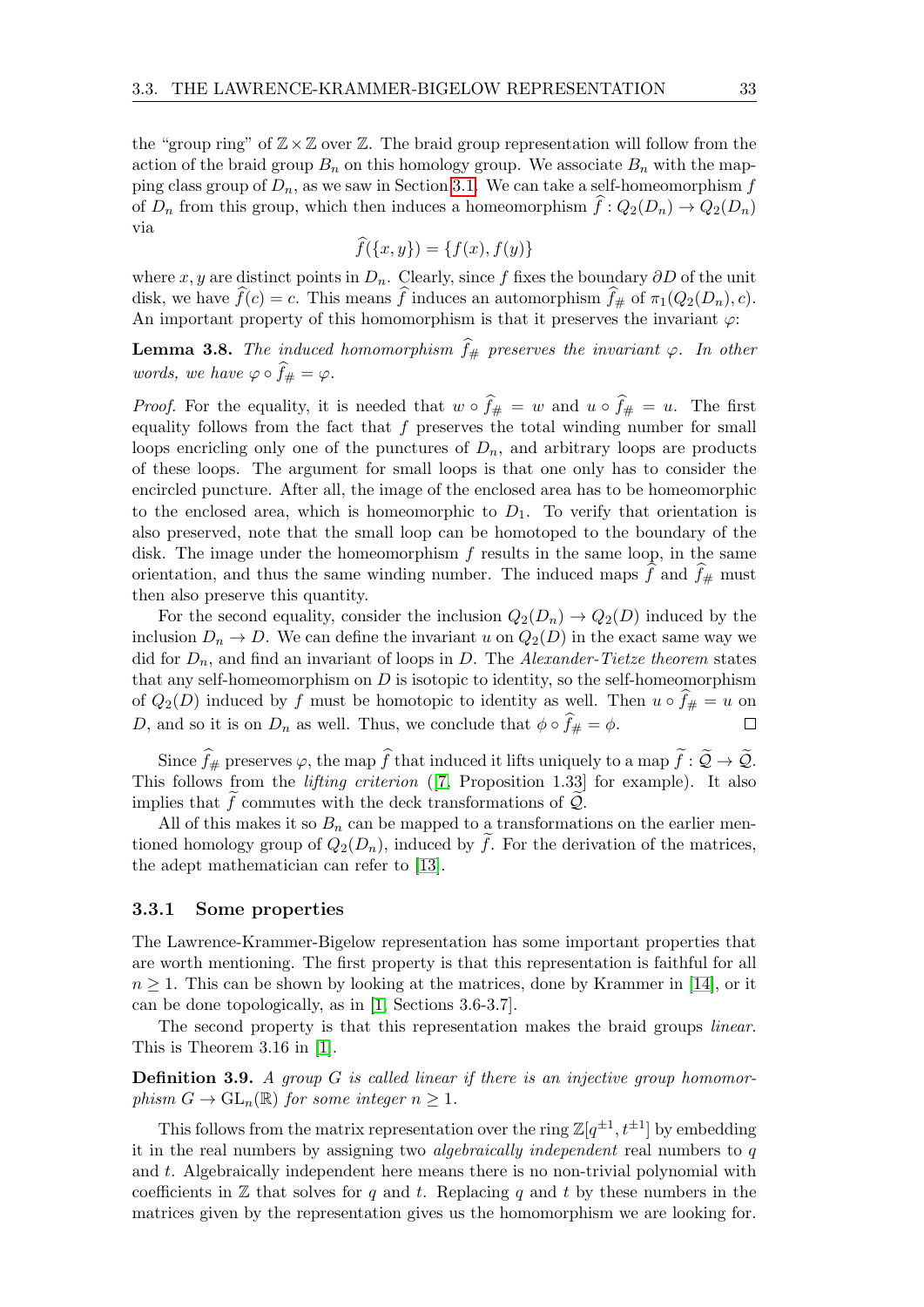## <span id="page-37-1"></span>Chapter 4

# Anyons

In this chapter, we will explore an application of braid groups in physics. In Chapter [2,](#page-10-0) we discussed configurations of distinguishable and indistinguishable particles on manifolds. In quantum physics, the distinguishablility of particles in a system plays an important role in the properties of the system. It might feel natural to impose certain symmetries on a system under the exchange of two particles.

An example of this might be the following (see [\[15,](#page-70-4) Chapter 13]). Suppose we have a system of two indistinguishable particles in 3D space in a state  $|a, b\rangle$ . The physical meaning of the states a and b does not matter much, but they may for example be eigenstates of some operator like momentum or spin. Note that the order of the states  $a, b$  itself has no significance, after all the particles are indistinguishable, so how would we know which is in state a, and which is in state b? The state  $|b, a\rangle$ must be physically identical to the state  $|a, b\rangle$  though, so we require that these states only differ by a phase:

$$
|a,b\rangle = e^{i\theta_{ab}} |b,a\rangle
$$
  

$$
|b,a\rangle = e^{i\theta_{ba}} |a,b\rangle
$$
 (4.1)

where  $\theta_{ab}$  and  $\theta_{ba}$  may depend on a and b. This implies that

<span id="page-37-0"></span>
$$
e^{i\theta_{ab}}e^{i\theta_{ba}} = 1.\tag{4.2}
$$

With this, we can define the states

$$
|a,b\rangle' = e^{-i\theta_{ab}/2} |a,b\rangle
$$
  

$$
|b,a\rangle' = e^{-i\theta_{ba}/2} |b,a\rangle
$$

such that

$$
|b,a\rangle' = e^{-i\theta_{ba}/2} |b,a\rangle = e^{i\theta_{ba}/2} |a,b\rangle = e^{i(\theta_{ab} + \theta_{ba})/2} |a,b\rangle' = \pm |a,b\rangle'.
$$

This derivation works in three spatial dimensions (or more), but it does not work in 2D space! This is mostly because exchanging particles in two spatial dimensions is not necessarily as simple as equation [\(4.2\)](#page-37-0) makes it out to be. In this chapter, we will discuss why that is. A consequence of this is that the statistics of particles in 2D is not necessarily that of fermions or bosons, like it is in three or more dimensions. We will consider different configuration spaces, and see what statistics these particles do follow. Then we will study an abstract construction of these particles by Leinaas and Myrheim [\[4\]](#page-70-5), alongside physical constructions by Frank Wilczek [\[2\]](#page-70-6). In the last section, we will look at where anyons play a role in the Fractional Quantum Hall Effect.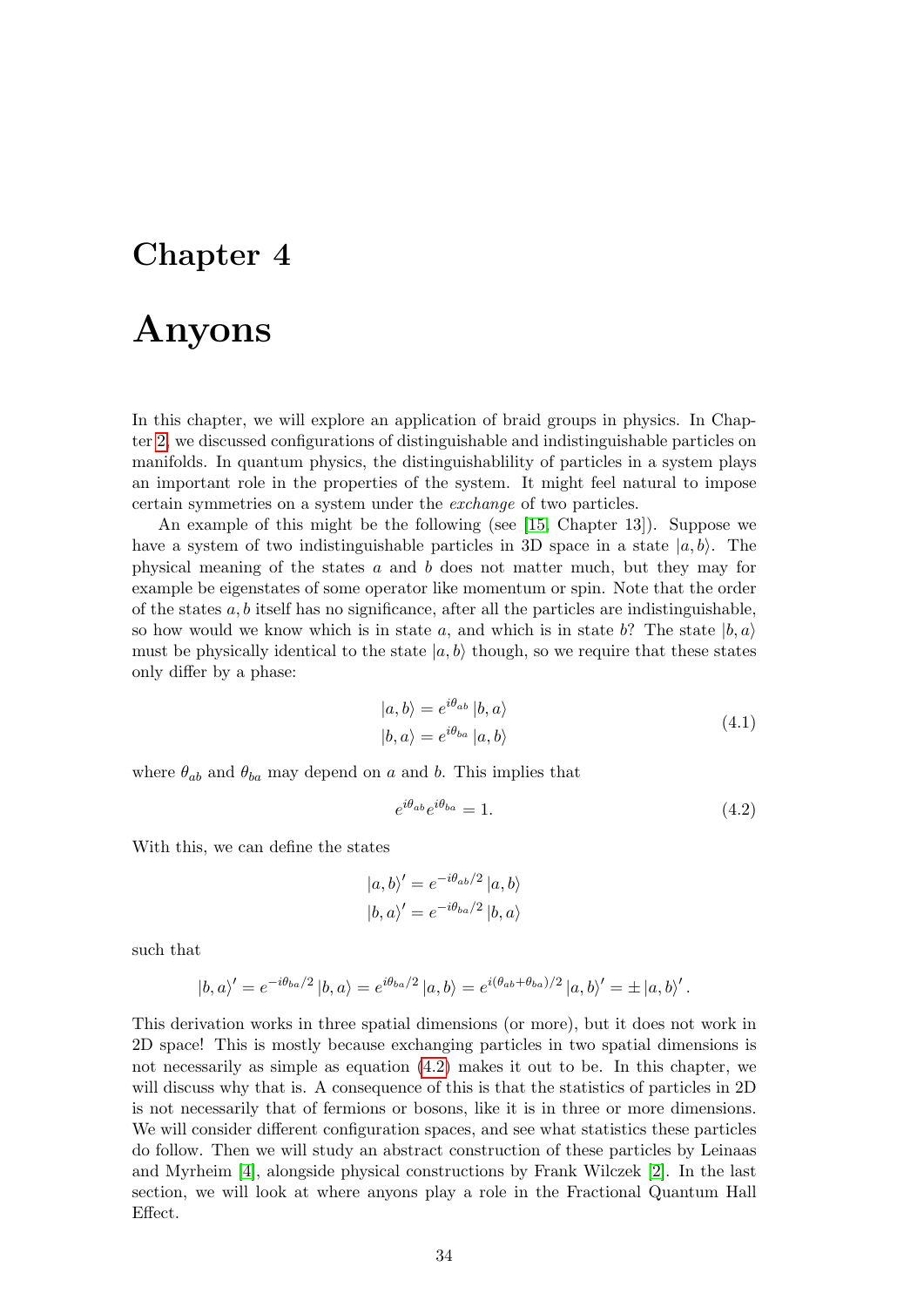### 4.1 Exchanging Particles

As mentioned before, when looking at systems of indistinguishable particles, an exchange of particles results in a system that is physically identical, such that for example the wave function only differs by a phase. The wave function might also differ by a matrix or some other operator, but in this chapter we will only be looking at "abelian anyons", so we assume it is a phase. What this phase is, depends on the braid group on  $N$  strands on a manifold  $M$ . More specifically, it depends on unitary, one-dimensional representations of it. The wave function of the system has to obey the structure of this group. One can also observe multi-dimensional representations, in the case of "non-abelian anyons" [\[9,](#page-70-7) Chapter 3].

In Chapter [2](#page-10-0) we have already seen some examples of configuration spaces of specific manifolds. In this section, we are going to elaborate a bit on these examples. We can find unitary, one-dimensional representations of their braid groups, which in these examples are connected to the statistics of the system. We do this along [\[9,](#page-70-7) Chapter 3].

First, to introduce a small bit of notation, we denote the abelianization of a group G by

$$
[G]_{ab} := G/[G, G], \tag{4.3}
$$

where  $[G, G]$  denotes the commutator subgroup of  $G$ .

Since one-dimensional representations of groups are abelian, we must abelianize the braid group of the system we are considering. As an illustration, we can abelianize the Artin braid group in a few steps.

<span id="page-38-0"></span>**Lemma 4.1.** The braid groups  $B_n$  for  $n \geq 1$  are generated by the two elements  $\sigma_1$ and  $\alpha := \sigma_1 \sigma_2 \ldots \sigma_{n-1}$  [\[1,](#page-70-3) Exercise 1.1.4].

Proof. We can prove this by induction. First, we prove the relation

$$
\sigma_i^{-1} \sigma_{i+1} \sigma_i = \sigma_i^{-1} \sigma_{i+1} \sigma_i \sigma_{i+1} \sigma_{i+1}^{-1} = \sigma_i^{-1} \sigma_i \sigma_{i+1} \sigma_i \sigma_{i+1}^{-1} = \sigma_{i+1} \sigma_i \sigma_{i+1}^{-1}
$$
 (\*)

for  $i = 1, \ldots, n-2$ . Suppose  $\sigma_i$  can be written as a word in  $\sigma_1$  and  $\alpha$ . Then

$$
\alpha \sigma_i \alpha^{-1} = \sigma_1 \sigma_2 \dots \sigma_{n-1} \sigma_i \sigma_{n-1}^{-1} \dots \sigma_2^{-1} \sigma_1^{-1}
$$
  
(using (B1)) 
$$
= \sigma_1 \sigma_2 \dots \sigma_i \sigma_{i+1} \sigma_i \sigma_{i+1}^{-1} \sigma_i^{-1} \dots \sigma_2^{-1} \sigma_1^{-1}
$$
  
(using (\*)) 
$$
= \sigma_1 \sigma_2 \dots \sigma_i \sigma_i^{-1} \sigma_{i+1} \sigma_i \sigma_i^{-1} \dots \sigma_2^{-1} \sigma_1^{-1}
$$

$$
= \sigma_1 \sigma_2 \dots \sigma_{i-1} \sigma_{i+1} \sigma_{i-1}^{-1} \dots \sigma_2^{-1} \sigma_1^{-1}
$$
  
(using (B1)) 
$$
= \sigma_{i+1}.
$$

And so, by induction, this proves the lemma.

More importantly, this proof also proves that all generators  $\sigma_i$  are conjugate. This implies that all generators map to the same element in  $[B_n]_{ab} = B_n/[B_n, B_n]$ . After all, for two generators  $\sigma_i$ ,  $\sigma_j$ , where  $\sigma_i = \beta \sigma_j \beta^{-1}$  for some  $\beta \in B_n$  we have

$$
\sigma_i[B_n, B_n] = \sigma_i \beta \sigma_j^{-1} \beta^{-1} \sigma_j[B_n, B_n] = \sigma_i \sigma_i^{-1} \sigma_j[B_n, B_n] = \sigma_j[B_n, B_n],
$$

since  $\beta \sigma_j^{-1} \beta^{-1} \sigma_j$  is a commutator. So  $[B_n]_{ab}$  is cyclic and generated by a single generator (the image of any of the generators). We can call this generator  $\sigma^{ab}$ . The abelianized braid group is also infinite, since we can map any generator to  $1 \in \mathbb{Z}$  and find a surjective homomorphism. For example, the word  $\sigma_1^k$  maps to k. Thus,  $[B_n]_{ab}$ is an infinite cyclic group with generator  $\sigma^{ab}$ .

The scalar quantum statistics will be numbered by the homomorphism group

$$
\text{hom}\left([\pi_1(Q_N(M))]_{ab}, \mathcal{U}(1)\right),\tag{4.4}
$$

where  $\mathcal{U}(1)$  is the one dimensional unitary group [\[9\]](#page-70-7).

 $\Box$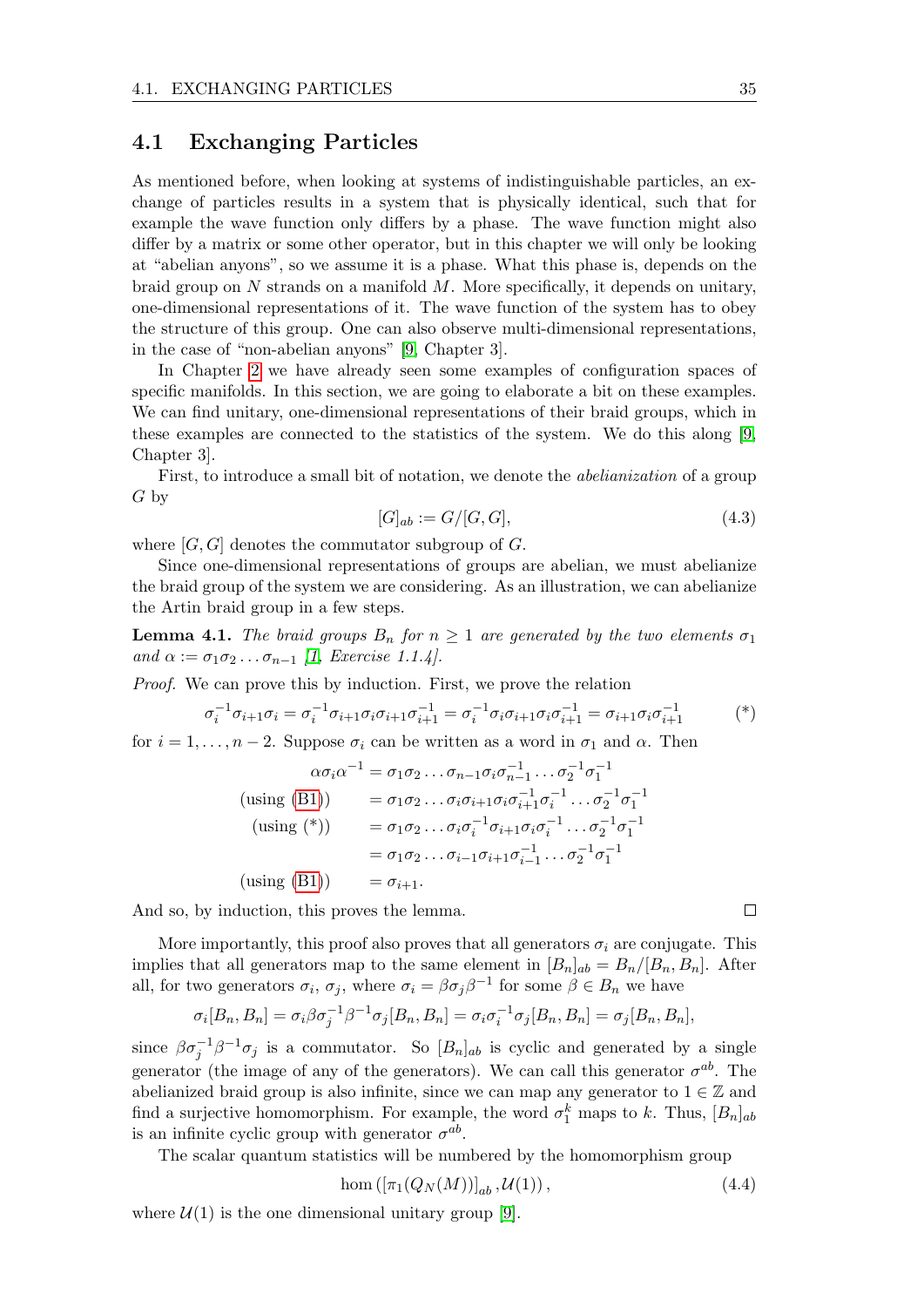#### <span id="page-39-0"></span>4.1.1 In The Plane

We have seen that the fundamental group of the configuration space for  $N$  indistinguishable particles in the plane is  $B_N$ , and that of distinguishable particles is the pure braid group  $P_N$ . We just deduced that  $[B_N]_{ab} \cong \mathbb{Z}$ . We have

$$
\hom(\mathbb{Z}, \mathcal{U}(1)) = \mathcal{U}(1),
$$

since any homomorphism of  $Z$  is defined by where it maps 1, which can be any value in  $U(1)$ . Similarly, every element in  $U(1)$  defines a homomorphism in this way. We could also have defined the image of the generators directly as  $e^{i\theta}$  for some  $\theta \in (-\pi, \pi]$ . We can take any value for  $\theta$  in this range, since there are no further restrictions imposed on  $\sigma_i$ , and thus on  $\theta$ . Note that  $\theta = 0$  corresponds to boson statistics, and  $\theta = \pi$  to fermion statistics. Any value inbetween corresponds to fractional statistics, or anyons! One thing to mention though, is that the term fractional statistics is not entirely accurate, since depending on the setup, it is not necessarily restricted to only fractional values.

## $4.1.2$  In  $\mathbb{R}^3$

Another example we saw in Chapter [2](#page-10-0) was the configuration space of particles in  $\mathbb{R}^3$ . We found that (recalling [\(2.18\)](#page-20-0))

$$
\pi_1(Q_N(\mathbb{R}^3)) \cong S_N.
$$

We know that  $S_N$  satisfies the same relations as  $B_N$  for the generators  $s_i$ , as well as the relation

$$
s_i^2=1
$$

for  $i = 1, \ldots, n - 1$ . This means we can do the same sort of derivation as we did for the plane in Lemma [4.1](#page-38-0) to conclude that the abelianization of the braid group on  $Q_N(\mathbb{R}^3)$  is generated by one element  $s^{ab}$ . The extra relation above imposes the relation

$$
(s^{ab})^2 = 1,
$$

and we find that

$$
[\pi_1(Q_N(\mathbb{R}^3))]_{ab} \cong \mathbb{Z}_2.
$$

This implies that, unsurprisingly, we only have two choices for the phase caused by the exchange of particles:  $\theta = 0$ , for boson statistics, and  $\theta = \pi$ , for fermion statistics.

### 4.1.3 On the sphere  $S^2$

We have not seen the configuration space for the sphere in Chapter [2,](#page-10-0) so we will look at it briefly. It is physically less relevant, but the results are interesting.

We can represent paths on the sphere in the same way we did for geometric braids, see Figure [4.1.](#page-40-0) In this diagram, the braid  $\sigma_1 \sigma_2 \sigma_3^2 \sigma_2 \sigma_1$  is shown. Note that we can slip the strand labeled 1 around the sphere to turn this into the trivial braid. This can be generalized into an additional relation on the generators of the braid group on  $S^2$ :

$$
\sigma_1 \sigma_2 \dots \sigma_{N-2} \sigma_{N-1}^2 \sigma_{N-2} \dots \sigma_2 \sigma_1 = 1. \tag{4.5}
$$

Using the same reasoning as before, this imposes an additional relation on the generator  $\sigma^{ab}$  of the abelianized braid group, namely

$$
(\sigma^{ab})^{2N-2} = 1,
$$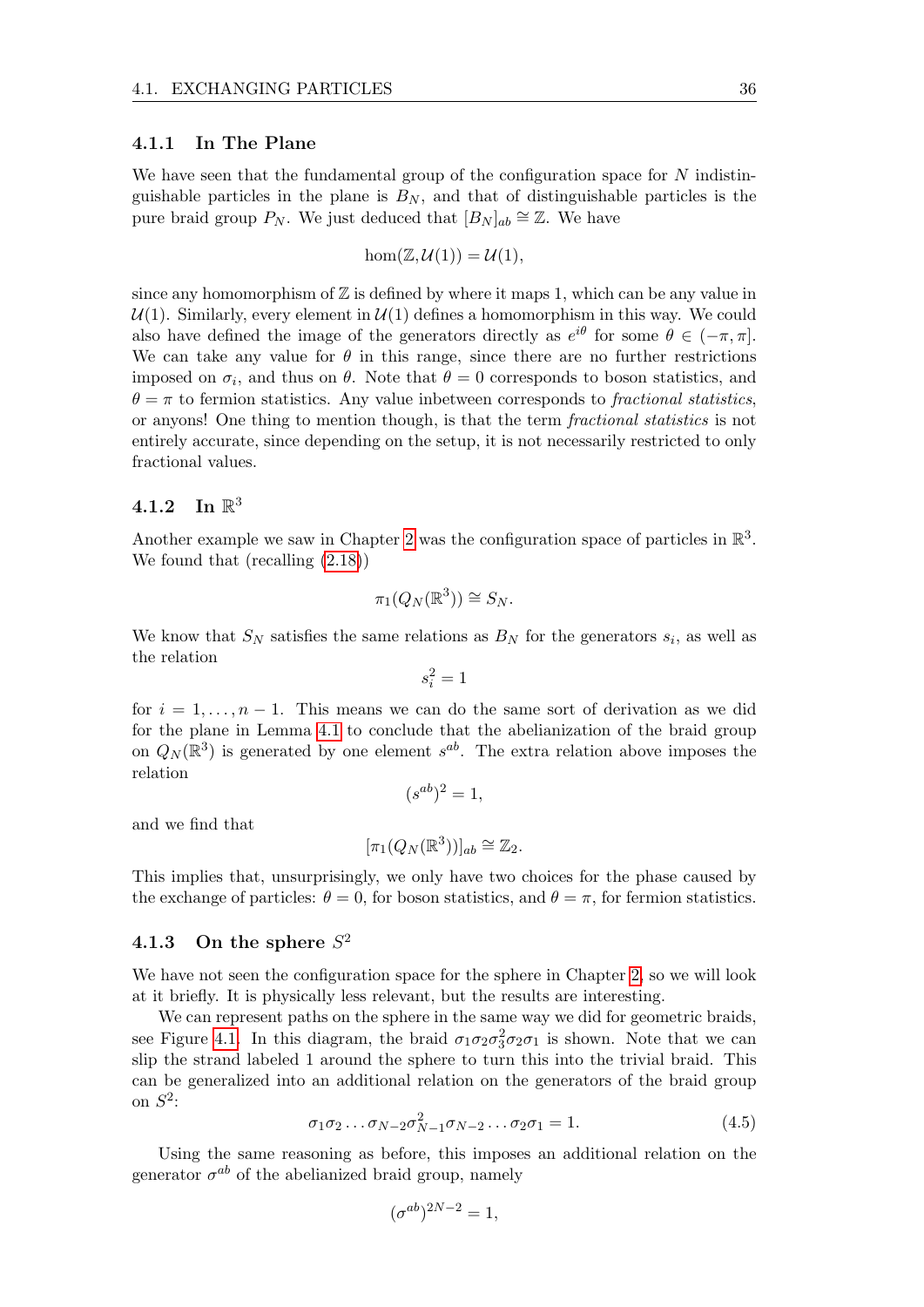<span id="page-40-0"></span>

Figure 4.1: An example of a braid on a sphere. It can be noted that the strand labeled 1 may be slipped around the sphere to turn this into the trivial braid [\[9,](#page-70-7) Figure 2.8].

implying that

$$
\pi_1(Q_N(S^2)) \cong \mathbb{Z}_{2N-2}.
$$

This restricts our choice of the value for  $\theta$  to the values

$$
\theta = \frac{k\pi}{N - 1} \tag{4.6}
$$

with  $k = 0, 1, \ldots, 2N - 3$ . Fermion statistics arise in the case where  $k = N - 1$ , and boson statistics for  $k = 0$ .

### 4.2 The Anyon Phase

We have now seen that anyons can exist in certain setups, with a certain parameter  $\theta$ . This parameter is dependent on the dynamics of the system. Its value will turn out to be characteristic for the system that is observed. In this section, we will to take a closer look at this parameter, along a very rigorous derivation by Leinaas and Myrheim in [\[4\]](#page-70-5). Alongside this, we study a physical construction, which is essentially an application of this general theory, given by Frank Wilczek [\[2\]](#page-70-6) in the article where he first coins the term anyons.

#### 4.2.1 Some Differential Geometry

To understand the generic construction a bit better, we will first need a bit of differential geometry. This is where the theory of gauges and gauge transformations finds its roots. I will introduce this along [\[16,](#page-70-8) Chapter 7]. Most importantly, we want to take a look at parallel transport. Before we look at that, we must introduce some other concepts. First of which is the notion of a fiber bundle. This concept is closely related to covering spaces, which had discrete fibers. The main difference is that now fibers are general spaces (and can even be vector spaces).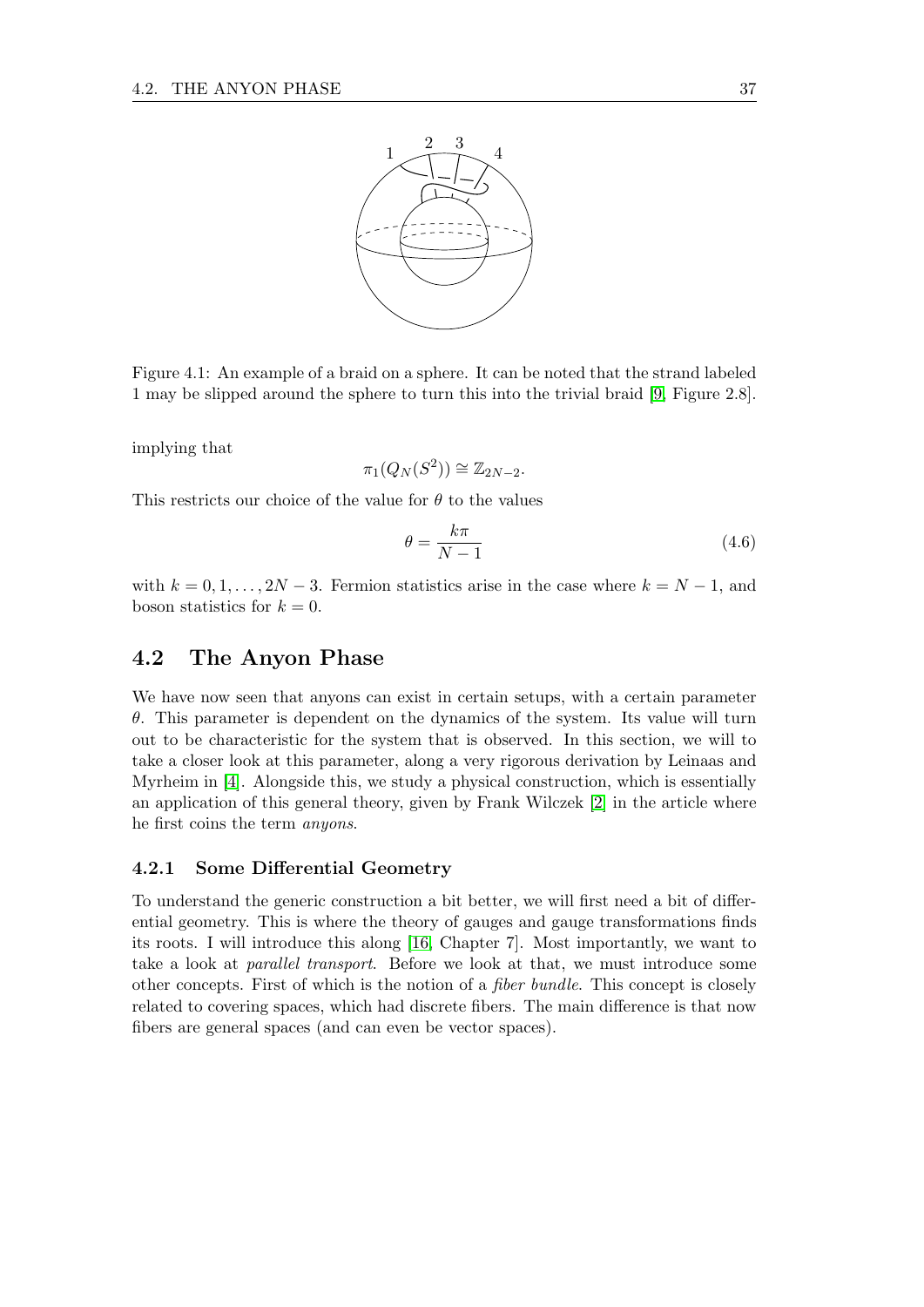

Figure 4.2: The Möbius band as an example of a fiber bundle.

**Definition 4.2.** A fiber bundle  $(\widetilde{X}, p, F, G, X)$  is a collection of the following objects: (i) A topological space  $\widetilde{X}$ , called the total space.

- (ii) A topological space X called the base space, and a projection  $p : \widetilde{X} \to X$  of  $\widetilde{X}$ onto X.
- (iii) A topological space  $F$  called the fiber.
- (iv) A group G of homeomorphisms of the fiber  $F$ , called the structure group.
- (v) A set of open neighborhoods  $U_{\alpha}$  covering X which reflect the "triviality" of X. More specifically, for each  $U_{\alpha}$ , there is a homeomorphism

$$
\phi_{\alpha}: p^{-1}(U_{\alpha}) \to U_{\alpha} \times F
$$

where  $\phi_{\alpha}$  satisfies

$$
p \circ \phi^{-1}(x, f) = x \quad \text{with} \quad x \in U_{\alpha}, f \in F.
$$

**Definition 4.3.** A principal bundle is a fiber bundle with its structure group as its fiber. In this case the transition functions  $\phi$  act on the fiber by left translations.

Essentially what fiber bundles allow us to do, is to observe local properties of a space as if they were products, even though globally, the space might not be a product. A nice example of a fiber bundle is the Möbius strip. Globally, the Möbius strip is not a product. It looks like the cylinder with a twist. The cylinder is a product  $S^1 \times I$  of the circle and an interval (for example the unit interval  $I = [0, 1]$ ). It turns out that locally, we can view the Möbius strip as a cylinder. The Möbius strip is the total space of a fiber bundle with the circle  $S<sup>1</sup>$  as base space, a line segment as fiber, but what is the structure group? The structure group arises from the transitions between the open sets  $U_{\alpha}$  covering the base space. These open sets may overlap, so we can check what happens in this overlapping region. Consider two open neighborhoods  $U_{\alpha}, U_{\beta}$  in the covering of X, with homeomorphisms  $\phi_{\alpha}, \phi_{\beta}$  respectively. Then

$$
\phi_{\alpha} \circ \phi_{\beta}^{-1} : (U_{\alpha} \cap U_{\beta}) \times F \to (U_{\alpha} \cap U_{\beta}) \times F
$$

is a continuous, invertible map. If we fix  $x \in U_\alpha \cap U_\beta$ , and vary f, then  $\phi_\alpha \circ \phi_\beta^{-1}$  $\bar{\beta}^1$  is a map from F to F. We can label this map  $g_{\alpha\beta}$ , and call it a transition map. The set of these maps  $F \to F$  form the structure group G. In the case of the Möbius strip, maps  $g_{\alpha\beta}$  must map the interval I to itself homeomorphically, which can only be done by either the identity, or by "flipping the interval", and we find that the structure group for the Möbius strip is the group  $\mathbb{Z}_2$ . The Möbius strip can also be defined as a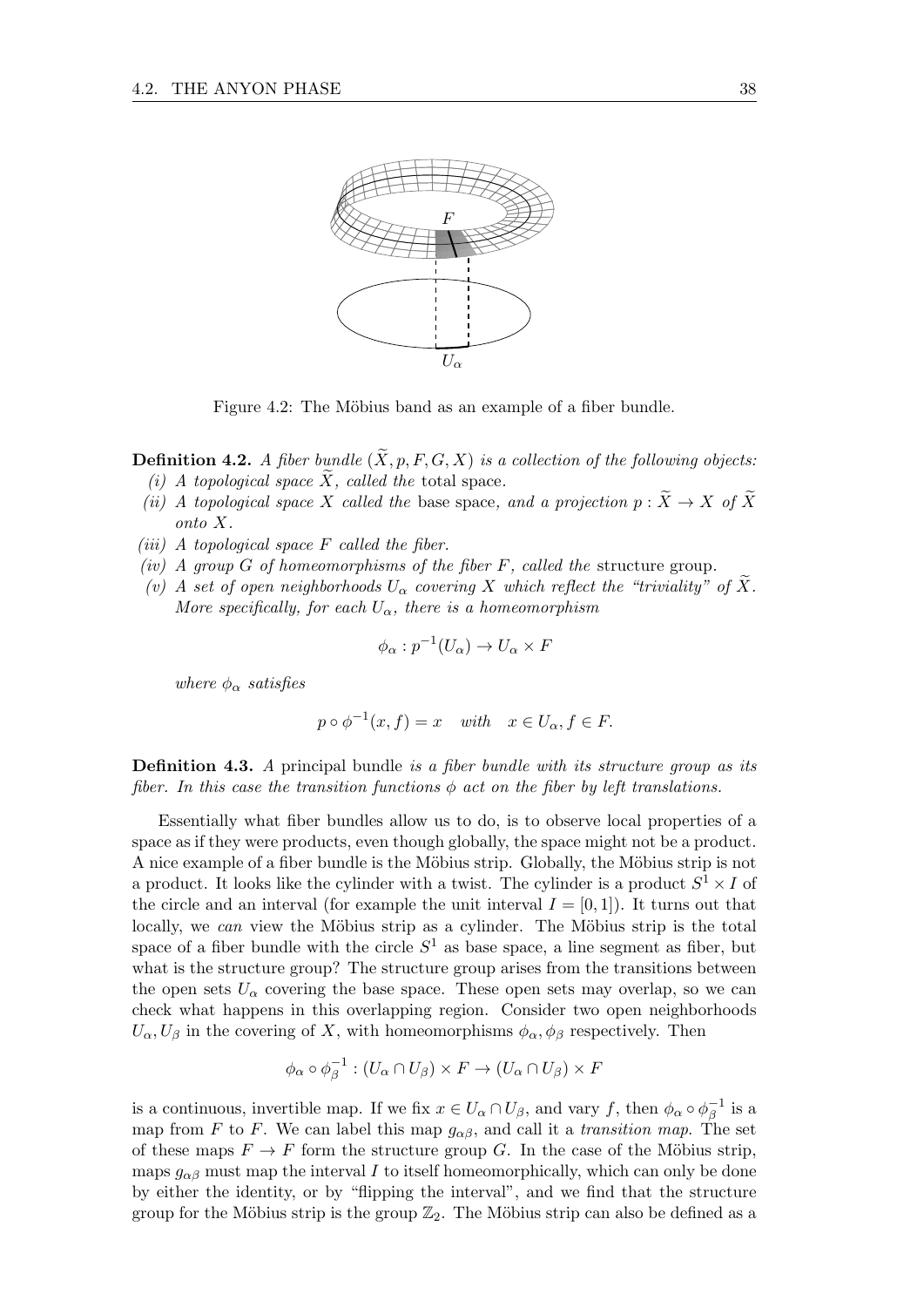principal bundle, if the fiber is replaced with  $\mathbb{Z}_2$ , essentially leaving us with the edge of the strip.

Another example of a bundle, one that gets us closer to the notion of parallel transport, is the tangent bundle, and is defined as

$$
T(M) := \bigcup_{x \in M} T_x(M),\tag{4.7}
$$

which has base space M and the tangent space  $T_x(M)$  as fiber (essentially equivalent to  $\mathbb{R}^n$  with  $n = \dim M$ ) at point  $x \in M$ . Now it turns out that the structure group of this space is  $GL_n(\mathbb{R})$ , and that the transition functions  $g_{\alpha\beta}$  are the Jacobian matrices for the change of variables from the local coordinates at  $x_{\alpha}$  to  $x_{\beta}$ . This can be derived by looking at the same tangent vector in two overlapping sets  $U_{\alpha}, U_{\beta}$  with their respective local coordinate system in  $T_{x_i}(M)$ ,  $i = \alpha, \beta$ , done in [\[16,](#page-70-8) Section 7.3].

We need some other important concepts before we describe what parallel transport is, namely that of a vertical subspace and a horizontal subspace. We start off with a principal bundle  $P$  with structure group (and simultaniously fiber)  $G$  over a manifold M. The vertical subspace  $V_x(P) \subseteq T_x(P)$  is the subspace of the tangent space of P at a point  $x \in P$ , such that every vector is tangent to the fiber. This can easily be visualized in the example of the Möbius band. Along with the vertical subspace, there is a horizontal subspace  $H_x(P) \subseteq T_x(P)$  such that

$$
T_x(P) = V_x(P) \oplus H_x(P).
$$

Here  $\oplus$  denotes the direct sum. Note that this does not define  $H_x(P)$  uniquely. If our bundle sits within a vector space, the horizontal space may for example be defined as the space orthogonal to  $V_x(P)$ . Generally, this definition is made unique by defining  $H<sub>x</sub>(P)$  along a *connection*. A formal definition of a connection can be found in [\[17,](#page-71-0) Chapter 16]. In chapter 9, Frankel [\[17\]](#page-71-0) also defines an affine connection, or covariant differentiation, which is essentially a connection for vector bundles. Vector bundles are fiber bundles where the fiber is also a vector space. Since the concept of a covariant derivative is easier to explain than that of a general connection, and since it is really the only relevant case for us now, we will look at covariant derivatives instead. The formal definition is in [\[17,](#page-71-0) Section 9.1]. In order to not get side tracked too much, I will not provide the definition here, but the idea is that it is essentially a derivative that "transforms along with the manifold", and depends on the local neighborhood. It is a derivative that corrects for the change in local coordinates when moving around on a manifold.

This derivative can be looked at a bit more closely, we will need it for Leinaas and Myrheim's construction anyway. We consider the principal bundle  $P$  locally, with local coordinates  $(x, g)$  with  $x \in M$ ,  $g \in G$ . The basis for the vertical subspace  $V_x(P)$ are the vectors

$$
\frac{\partial}{\partial g_i}, \quad \text{with } i = 1, 2, \dots, \dim G.
$$

Here we use a convention where we view basis vectors as directional derivatives. For example for a curve  $\gamma$ , its partial derivative to the coordinate  $q_i$  shows the coordinate of its tangent vector in the direction  $\frac{\partial}{\partial g_i}$ .

The basis for  $H_x(P)$  can be given by

$$
D_{\mu} = \frac{\partial}{\partial x_{\mu}} + \Gamma_{ij}^{\mu} g_j \frac{\partial}{\partial g_i}
$$
\n(4.8)

for  $\mu = 1, \ldots, \dim M$  [\[16,](#page-70-8) Section 7.10]. We use the Einstein summation principle here. The  $\Gamma_{ij}^{\mu}$  are called the *Christoffel symbols*, and they depend on the manifold,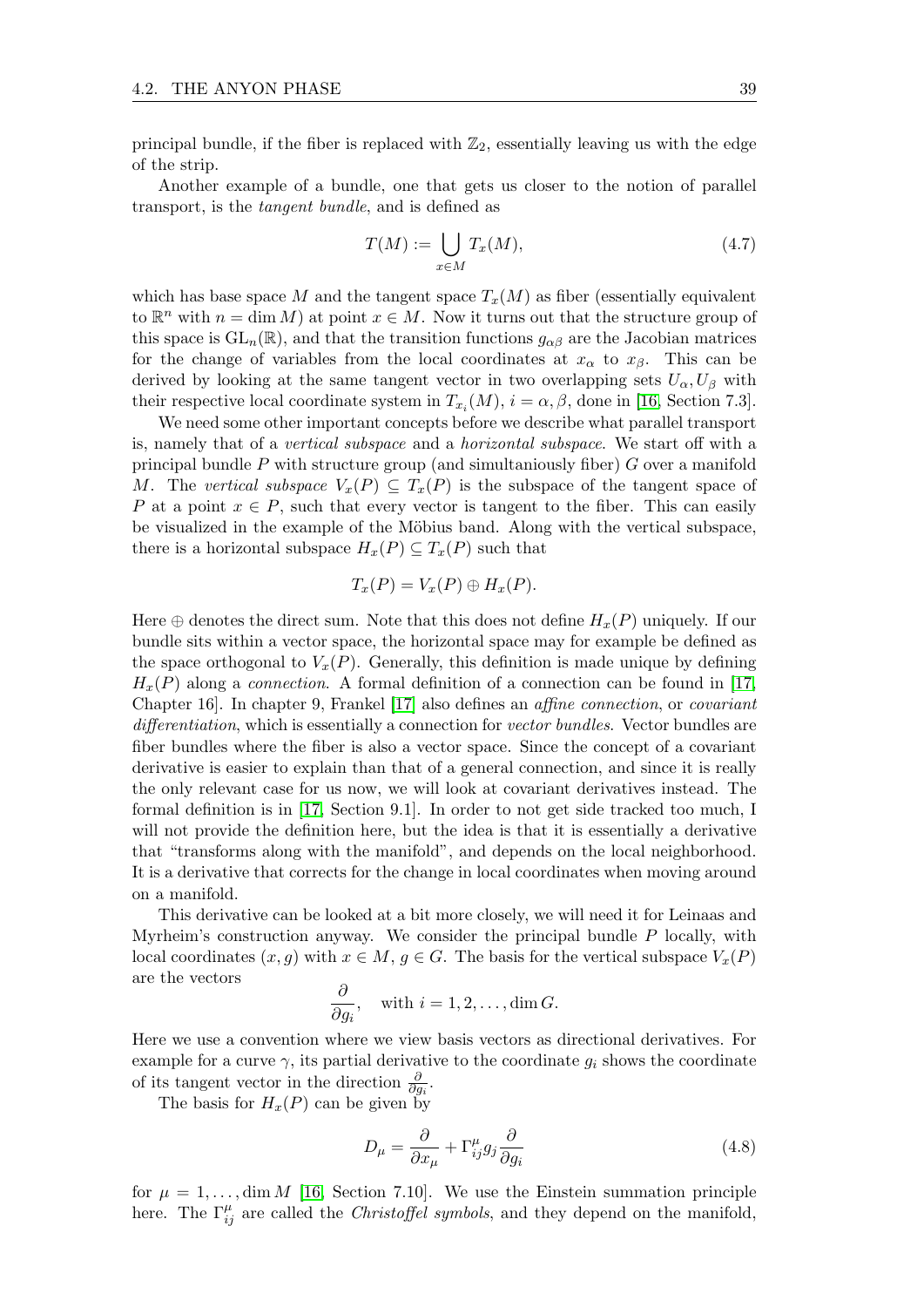<span id="page-43-0"></span>

Figure 4.3: A classic example of a vector being parallel transported on a sphere.

and the position in the bundle P. The operator  $D_{\mu}$  is known as a *covariant derivative*. The Christoffel symbols are dependent on the connection, also known as the gauge potential. A more precise definition of these can be found in [\[16,](#page-70-8) Section 7.10, 7.15].

Now we can define parallel transport. Take a curve  $\gamma : I \mapsto M$  and a point  $x_0 \in P$ . This curve  $\gamma$  can be *horizontally lifted* uniquely to a curve  $\tilde{\gamma}: I \mapsto P$  with  $\tilde{\gamma}(0) = x_0$ , such that the tangent vector of  $\tilde{\gamma}$  is always horizontal, or in other words: d  $\frac{d}{dt}\tilde{\gamma}(t) \in H_{\tilde{\gamma}(t)}(P)$  for all  $t \in I$ . Lifted here means that  $p \circ \tilde{\gamma} = \gamma$ , similar to lifting for covering spaces. With this, we can define the parallel transport of a fiber from a point x to a point x' in P. We do this by taking any  $u \in p^{-1}(x)$  and constructing the unique horizontal lift  $\tilde{\gamma}$  of  $\gamma$  starting at u. We map u to  $\tilde{\gamma}(1) := u' \in p^{-1}(x')$ , the ending point of  $\tilde{\gamma}$ .

This is a very abstract definition of parallel transport, but we can provide a simpler example. A classic example is a vector being transported on a sphere from the north pole, down to the equator, then moved 90 degrees around the equator and back up to the north pole. When keeping this vector parallel, it is rotated 90 degrees upon returning to the north pole, see Figure [4.3.](#page-43-0) A more relevant example is that of our two-anyon system in the plane, from Section [4.1.1.](#page-39-0) Recall Figure [2.7,](#page-19-0) and consider Figure [4.4.](#page-44-0) In Chapter [2](#page-10-0) the relative space  $r(2, 2)$  was shown as the punctured plane, but this was not accurate. It is more accurately represented as a cone with a vertex angle of 30 degrees (this preserves the lengths of paths). With this, there is now curvature in the space, and a vector parallel transported around the vertex of the cone flips direction once.

Now to look a bit closer at the horizontal lift, note that the tangents of  $\tilde{\gamma}(t)$  =  $(x(t), g(t))$  are given by

$$
\frac{\mathrm{d}}{\mathrm{d}t} = \dot{x}_{\mu} \frac{\partial}{\partial x_{\mu}} + \dot{g}_{j} \frac{\partial}{\partial g_{j}},\tag{4.9}
$$

where we again associate vectors with differential operators and use Einstein's summation convention. Since we require that this lift is horizontal, we must have

$$
\frac{\mathrm{d}}{\mathrm{d}t} = \dot{x}_{\mu} \frac{\partial}{\partial x_{\mu}} + \dot{g}_{j} \frac{\partial}{\partial g_{j}} = \beta^{\mu} \left( \frac{\partial}{\partial x_{\mu}} + \Gamma^{\mu}_{ij} g_{i} \frac{\partial}{\partial g_{j}} \right),
$$

from which follows that  $\beta^{\mu} = \dot{x}_{\mu}$ . This equation also gives us the following first order linear differential equation:

<span id="page-43-1"></span>
$$
\dot{g}(t) - b(x)g(t) = 0 \tag{4.10}
$$

for a certain function  $b(x)$ . This equation is known as the *parallel transport equation*.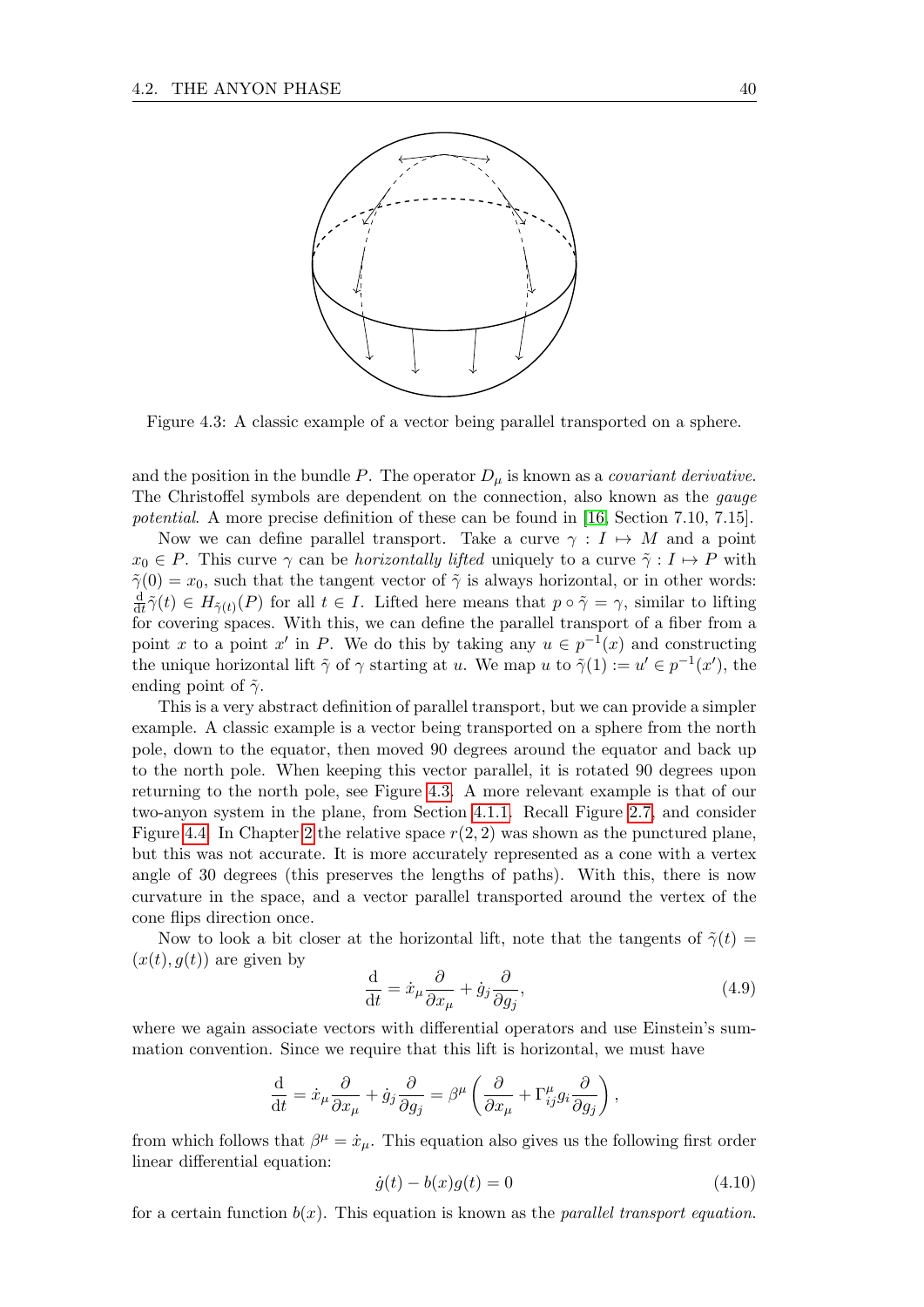<span id="page-44-0"></span>

Figure 4.4: The relative space  $r(2, 2)$  (represented more accurately as a cone) and the covering space  $\mathbb{R}^2 \setminus \{0\}$ . Two paths  $C_0$  and  $C_1$  are drawn, along with their lifts in  $\mathbb{R}^2 \setminus \{0\}$ , and a vector v transported around the curves. The curve  $C_0$  preserves v, while  $C_1$  "flips" v when revolving around the vertex of the cone [\[4\]](#page-70-5).

To finish off this intermezzo, we introduce the notion of a section, or cross-section.

**Definition 4.4.** A section of a bundle  $\widetilde{X}$  is a continuous map

$$
s:X\to \widetilde{X}
$$

 $p \circ s = \mathrm{id}_X$ 

satisfying

Effectively, the section "undoes" what the projection map does. In the case of a vector bundle, this means that every point in the base space gets assigned a vector in the fiber along with it, effectively giving us a vector field.

#### 4.2.2 Constructing Anyons

Now that we have our mathematical background in order, we will consider the constructions by Leinaas and Myrheim [\[4\]](#page-70-5) and that of Wilczek [\[2\]](#page-70-6) alongside each other. In his article, Wilczek actually constructs multiple systems, one of which is a singleanyon system, and another is a two-anyon system. The former is physically less relevant, since it does not make much sense to talk about the statistics of a single particle, but it is simpler, and interesting nonetheless. Firstly, we will study the "abstract" construction by Leinaas and Myrheim alongside this single-anyon "physical" construction by Wilczek, in order to make the similarities more clear. Then we will look at the two-anyon system.

In the physical setup the starting point will be a particle with charge  $q$  orbiting an infinitely long solenoid on the *z*-axis with flux  $\Phi$ , see Figure [4.5.](#page-45-0) Note that the loops in this setup are in fact equivalent to those in the once-punctured plane  $\mathbb{R}^2 \setminus \{0\}$ . After all, they can all be continuously transformed to lie in this plane, and they cannot be "homotoped" around the solenoid (the "puncture"). In this setup, there is an azimuthal vector potential

$$
\vec{A}=\frac{\Phi}{2\pi r}\hat{\varphi}
$$

from the solenoid.

In the abstract setup we start with a given configuration space, and for each point x in this space we introduce a one-dimensional Hilbert space  $h_x$ . This space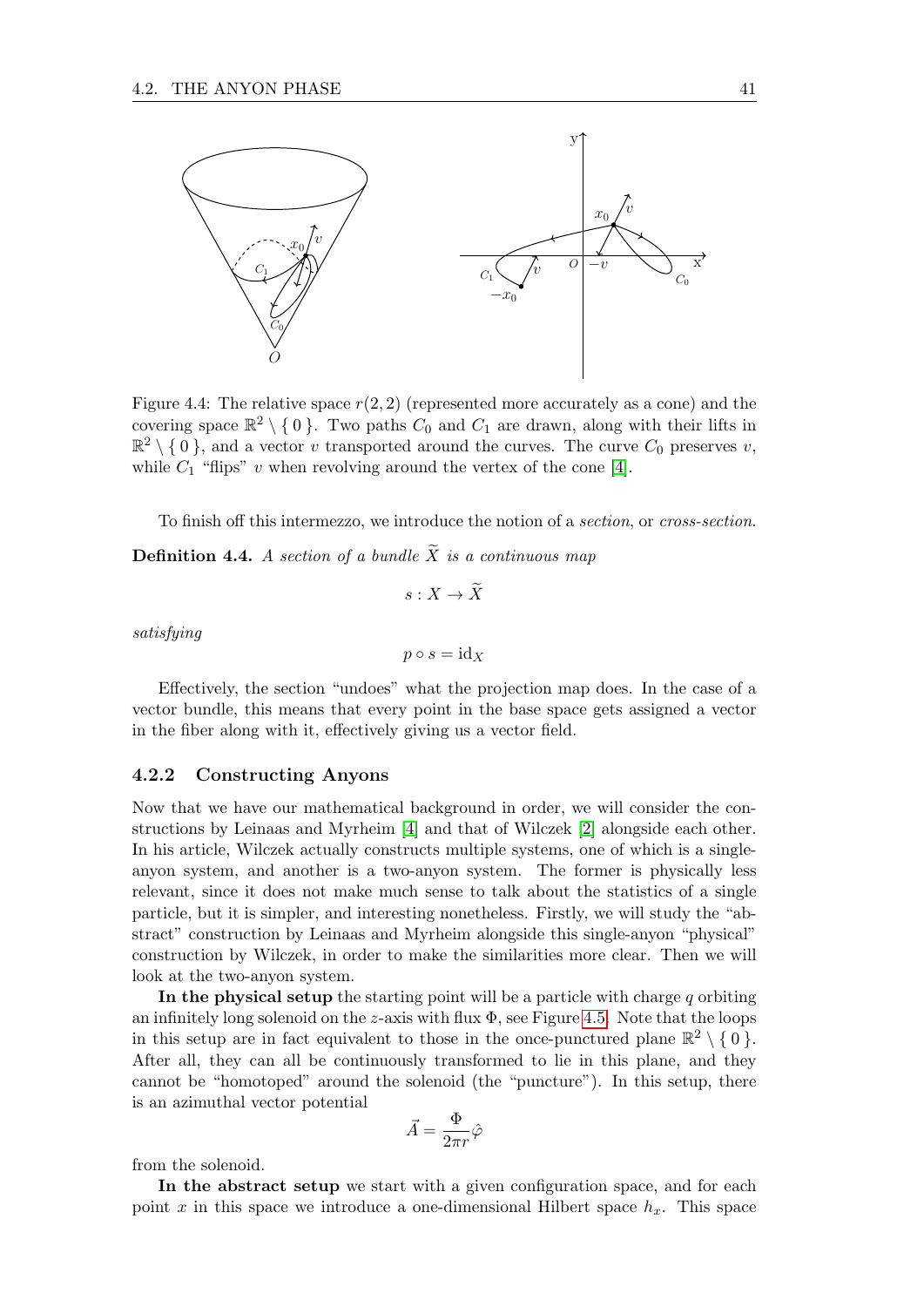<span id="page-45-0"></span>

Figure 4.5: The physical setup used to describe the construction of a single anyon. It is depicted how the fundamental group of this space corresponds to that of  $\mathbb{R}^2 \setminus \{0\}$ .

 $h_x$  is then the fiber of the bundle that describes the global state. Locally, we assume that the state of the system is described by the section  $\Psi(x) \in h_x$ . If we pick  $\chi_x$  as a basis for  $h_x$ , then

$$
\Psi(x) = \psi(x)\chi_x
$$

for some complex valued function  $\psi(x)$ . In this way, we have constructed the fiber bundle that will give rise to specific gauge transformations. The function  $\psi$  depends on the choice of the basis vectors  $\chi_x$ , and transforms with gauge transformations of the second kind when this basis changes:

$$
\psi(x) \to \psi'(x) = e^{i\phi(x)}\psi(x) \tag{4.11}
$$

for some function  $\phi(x)$ .

In the physical setup we perform a familiar gauge transformation, the same one that can be used to derive the Aharonov-Bohm effect [\[9\]](#page-70-7). We set

$$
\vec{A}' = \vec{A} - \vec{\nabla}\Lambda, \quad \Lambda = \frac{\Phi\varphi}{2\pi}.
$$

This causes the vector potential to be zero everywhere except the origin. This transformation corresponds to a transformation of the basis vectors  $\chi_x$ , and the wave functions transform along with this as

$$
\psi(\varphi) \to \psi'(\varphi) = e^{iq\Lambda(\varphi)}\psi(\varphi) = e^{iq\frac{\Phi\varphi}{2\pi}}\psi(\varphi).
$$

By symmetry,  $\psi$  only depends on the azimuthal angle. Note that this turns  $\psi'(\varphi)$ into a multi-valued function, since  $\Lambda$  is not  $2\pi$ -periodic:

<span id="page-45-1"></span>
$$
\psi(\varphi + 2\pi) = e^{iq\Phi}\psi(\varphi). \tag{4.12}
$$

In the abstract setup we can also find this multi-valued nature of the wave functions. To see this, we observe the parallel displacement of the fibers  $h_x$ , and thereby of the state vectors. Denote the parallel displacement as a linear operator

$$
P(x',x): h_x \to h_{x'},
$$

which transports each vector in the fiber  $h_x$  along a continuous curve from x to x' in the configuration space into a vector in the fiber  $h_{x'}$  (along a horizontal lift of that curve!). Note that this transport may depend on the curve between x and  $x'$ . We may assume, though, that infinitesimal displacement from x to  $x + dx$  is uniquely defined, and unitary. An argument for uniqueness is that we are displacing by an infinitesimal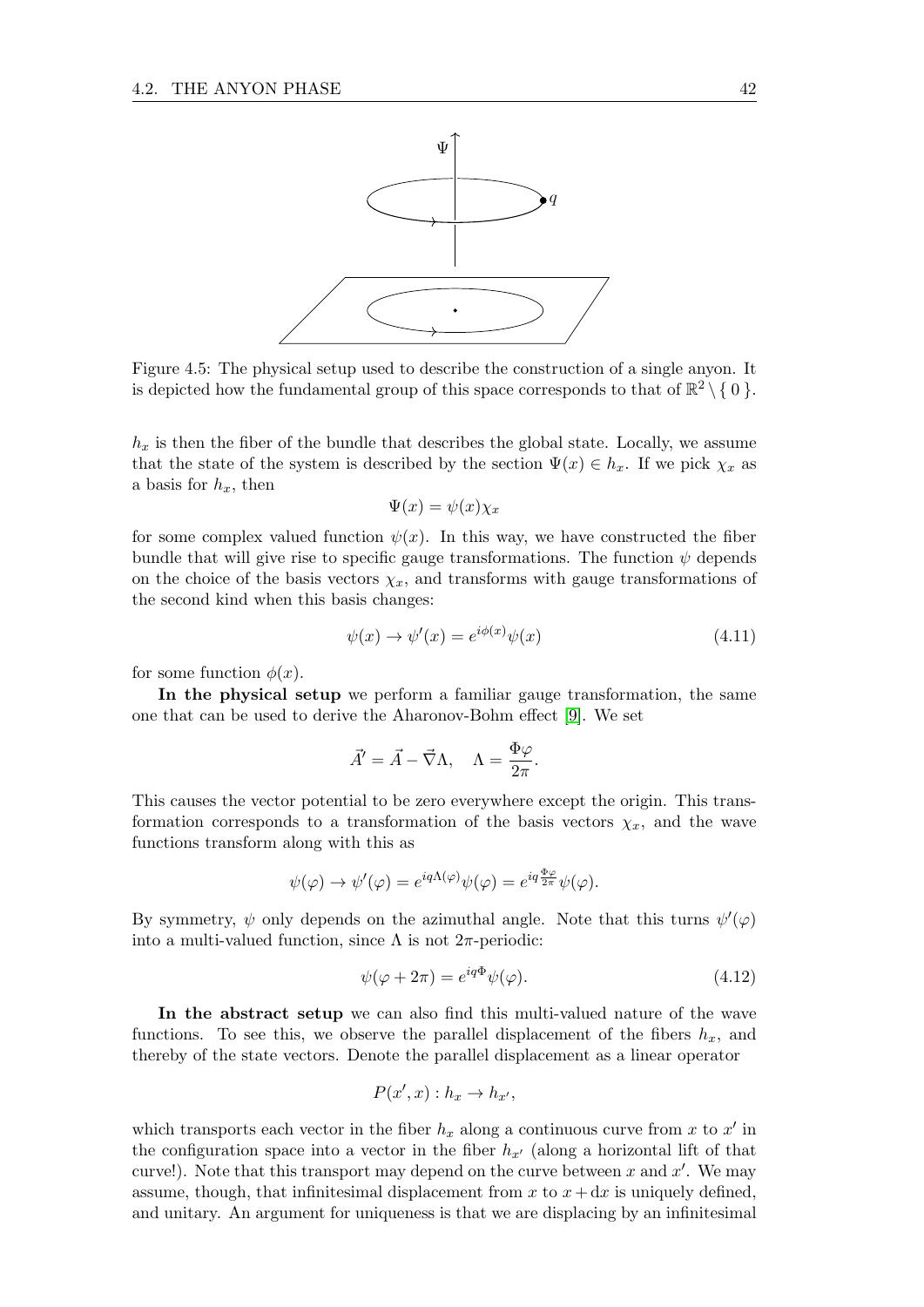length, so as long as we stay within a small section, any choice of curve would give the same results. Unitariness follows essentially from the idea of parallel transport, as it will always conserve the inner product. A simple way of convincing yourself of this is by considering what happens to the inner product when transporting vectors around a sphere, see Figure [4.3.](#page-43-0)

Recalling the parallel transport equation [\(4.10\)](#page-43-1), or a form of this that Leinaas and Myrheim refer to as the rule of infinitesimal displacement, we get

$$
P(x + dx, x)\chi_x = (1 + i dx_k b_k(x))\chi_{x+dx},\tag{4.13}
$$

using Einstein's summation convention. This corresponds to a gauge invariant differentiation operator

$$
D_k = \frac{\partial}{\partial x_k} - ib_k(x). \tag{4.14}
$$

Here, the functions  $b_k$  correspond to the dynamics of the system, and is referred to as the "gauge potential". The quantity

$$
f_{kl} = i[D_k, D_l] = \frac{\partial b_l}{\partial x_k} - \frac{\partial b_k}{\partial x_l}
$$
\n(4.15)

measures the noncommutativity of the components of the gauge-invariant differentiation, and essentially describes how curved our space is (in a flat space, with no gauge potential, this would be 0, and the covariant derivative becomes simply the partial derivative).

In the physical setup the gauge potential we mentioned corresponds directly with the vector potential  $A$ , and the covariant derivative is given by

$$
D_k = \frac{\partial}{\partial x_k} - iqA_k.
$$

We can in fact see more clearly what the covariant derivative entails in the physical setup. After a gauge transformation of  $A_k \to A'_k$  and  $\psi \to \psi'$ , one can compute that

$$
D'_k \psi' = e^{iq\Lambda} D_k \psi,
$$

essentially saying that the covariant derivative of a transformed system is the transform of the covariant derivative, or in other words: it is preserved when moving along the bundle. The functions  $b_k$  are given by  $qA_k$ , and the commutators  $f_{kl}$  correspond to

$$
f_{kl} = q \left( \frac{\partial A_l}{\partial x_k} - \frac{\partial A_k}{\partial x_l} \right) = qF_{kl},
$$

where the  $F_{kl}$  are the elements of the electromagnetic field tensor.

In the abstract setup we do not want the functions  $b_k$ , corresponding to the vector potential, to describe a force field. So we assume that  $f_{kl} = 0$  for all x except the singularity. This makes it so that a vector  $\Psi \in h_x$  does not change when parallel transported around a closed curve not encircling the singularity. This follows from the Stoke's theorem. When transported  $m$  times around the singularity though, the wave function  $\Psi$  will be transformed into  $P_x^m \Psi$ , where  $P_x$  is a linear, unitary operator (unitary because we can assume that  $P(x',x)$  is unitary). Since the Hilbert spaces  $h_x$ , where  $\Psi(x)$  lies, is one-dimensional,  $P_x$  will just be a phase factor

$$
P_x = e^{i\xi}.
$$

Since

$$
P_{x'} = P(x', x) P_x P(x', x)^{-1} = e^{i\xi},
$$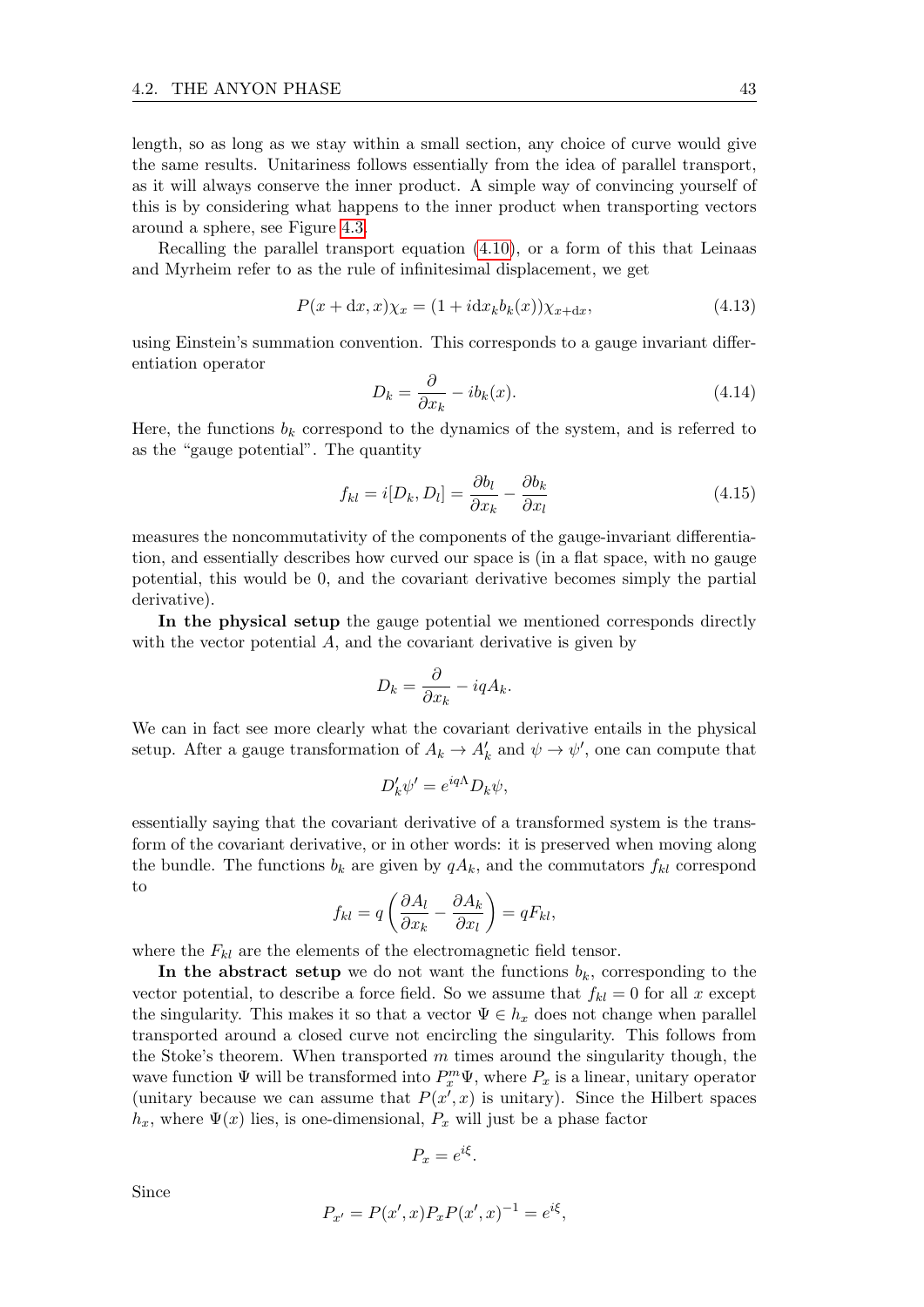the parameter  $\xi$  must not depend on the position x, and is therefore characteristic for the system itself. To obtain the beforementioned multi-valued nature of the wave function, we may choose  $\chi_x$  in such a way that  $b_k = 0$ . This is precisely what we did with the gauge  $\Lambda$  in the physical setup. We can choose a basis vector  $\chi_x$  at some point  $x$  and define the basis vectors at all other points as parallel transport of this basis vector, making it so that all basis vectors

$$
\chi_x, e^{\pm i\xi} \chi_x, e^{\pm 2i\xi} \chi_x, \dots
$$

exist at the point  $x$ , giving us the multi-valued nature of the wave function we found in the physical setup. With the operator  $P_x$  we can conclude that our wave functions must meet certain (unusual) boundary conditions, namely

<span id="page-47-0"></span>
$$
\psi(\varphi + 2\pi) = e^{i\xi} \psi(\varphi). \tag{4.16}
$$

In the physical setup we find that our allowed wave functions have

$$
\psi(\varphi) \propto e^{il_z \varphi}
$$
 with  $l_z = \text{integer} + \frac{q\Phi}{2\pi}$ ,

where the  $l_z$  show the spectrum of orbital angular momenta, in order to comply with our boundary condition [\(4.12\)](#page-45-1).

The difference with the "normal" angular momentum values of integer  $l_z$  stems from the fact that in a 2D setup, there is *only*  $l_z$ , even though z in this case does not mean much physically. In the 3D setup, there are three components to the angular momentum, with commutation relations imposed on the operators. These are the same relations that are on the corresponding rotation group SO(3) of rotations in 3D space, a non-abelian, three dimensional group, see for example [\[15,](#page-70-4) Section 8.2.3]. In the 2D case, there are no restrictions, as the corresponding rotation group is  $SO(2)$ , a one dimensional, abelian group.

#### Two anyons

Wilczek [\[2\]](#page-70-6) also provides a physical construction for two anyons, in a similar setup. We consider two identical particles. In our setup, we consider the electrostatic forces small, and treat them as perturbation. We can define the wave function of our system  $\Psi$  as a function of center-of-mass coordinates  $R, \theta$  and relative coordinates  $r, \varphi$ . This gives us a similar boundary condition as [\(4.16\)](#page-47-0):

$$
\Psi(R,\theta,r,\varphi+2\pi) = e^{4\pi i \Delta} \Psi(R,\theta,r,\varphi) \tag{4.17}
$$

with  $\Delta = \frac{q\Phi}{2\pi}$  the angular momentum. Note that the difference with [\(4.16\)](#page-47-0) is only a factor 2 in the change of phase. This is related to the fact that a loop of the two particles can be seen as the double exchange of the two [\[9,](#page-70-7) Section 3.2.6]. Since the particles are identical, a change of  $\varphi$  by  $\pi$  results in our original system, and we find that

$$
\Psi(R,\theta,r,\varphi+\pi) = \pm e^{2\pi i \Delta} \Psi(R,\theta,r,\varphi). \tag{4.18}
$$

Depending on whether our original particles were bosonic  $(+)$  or fermionic  $(-)$ . In the case of bosonic particles, this results in boson statistics for  $\Delta = 0$  and fermion statistics for  $\Delta = \frac{1}{2}$ , and anyon statistics for any value inbetween.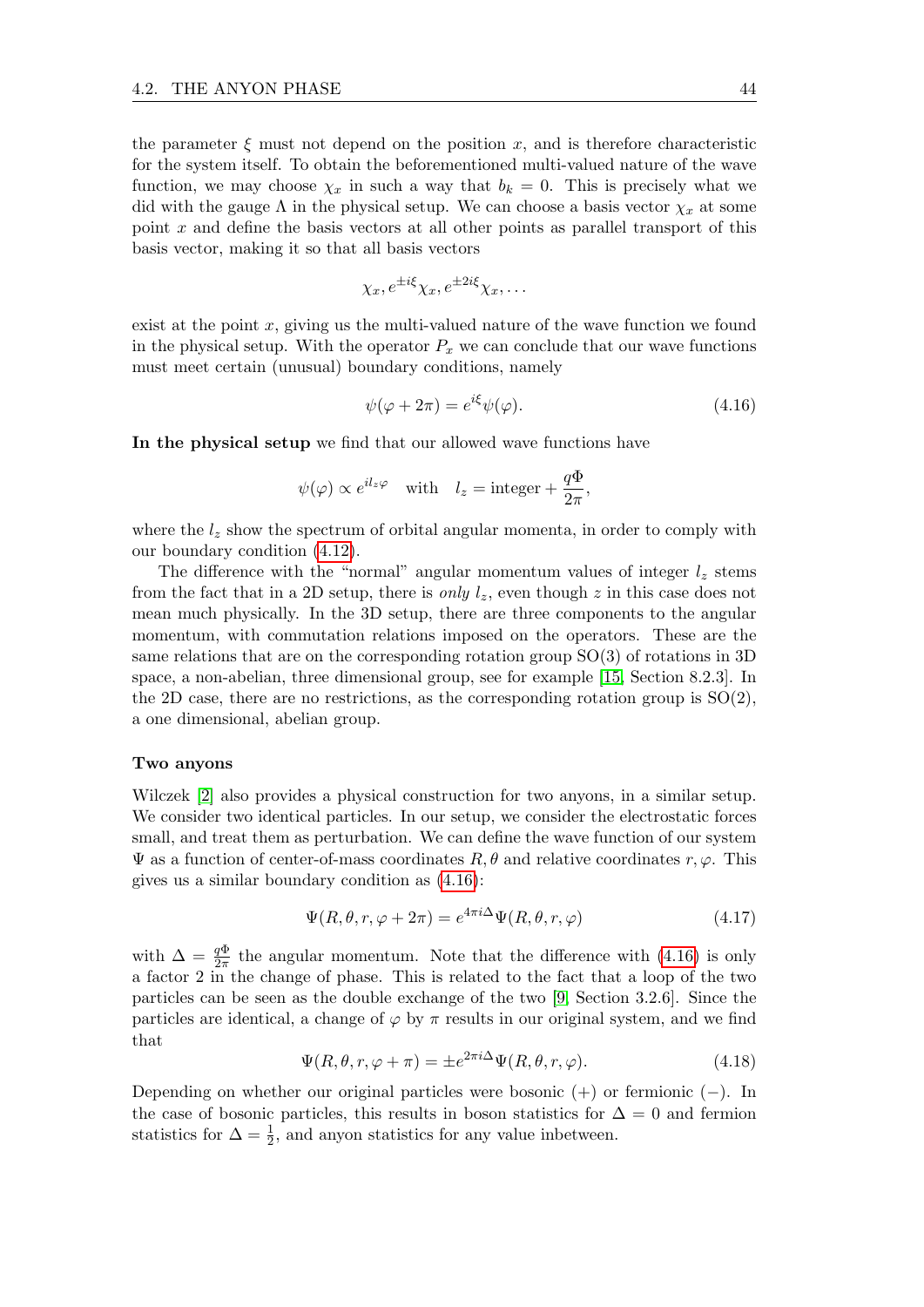#### Harmonic Oscillator

We have seen the anyonic nature of the system in the phase of the wavefunction, and in the angular momenta of the system, but we can also find it in the allowed energies of the system. For this, we use a slightly different approach in the abstract setup. We again consider a two-particle system in 2D. In the relative space, the free particle Hamiltonian in polar coordinates reads

$$
H = -\frac{\hbar^2}{m} \left( \frac{\partial^2}{\partial r^2} + \frac{1}{r} \frac{\partial}{\partial r} + \frac{4}{r^2} \frac{\partial^2}{\partial \varphi^2} \right).
$$

We ignore the center of mass coordinate of the system. In the other approach, define the single-valued wavefunction

$$
\psi'(r,\varphi) = e^{-i\frac{\xi}{2\pi}\varphi}\psi(r,\varphi). \tag{4.19}
$$

We transform the Hamiltonian as

$$
H' = e^{-i\frac{\xi}{2\pi}\varphi}He^{i\frac{\xi}{2\pi}\varphi} = -\frac{\hbar^2}{m}\left(\frac{\partial^2}{\partial r^2} + \frac{1}{r}\frac{\partial}{\partial r} + \frac{4}{r^2}\left(\frac{\partial}{\partial \varphi} + i\frac{\xi}{2\pi}\right)^2\right) \tag{4.20}
$$

and note that  $\psi'$  is indeed a solution. We use a similar setup as before, but add a harmonic oscillator potential  $V(r) = \frac{1}{4}m\omega^2 r^2$ . The eigenfunctions of our new Hamiltonian  $H' + V$  are

$$
\psi'(r,\varphi) = e^{il\varphi} R(r) \tag{4.21}
$$

for integer l. The radial function is determined by

$$
\left(\frac{\partial^2}{\partial r^2} + \frac{1}{r}\frac{\partial}{\partial r} + \frac{4}{r^2}\left(l + \frac{\xi}{2\pi}\right)^2 - \frac{1}{4}\frac{m^2\omega^2}{\hbar^2}r^2 + \frac{mE}{\hbar^2}\right)R(r) = 0.
$$
 (4.22)

which is the ordinary radial equation, except with  $l + \frac{\xi}{2}$  $\frac{\xi}{2\pi}$  instead of l. The result of this is that the allowed energies become

$$
E = 2\hbar\omega\left(n + \left|l + \frac{\xi}{2\pi}\right| + \frac{1}{2}\right),\,
$$

with  $n = 0, 1, 2, \ldots$  This gives us the bosonic case for  $\xi = 0$  and the fermionic case for  $\xi = \pi$ , as expected.

### 4.3 Anyons in Experiments

We have now seen the theoretical description of anyons, but they have been observed in practice as well. One major phenomenon where anyons show up is the Fractional Quantum Hall Effect (FQHE). I will describe this along [\[18\]](#page-71-1), where David Tong gives a very clear derivation of the effect. We will first introduce the classical Hall effect, then discuss the Integer Quantum Hall effect, and finally the Fractional Quantum Hall Effect.

The classical Hall effect is the production of a voltage across a conducting plate, perpendicular to a current through the plate and an applied magnetic field perpendicular to the plate, see Figure [4.6.](#page-49-0) Classically, we could think of the magnetic field causing electrons to deflect off to one side, accumulating charge and creating an electric field causing an equilibrium. This induced electric field corresponds to the Hall voltage.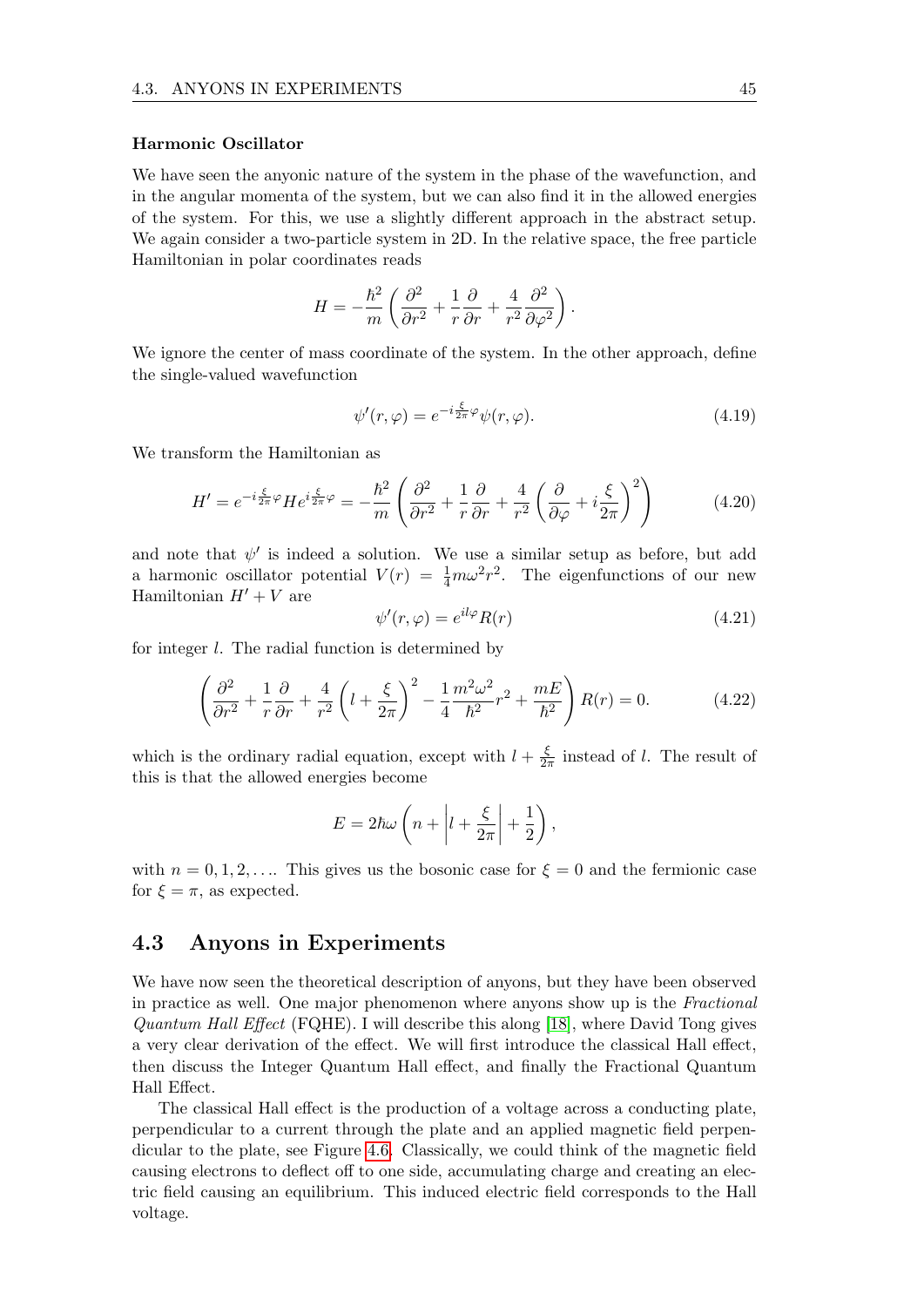<span id="page-49-0"></span>

<span id="page-49-1"></span>Figure 4.6: A setup where the Hall effect can be observed. Initially, a current with current density J flows through the plate, with a downwards magnetic field of strength B perpendicular to the plate and an electric field  $E_x$  across it. This causes an induced electric field  $E_y$  across the plate, and an associated voltage and resistivity.



Figure 4.7: A sketch of what the Hall resistivity looks like in a classical picture.

A quantity that we will be looking at a bit more is the Hall resistivity. The resistivity is a tensor  $\rho$  defined as

$$
\rho = \begin{pmatrix} \rho_{xx} & \rho_{xy} \\ -\rho_{xy} & \rho_{xx} \end{pmatrix} = \sigma^{-1}
$$
\n(4.23)

for isotropic systems. Here,  $\sigma$  is the conductivity tensor, relating the current density  $\vec{J}$  and the electric field  $\vec{E}$  as  $\vec{J} = \sigma \vec{E}$ . The  $\rho_{xy}$  term is the Hall resistivity. Classically, one can derive that

$$
\rho_{xx} = \frac{m}{ne^2 \tau} \qquad \rho_{xy} = \frac{B}{ne},\tag{4.24}
$$

see Section [4.3.](#page-49-1) Here,  $B$  is the strength of the applied magnetic field,  $n$  is the density of charge carriers, m the mass of a charge carrier,  $-e$  the charge of a particle and  $\tau$ the scattering time, which can be thought of as the average time between collisions of charge carriers with for example impurities. A full derivation can be found in [\[18,](#page-71-1) Chapter 1.2].

#### 4.3.1 The Integer Quantum Hall Effect

On very clean samples (plates), with strong magnetic fields and low temperatures, the Hall resistivity showed its quantized nature. This is known as the Integer Quantum Hall Effect (IQHE). The classical view of charge accumulating on one side no longer holds. Instead, the charge carriers move in circles in the plate (except at the edges, where they "bounce off" and move along the edge: the so called *edge modes*, see Figure [4.9\)](#page-50-0).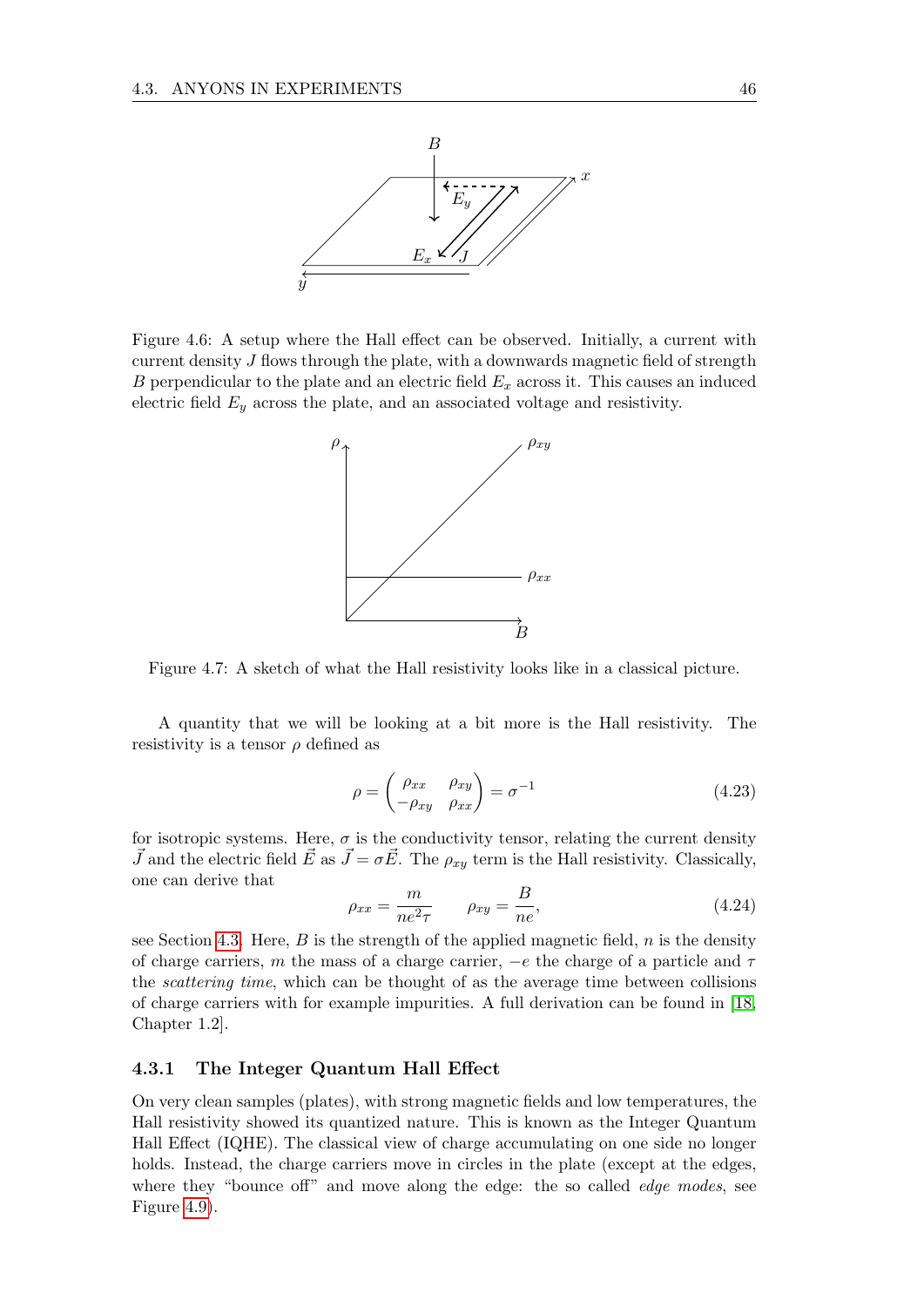<span id="page-50-1"></span>

<span id="page-50-0"></span>Figure 4.8: The IQHE. The vertical axis denotes the resistivity. The "steps" are the Hall resistivity  $\rho_{xy}$ , while the other line is the longitudinal resistivity  $\rho_{xx}$ . Classically, one would expect  $\rho_{xy}$  to be a line, and  $\rho_{xx}$  to be constant. Image extracted from [\[18\]](#page-71-1).



Figure 4.9: A sketch of what edge modes look like.

The resistivity components show quantized behavior, as can be seen in Figure [4.8.](#page-50-1) In the middle of the plateaus, the Hall resistivity takes the values

$$
\rho_{xy} = \frac{2\pi\hbar}{e^2} \frac{1}{\nu} \qquad \nu \in \mathbb{Z} \tag{4.25}
$$

A simple approach for explaining this value is observing  $\nu$  fully filled Landau levels, and considering every single particle state, denoted  $|\psi_{n,k}\rangle$ , as a translation relative to the origin (in the middle of the plate), since all of the states should be the same motion.

For particles in a magnetic field, the Hamiltonian is given by

$$
H = \frac{1}{2m}(\vec{p} + e\vec{A})^2.
$$
 (4.26)

It is known that the energies are quantized as

$$
E_{\nu} = \hbar \omega_c \left( \nu - \frac{1}{2} \right) \tag{4.27}
$$

where  $\nu$  is a positive integer, and  $\omega_c$  is the *cyclotron frequency* 

$$
\omega_c = \frac{eB}{m}.\tag{4.28}
$$

These energy levels, known as Landau levels, are hugely degenerate. In fact, every level can house  $\mathcal N$  particles, with

<span id="page-50-2"></span>
$$
\mathcal{N} = \frac{AB}{\Phi_0}, \qquad \Phi_0 = \frac{2\pi\hbar}{e} \tag{4.29}
$$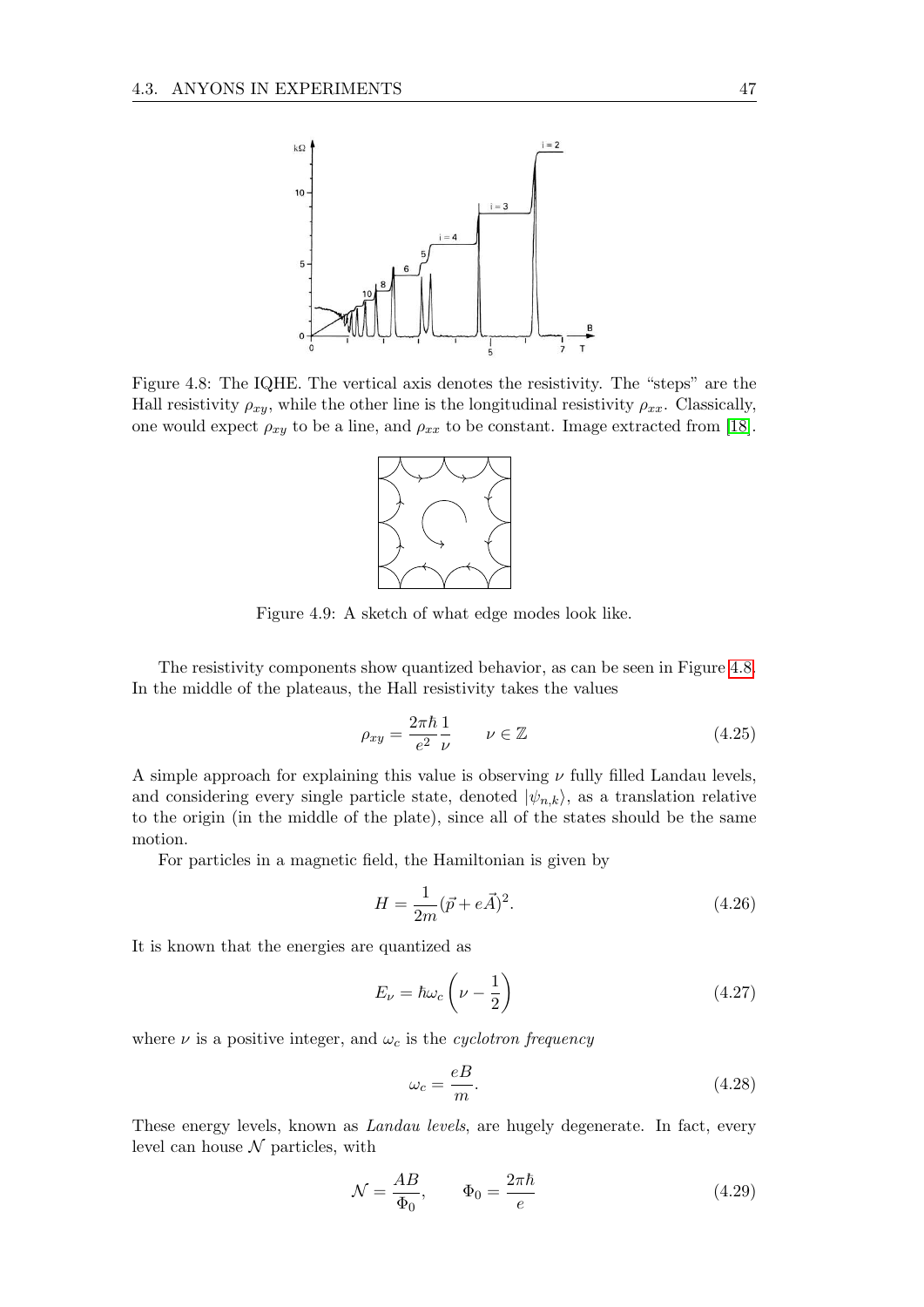and A being the area of the plate. The quantity  $\Phi_0$  is known as the flux quantum. It can be thought of as the amount of flux contained in an area of  $2\pi l_B^2$ , where  $l_B$  is the magnetic length

$$
l_B = \sqrt{\frac{\hbar}{eB}},\tag{4.30}
$$

the length scale at which quantum effects are important in a magnetic field. The degeneracy is lifted somewhat when adding an electric field  $E\hat{x}$ , turning the Hamiltonian into

<span id="page-51-0"></span>
$$
H = \frac{1}{2m}(\vec{p} + e\vec{A})^2 - eEx.
$$
 (4.31)

This also results in an extra term added to  $E_{\nu}$ , linear in k.

For the Hamiltonian [\(4.31\)](#page-51-0) we can choose a convenient gauge for the vector potential  $A$ . In this case, the vector potential is chosen as the Landau gauge

$$
\vec{A} = -xB\hat{y}.
$$

The sign comes from the fact that the magnetic field points downwards. The wavefunctions corresponding to this system (in this chosen gauge) are

<span id="page-51-1"></span>
$$
\psi_{n,k} = e^{-iky} H_n(x - mE/eB^2 + kl_B^2) e^{-(x - mE/eB^2 + kl_B^2)^2/2lB^2}, \tag{4.32}
$$

where  $H_n$  are the Hermite polynomials, as in the harmonic oscillator. They are sharply localized around

$$
x = mE/eB^2 - kl_B^2.
$$
 (4.33)

The  $mE/eB^2$  in this expression is merely a small uniform correction. The canonical momentum (note, not the mechanical momentum) of a particle in this system is given by

$$
m\dot{\vec{x}} = \vec{p} + e\vec{A}.
$$

For the current in the  $y$ -direction, this gives us

$$
I_y = -e\dot{y} = -\frac{e}{m} \sum_{n=1}^{\nu} \sum_k \langle \psi_{n,k} | - i\hbar \frac{\partial}{\partial y} - exB | \psi_{n,k} \rangle
$$
  
= 
$$
\frac{e}{m} \sum_{n=1}^{\nu} \sum_k \langle \psi_{n,k} | \hbar k + exB | \psi_{n,k} \rangle.
$$

The  $\hbar k$  term comes from the shape of the wavefunctions  $\psi_{n,k}$ , recalling [\(4.32\)](#page-51-1). The second term calculates the expected value  $\langle x \rangle$ . From the localization of the wave functions, we find

$$
I_y = e\nu \sum_k \frac{E}{B} = e\frac{E}{B}\mathcal{N} = AJ_y,
$$

since the sum over  $k$  gives us simply the number of electrons in one Landau level. This in turn gives

$$
E = \rho_{xy} J_y = \rho_{xy} \cdot \frac{e\nu E}{\Phi_0},
$$

as expected.

This does not capture the edge modes mentioned earlier though, as well as disregarding all cases where the "degeneracy lifted" Landau levels are partially filled. A way of resolving this first point is by modelling the sample as having a potential with steep edges on the sides instead, see Figure [4.10.](#page-52-0)

Accounting for the edge modes in this way will not change anything about the results so far, as long as the Fermi level is inbetween two Landau levels. Now what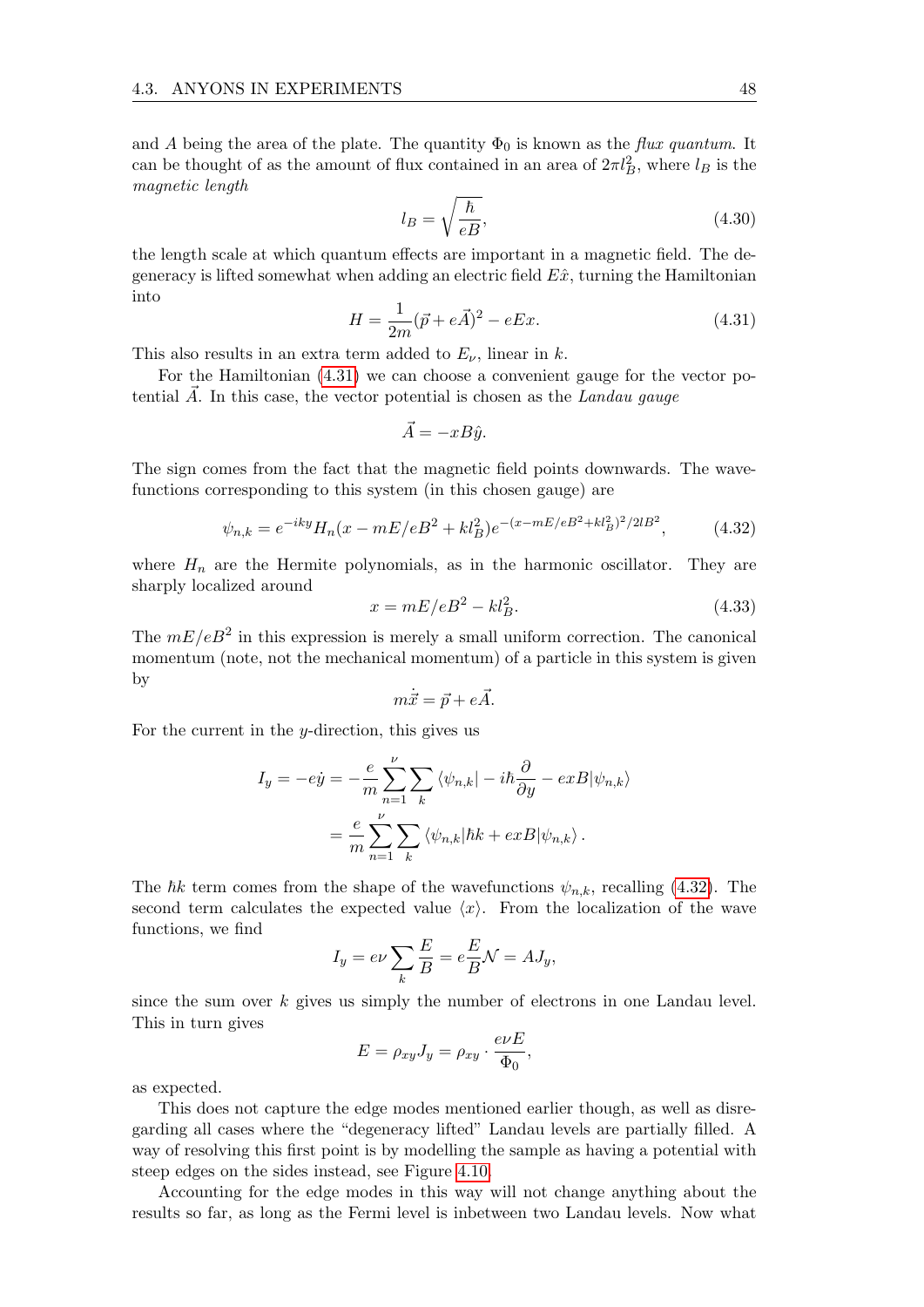<span id="page-52-0"></span>

Figure 4.10: A sketch of the potential used to model the edge modes. In the middle, Landau levels along with the Fermi-level  $E_F$  are shown. The small circles represent occupied states. The slant in the Landau levels and the difference in the Fermi-level on the left and right side is because of the applied electric field in the  $x$  direction, and the potential associated with it. On the right side, a random potential representing the disorder is added, and the Landau levels are shown [\[18,](#page-71-1) Chapter 2].



Figure 4.11: The density of states in the Landau levels with (left) and without (right) degeneracy [\[18,](#page-71-1) Figures 16 and 17].

happens when a Landau level (with its degeneracy lifted) is partially filled? It turns out that even though the plate is clean, the IQHE still occurs because the plates are not perfect, but just clean enough. Essentially, the disorder in the plate adds a random potential to that shown in Figure [4.10.](#page-52-0) As long as this random potential is much smaller than  $\hbar \omega_c$ , the gap between two Landau levels, this will not affect the quantized nature of the resistivity.

What happens is that this random potential adds some local maxima and minima to the sample. Particles are trapped around the minima and maxima, and will not contribute to the current. The states are localized. Lowering the magnetic field makes it so less states can occupy each Landau level. The Fermi level will rise, but the particles will start populating the localized states until a new Landau level is filled.

#### 4.3.2 The Fractional Quantum Hall Effect

The phenomenon where anyons really play a role is in the Fractional Quantum Hall Effect (FQHE). It turns out that the resistivity does not only have plateaus at integer filling fractions  $\nu$ , but also at fractional ones [\[19\]](#page-71-2). On even cleaner samples, and extremely low temperatures and high magnetic fields, plateaus were first found at  $\nu = \frac{1}{3}$  $\frac{1}{3}$  and  $\nu = \frac{2}{3}$  $\frac{2}{3}$  at the lowest Landau level, and later for other filling fractions and in different Landau levels.

Laughlin was the first to present a theory about the FQHE, describing the states with filling fractions

$$
\nu = \frac{1}{m} \tag{4.34}
$$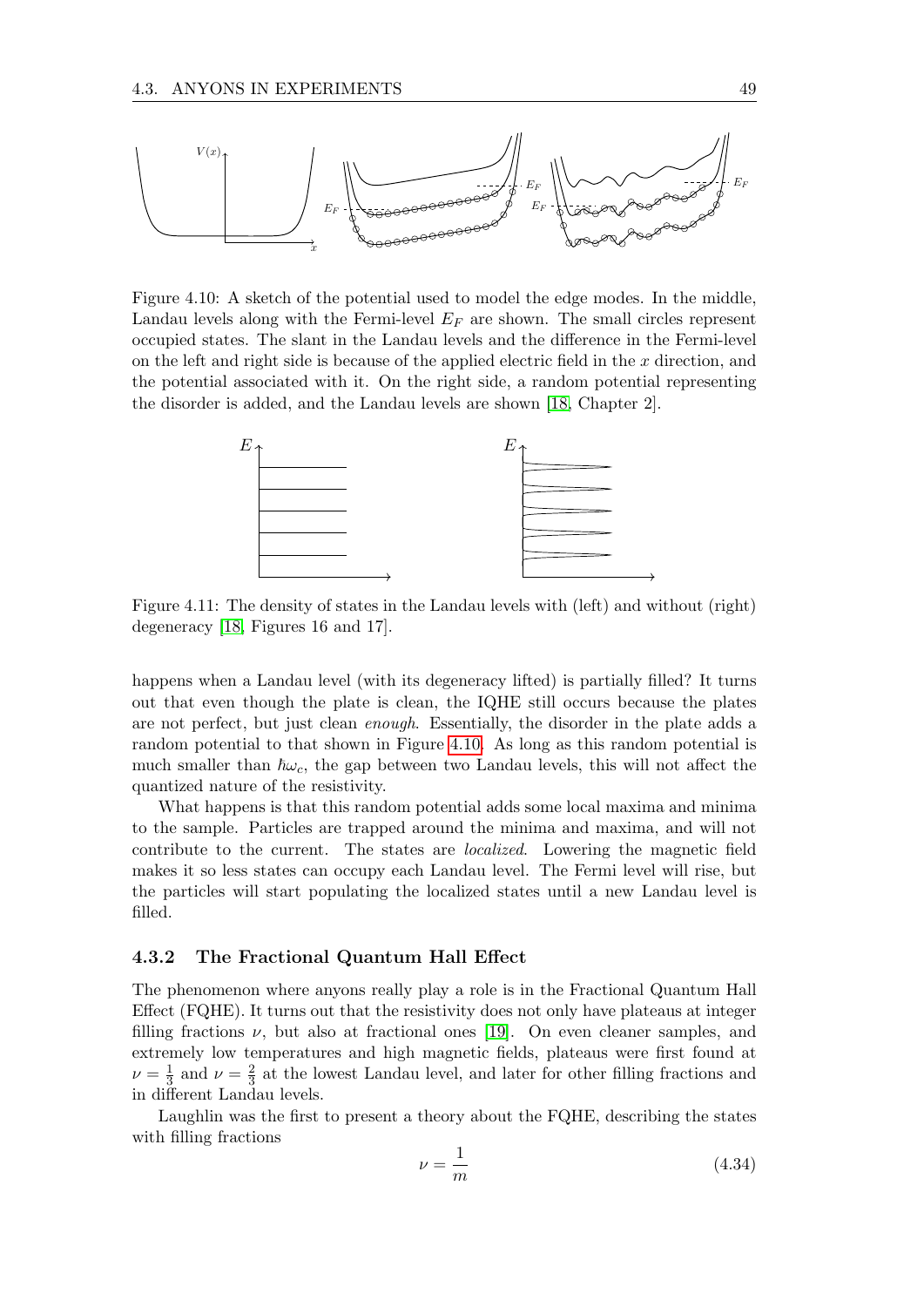

Figure 4.12: The Fractional Quantum Hall Effect. Image from [\[18\]](#page-71-1).

for odd integers m [\[18\]](#page-71-1). He theorized a wave function, based on insight and guesswork:

$$
\psi(z_i) = \prod_{i < j} (z_i - z_j)^m e^{-\sum_{i=1}^n |z_i|^2 / 4l_B^2}.\tag{4.35}
$$

Here, the  $z_i$  represent the electron positions as complex numbers  $z_i = x_i + iy_i$ . This wavefunction was not perfect, but it showed more than 99% overlap with the true ground state. Hamiltonians can be found where this wavefunction is indeed an exact solution.

The most interesting part of this wavefunction is the "Jastrov factor"

$$
\prod_{i
$$

It shows that m must be odd when observing electrons (which are fermions), to make the entire wavefunction odd under exchange of particles. States with even m can be seen as describing bosons. The meaning of  $m$  is quite complex, but can be interpreted for example as one plus the amount of flux quanta that is attached to each electron, turning them into "composite fermions"[\[9,](#page-70-7) Chapter 1], [\[20\]](#page-71-3). Note that there are  $m(N-1)$  factors of  $z_1$ . By considering highest order monomial, we see that

$$
z_1^{m(N-1)}e^{-\frac{|z_1|^2}{4l_B^2}}\tag{4.36}
$$

is localized at a radius  $R = \sqrt{m(N-1)}l_B$ . This gives us an area for the "droplet" (since these wave functions describe more of a circular system) of particles  $A \approx$  $2\pi mNl_B^2$ , where we replace  $N-1$  with N. The number of states in a full Landau level is  $\frac{AB}{\Psi_0} = \frac{A}{2\pi l_B^2} \approx mN$ . This argument shows that the filling fraction is indeed

$$
\nu = \frac{1}{m}.
$$

Now it can be shown that this state does in fact result in the desired resistivity. For the argument, see [\[18,](#page-71-1) Section 3.2.1].

We now consider excitations of the states discussed above. There are two types of charged excitations: quasi-holes and quasi-particles. To keep this thesis short and simple, we will only be considering quasi-holes. The wave function describing M quasi-holes at positions  $\eta_i \in \mathbb{C}, i = 1, \ldots, M$  is

<span id="page-53-0"></span>
$$
\psi_{M-\text{holes}}(z;\eta) = \prod_{j=1}^{M} \prod_{i=1}^{N} (z_i - \eta_j) \prod_{k < l} (z_k - z_l)^m e^{-\sum_{i=1}^{n} \frac{|z_i|^2}{4l_B^2}}.
$$
\n(4.37)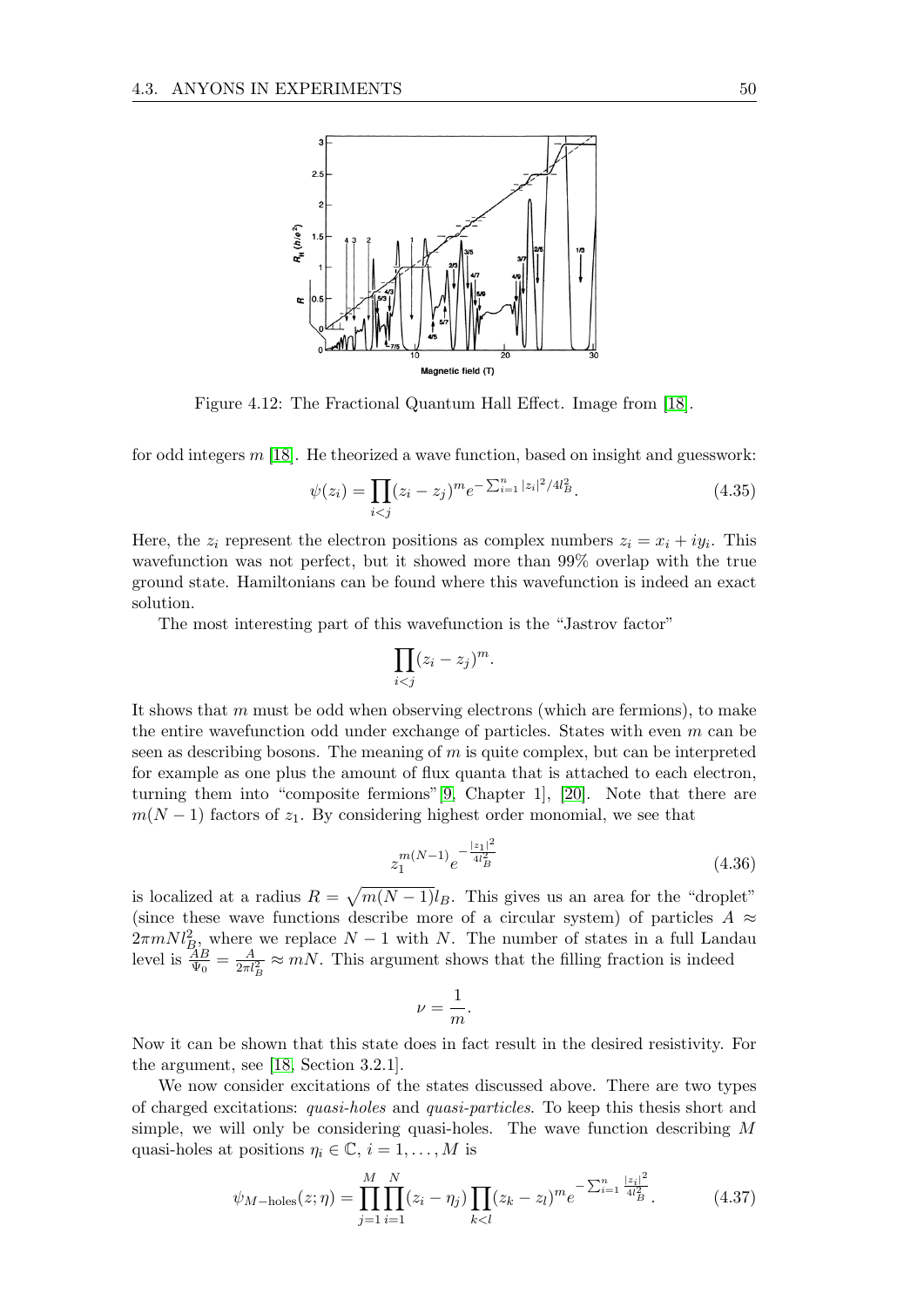Note how this describes the vanishing of the electron density at the holes  $\eta_i$ . An excitation like this for  $m = 1$  can be seen as exciting a single particle, and creating a hole in the Fermi-sea that is the ground state. This hole will behave like a particle, but has no dynamics, and in our case has fractional charge  $e^* = \frac{e}{r}$  $\frac{e}{m}$ . A heuristic argument for this is that placing m quasi-holes on top of each other (so  $\eta_i = \eta$  and  $M = m$  in (4.37)) essentially gives us the Laughlin state with  $z_{N+1} = \eta$ . Except here  $\eta$  is a parameter, so  $m$  quasi-holes play the role of the absence of one electron.

A more formal argument for the fractional charge, and for the fractional statistics that we were looking for follows from a Berry phase when moving the quasi-holes around closed loops or exchanging them.

#### The Berry Phase

The Berry phase arises for a system with a Hamiltonian dependent not only on variables, but also on parameters  $\lambda$ , which we can write as

$$
H(x_i; \lambda_j).
$$

These  $\lambda_i$  are fixed by some external influence. We can change these parameters very slowly (adiabatically), and the Hamiltonian (and with that the eigenstates) changes too. The *adiabatic theorem* states that if we start with a system in a non-degenerate state, and make these adiabatic changes, the system will remain in this eigenstate. If we change these parameters in a way such that we return to the initial setup, the state will not change, except for a phase

$$
|\psi\rangle \to e^{i\gamma} |\psi\rangle.
$$

This phase is composed of two components, one comes from the time evolution, which is always there, and the other is the Berry phase.

This concept is very closely related to parallel transport. An example in classical mechanics is the *Foucault pendulum*, where the rotation of the earth causes the pendulum to gradualy change direction. In fact, carrying a Foucault pendulum around the earth in a way similar to Figure [4.3](#page-43-0) would give it the exact same phase change as the vector carried around in the figure [\[21,](#page-71-4) Section 11.5].

The Berry phase can be calculated as

<span id="page-54-0"></span>
$$
e^{i\gamma} = \exp\left(-i \oint_C \mathcal{A}_j \mathrm{d}\lambda_j\right) \tag{4.38}
$$

where  $A_i$  is the *Berry connection*, defined as

$$
\mathcal{A}_j = -i \langle n | \frac{\partial}{\partial \lambda_j} | n \rangle. \tag{4.39}
$$

The state  $|n\rangle$  is a reference state with a certain initial phase. The Berry connection is similar to other connections we discussed earlier. We can apply gauge transformations to the Berry connection for example. The freedom of choice of gauge in this case arises from the arbitrariness of the initial phase of the reference states  $|n\rangle$  of the system.

#### Fractional Charge and Fractional Statistics

For our system of quasi-holes, we consider the normalized states

$$
|\psi\rangle = \frac{1}{\sqrt{Z}} |\eta_1, \dots, \eta_M\rangle, \qquad (4.40)
$$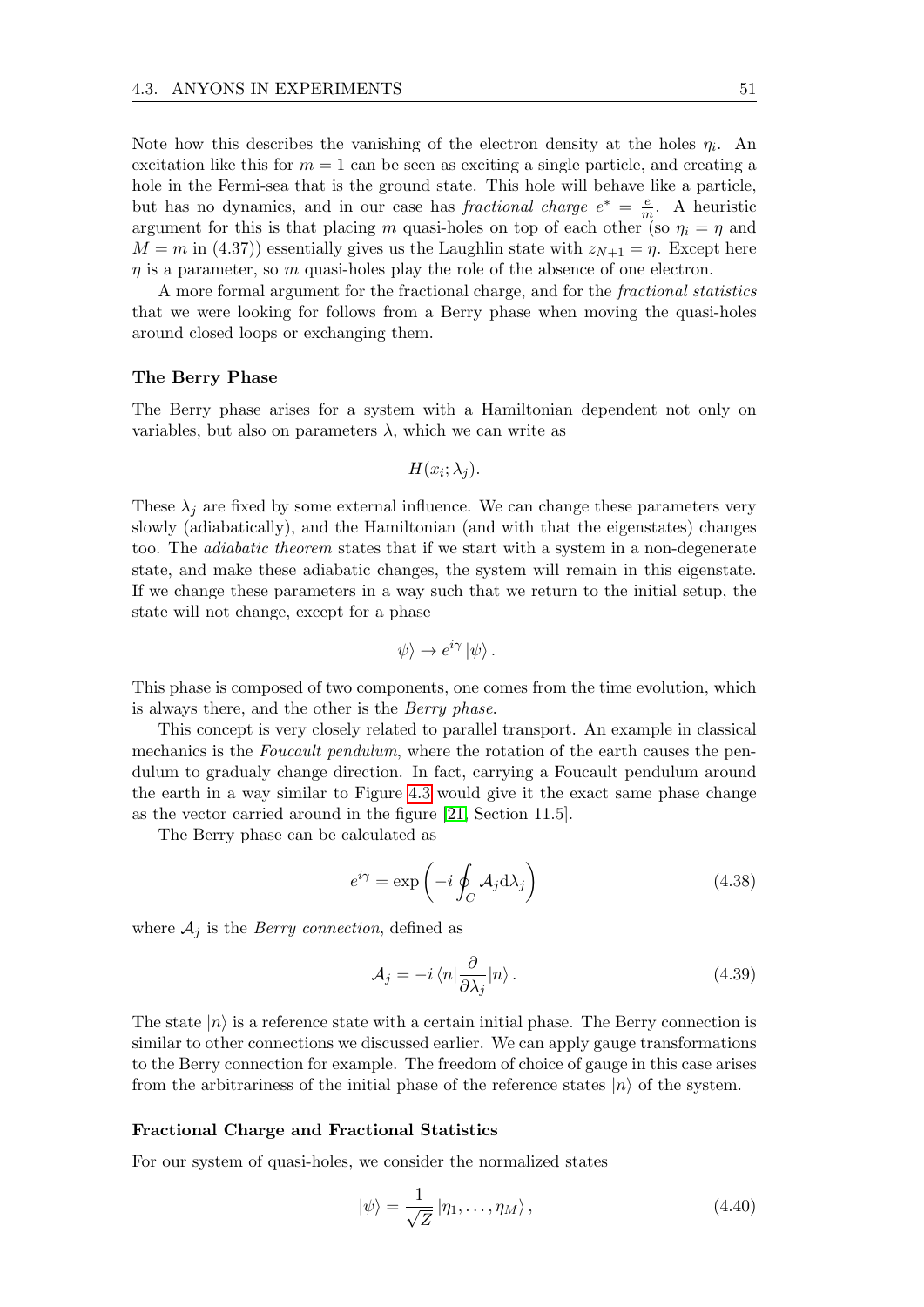<span id="page-55-0"></span>

Figure 4.13: Loops to compute fractional charge (left) and fractional statistics (right) of quasi-holes [\[18,](#page-71-1) Figures 31 and 32].

where  $|\eta_1, \ldots, \eta_M\rangle$  has wavefunction [\(4.37\)](#page-53-0), and Z is a normalization factor dependent on the  $\eta_j$ . In our case, the parameters  $\eta_j$  are not real, and we consider the "holomorphic" and "anti-holomorphic" parameters  $\eta$  and  $\overline{\eta}$  respectively. The holomorphic Berry connection is

$$
\mathcal{A}_{\eta}(\eta,\overline{\eta}) = -i \langle \psi | \frac{\partial}{\partial \eta} | \psi \rangle = \frac{1}{2Z} \frac{\partial Z}{\partial \eta} - \frac{i}{Z} \langle \eta | \frac{\partial}{\partial \eta} | \eta \rangle = -\frac{i}{2} \frac{\partial \log(Z)}{\partial \eta},\tag{4.41}
$$

because  $\frac{\partial Z}{\partial \eta} = \frac{\partial}{\partial \eta} \langle \eta | \eta \rangle = \langle \eta | \frac{\partial}{\partial \eta} | \eta \rangle$ . The anti-holomorphic Berry connection is

$$
\mathcal{A}_{\overline{\eta}} = +\frac{i}{2} \frac{\partial \log(Z)}{\partial \overline{\eta}}.
$$
\n(4.42)

The exact expression for Z is not known, but an approximation can be found in [\[18,](#page-71-1) below Equation (3.24)]. Some analysis, also done in the referenced article, allows one to derive that

$$
\mathcal{A}_{\eta_j} = -\frac{i}{2m} \sum_{j \neq i} \left( \frac{1}{\eta_i - \eta_j} \right) + \frac{i \overline{\eta}_j}{4m l_B^2} \quad \text{and} \quad \mathcal{A}_{\overline{\eta}_j} = +\frac{i}{2m} \sum_{j \neq i} \left( \frac{1}{\overline{\eta}_i - \overline{\eta}_j} \right) - \frac{i \eta_j}{4m l_B^2},\tag{4.43}
$$

if the holes do not get too close to each other.

To derive the fractional charge, we move a quasi-hole  $\eta_1$  around a loop that does not enclose any other quasi-holes, see Figure [4.13.](#page-55-0) In that case, the first term of the Berry connection does not contribute to the phase (a well known result of complex analysis). The Berry phase is then given by

<span id="page-55-1"></span>
$$
e^{i\gamma} = \exp\left(-i\oint_C \mathcal{A}_{\eta} d\eta + \mathcal{A}_{\overline{\eta}} d\overline{\eta}\right) = \exp\left(-i\oint_C \frac{i\overline{\eta}_j}{4ml_B^2} d\eta - \frac{i\eta_j}{4ml_B^2} d\overline{\eta}\right). \tag{4.44}
$$

Stokes theorem gives us that

$$
\oint_C \frac{i\overline{\eta}_j}{4ml_B^2} \mathrm{d}\eta = -\frac{1}{4ml_B^2} \cdot A = \frac{e\Phi_0}{2m\hbar} \cdot \frac{A}{2\pi l_B} = -\frac{e\Phi}{2m\hbar},
$$

where  $\Phi_0$  is the flux quantum, defined as Equation [\(4.29\)](#page-50-2), the flux through an area  $2\pi l_B^2$ , and  $\Phi$  is the total flux through the area enclosed by C. The same thing can be done for the anti-holomorphic term, giving us the Berry phase

$$
\gamma = \frac{e\Phi}{m\hbar},\tag{4.45}
$$

which is exactly the Aharonov-Bohm phase for a particle with charge

$$
e^* = \frac{e}{m}.
$$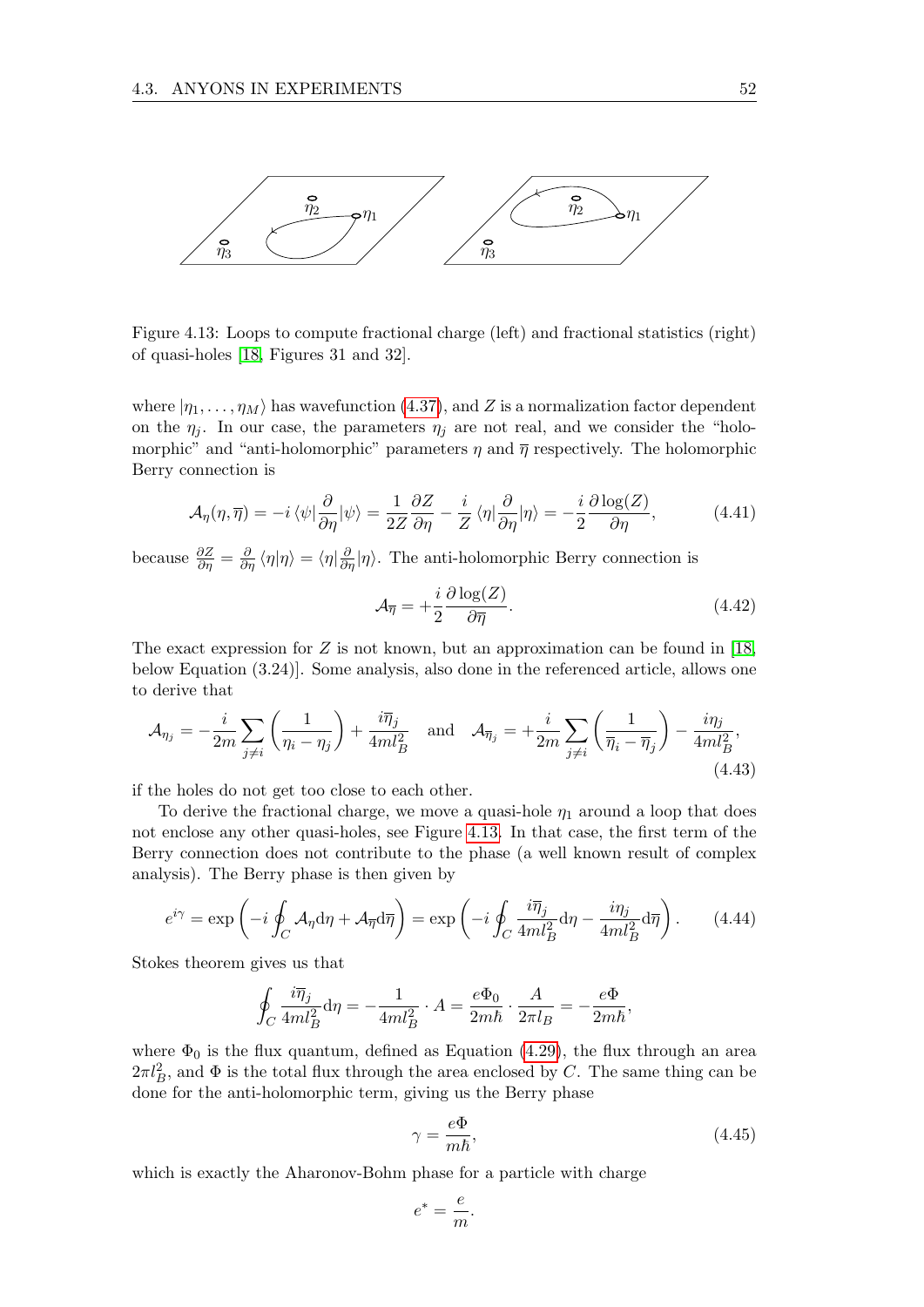More importantly though, we wish to look at the fractional statistics. For this, we choose a loop which *does* enclose another quasi-hole, see Figure [4.13.](#page-55-0) In this case, both terms contribute. The second term again gives the Aharonov-Bohm phase. The first term gives

$$
\frac{1}{2m} \oint_C \frac{\mathrm{d}\eta_1}{\eta_1 - \eta_2} = \frac{\pi i}{m},
$$

for both  $\mathcal{A}_{\eta}$  and  $\mathcal{A}_{\eta}$ , following from Cauchy's integral theorem. The sign is a combination of that in [\(4.38\)](#page-54-0) and [\(4.44\)](#page-55-1). Adding the term from the anti-holomorphic Berry connection gives us

$$
e^{i\gamma} = e^{\frac{2\pi i}{m}}.\tag{4.46}
$$

Note that this is for a rotation of one quasi-hole around another, and an exchange would give half this phase. This makes it so that for a fully filled Landau level  $(m = 1)$ , the quasi-holes are fermions.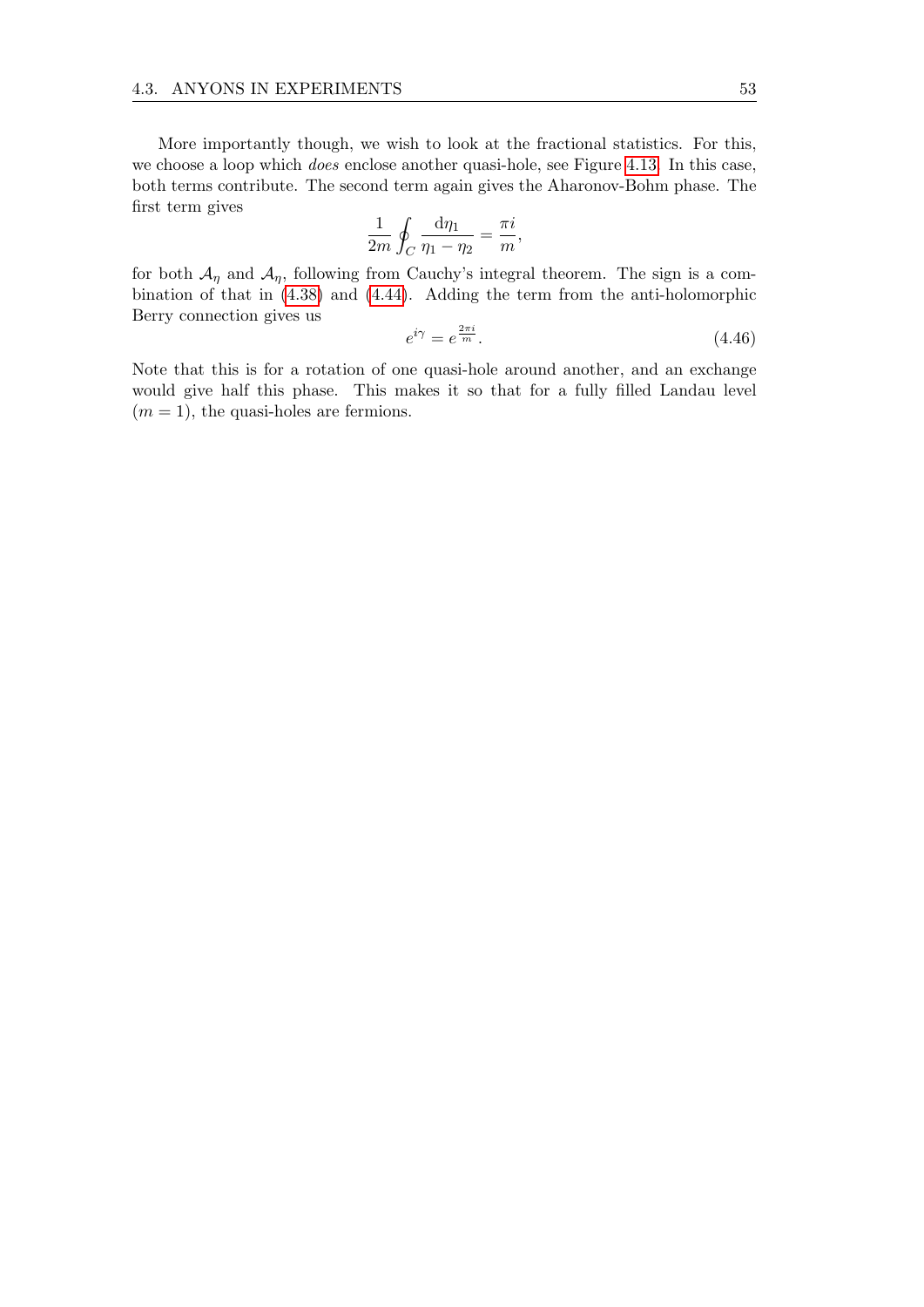## Chapter 5

# Braided Monoidal Categories

Braid structures occur in other mathematical contexts as well. One of these is category theory, where there are braided structures called braided monoidal categories. Category theory studies a very generic abstraction of other mathematical structures in the form of categories. I will introduce some basic category theory along [\[22\]](#page-71-5). After this, we will be looking at monoidal categories, and finally braided monoidal categories. Finally, we will explore some interesting uses of braided monoidal categories.

## 5.1 Category Theory: A Short Introduction

Definition 5.1. A category consists of:

- A directed graph with a set O of objects (the vertices) and a set A of arrows or morphisms (the edges);
- two functions dom :  $A \rightarrow O$  and cod :  $A \rightarrow O$ , such that two arrows g, f are composable if dom  $q = \text{cod } f$ ;
- and two additional functions

$$
id: O \to A: c \mapsto id_c,
$$
\n
$$
(5.1)
$$

$$
\circ: A \times_{O} A \to A : (g, f) \mapsto g \circ f,\tag{5.2}
$$

called the identity and composition.

Here,  $A \times_{\Omega} A$  denotes the set of composable arrows.

 $A \times_{O} A = \{ (g, f) | g, f \in A, \text{dom } g = \text{cod } f \}$ 

For the functions id and  $\circ$  the following must hold:

$$
dom(id a) = a = cod(id a)
$$
\n(5.3)

$$
\text{dom}(g \circ f) = \text{dom } f \tag{5.4}
$$

$$
\operatorname{cod}(g \circ f) = \operatorname{cod} g \tag{5.5}
$$

for objects  $a \in O$  and composable arrows  $(g, f) \in A \times_{O} A$ .

To distinguish between arrows in a category and objects in a category, we write

$$
c \in C \quad \text{and} \quad f \text{ in } C
$$

for objects and arrows respectively. We also write

$$
hom(b, c) = \{ f | f in C, dom f = b, cod f = c \}
$$
\n(5.6)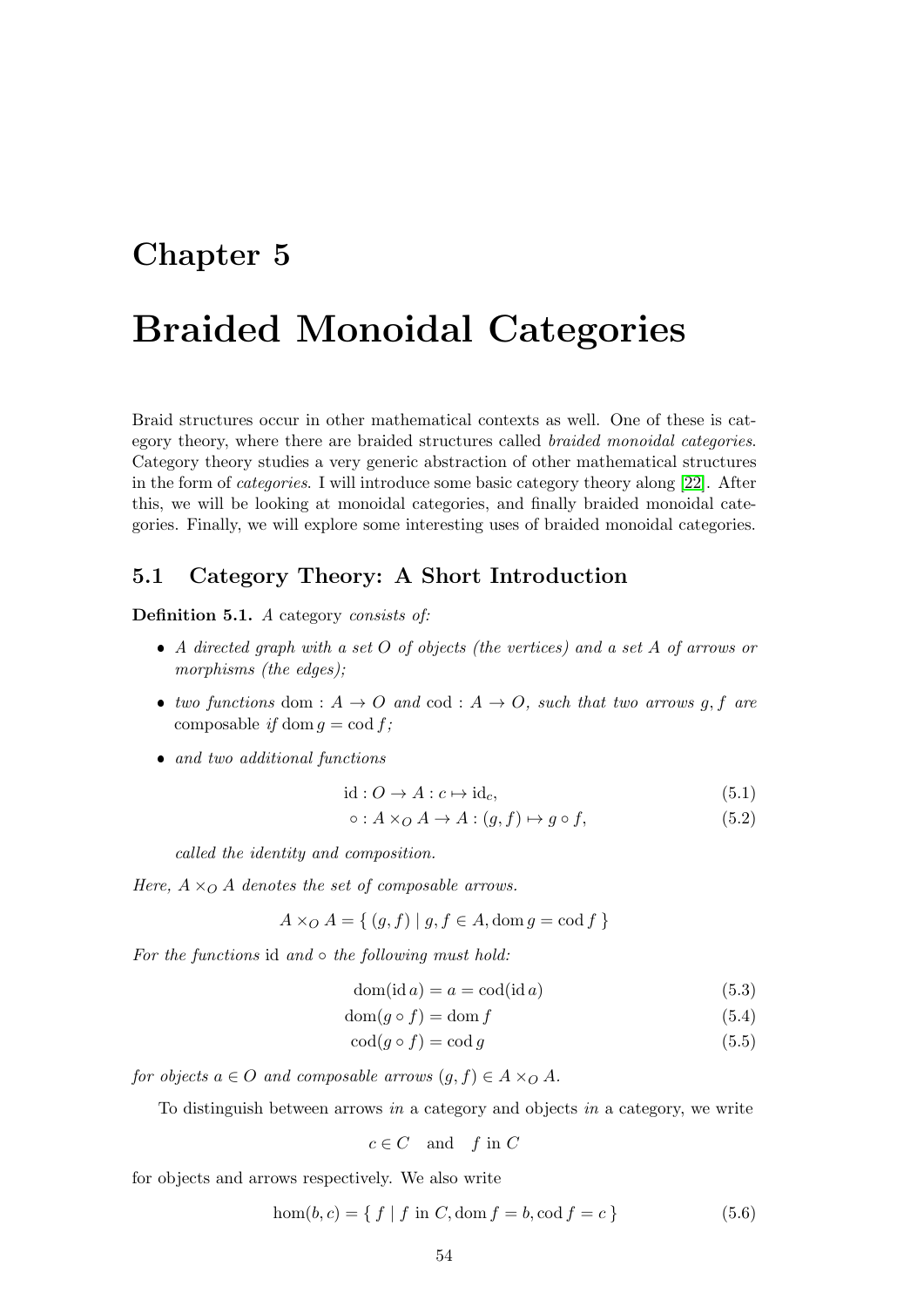for the hom-set of morphisms between objects b and c. Categories are often depicted as shown below



Some categories are given special names, like

- Set, the category with "small" sets as objects and functions between them as arrows;
- Grp, the category with "small" groups as objects and group homomorphisms as arrows;
- Top, the category of "small" toplogical spaces, with continuous functions as arrows;
- Vect $(k)$ , the category of "small" vector spaces over a field k, with linear maps as arrows;

and others. Small here means sets within a specific "universe", dependent on the context. Essentially all "small" sets are "all sets one cares to consider" [\[8,](#page-70-9) [Small](https://en.wikipedia.org/wiki/Small_set_(category_theory)) [set](https://en.wikipedia.org/wiki/Small_set_(category_theory))].

Categories themselves may also admit morphisms between them, which we call Functors.

**Definition 5.2.** A functor  $T: C \rightarrow B$  between two categories C and B consists of two functions: the object function and the arrow function (both written  $T$ ). These functions assign to each object  $c \in C$  and each arrow f in C an object  $Tc \in B$  and an arrow  $Tf$  in B respectively, in such a way that

<span id="page-58-0"></span>
$$
T(\mathrm{id}_c) = \mathrm{id}_{Tc} \quad and \quad T(g \circ f) = Tg \circ Tf. \tag{5.7}
$$

A simple example is the power set functor  $\mathcal{P}:$  Set  $\rightarrow$  Set, which takes sets to their powersets, and functions  $f: X \to Y$  to  $\mathcal{P} f: \mathcal{P} X \to \mathcal{P} Y$  sending each subset  $S \subset X$  to its image  $fS \subset Y$ . It is easily verified that  $P$  satisfies the conditions [\(5.7\)](#page-58-0).

We can construct the *product category*  $B \times C$  for categories B and C as follows: an object of  $B \times C$  is a pair of objects  $(b, c)$  with  $b \in B$ ,  $c \in C$ . An arrow  $(b, c) \rightarrow (b', c')$ is a pair of arrows  $f : b \to b'$  and  $g : c \to c'$ . Composition is defined in the natural way as elementwise composition. We can define projection functors  $P : B \times C \rightarrow B$ and  $Q: B \times C \to C$  by simply taking the respective element of the object and arrow tuples. The product category between a category  $C$  and the category  $2$ , consisting of two objects 0, 1 and one arrow from 0 to 1, can be depicted nicely:



The last basic notion we need is that of *natural transformations*.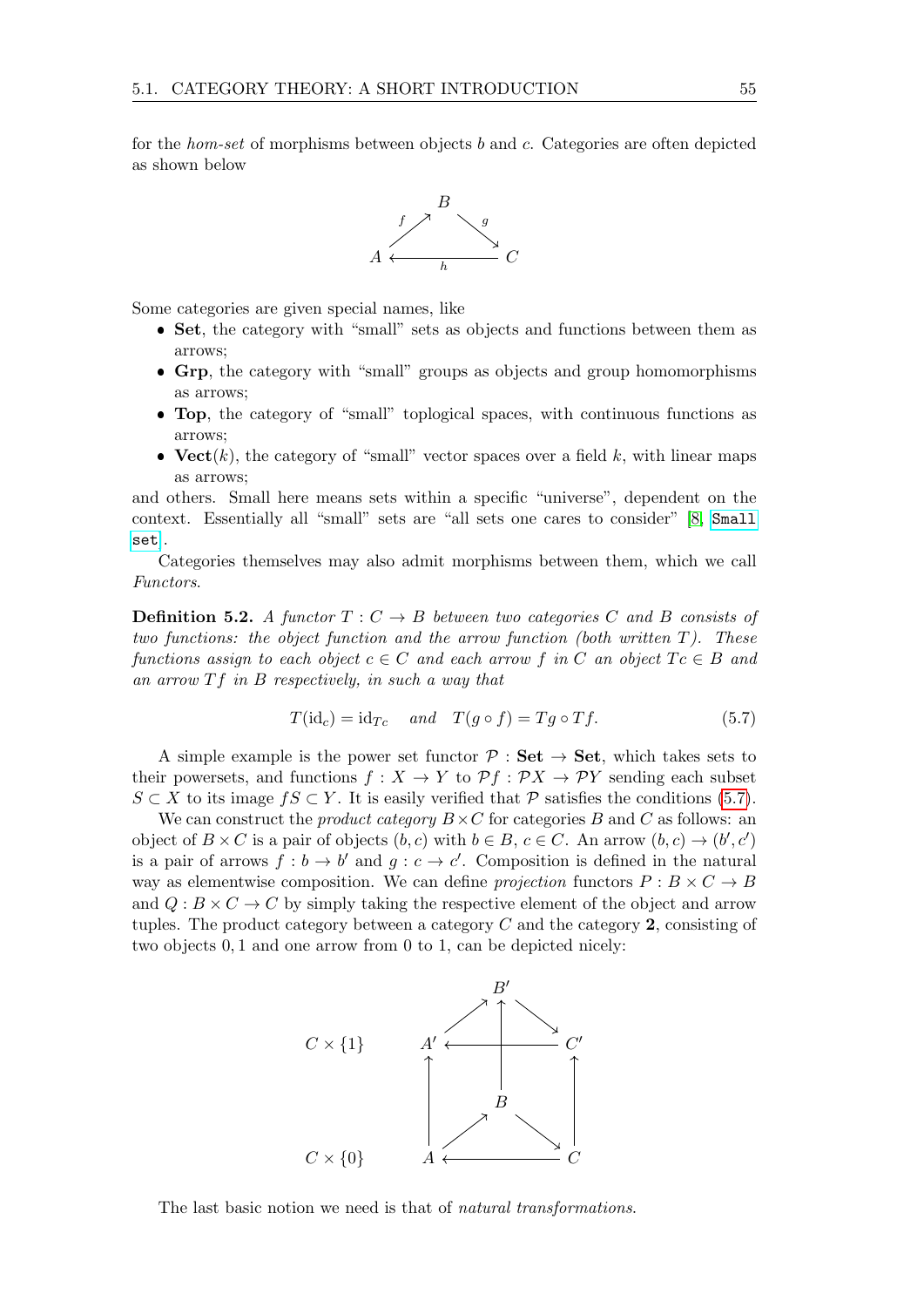**Definition 5.3.** Given two functors  $S, T : C \rightarrow B$  for categories C and B, a natural transformation  $\tau : S \to T$  is a function which assigns to each object of C an arrow  $\tau_c = \tau_c : Sc \to Tc$  of B, in such a way that the following diagram is commutative.

$$
\begin{array}{ccc}\nc & Sc & \xrightarrow{rc} Tc \\
f \downarrow & & \downarrow f \\
c' & & Sc' & \xrightarrow{rc'} Tc'\n\end{array}
$$

One also says that  $\tau_c : Sc \to Tc$  is natural in c.

## 5.2 Monoidal Categories

A logical next step to understanding braided monoidal categories is understanding monoidal categories. The definition is closely related to that of a monoid. A monoid is a set equipped with an associative binary operation and an identity element. One can think of this as a set with a multiplication or a product, essentially a group without the requirement of inverses. Similarly, we can define a *monoidal category*.

Definition 5.4. A monoidal category (sometimes referred to as tensor category) is a category  $C$  equipped with  $(6, Monoidal$  Category

- A functor ⊗ :  $C \times C \rightarrow C$  from the product category of C to itself, called the tensor product.
- An object  $e \in C$ .
- A natural isomorphism

$$
\alpha = \alpha_{a,b,c} : a \otimes (b \otimes c) \simeq (a \otimes b) \otimes c,
$$

for  $a, b, c \in C$ , called the associator.

 $\bullet$  A natural isomorphism

$$
\lambda = \lambda_x : e \otimes x \to x
$$

called the left unitor, and

• A natural isomorphism

$$
\rho = \rho_x : x \otimes e \to x
$$

called the right unitor.

such that the following two kinds of diagrams commute: the triangle identity



and the pentagon identity

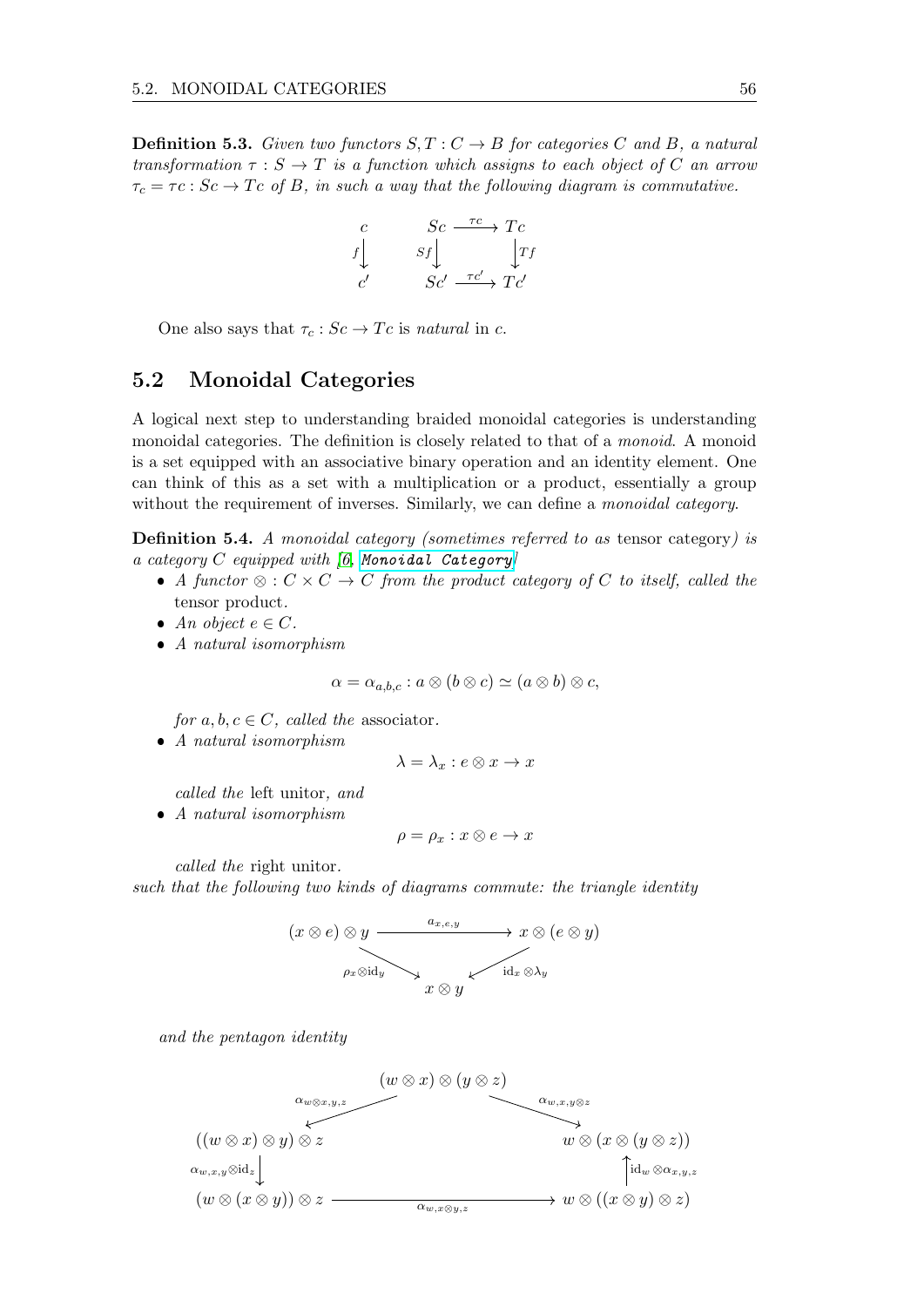A monoidal category is called strict when the associator and both the left and right unitor are identity morphisms.

**Example 5.5.** An example of a monoidal category is the category of sets Set, with the cartesian product as tensor product, and any 1-element set as its unit.

## 5.3 Braided Monoidal Categories

A braided monoidal category is a monoidal category with an added braiding: an isomorphism essentially describing how the tensor product commutes.

**Definition 5.6.** A braided monoidal category is a monoidal category  $C$ , along with a family of isomorphisms called a braiding  $\gamma = \gamma_{a,b} : a \otimes b \simeq b \otimes a$ , natural in  $a, b \in C$ such that the following two diagrams commute:



<span id="page-60-0"></span>and the Hexagon Axiom (the symbol  $\otimes$  is omitted)



In the special case where  $\gamma_{a,b} \circ \gamma_{b,a} = id$ , the braided monoidal category is called a symmetric monoidal category.

**Example 5.7.** An example of a braided monoidal category is the category  $Vect(k)$ , with the classic tensor product, and "the flip", associating  $V \otimes W$  with  $W \otimes V$ , as braiding [\[23,](#page-71-6) Chapter 13]. This is in fact a symmetric monoidal category.

#### 5.3.1 The Braid Category

One, perhaps basic, example is that of the *braid category*  $\mathbb{B}$ . Braided monoidal categories, as well as the braid category itself were studied by Joyal and Street [\[3\]](#page-70-11), but I will be following [\[23,](#page-71-6) Chapter 13] and [\[22,](#page-71-5) Chapter 11]. The braid category B may be defined as a category with the braid groups as objects, though often we simply choose the natural numbers. The arrows are the braids  $n \to n$ ,  $n \in B$ . There are no arrows between two braid groups  $n \neq m$ .

This category is a (strict) monoidal category when we define  $\otimes$  as the "addition" of braids, or simply "laying" one braid next to another, see Figure [5.1.](#page-61-0) The empty braid is the unit. We can then define the braiding  $\gamma_{n,m}$  pictorially as seen on the left hand side in Figure [5.2,](#page-61-1) where  $\gamma_{0,n} = \gamma_{n,0} = id_n$ . It can also be defined algebraically in terms of braid group generators  $\sigma_i$  as [\[23\]](#page-71-6)

$$
\gamma_{n,m} = (\sigma_m \sigma_{m-1} \dots \sigma_1)(\sigma_{m+1} \sigma_m \dots \sigma_2) \dots (\sigma_{m+n-1} \sigma_{m+n-2} \dots \sigma_n) \tag{5.8}
$$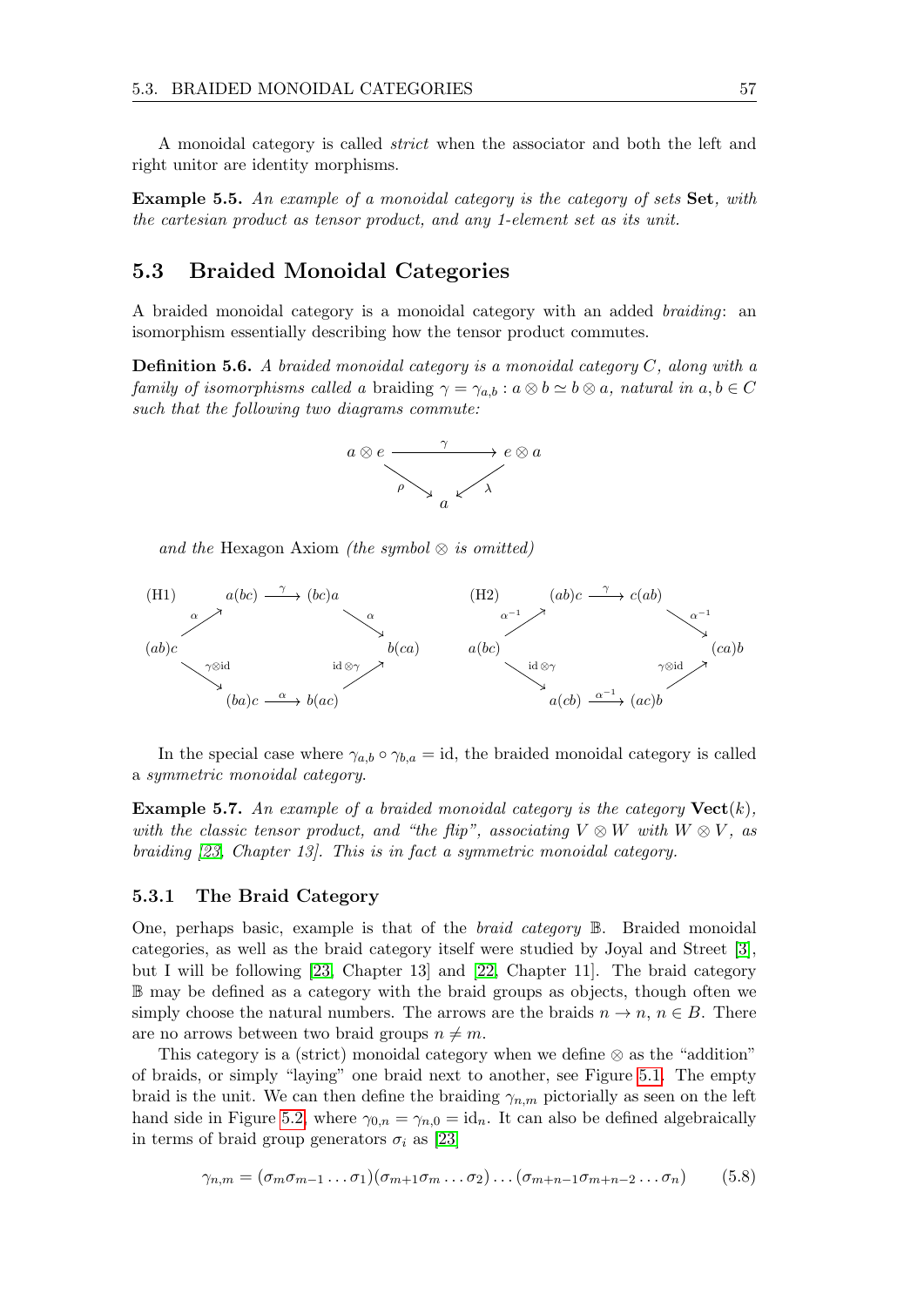<span id="page-61-0"></span>

Figure 5.1: An illustration of the tensor product on the braid category B.

<span id="page-61-1"></span>

Figure 5.2: The left hand side shows the braiding  $\gamma_{n,m}$  on the braid category  $\mathbb B$  shown pictorially. The boxes  $\xi, \eta$  represent braids in  $n = 7$  and  $m = 5$  respectively. The right hand side shows the same braid, showing that  $\gamma_{m,n}$  is indeed natural.

<span id="page-61-2"></span>

Figure 5.3: The first relation of the hexagon axiom [\(H1\)](#page-60-0) shown pictorially for the braid category. The "lower path" in the hexagonal diagram corresponds to the left hand side of this figure, while the "upper path" corresponds to the right hand side. [\[3\]](#page-70-11)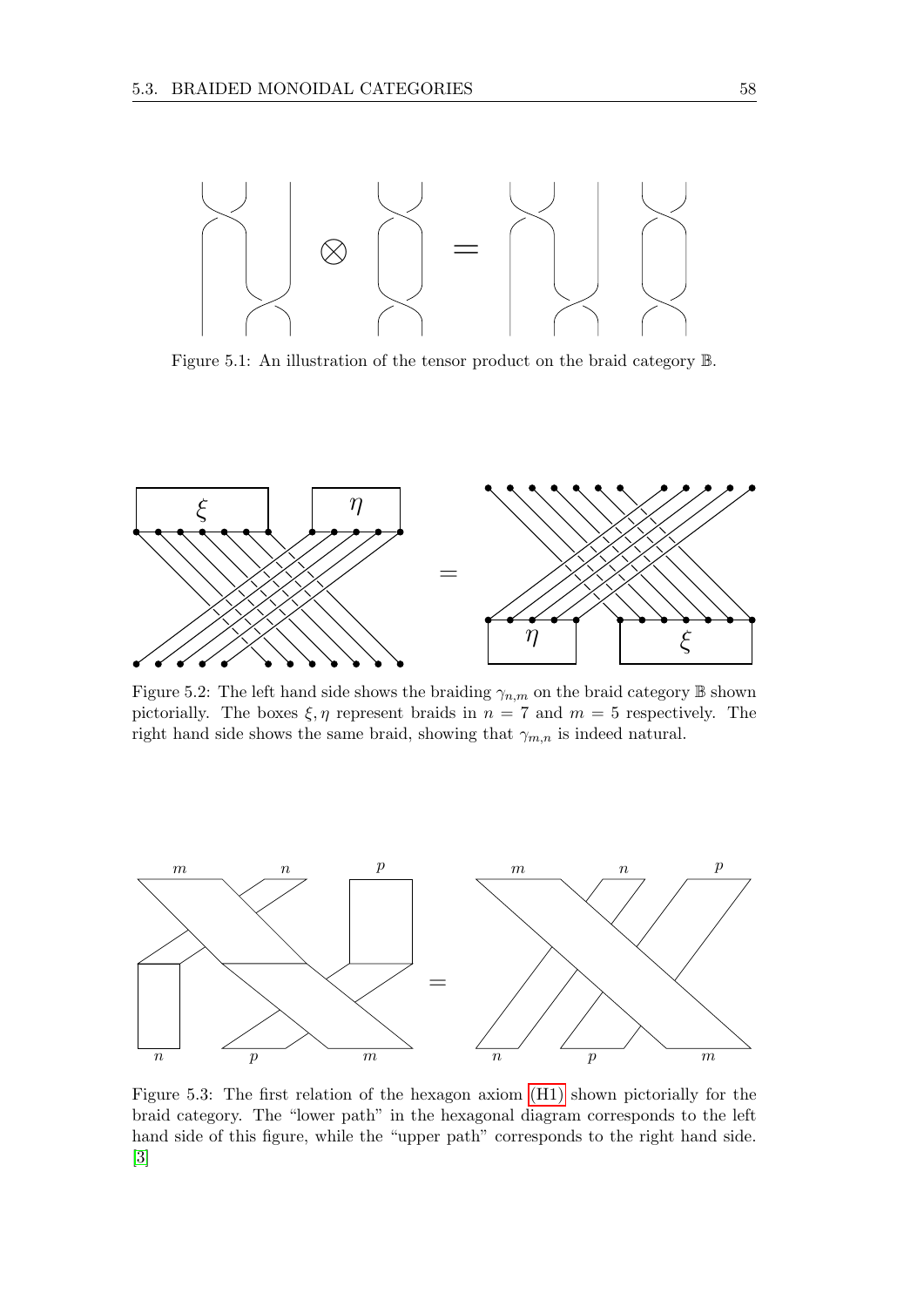<span id="page-62-1"></span>

Figure 5.4: A visual representation of the Yang-Baxter equation [\(5.10\)](#page-62-0).

Showing the naturality and the fulfillment of the hexagon axiom can again be done most easily pictorially. Naturality can be seen in Figure [5.2,](#page-61-1) which shows that the order of applying the braiding  $\gamma_{m,n}$  and the braids  $\xi \otimes \eta$  does indeed not matter. The first relation of the hexagon axiom [\(H1\)](#page-60-0) can be pictorially verified, as seen in Figure [5.3.](#page-61-2) The other relation can be verified in a similar way. It can also be shown algebraically, but this would be a very long and not very exciting proof.

One important thing to note though, is that [\[23\]](#page-71-6)

<span id="page-62-3"></span>
$$
\sigma_i \text{ is represented by } \mathrm{id}_1^{\otimes (i-1)} \otimes \gamma_{1,1} \otimes \mathrm{id}_1^{\otimes (n-i-1)} \tag{5.9}
$$

for any  $i = 1, 2, ..., n$ . Here  $id_1^{\otimes (n)}$  denotes  $id_1 \otimes id_1 \otimes ... \otimes id_1$ , n times  $id_1$  tensored with itself. In the case of the braid category, this seems like a fairly trivial result, but it suggests that if we find other braided monoidal categories (for example ones with C-vector spaces as objects), we might find representations of the braid groups in the same way.

For example, consider Lemma X.6.8 from [\[23,](#page-71-6) Chapter X].

<span id="page-62-2"></span>**Lemma 5.8.** Let V be a vector space, and c a linear automorphism of  $V \otimes V$ , and  $n > 1$  an integer. Then the linear automorphism  $c_i$  of  $V^{\otimes n}$ , for  $1 \leq i < n$  defined as

$$
c_i = \begin{cases} c \otimes \operatorname{id}_{V^{\otimes (n-2)}} & \text{if } i = 1, \\ \operatorname{id}_{V^{\otimes (i-1)}} \otimes c \otimes \operatorname{id}_{V^{\otimes (n-i-1)}} & \text{if } 1 < i < n-1, \\ \operatorname{id}_{V^{\otimes (n-2)}} \otimes c & \text{if } i = n-1 \end{cases}
$$

satisfies

$$
c_i c_{i+1} c_i = c_{i+1} c_i c_{i+1}
$$

if and only if c is a solution of the Yang-Baxter equation  $(5.10)$ .

Note that the first braid relation  $(B1)$  is trivially satisfied by the  $c_i$ , simply from its construction.

The Yang-Baxter equation is an equation that was first come up with while studying scattering of particles and in studying models in statistical physics. The equation reads

<span id="page-62-0"></span>
$$
(c \otimes id_V)(id_V \otimes c)(c \otimes id_V) = (id_V \otimes c)(c \otimes id_V)(id_V \otimes c). \tag{5.10}
$$

It describes the scattering of particles, and says that when scattering three particles, it can be reduced to a two body problem. That it does not matter in what order the particles interact. This is often represented graphically as seen in Figure [5.4.](#page-62-1) One can construct a dodecagonal diagram that always commutes in braided monoidal categories, equivalent to precisely the Yang-Baxter equation when the monoidal category is strict [\[23,](#page-71-6) Theorem XIII.1.3]. If the monoidal category is not strict, one has to account for the associator. This, by the construction used in Lemma [5.8,](#page-62-2) shows that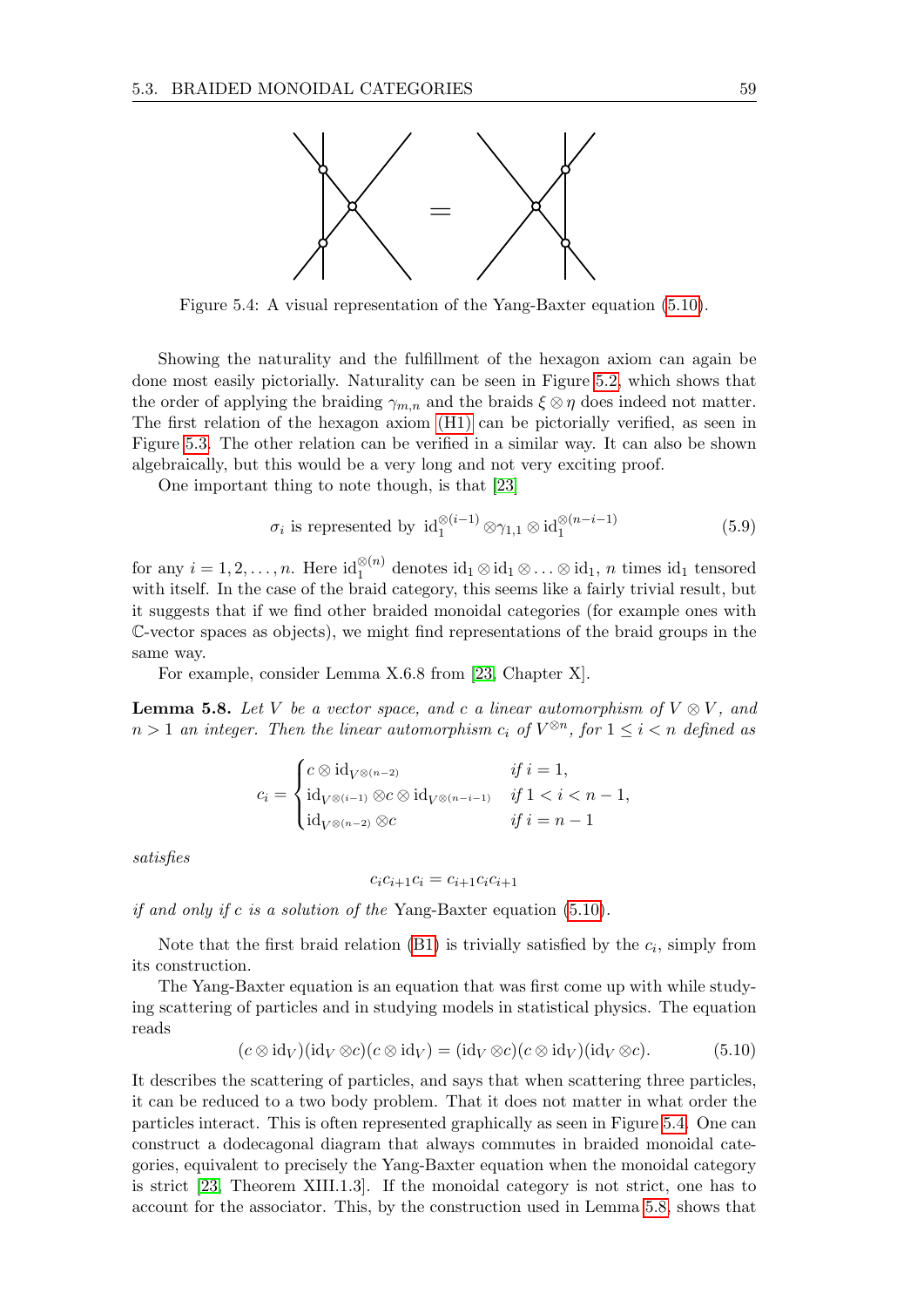the braiding on a strict braided monoidal category provides braid group representations on vector spaces in the way implied by Equation [\(5.9\)](#page-62-3). We can come up with some basic examples starting from braided monoidal categories.

**Example 5.9.** The category  $Vect(k)$  is a braided monoidal category with the classic tensor product and "the flip" as braiding.

This example is symmetric, so the result will not be very exciting, but it is a good example nonetheless. The matrices that represent "the flip"  $\tau_{V,W}: V \otimes W \to W \otimes V$ are

$$
\begin{pmatrix} 0 & I_W \cr I_V & 0 \end{pmatrix}.
$$

Similar to Equation [\(5.9\)](#page-62-3), we find that

$$
\sigma_i \in B_n \text{ is represented by } \begin{pmatrix} I_{i-1} & 0 & 0 & 0 \\ 0 & 0 & 1 & 0 \\ 0 & 1 & 0 & 0 \\ 0 & 0 & 0 & I_{n-i-1} \end{pmatrix}
$$

using the braiding on a one-dimensional vector space, similar to how we used 1 in Equation  $(5.9)$ . We could have used and *n*-dimensional vector space, but this would simply replace all  $I_k$  by  $I_{nk}$  and 1 by  $I_n$ . Note that squaring this matrix yields  $I_n$ , so this is in fact a representation of the symmetric group  $S_n$  as well.

**Example 5.10.** For a commutative ring R, let  $V_0$  be the category  $\mathbf{GMod}_R$  of graded R-modules with tensor product given by

$$
(A \otimes B)_n = \sum_{p+q=n} A_p \otimes_R B_q.
$$

Braidings on this monoidal structure on  $\mathbf{GMod}_R$  are given by

$$
c(x \otimes y) = k^{pq}(y \otimes x) \text{ where } x \in A_p, y \in B_q
$$

for some  $k \in R$ .

This is an example presented by Joyal and Street [\[3\]](#page-70-11). A graded module is a module M over a ring  $R$  such that

$$
M = \bigoplus_{n=0}^{\infty} M_n
$$

An example of a graded module is a "graded vector space" over a field (where the field has trivial braiding  $R_i = 0$  for  $i \ge 1$ , defined in the same way [\[8,](#page-70-9) [Graded ring](https://en.wikipedia.org/wiki/Graded_ring)]]. Another example is

$$
M := R[x]/x^2
$$

over a ring R. Here, we have  $M_0 = R$ ,  $M_1 = R[x]_1$  and  $M_n = 0$  for  $n > 1$ . We can see the tensor product as

$$
M\otimes M\cong R[x,y]/(x^2,y^2)
$$

and the braiding maps

$$
c: a + bx + cy + dxy \mapsto a + kby + kcx + k^2dxy.
$$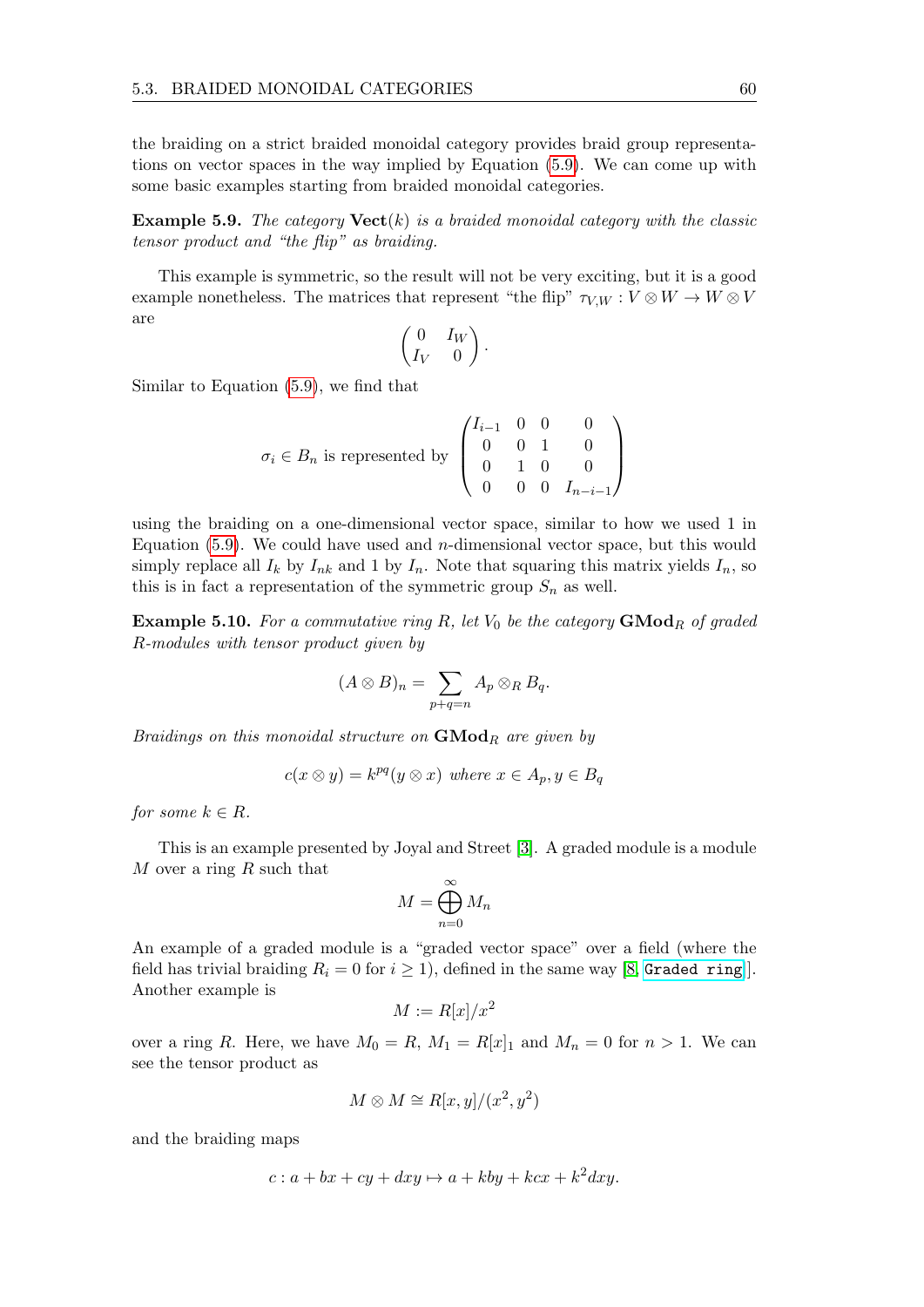We can derive matrices representing the braid group from this braiding. We consider  $B_3$ , with generators  $\sigma_1$  and  $\sigma_2$  corresponding to  $c \otimes id$  and id  $\times c$  (acting on  $M \otimes M \otimes d$  $M \cong R[x,y,z]/(x^2,y^2,z^2)$ . These maps can be represented as

|  |                |                                                                 |                |                | $(1 \t0 \t0 \t0 \t0 \t0 \t0 \t0)$                             |     |                                                               |                                                               |  |  |                | $(1 \ 0 \ 0 \ 0 \ 0 \ 0 \ 0 \ 0)$                             |                 |  |  |        |
|--|----------------|-----------------------------------------------------------------|----------------|----------------|---------------------------------------------------------------|-----|---------------------------------------------------------------|---------------------------------------------------------------|--|--|----------------|---------------------------------------------------------------|-----------------|--|--|--------|
|  |                |                                                                 |                |                | $\begin{bmatrix} 0 & 0 & k & 0 & 0 & 0 & 0 & 0 \end{bmatrix}$ |     | $\begin{pmatrix} 0 & 1 & 0 & 0 & 0 & 0 & 0 & 0 \end{pmatrix}$ |                                                               |  |  |                |                                                               |                 |  |  |        |
|  |                | $\begin{bmatrix} 0 & k & 0 & 0 & 0 & 0 & 0 & 0 \end{bmatrix}$   |                |                |                                                               |     |                                                               |                                                               |  |  |                | $\begin{bmatrix} 0 & 0 & 0 & 0 & k & 0 & 0 & 0 \end{bmatrix}$ |                 |  |  |        |
|  |                | $\begin{bmatrix} 0 & 0 & 0 & k^2 & 0 & 0 & 0 & 0 \end{bmatrix}$ |                |                |                                                               |     |                                                               |                                                               |  |  |                | $\begin{bmatrix} 0 & 0 & 0 & 0 & 0 & k & 0 & 0 \end{bmatrix}$ |                 |  |  | (5.11) |
|  |                | $\begin{pmatrix} 0 & 0 & 0 & 0 & 1 & 0 & 0 & 0 \end{pmatrix}$   |                |                |                                                               | and |                                                               |                                                               |  |  |                | $\begin{pmatrix} 0 & 0 & k & 0 & 0 & 0 & 0 & 0 \end{pmatrix}$ |                 |  |  |        |
|  |                | $\begin{bmatrix} 0 & 0 & 0 & 0 & 0 & 0 & k & 0 \end{bmatrix}$   |                |                |                                                               |     |                                                               | $\begin{pmatrix} 0 & 0 & 0 & k & 0 & 0 & 0 & 0 \end{pmatrix}$ |  |  |                |                                                               |                 |  |  |        |
|  |                | $\begin{bmatrix} 0 & 0 & 0 & 0 & 0 & k & 0 & 0 \end{bmatrix}$   |                |                |                                                               |     |                                                               |                                                               |  |  |                | $\begin{pmatrix} 0 & 0 & 0 & 0 & 0 & 0 & k^2 \end{pmatrix}$   | $0 \rightarrow$ |  |  |        |
|  | $\overline{0}$ |                                                                 | $\overline{0}$ | $\overline{0}$ | $k^2$ ,                                                       |     |                                                               | $\overline{\phantom{0}}$                                      |  |  | $\overline{0}$ | $\begin{array}{c} 0 \end{array}$                              | $k^2$           |  |  |        |

respectively, on the basis  $\{1, x, y, xy, z, xz, yz, xyz\}$ . For braid groups on more strands, the matrices become larger, but can be derived in the same way. Note that if we consider the ring  $R$  as a graded module over itself (with trivial braiding  $M_l = R$ ,  $M_i = 0$  for  $i \neq l$ , we get an even simpler, yet not necessarily symmetric braiding, where

$$
\sigma_i \in B_n \text{ is represented by } \begin{pmatrix} I_{i-1} & 0 & 0 & 0 \\ 0 & 0 & k^{2l} & 0 \\ 0 & k^{2l} & 0 & 0 \\ 0 & 0 & 0 & I_{n-i-1} \end{pmatrix}.
$$
 (5.12)

Note that these braidings become symmetric when  $k^2 = 1$ .

Another way to find braid group representations is by starting from a braided bialgebra. I will not provide the precise definition here, but it can be found in [\[10,](#page-70-12) Chapter 5]. Essentially, from a braided bialgebra A, one can construct the braided monoidal category  $A-\textbf{Mod}$  of left A-modules. The braiding on this category can be found from a "universal R-matrix" in  $A \otimes A$ . Then, one can construct braid group representations in the way described before. Jackson [\[10\]](#page-70-12) provides examples of this in his thesis, showing how the Burau representation and the Lawrence-Krammer-Bigelow representation can be derived from the braided bialgebra  $U_q(\mathfrak{sl}_2)$ , called the "quantum algebra".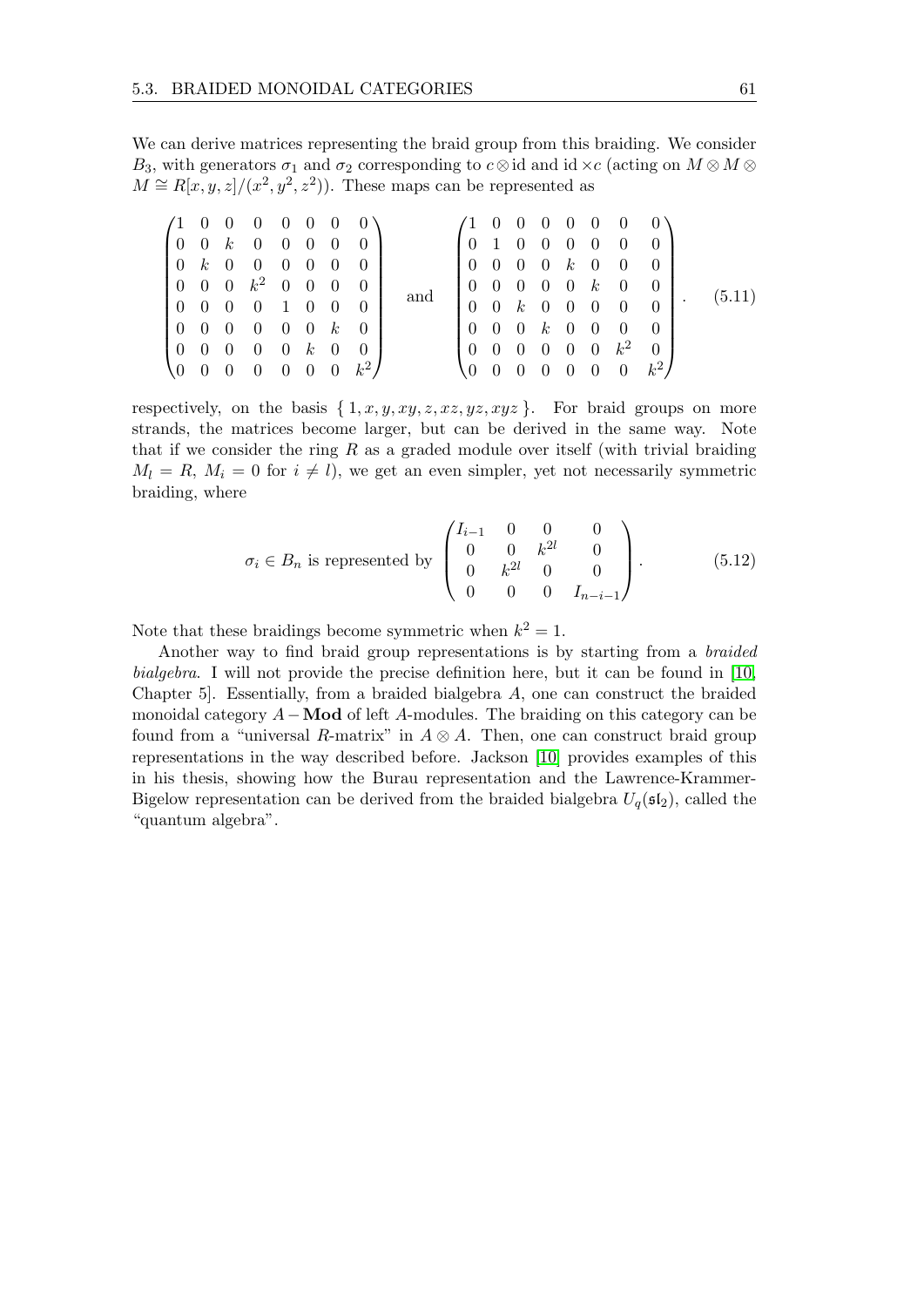## Chapter 6

# Outlook

There is more to braid groups and their applications than we were able to look at in this thesis. We have seen different representations like the Burau representation, the Lawrence-Krammer-Bigelow representation and the braid group as fundamental group of the configuration space of particles moving around on the plane. Regarding representations, one could study these representations in more detail, or study braided bialgebras and how one obtains braid group representations from those, for example see [\[10\]](#page-70-12). Braided bialgebras have another connection with physics, namely with quantum groups, used to study certain quantum systems [\[23,](#page-71-6) Chapter 8]. Another, related field of study might be that of knots and links, see for example [\[1\]](#page-70-3). One can obtain knots from braids and vice versa (Alexander's Theorem). One can also construct isotopy invariants of knots and links using the theory of braided structures [\[23\]](#page-71-6).

We studied anyons, particles following statistics different from bosons and fermions, and how they arise from the theory of braid groups. There is also a lot more to explore regarding physics and anyons. For example the theorized "non-abelian" anyons, where one must consider higher dimensional braid group representations, instead of the one-dimensional ones we looked at in Chapter [4.](#page-37-1) One could also look at composite fermions, and the mathematical theory behind those, see for example [\[9,](#page-70-7) Chapter 4]. Or one could look into practical applications of (non-abelian) anyons, for example in topological quantum computing, researched by Microsoft. Another interesting tangential topic regarding anyons is the realization of anyons by other means, even regardless of the spatial dimension, for example using Haldane's generalized exclusion principle [\[24\]](#page-71-7).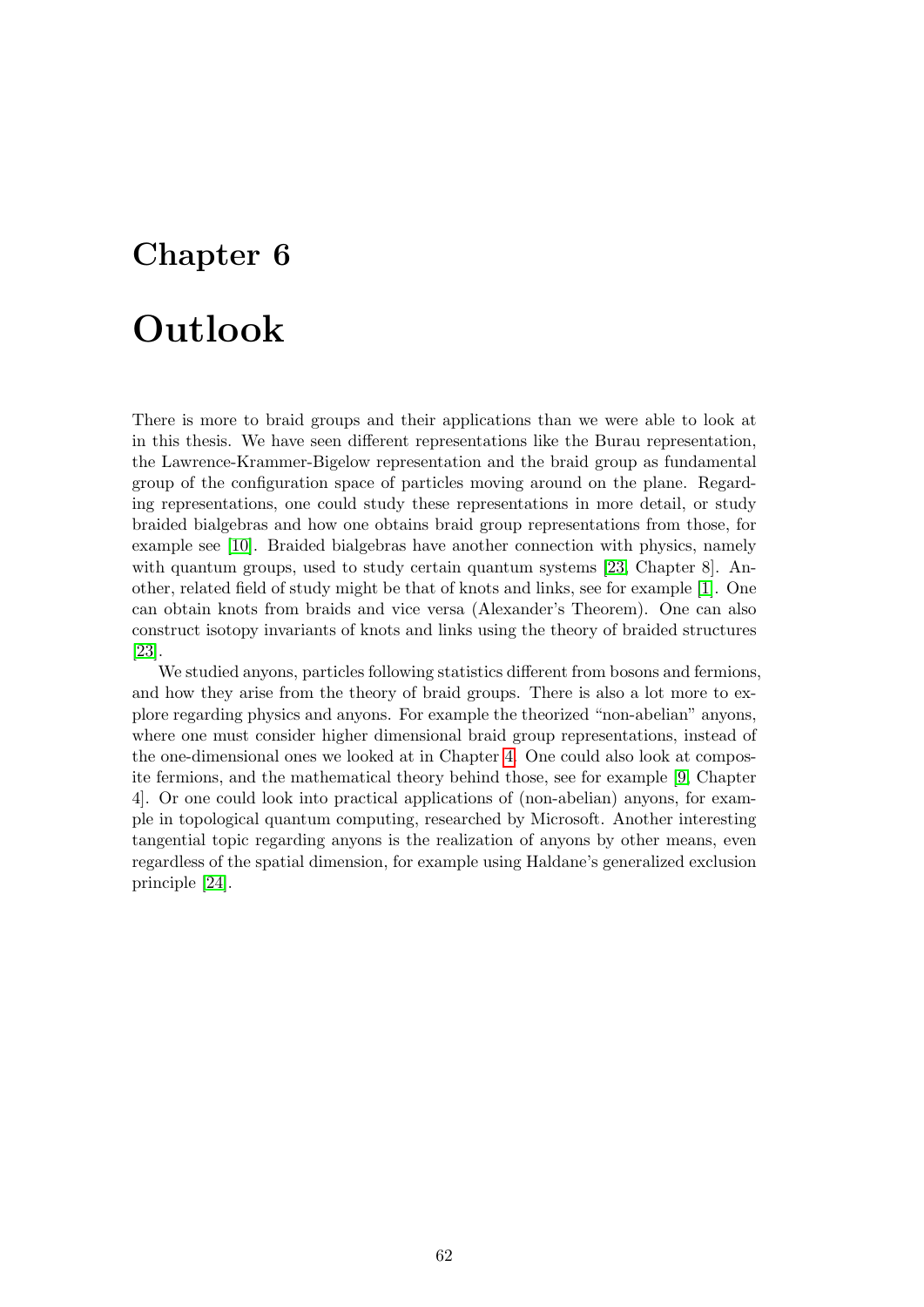## Appendix A

# Fadell's Exact Sequence

In this appendix, we wish to prove Theorem [2.20.](#page-21-0) We use the same notation as in Section [2.5.](#page-20-1) Let us recall what the theorem of interest stated:

**Theorem [2.20.](#page-21-0)** There exist homomorphisms  $\iota_*$  and  $\pi_*$  such that the following sequence of groups is exact:

$$
\{ 1 \} \longrightarrow \pi_1(F_{N-1,1}) \xrightarrow{\iota_*} \pi_1(F_N) \xrightarrow{\pi_*} \pi_1(F_{N-1}) \longrightarrow \{ 1 \}
$$

To prove this, we want to look at a *locally trivial fibration* of the space  $F_N$ , induced by a map from  $F_N$  to  $F_{N-1}$ .

**Definition A.1.** A locally trivial fibration is a continuous surjective map  $\pi : \tilde{X} \to X$ with a fibre F if for every  $x \in X$  there exists a neighborhood  $U \subset X$  of x and a homeomorphism  $\theta: U \times F \to \pi^{-1}(U)$  such that  $\pi \circ \theta$  is the projection on the first factor U. [\[25\]](#page-71-8)

For example, in the visual example from Figure [2.4,](#page-13-0) the map  $p$  is a locally trivial fibration.

To prove the theorem of interest, we prove the following result, which is a specific case of a theorem by Fadell and Neuwirth [\[26\]](#page-71-9). To avoid any confusion, I will write  $F_{0,N}$  for  $F_N$ , which is in fact equivalent.

<span id="page-66-0"></span>**Theorem A.2.** Let  $\pi$  :  $F_{0,N} \to F_{0,N-1}$  be defined by

$$
\pi(z_1, z_2, \dots, z_N) = (z_1, z_2, \dots, z_{N-1})
$$
\n(A.1)

Then  $\pi$  is a locally trivial fibration over the base space  $F_{0,N-1}$  with fibre  $F_{N-1,1}$ .

We can actually get a bit of an idea for this by looking at  $\pi^{-1}(z)$  for  $z \in F_{0,N-1}$ . The pullback of  $z$  is the set of points

$$
\pi^{-1}(z_1, z_2, \dots, z_{N-1}) = \left\{ (z_1, z_2, \dots, z_{N-1}, z_N) \mid z_N \in \mathbb{R}^2, z_N \neq z_i \text{ for } i = 1, 2, \dots, N-1 \right\}.
$$

We can see this as if we are simply trying to place a point  $z_N$  in  $\mathbb{R}^2$  with  $N-1$ punctures  $z_1, \ldots, z_{N-1}$ . The idea is to then find a homeomorphism that takes the  $z_i$ with  $i = 1, \ldots, N - 1$  to the punctures. The proof is an adaptation of the proof in [\[26\]](#page-71-9).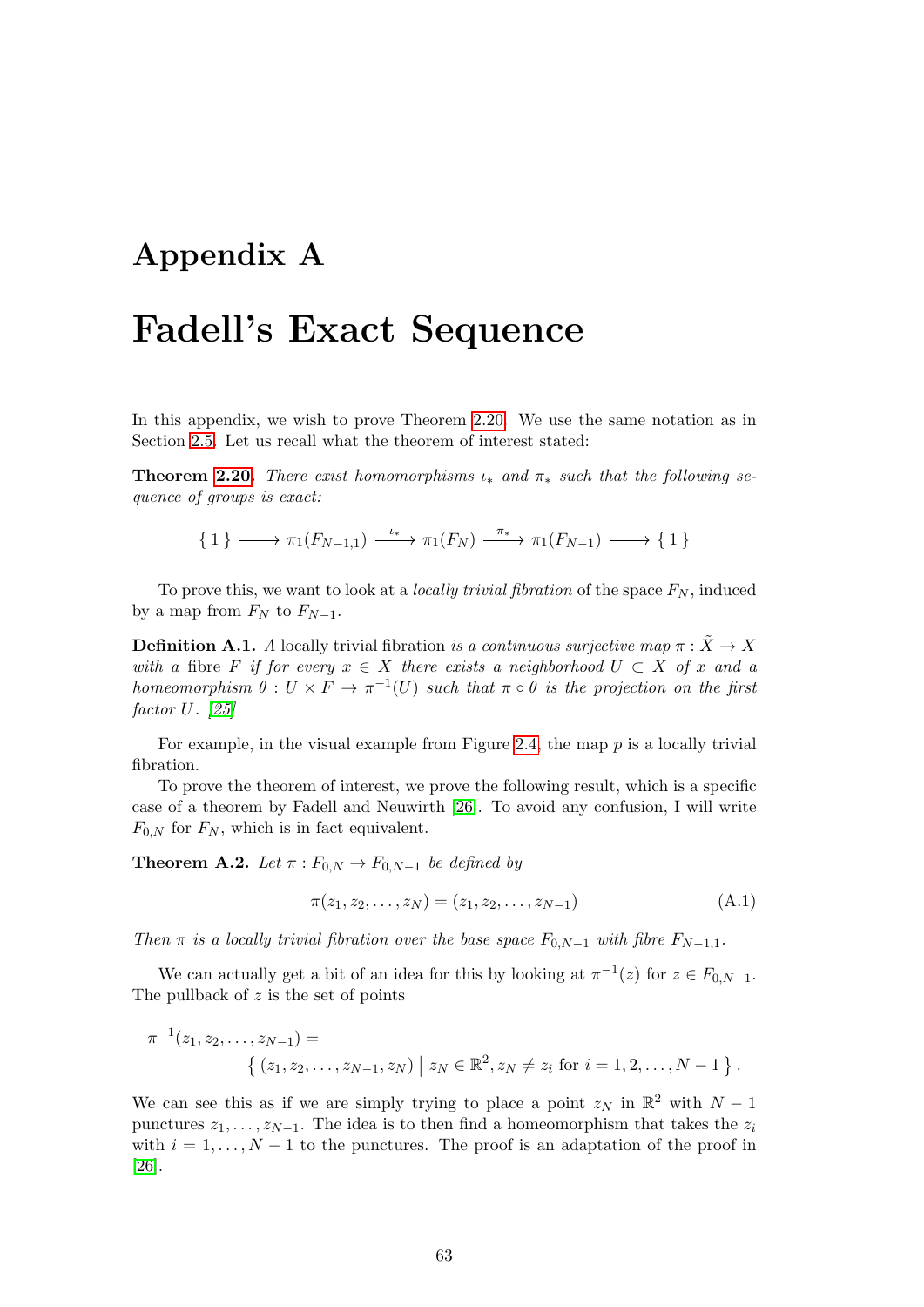*Proof.* Fix a point  $x_0 = (x_{0,1}, \ldots, x_{0,N-1}) \in F_{0,N-1}$ , and set

$$
H_{N-1} = \{ z_0, z_1, \dots, z_{N-1} \mid z_i \in \mathbb{R}^2, z_i \neq z_j \text{ if } i \neq j \}
$$

for distinct points  $z_i$ . Recall that

$$
F_{N-1,1} = \mathbb{R}^2 \setminus H_{N-1}.
$$

Take an open neighborhood of the form  $U^{N-1}$ , with  $U \subset \mathbb{R}^2$  open, around  $x_0$  in  $F_{0,N-1}$ . Define a homeomorphism

$$
\theta(x, y) : U^{N-1} \times \overline{U} \to \overline{U}
$$

such that, if we write  $\theta_{(x_1, x_2, \dots, x_{N-1})}(y) = \theta(x, y)$ , we have

- (i)  $\theta_x : \overline{U} \to \overline{U}$  is a homeomorphism having  $\partial \overline{U}$  fixed.
- (ii)  $\theta_{(x_1, x_2, ..., x_{N-1})}(x_i) = x_{0,i}$  for all  $i = 1, ..., N-1$ .

We can define  $\theta$  in this way because  $\mathbb{R}^2$  is "nice enough". The first point allows us to define an obvious extension

$$
\theta:U^{N-1}\times\mathbb{R}^2\to\mathbb{R}^2
$$

by setting  $\theta_x(y) = y$  for all  $y \notin U$ . We also define a homeomorphism

$$
\alpha:\mathbb{R}^2\to\mathbb{R}^2
$$

such that

$$
\alpha(z_i)=x_{0,i}
$$

for all  $i = 1, ..., N - 1$ . Again, we can do this because  $\mathbb{R}^2$  is "nice enough". We can then find the product structure

$$
\pi^{-1}(U^{N-1}) \xrightarrow[\phi^{-1}]{\phi} U^{N-1} \times F_{N-1,1}
$$

that we are looking for by setting

$$
\phi(x_1, x_2, \dots, x_{N-1}, y_N) = (x_1, x_2, \dots, x_{N-1}, \theta_{(x_1, x_2, \dots, x_{N-1})}^{-1} \circ \alpha(y_N))
$$
  

$$
\phi^{-1}(x_1, x_2, \dots, x_{N-1}, y_N) = (x_1, x_2, \dots, x_{N-1}, \alpha^{-1} \circ \theta_{(x_1, x_2, \dots, x_{N-1})}(y_N))
$$

Since  $\phi$  is a composition of homeomorphisms, it is a homeomorphism itself. We quickly verify that it is actually well defined on its domain and range. Take a point  $(x_1, x_2, \ldots, x_{N-1}, y_N) \in U$ . Then we only need to look at

$$
\theta_{(x_1,x_2,\ldots,x_{N-1})}^{-1}\circ\alpha(y_N).
$$

Now, since  $y_N$  can not be any of the gaps  $z_i$ ,  $\alpha(y_N)$  is not any of the  $x_{0,i}$ , and thus  $\theta^{-1} \circ \alpha(y_N)$  is not any of the  $x_i$ . Therefore,

$$
\phi(x_1, x_2, \dots, x_{N-1}, y_N) \in \pi^{-1}(U) \subset F_{0,N}.
$$

Then for  $\phi^{-1}$ , we look at

$$
\alpha^{-1} \circ \theta_{(x_1, x_2, \dots, x_{N-1})}(y_N)
$$

Now  $y_N$  may not be equal to any of the  $x_i$ , by definition of  $F_{0,N}$ , so  $\theta_{(x_1,x_2,...,x_{N-1})}(y_N)$ is not equal to any of the  $x_{0,i}$ . Then by our construction,  $\alpha^{-1} \circ \theta_{(x_1,x_2,...,x_{N-1})}(y_N)$  is not any of the gaps  $z_i$ . And so, our map is well-defined.  $\Box$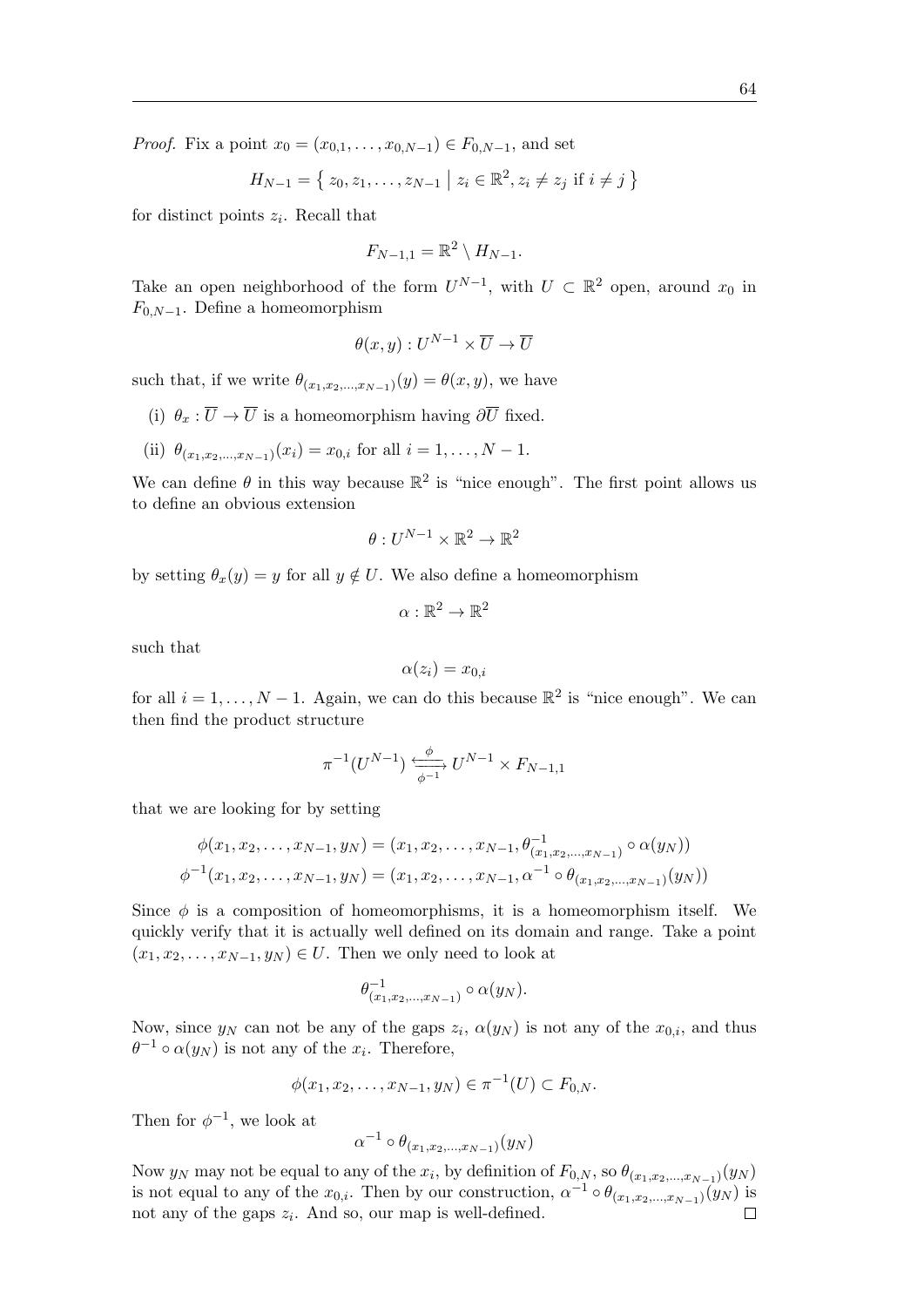This result is enough for us, but I want to mention the more general result by Fadell and Neuwirth [\[26\]](#page-71-9):

**Theorem A.3.** The map  $\pi: F_{m,N} \to F_{m,R}$  with  $N \ge R$ ,  $m \ge 0$ , given by

$$
\pi(z_1,\ldots,z_N)=(z_1,\ldots,z_R)
$$

is a locally trivial fibration with fibre  $F_{m+R,N-R}$ .

They suggest the proof for this can be adapted from the proof given for the specific case  $R = 1$ , which we adapted to find the proof for our specific case: Theorem [A.2.](#page-66-0) With our result, we can use the following lemma, which is a part of Theorem 4.41 in [\[7\]](#page-70-0), we can formulate a proof for Theorem [2.20.](#page-21-0) For a proof of this, I refer to the respective theorem in Hatcher.

<span id="page-68-0"></span>**Lemma A.4.** Let  $\tilde{X}, X$  be topological spaces, and let  $x_0 \in X$ . If  $p : \tilde{X} \to X$  has the homotopy lifting property with resepect to disks  $D^k$  for all  $k \geq 0$ , and if X is path-connected, the sequence

$$
\cdots \longrightarrow \pi_2(\tilde{X}, \tilde{x}_0) \longrightarrow \pi_2(X, x_0) \longrightarrow
$$
  

$$
\pi_1(F, \tilde{x}_0) \xrightarrow{i_*} \pi_1(\tilde{X}, \tilde{x}_0) \xrightarrow{p_*} \pi_1(X, x_0) \longrightarrow \pi_0(F, x_0) \longrightarrow \cdots
$$

is exact for some homomorphism i<sub>\*</sub> and the map  $p_* : \pi_1(\widetilde{X}, \widetilde{x}_0) \to \pi_1(X, x_0)$ induced by p.

*Proof.* of Theorem [2.20](#page-21-0) Take the map  $\pi : F_{0,N} \to F_{0,N-1}$  from Theorem [A.2.](#page-66-0) Using [\[7,](#page-70-0) Proposition 4.48] (and since our space is "nice enough"), we can see that we may use Lemma [A.4.](#page-68-0)

I will not go into detail about the n-th order homotopy groups, but essentially instead of considering loops (circles  $S<sup>1</sup>$ ) like we do in  $\pi_1$ , one considers higher dimensional spheres  $S^n$  for the group  $\pi_n$ . The group  $\pi_0$  is related to homotopy of points, and is the group of path components of the given space [\[6,](#page-70-10) [Homotopy Group](https://ncatlab.org/nlab/show/homotopy+group)]. Since the space  $F_{N-1,1}$  is clearly path connected,  $\pi_0(F_{N-1,1})$  is trivial for any base point.

This solves our issues on the right side of the sequence we are looking for, so we are left to look at the left side. If we think about what it means for the sequence to be exact, we can cut off the left side of the diagram, and replace it by

$$
\{ 1 \} \longrightarrow \pi_1(F, \tilde{x}_0)
$$

if we can show that the homomorphism  $\pi_2(\tilde{X}, \tilde{x}_0) \to \pi_2(X, x_0)$  is surjective, where  $\tilde{X}$  is  $F_{0,N}$  and X is  $F_{0,N-1}$ . After all, if the homomorphism between these groups is surjective, the kernel of the "next map"

$$
\pi_2(X, x_0) \to \pi_1(F, \tilde{x}_0)
$$

has to be the entire group  $\pi_2(X, x_0)$ , and thus the image can only be  $\{ 1 \} \subset \pi_1(F, \tilde{x}_0)$ , effectively allowing us to simply replace this map by a trivial map from  $\{1\}$  to  $\pi_1(F, \tilde{x}_0).$ 

We show that the map  $\pi : F_N \to F_{N-1}$  from Lemma [A.4](#page-68-0) induces this surjective map, by constructing a base point preserving map  $g : F_{N-1} \to F_N$  for which  $\pi \circ g$ is homotopic to the identity on  $F_{N-1}$ . Base point preserving simply means the base point for the fundamental group of the domain  $F_{N-1}$  is mapped to the base point of the range  $F_N$ .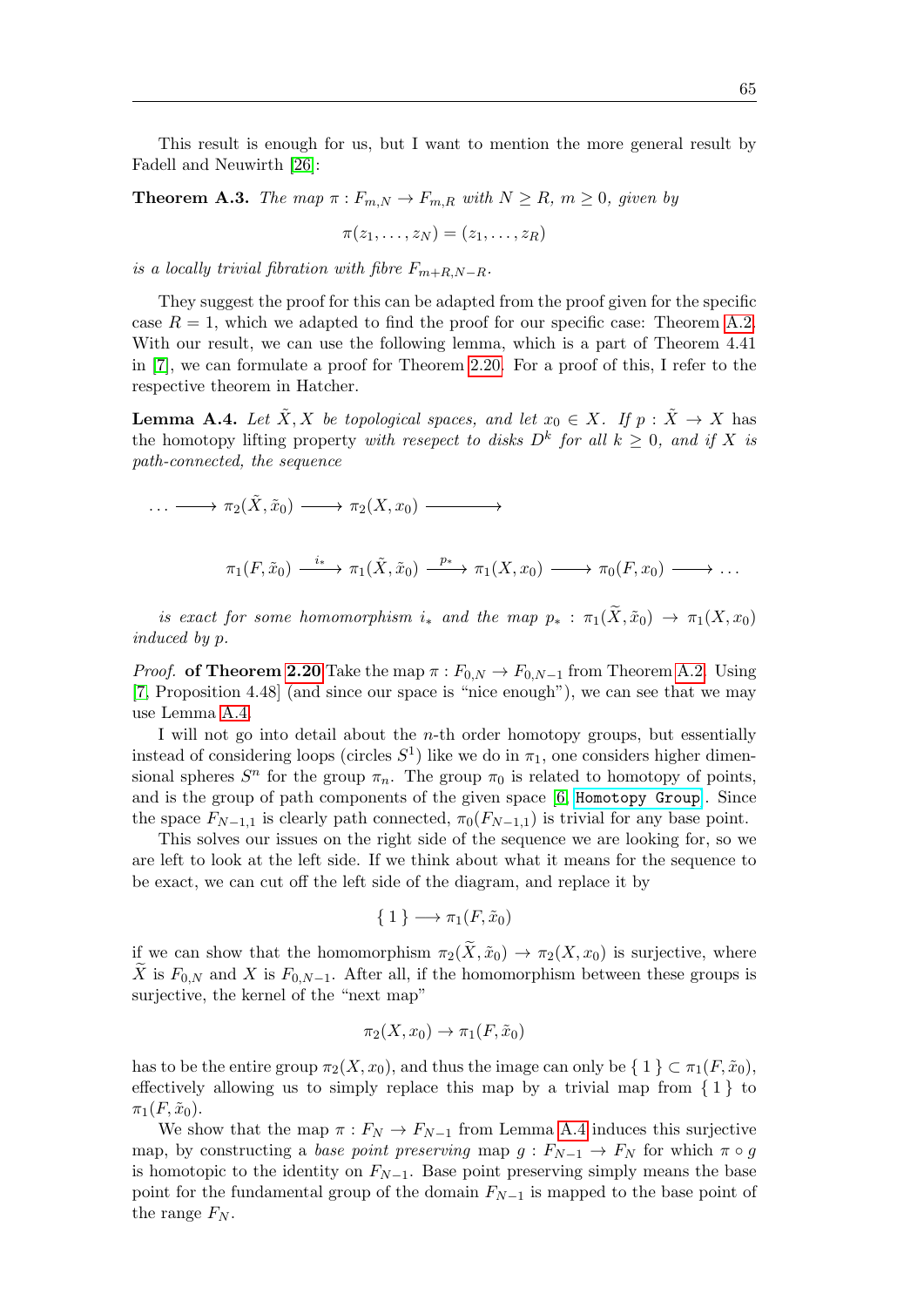<span id="page-69-0"></span>

Figure A.1: The base point preserving map  $g: F_{N-1} \to F_N$ . For a configuration z, the open square that is  $\mathbb{R}^2$  is contracted on the right side (denoted by arrows), and the new point in the configuration is placed at  $z_N^0$ .

Since  $\mathbb{R}^2$  is homeomorphic to the open square  $(0,1)^2$ , we look at  $F_N((0,1)^2)$  and  $F_{N-1}((0,1)^2)$  instead. First take  $z^0 = (z_1^0, \ldots, z_N^0)$  to be the base configuration in  $F_N((0,1)^2)$ . We call this base configuration for clarity, since  $z^0$  is a tuple of points, but we mean the same. Here, all  $z_i^0$  are evenly spread out on the x-axis. More precisely,

$$
z_i^0 = (i/(N+1), 0)
$$

for  $i = 1, ..., N$ . Take  $\pi(z^0)$  to be the base configuration in  $F_{N-1}((0, 1)^2)$ . Obviously,  $\pi$  preserves the base point.

The map g is constructed as follows. For any configuration  $z \in F_{N-1}((0,1)^2)$ , contract the open square on the right side slightly, and place a new point  $z_N$  at  $z_N^0$ , where because of the contraction, there are now no points of the configuration. See Figure [A.1](#page-69-0) for a visual representation of this map. It is clear that this map is well defined, after all, the added point  $z_N$  cannot be any of the points  $g(z_i)$ .

The composition  $\pi \circ q$  is homotopic to the identity, since the only thing this map does is a homeomorphic contraction on  $\mathbb{R}^2$ . It also preserves the base point  $\pi(z^0) \in$  $F_{N-1}$ . Therefore, the map  $\pi$  is surjective and induces a surjective homomorphism

$$
\pi_2(F_N, z^0) \to \pi_2(F_{N-1}, \pi(z^0)),
$$

and by our reasoning above, this proves that we may reduce the long exact sequence to

$$
\{ 1 \} \longrightarrow \pi_1(F_{N-1,1}) \xrightarrow{\iota_*} \pi_1(F_N) \xrightarrow{\pi_*} \pi_1(F_{N-1}) \longrightarrow \{ 1 \}
$$

as desired.

 $\Box$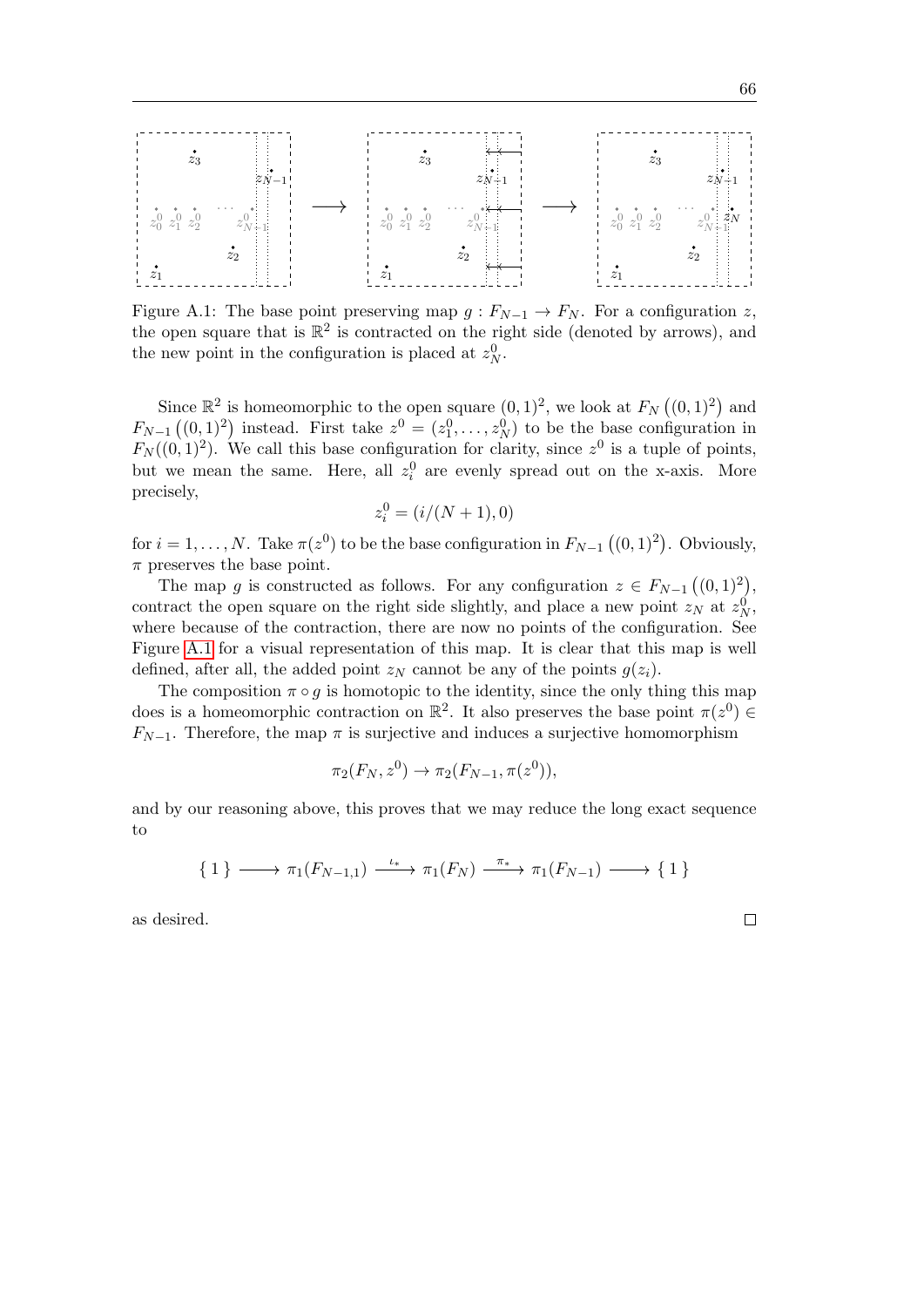# Bibliography

- <span id="page-70-3"></span>[1] C. Kassel and V. Turaev. Braid Groups. Springer-Verlag New York, first edition, 2008.
- <span id="page-70-6"></span>[2] Frank Wilczek. Quantum mechanics of fractional spin particles. Phys. Rev. Lett., 49:957–959, 1982.
- <span id="page-70-11"></span>[3] André Joyal and Ross Street. Braided monoidal categories. MacQuarie Mathematics Reports, (860081), Nov 1986.
- <span id="page-70-5"></span>[4] J.M. Leinaas and J. Myrheim. On the theory of identical particles. Il Nuovo  $Cimento B$ , 37:1-23, 1977. [https://link.springer.com/article/10.1007/](https://link.springer.com/article/10.1007/BF02727953) [BF02727953](https://link.springer.com/article/10.1007/BF02727953).
- [5] J.S. Birman. Braids, Links and Mapping Class Groups (AM-82). Princeton University Press, 1975.
- <span id="page-70-10"></span>[6] nLab. <https://ncatlab.org/nlab/>. Various sub-pages.
- <span id="page-70-0"></span>[7] A. Hatcher. Algebraic Topology. First edition, 2001.
- <span id="page-70-9"></span>[8] WikiPedia. <https://en.wikipedia.org/>. Various sub-pages.
- <span id="page-70-7"></span>[9] L. Jacak, P. Sitko, K. Wieczorek, and A. Wòjs. *Quantum Hall Systems*. Oxford University Press, first edition, 2003.
- <span id="page-70-12"></span>[10] C.H. Jackson. Braid group representations. Master's thesis, Ohio State University, 2001.
- [11] G. James and L. Liebeck. Representations and Gharacters of Groups. Cambridge University Press, second edition, 2001.
- [12] Stephen Bigelow. The burau representation is not faithful for  $n = 5$ . Geometry  $& \n Topology, 3(1):397 - 404, Nov 1999.$
- <span id="page-70-1"></span>[13] Budney R.D. On the image of the Lawrence-Krammer representation. Journal of Knot Theory and Its Ramifications, 16:773–789, 2005. [https://arxiv.org/](https://arxiv.org/pdf/math/0202246.pdf) [pdf/math/0202246.pdf](https://arxiv.org/pdf/math/0202246.pdf).
- <span id="page-70-2"></span>[14] D. Krammer. Braid groups are linear. Annals of Mathematics, 155:131–156, 2002. <https://arxiv.org/pdf/math/0405198.pdf>.
- <span id="page-70-4"></span>[15] M. Le Bellac. Quantum Physics. Cambridge University Press, 2006. Translated by Patricia de Forcrand-Millard.
- <span id="page-70-8"></span>[16] C. Nash and S. Sen. Topology and Geometry for Physicists. Academic Press Inc. (London) LTD., third edition, 1987.